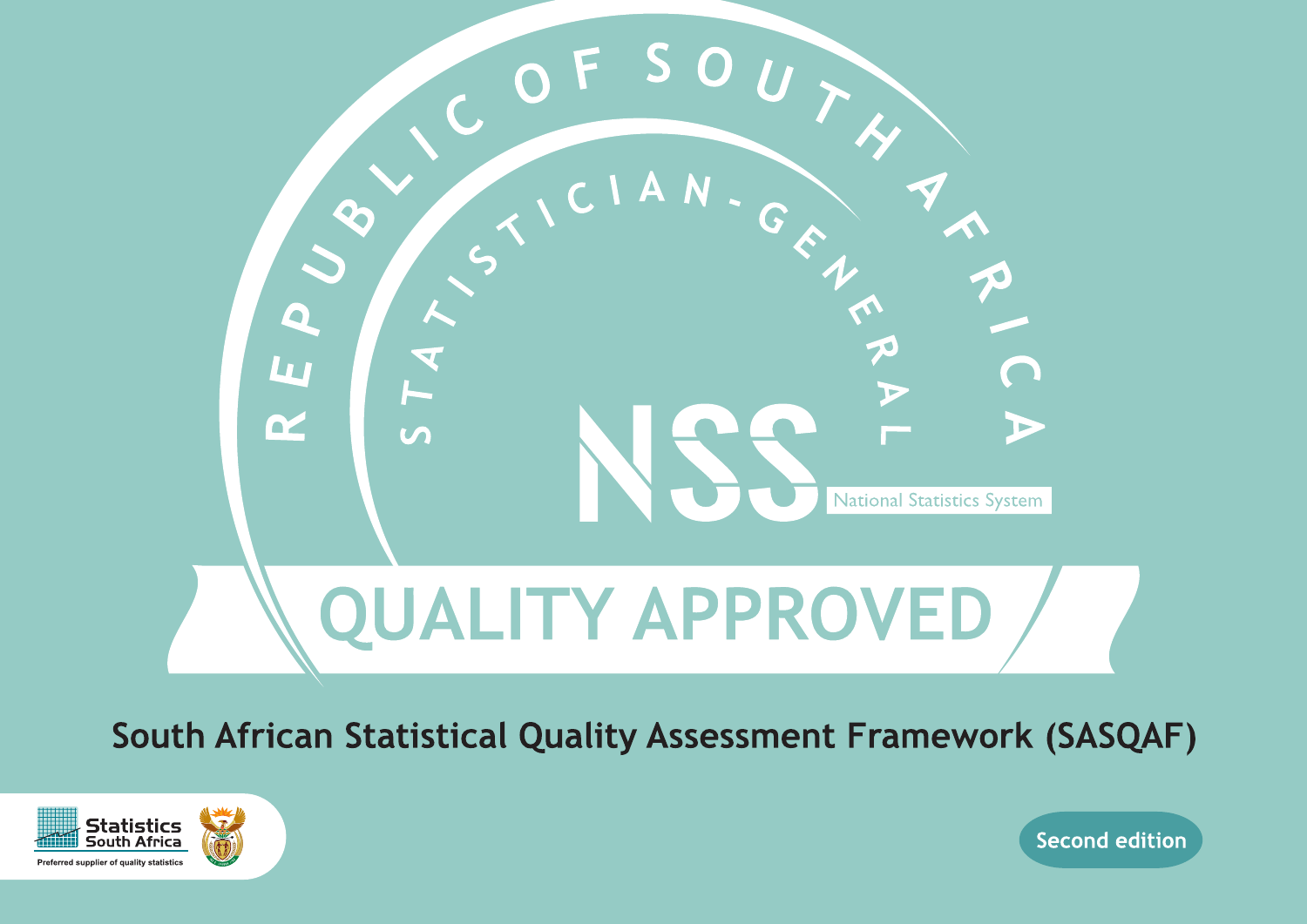# **South African Statistical Quality Assessment Framework (SASQAF) Second edition**

Statistics South Africa 2010

Pali Lehohla Statistician-General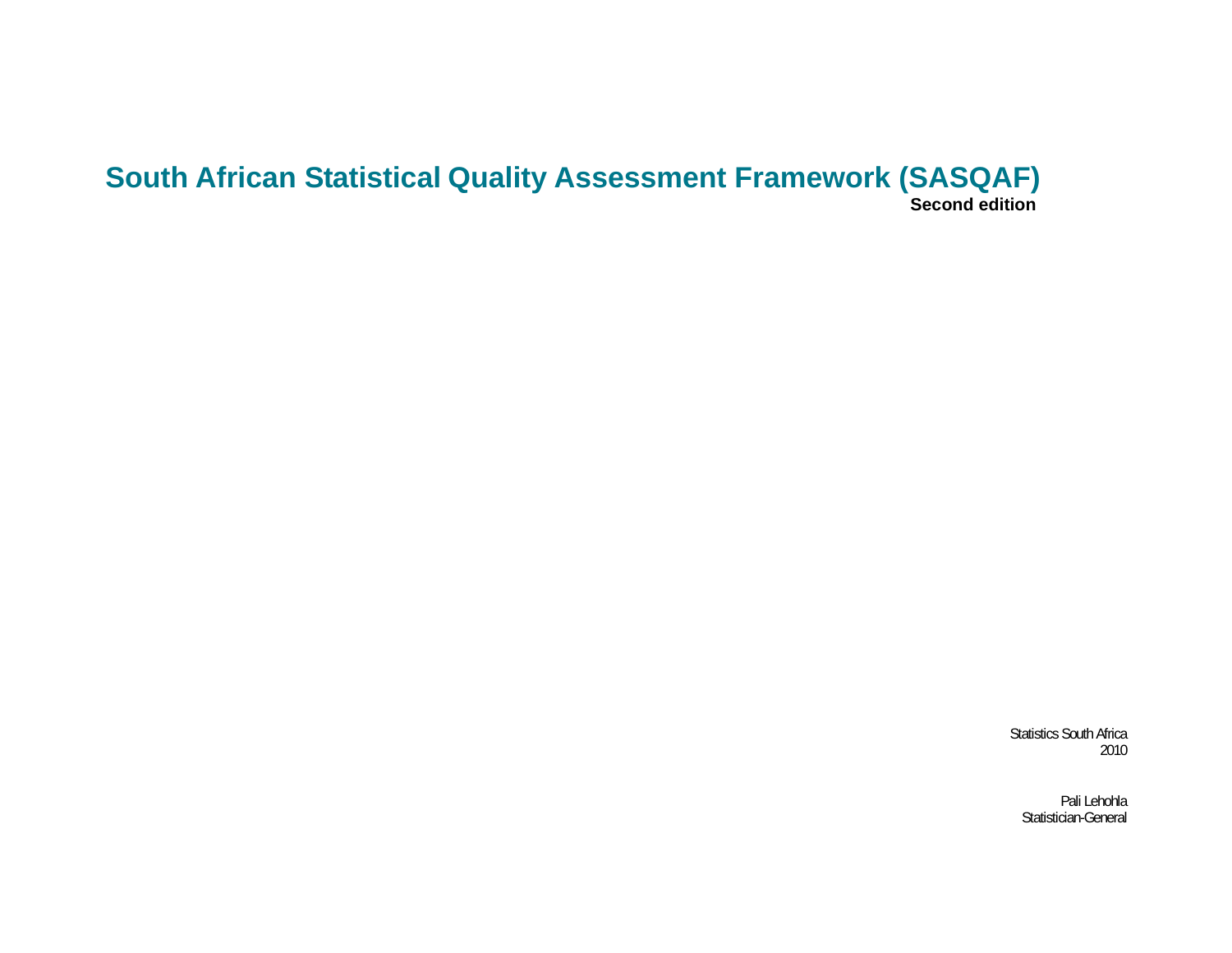

Published by Statistics South Africa, Private Bag X44, Pretoria, 0001

Website address: www.statssa.gov.za Email: info@statssa.gov.za

© Statistics South Africa, 2010

Users may apply or process this data, provided Statistics South Africa (Stats SA) is acknowledged as the original source of the data;that it is specified that the application and/or analysis is the result of the user's independent processing of the data; and that neither the basic data nor any reprocessed version or application thereof may be sold or offered for sale in any form whatsoever without prior permission from Stats SA.

Statistics South Africa Library Cataloguing-in-Publication (CIP) Data

**South African Statistical Quality Assessment Framework (SASQAF). 2nd ed. / Statistics South Africa – Pretoria: Statistics South Africa, 2010** 

vii, p.84 **ISBN 978-0-621-39105-3** 

1. Statistics - Data quality 2. Data Quality - Assessment. I. South Africa. Statistics South Africa. II. Title. (LCSH 24)

A complete set of Stats SA publications is available at the Stats SA Library and the following libraries:

National Library of South Africa, Pretoria Division National Library of South Africa, Cape Town Division Library of Parliament, Cape Town Bloemfontein Public Library Natal Society Library, Pietermaritzburg Johannesburg Public Library Eastern Cape Library Services, King William's Town Central Regional Library, Polokwane Central Reference Library, Nelspruit Central Reference Collection, Kimberley Central Reference Library, Mmabatho

Enquires regarding the content of this book:

Email: quality@statssa.gov.za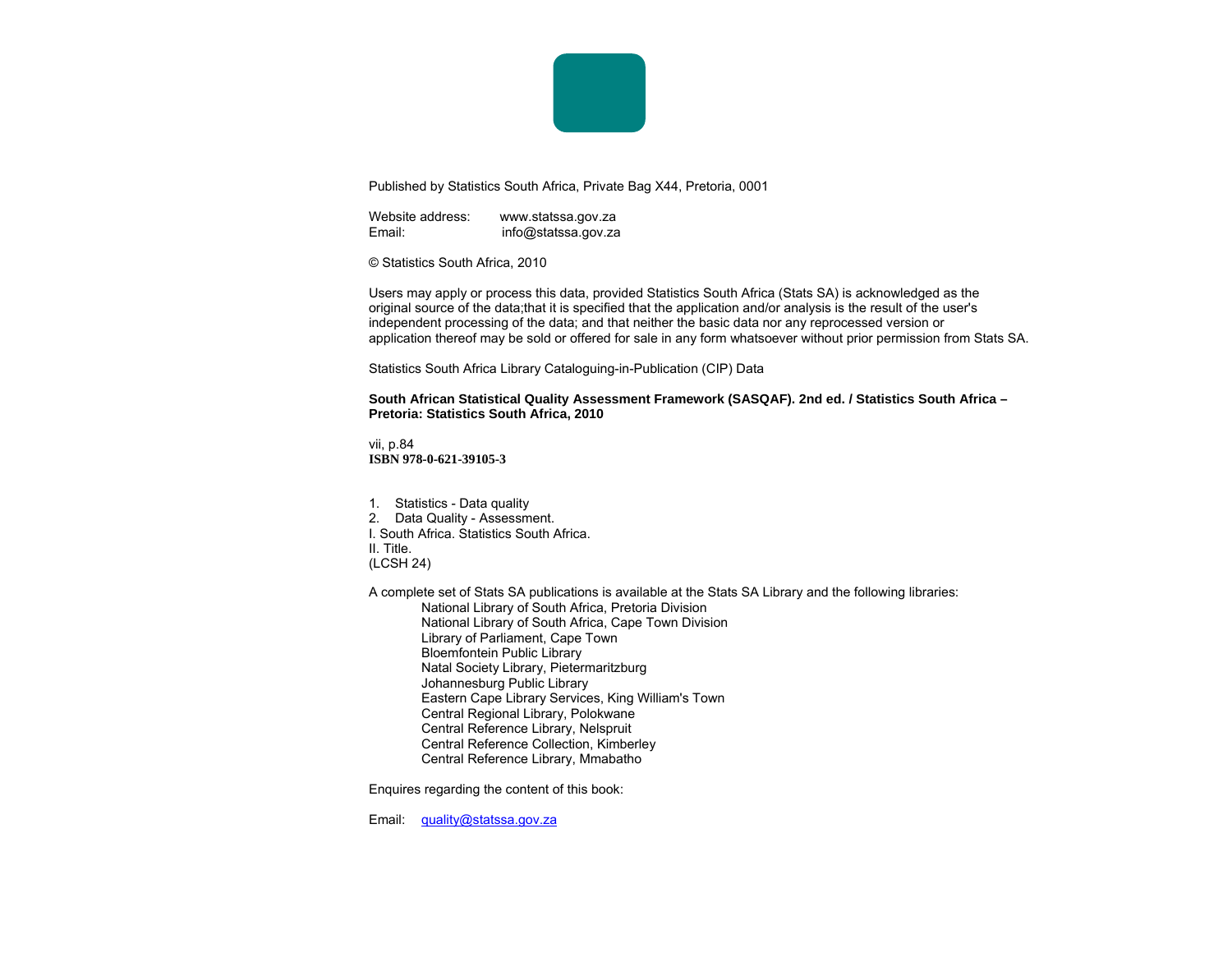

#### **Foreword**

It is with great pleasure that I, on behalf of the Statistics Council, congratulate the Statistician-General, Statistics South Africa (Stats SA) and members of the National Statistics System team with the publication of the South African Statistical Quality Assessment Framework (SASQAF), which was gazetted on September 2009. This framework for the quality improvement of all official statistics will over time prove to be one of the major milestones in building the National Statistics System. It is particularly gratifying to see the extent to which different government departments embraced SASQAF as a guide to improve the quality of their information systems and surveys.

Our challenge remains to build trust in official statistics. Central to this challenge is the improvement of the quality of the data produced in Stats SA and all organs of state. The higher objective is present to our country with very high integrity statistics – capable of informing the development agenda in government and useful in planning and decision-making in the private sector and non-governmental organisations.

To achieve this objective of the delivery of data of high integrity we need to address the question of quality. SASQAF, with its framework of the eight quality dimensions, will play a vital role in achieving this objective. The eight dimensions of quality are:

- Relevance;
- Accuracy;
- Timeliness;
- Accessibility;
- Interpretability;
- Comparability and Coherence;
- Methodological soundness; and
- Integrity.

These dimensions of quality are in line with the requirements of the Statistics Act (No. 6 of 1999) which defines the purpose of official statistics as follows:

- "(1) The purpose of official statistics is to assist organs of state, businesses, other organisations or the public in –
	- *(a)* planning;
	- *(b)* decision-making or other actions;
	- *(c)* monitoring or assessment of policies, decision-making or other actions.
- (2) Official statistics must protect the confidentiality of the identity of, and the information provided by, respondents and be –
	- *(a)* relevant, accurate, reliable and timeous;
	- *(b)* objective and comprehensive;
	- *(c)* compiled, reported and documented in a scientific and transparent manner;
	- *(d)* disseminated impartially;
	- *(e)* accessible;
	- *(f)* in accordance with appropriate national and international standards and classifications; and
	- *(g)* sensitive to distribution by gender, disability, region and similar socioeconomic features."

Also, the SAQAF as a framework is in line with the United Nations Fundamental Principles of Official Statistics, which means that there is broad coherence with international best practice.

The most important challenge now is to build the capacity within Stats SA and all organs of state to build a statistical system in our country that will deliver data that government and the broader South African society can trust. This statistical system will be a foundation for a development plan that will deliver a better life for all.

**Howard Gabriels Chairperson: SA Statistics Council**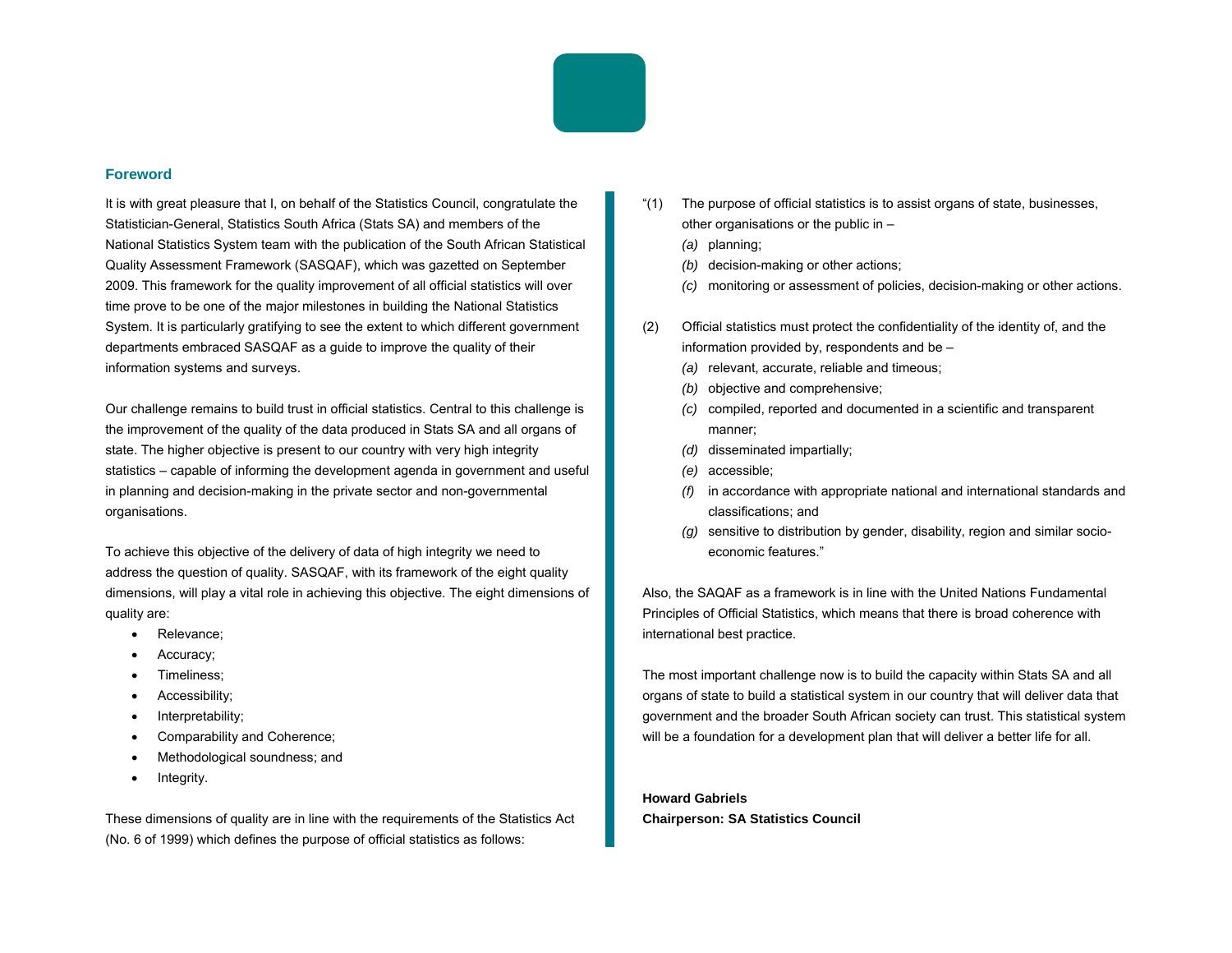

#### **Preface**

I am very pleased to write this preface for a second edition of the South African Statistical Quality Assessment Framework (SASQAF). SASQAF has lived up to its original intention and more. Through self-assessment it has also been used in the development of statistical quality in organs of state and other agencies. Most of all it has become the main driver in the implementation of the coordination of statistical production and use in many agencies.

SASQAF has proved to be a main enabler of the full implementation of the Statistics Act (No. 6 of 1999) which mandates the Statistician-General to develop standards for all organs of state and other agencies that produce statistics; to designate as official, statistics or class of statistics produced by any organ of state, including Stats SA; and to comment on any statistics produced in the public domain.

Why a second edition within a period of one-and-a-half years of the publication of the first edition? The second edition is a result of three developments – training in statistical quality of client organs of state and other agencies, a review of the National Survey of Research and Experimental Development (R&D survey) of the Department of Science and Technology (DST), and development of the SASQAF Operational Standards and Guidelines. Since the publication of the first edition of SASQAF and its appearance in the Government Gazette, demand for training on the use of the quality framework for statistical development and certification has outstripped existing resources, forcing development of a rollout strategy. During the training lack of clarity was noted in certain areas of SASQAF, albeit on a small scale. Secondly, a review of the R&D survey also helped identify some areas that needed some minor adjustments for clarity. SASQAF provides for periodic reviews of statistical series that have attained the status of official statistics to ensure that they maintain the good practice.

Assessment renders transparent the process of statistical production and fosters trust in the statistical system as the assessment results are published for access by the public. Thirdly, we noticed that SASQAF on its own was not quite user-friendly as it only identifies and describes what needs to be done but does not indicate how it should be done. To fill this gap we developed generic standards, benchmarks and guidelines with respect to each indicator of SASQAF to guide the development of standards, benchmarks and guidelines pertaining to specific series.

SASQAF is one of the statistical tools at the centre of the statistical system, enabling the implementation process of statistical coordination and thus of the South African National Statistics System (NSS). It is accordingly a driver of both the new strategic direction and strategic shifts in the work-programme of Stats SA and of the monitoring and evaluation aspects of the work-programmes of the rest of the organs of state and other agencies. In this respect it is enabling production of statistics in the country in four specific ways, among others.

First, it facilitates extension of the domain of statistical production to various subnational levels of the administrative geography of the country, where availability of data is insufficient. The strategic shift and direction at Stats SA lie in a new emphasis on taking up the challenge of statistical leadership through the development and coordination of standards, a challenge which up to now the department has been relatively reluctant to confront. Second, the country-wide adoption of SASQAF is facilitating the linking into one system, the NSS, the various subsystems of statistical production that have largely occurred in isolation. The result will be an increase in the extension of a statistical base relevant to user needs. Third is the shift most directly associated with SASQAF, that of the move by Statistics South Africa from setting standards for its own products alone to setting standards for statistical products of all organs of state within a statistical system. The result is the filling in of the statistical quality gap.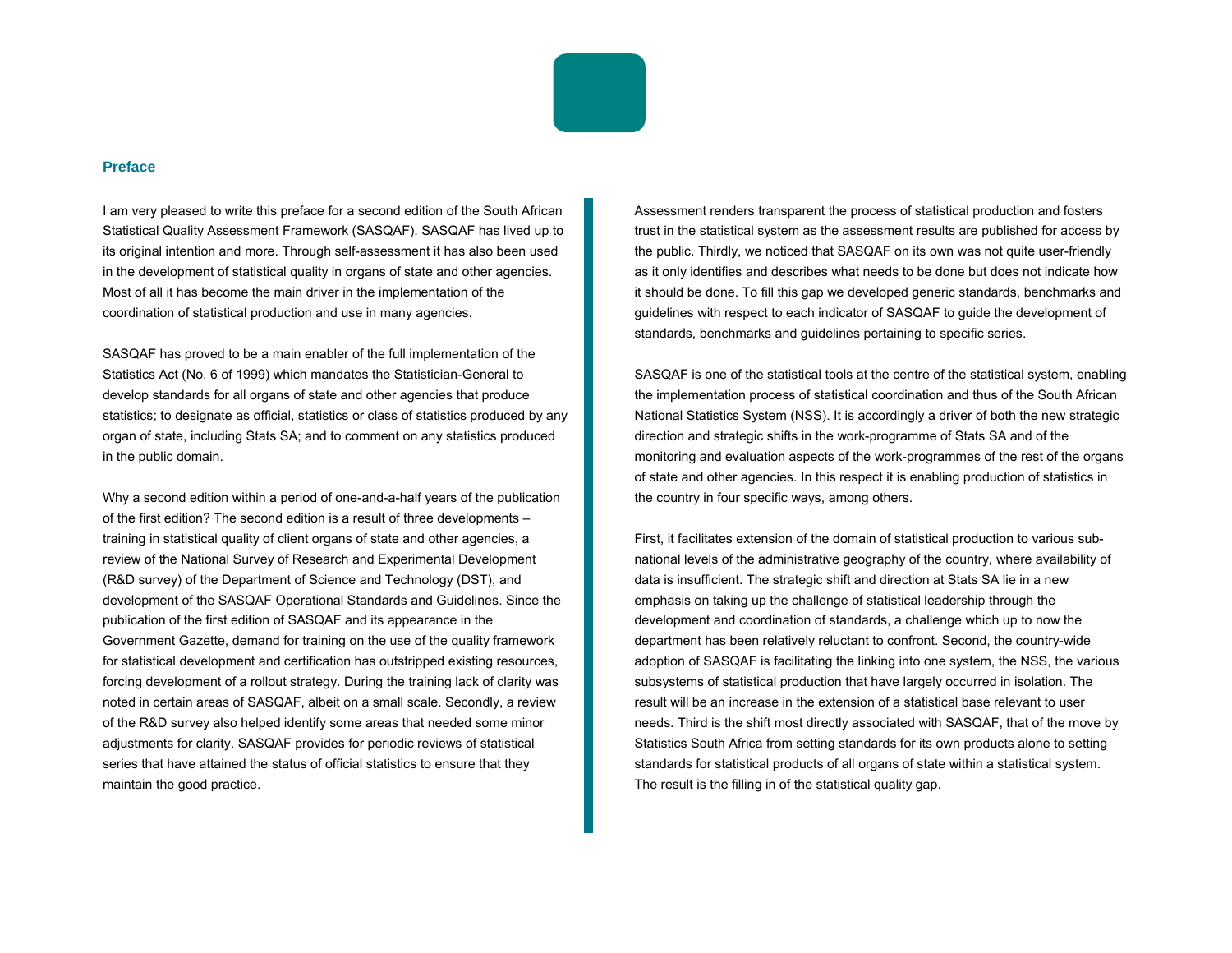Fourth is the shift from developing statistical capacity (skills and infrastructure) exclusively for itself to developing capacity for all organs of state producing statistics within a systems framework. Statistical production cannot be sustained without a well developed and maintained capacity. In this respect Statistics South Africa is to play a facilitation role as it would neither be feasible nor desirable for the department to provide human resources to each organ of state that produces statistics. This is because the many different organs of state have different mandates to execute, and Statistics South Africa would not be in a position to develop such capacity in its own ranks.

This is indeed a time of great hope in the history of statistical development in South Africa.

**PJ Lehohla Statistician-General**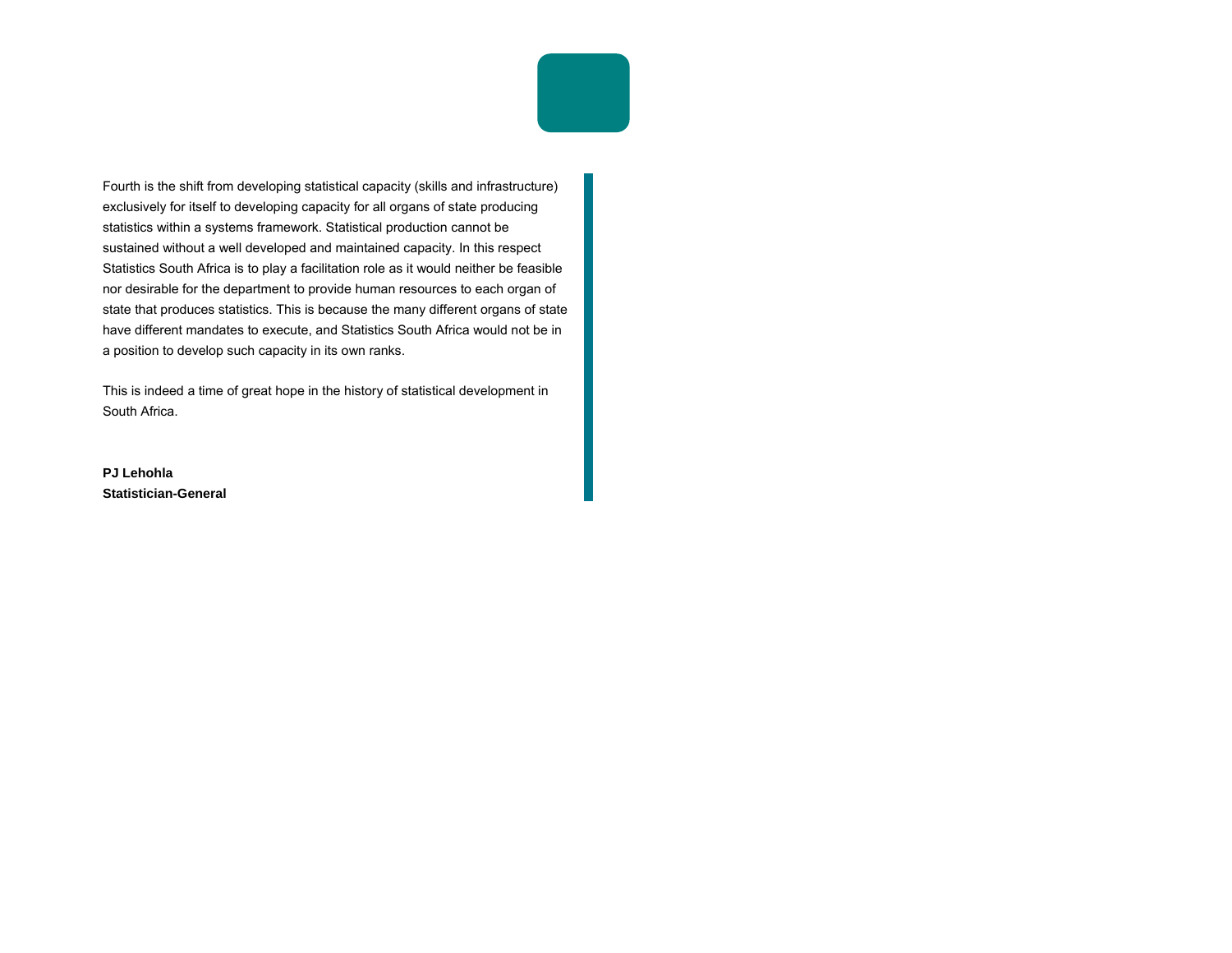

#### *Contents*

| <b>Introduction</b>                           | $\mathbf{1}$   |
|-----------------------------------------------|----------------|
| Purpose of the framework                      | $\overline{2}$ |
| Glossary or terms                             | 3              |
| Definition of data quality                    | 4              |
| Structure of the framework                    | 5              |
| <b>Quality dimensions</b>                     | 5              |
| Chapter 1: Prerequisites of quality           | 6              |
| Chapter 2: Relevance                          | 14             |
| Chapter 3: Accuracy                           | 17             |
| Chapter 4: Timeliness                         | 31             |
| <b>Chapter 5: Accessibility</b>               | 36             |
| Chapter 6: Interpretability                   | 40             |
| <b>Chapter 7: Comparability and Coherence</b> | 41             |
| Chapter 8: Methodological soundness           | 47             |
| Chapter 9: Integrity                          | 52             |
| <b>References</b>                             | 55             |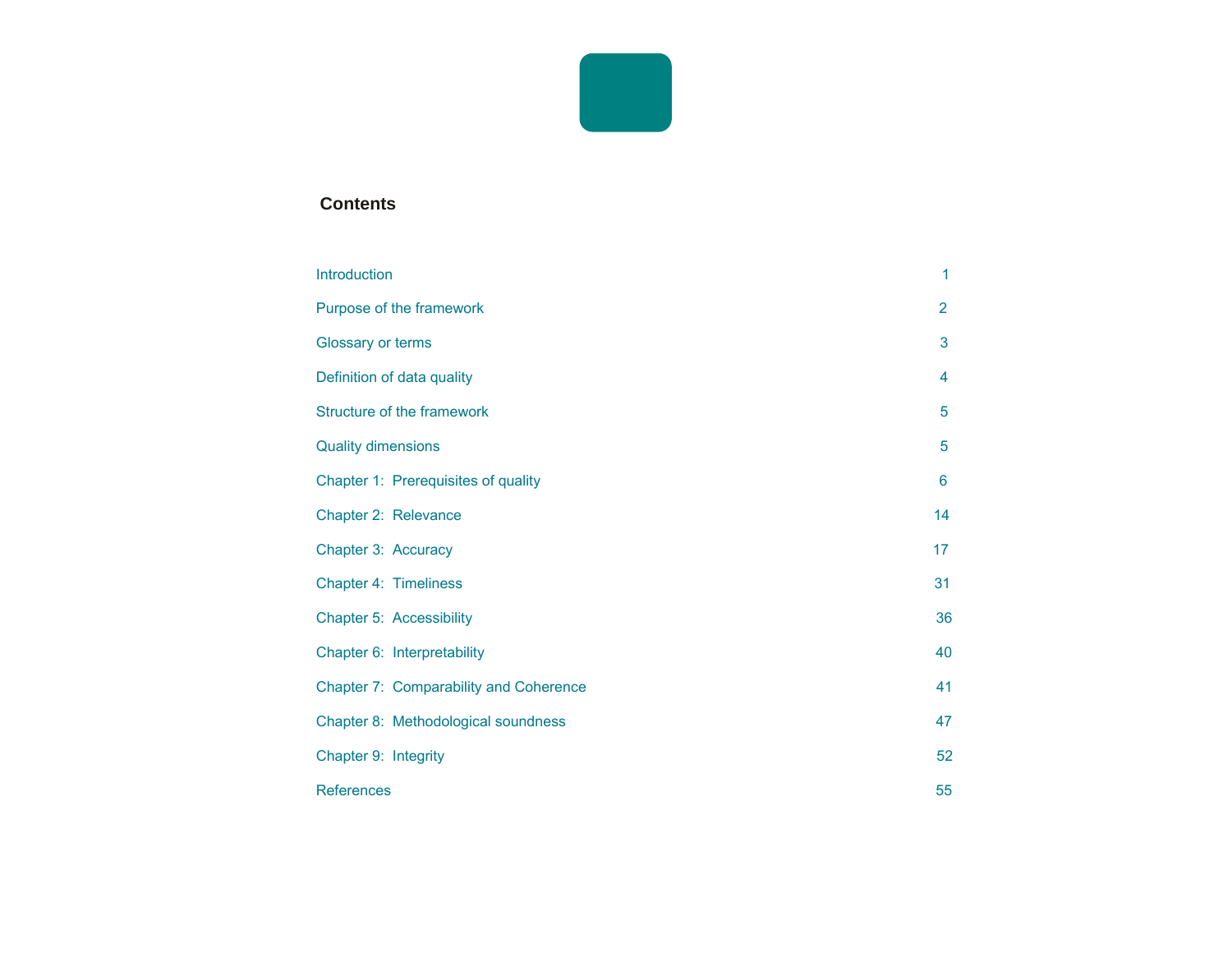

| Annexure A: Protocol specifying the procedure for the<br>Statistician-General to designate statistics as official statistics | 56 |
|------------------------------------------------------------------------------------------------------------------------------|----|
| Annexure B: Fundamental principles of official statistics<br>relative to Statistics South Africa                             | 60 |
| Annexure C: The process of assessing statistics and<br>designating them as official                                          | 61 |
| Annexure D: Statistical Value Chain (SVC)                                                                                    | 62 |
| Annexure E: Mapping quality indicators to activities in the<br>Statistical Value Chain (SVC)                                 | 74 |
| Annexure F: Differences between SASQAF Edition 1 and<br><b>SASQAF Edition 2</b>                                              | 80 |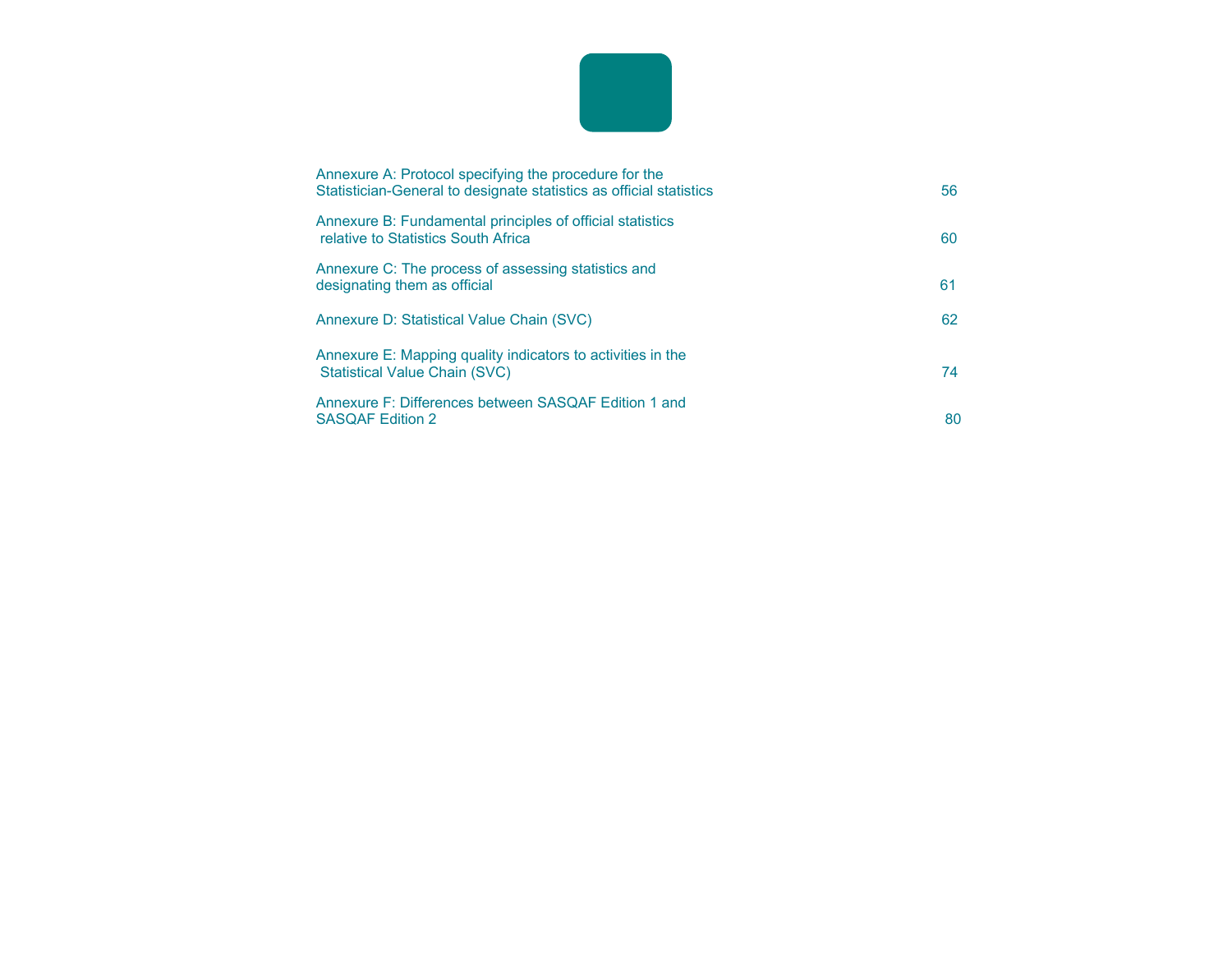

#### **1. Introduction**

South Africa's first democratically elected government was voted into power with a strong mandate to transform society. Provision of services to the historically dispossessed, education, housing, poverty alleviation, job creation, economic development, and more-equitable distribution of wealth were all identified as high priorities.

However, the new government inherited a statistics void, at least as far as reliable information fit to be used in benchmarking and monitoring progress in service delivery was concerned. Equally, statistics gathered at the time had little value as a basis for informed decision-making, the development of policies, or the planning required for a massive programme of social transformation.

Institutionally, the new government needed to integrate and rationalise the production of national statistics by amalgamating the homeland statistical offices with the then Central Statistical Service (CSS), the statutory agency responsible for national statistics. Then the CSS itself had to be transformed both by reviewing and re-engineering the statistical series it produced, and by transforming its human capacity and statistical infrastructure.

The CSS was transformed into Statistics South Africa (Stats SA), a national government department deriving its new mandate and role from the Statistics Act (Act No.6 of 1999). Although Stats SA was the only institution tasked with producing official statistics, there were – and continue to be – many other producers of statistical information: market research companies, parastatal bodies, government departments, universities and research institutions, and the private sector. In this way, the decentralised and fragmented system of statistical production inherited in 1994 has endured into the present.

The existence of competing statistics which are mobilised in the interests of various contending parties is part of an ordinary and healthy democratic process. However, this does not mean that all statistics are of equal value or quality.

Statistics can and should be assessed in terms of their quality and fitness for required purpose, and this requires common standards and criteria as a basis for evaluation. This is one of the statutory mandates allocated to Stats SA under the Statistics Act.

Although there has been some progress in implementing this mandate, the current state of national statistics is still characterised by

- an information gap in terms of relevant statistics to meet the needs of users;
- a quality gap in terms of common standards, including concepts, definitions, classifications, methodologies and sampling frames; and
- a capacity gap in terms of both human resources and infrastructure.

Stats SA has used its statutory mandate for statistical leadership to develop various strategies aimed at closing these gaps. One of the most important of these involves implementation of a National Statistics System (NSS) to align the use and production of statistics, particularly those collected within the various institutions and organisations of national, provincial and local government, and other organs of state. Statistics are also produced by other institutions and organisations, in the private sector, research bodies and non-governmental organisations. Where these statistics are in the public domain, and where they might have an influence on the development of government policy, or on the measurement and monitoring of government programmes; they too can be evaluated within the framework of the NSS using the South African Statistical Quality Framework (SASQAF).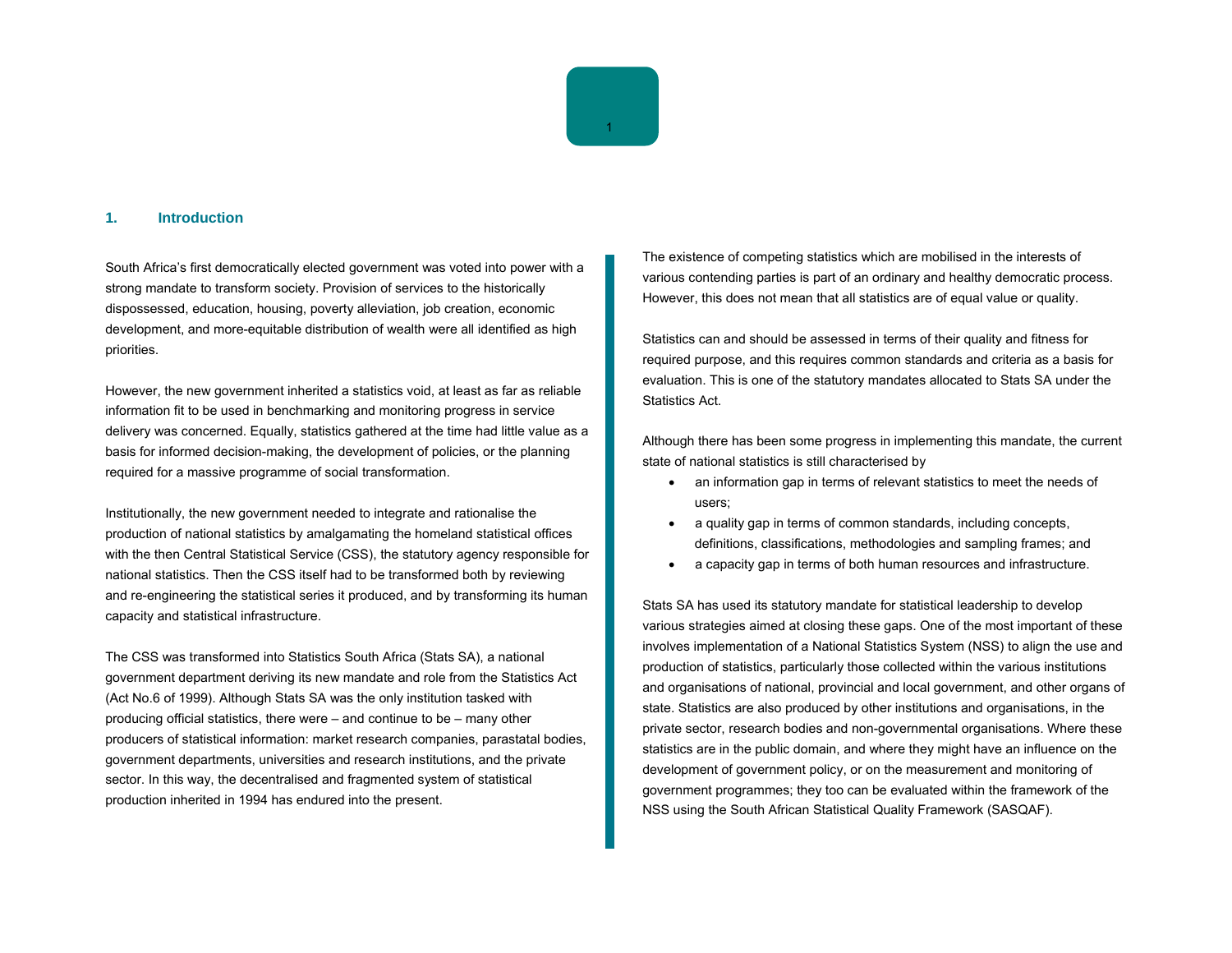Alignment and evaluation of statistics requires a rational, transparent and sustainable framework for assessing the quality of those statistics. SASQAF has been developed for this purpose: it provides the framework and criteria used for evaluating and certifying statistics produced by government departments and other organs of state and, in some circumstances, by non-governmental institutions and organisations.

Within the NSS framework, SASQAF draws a distinction between 'official' and 'national' statistics. National statistics refer to those statistics used in the public domain but which the SG has not certified as being official. Official statistics are those statistics that have been certified by the SG as being official in terms of Section 14(7)(a) of the Statistics Act. Certification of statistics produced by organs of state involves a standard assessment procedure undertaken by a Data Quality Assessment Team (DQAT), established by the SG.<sup>1</sup>

For assessment of data for quality to begin, the submitting organ of state and the statistics under review need to comply with three initial criteria:

- •The producing agency should be a member of the NSS;
- • The statistics need to meet user needs beyond those specific and internal to the producing agency; and
- • The statistics produced should be part of a sustainable series, not a onceoff collection.

On meeting these initial criteria, assessment of the data begins. The DQAT is required to report on the statistics, classifying them as one of the following:

- •quality statistics;
- •acceptable statistics;
- •questionable statistics; or
- •poor statistics.

If the statistics being evaluated are not classified as *quality statistics,* the DQAT is required to make recommendations indicating areas for improvement which might lead to this status. Once the statistics are classified as being quality statistics, in line with the quality dimensions set out in SASQAF, the SG will formally designate the data as *official statistics*, which become subject to periodic reviews determined by the SG in consultation with the head of the producing agency or department.

This book is the culmination of a comprehensive process of learning and consultation, and has benefited from the input of a number of stakeholders. During the revision of this document, some improvements in the quality indicators and dimensions were deemed necessary. The definitions of some of the dimensions were expanded. Coherence was renamed "Comparability and Coherence" since there was no clear distinction made previously between the two concepts. Some indicators were dropped while new, but more, appropriate indicators were developed and others were moved under more suitable dimensions. Changes to these indicators can also be found in the Appendix F.

#### **2. Purpose of the framework**

The main purpose of SASQAF is to provide a flexible structure for the assessment of statistical products. SASQAF can be used for:

- •self-assessment by producers of statistics;
- •reviews performed by a DQAT in the context of the NSS work;
- • assessment by data users (e.g. financial market participants) based on the producing agency's quality declaration;
- • assessment by international agencies (e.g. the International Monetary Fund) based on the quality declaration.

 $<sup>1</sup>$  See Annexure A</sup>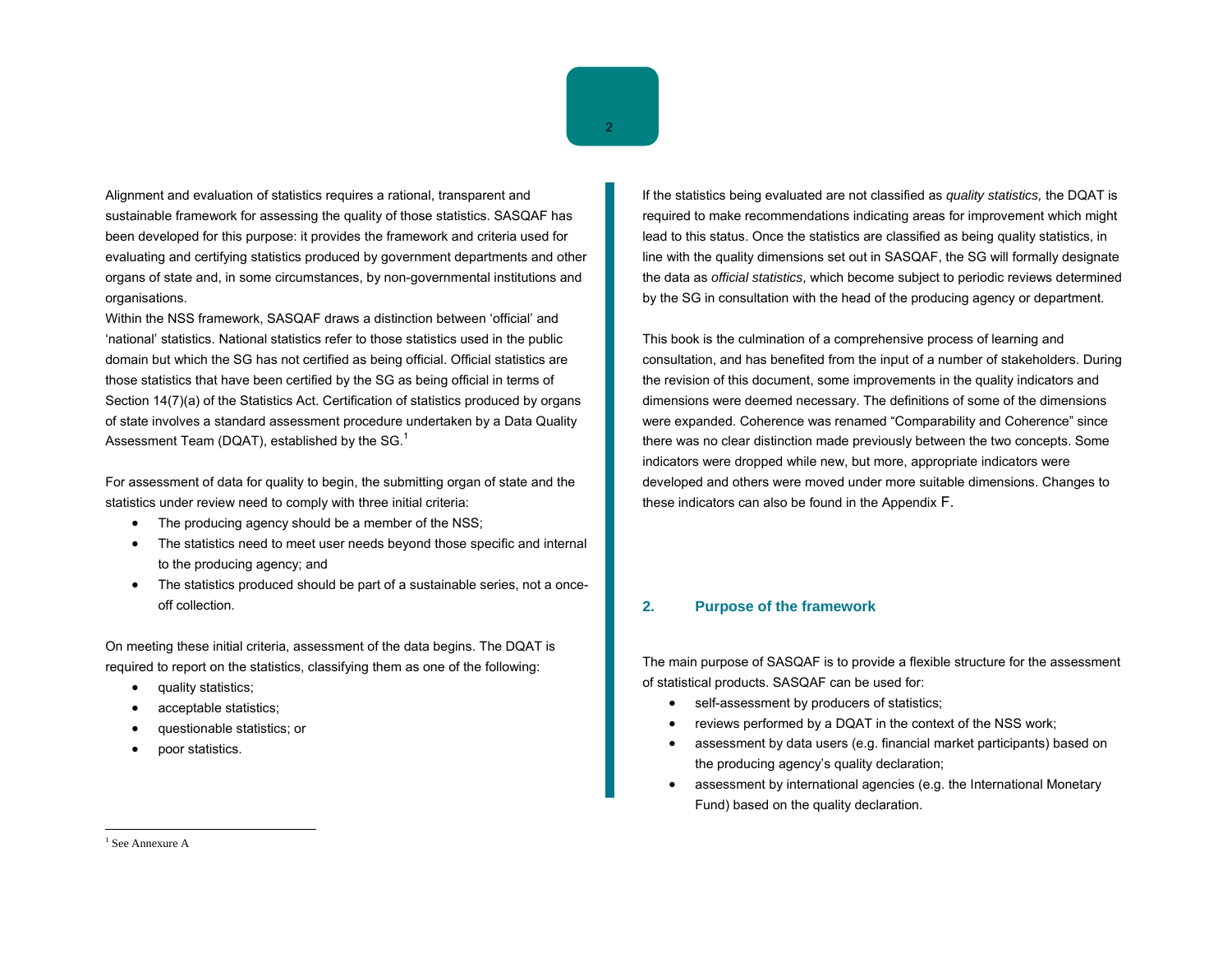# **3. Glossary or terms**

**administrative data:** the set of units and data derived from an administrative source

**administrative source:** a data holding containing information collected and maintained for the purpose of implementing one or more administrative regulations

**benchmark:** a recognised standard, or a reference point, that forms the basis for assessment or comparison.

**catalogue:** an ordered list of statistical products available in the organisation

**micro-data:** observation data collected on an individual object or statistical unit.

**data confidentiality:** a property of *data*, usually resulting from legislative measures, which prevents it from unauthorised disclosure

**data quality:** fitness for use of statistical information, i.e. the degree to which a set of inherent characteristics in the statistical data fulfils user requirements; measured in terms of the prerequisites and eight dimensions of quality, namely: relevance, accuracy, timeliness, accessibility, interpretability, comparability and coherence, methodological soundness and integrity

**electronic media:** dissemination media that allow electronic exchange of data such that software, or a combination of individuals and software, can put the data in a compatible form at the receiving end

**estimate:** the particular value yielded by an estimator in a given set of circumstances

**estimator:** a rule or method of estimating a parameter of a population, usually expressed as a function of sample values

**guidelines:** directions or principles used in the development, maintenance and application of rules; they may or may not be necessarily mandatory, but are provided as an aid to interpretation and use of rules

**misclassification:** when a subject is falsely classified into a category in which the subject does not belong. It may result from misreporting by study subjects, from the use of less than optimal measurement devices, or from random error

**quality indicator:** an attribute of statistical information that is used to measure its quality

**reference period:** the period of time relevant for a particular *question*.

**respondent burden:** the effort, in terms of time and cost, required for respondents to provide satisfactory answers to a survey

**scope:** coverage or sphere of what is to be observed. It is the total membership or population of a defined set of people, objects or events

**standard:** a comprehensive set of guidelines for *survey*s and administrative sources collecting information on a particular topic, including definitions, statistical units, classifications, coding processes, questionnaire modules, and output categories

**survey:** a process which collects, examines, and reports on data concerning variables of interest for a *reference period*

**statistical programme:** a programme for producing statistics in a particular socioeconomic sphere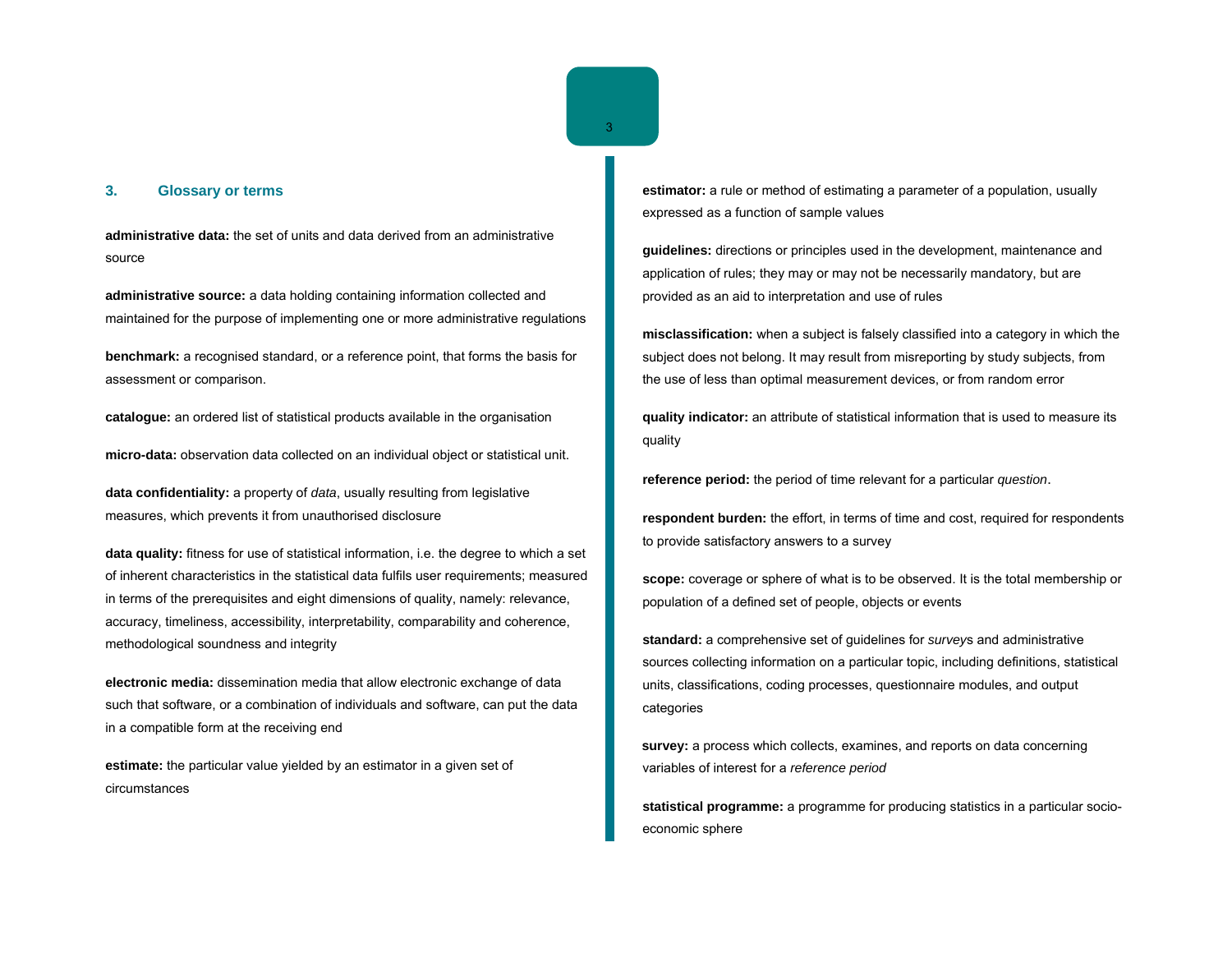#### **4. Definition of data quality**

Stats SA defines data quality in terms of 'fitness for use'. Data quality is further defined in terms of prerequisites and the eight dimensions of quality, namely, relevance, accuracy, timeliness, accessibility, interpretability, coherence, methodological soundness and integrity. Five of the eight SASQAF quality dimensions are also covered in the Data Quality Assessment Framework of the International Monetary Fund (IMF).

*Prerequisites of quality* refer to the institutional and organisational conditions that have an impact on data quality. These include the institutional and legal environment, and availability of human, financial and technological resources.

The *relevance* of statistical information reflects the degree to which it meets the real needs of clients. It is concerned with whether the available information sheds light on the issues of most importance to users.

The *accuracy* of statistical information is the degree to which the output correctly describes the phenomena it was designed to measure. It relates to the closeness between the estimated and the true (unknown) values. Accuracy is measured by means of two major sources of error, namely, sampling error and non-sampling error.

The *timeliness* of statistical information refers to the delay between the reference points to which the information pertains, and the date on which the information becomes available. It also considers the frequency and punctuality of release. The timeliness of information will influence its relevance.

The *accessibility* of statistical information refers to the ease with which it can be obtained from the agency. This includes the ease with which the existence of information can be ascertained, as well as the suitability of the form or medium through which the information can be accessed. The cost of the information may also be an aspect of accessibility for some users.

The *interpretability* of statistical information refers to the ease with which users can understand statistical information through provision of metadata. This information normally includes the underlying concepts, definitions and classifications used the methodology of data collection and processing, and indicators or measures of the accuracy of the statistical information.

The *coherence* of statistical information reflects the degree to which it can be successfully brought together with other statistical information within a broad analytical framework and over time. The use of standard concepts, classifications and target populations promotes coherence, as does the use of common methodology across surveys.

*Methodological soundness* refers to the application of international, national, or peer-agreed standards, guidelines, and practices to produce statistical outputs. Application of such standards fosters national and international comparability.

The *integrity* of statistical information refers to values and related practices that maintain users' confidence in the agency producing statistics and ultimately in the statistical product.

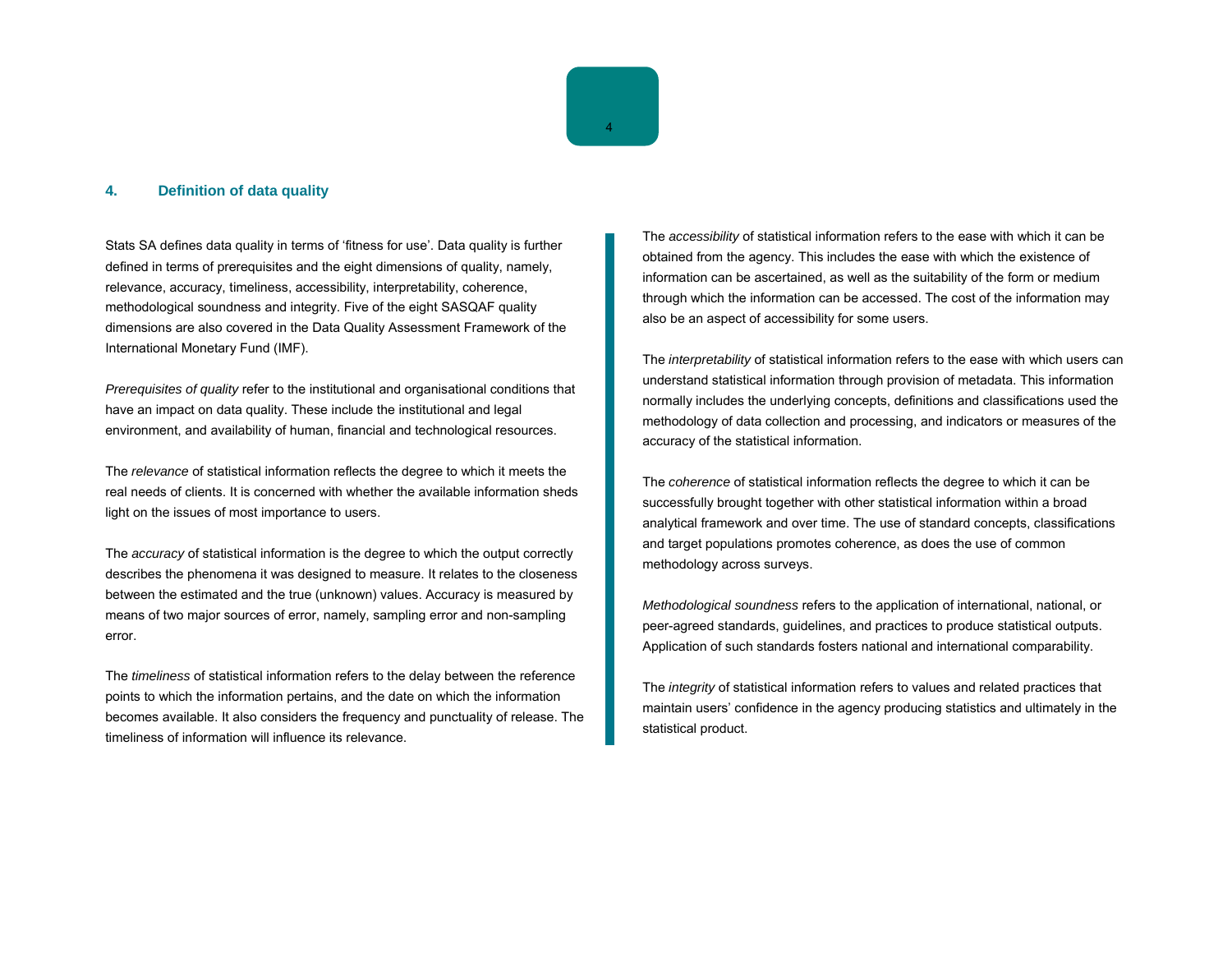These dimensions of quality are overlapping and interrelated. Achieving an acceptable level of quality is the result of addressing, managing and balancing these elements of quality over time with careful attention to programme objectives, costs, respondent burden and other factors that may affect information quality or user expectations. Each dimension has to be adequately managed if information is to be fit for use. Failure to comply with any one dimension will impair the usefulness of the information.

#### **5. Structure of the framework**

SASQAF covers the various quality aspects of the entire statistical value chain (i.e. need, design, build, collection, processing, analysis and dissemination), and certifies national statistics on one of four levels. Level 4, certification (quality statistics), indicates optimal conditions for statistical production, while Level 1 (poor statistics) indicates the least favourable conditions. In outline, the four levels of certification are as follows:

**Level Four: Quality Statistics –** These are statistics that meet all the quality requirements as set out in SASQAF. They are designated as **quality statistics** to the extent that deductions can be made from them, and are 'fit for use' for the purpose for which they were designed. Level 4 applies to highly-developed statistical activities with respect to the corresponding indicator.

**Level Three: Acceptable Statistics** – These are statistics that meet most, but not all the quality requirements as stipulated in SASQAF. They are designated as **acceptable** to the extent that, despite their limitations, deductions can be made, and are 'fit for use' for the purpose for which they were designed. Level 3 refers to moderately well-developed activities with reference to a particular indicator.

**Level Two: Questionable Statistics –** These are statistics that meet few of the quality requirements as stipulated in SASQAF. They are designated as **questionable** to the extent that very limited deductions can be made, and they are therefore not 'fit for use' for the purpose for which they were designed. Level 2 refers to activities that are developing but still have many deficiencies.

**Level One: Poor Statistics –** These are statistics that meet almost none of the quality requirements as stipulated in SASQAF. They are designated as **poor statistics** to the extent that no deductions can be made from them, and are not 'fit for use' for the purpose for which they were designed. Level 1 refers to activities that are underdeveloped.

#### **6. Quality dimensions**

The chapters which follow specify the quality dimensions of SASQAF in considerable detail, setting out descriptions and key components, the related indicators for each dimension, standard(s) that need to be adhered to in relation to a quality indicator, as well as providing benchmarks for the standards which determine the four different quality levels as prescribed.

#### **The prerequisites and eight dimensions of quality**

- Prerequisites of quality
- Relevance
- **Accuracy**
- **Timeliness**
- Accessibility
- **Interpretability**
- Comparability and Coherence
- Methodological soundness
- Integrity.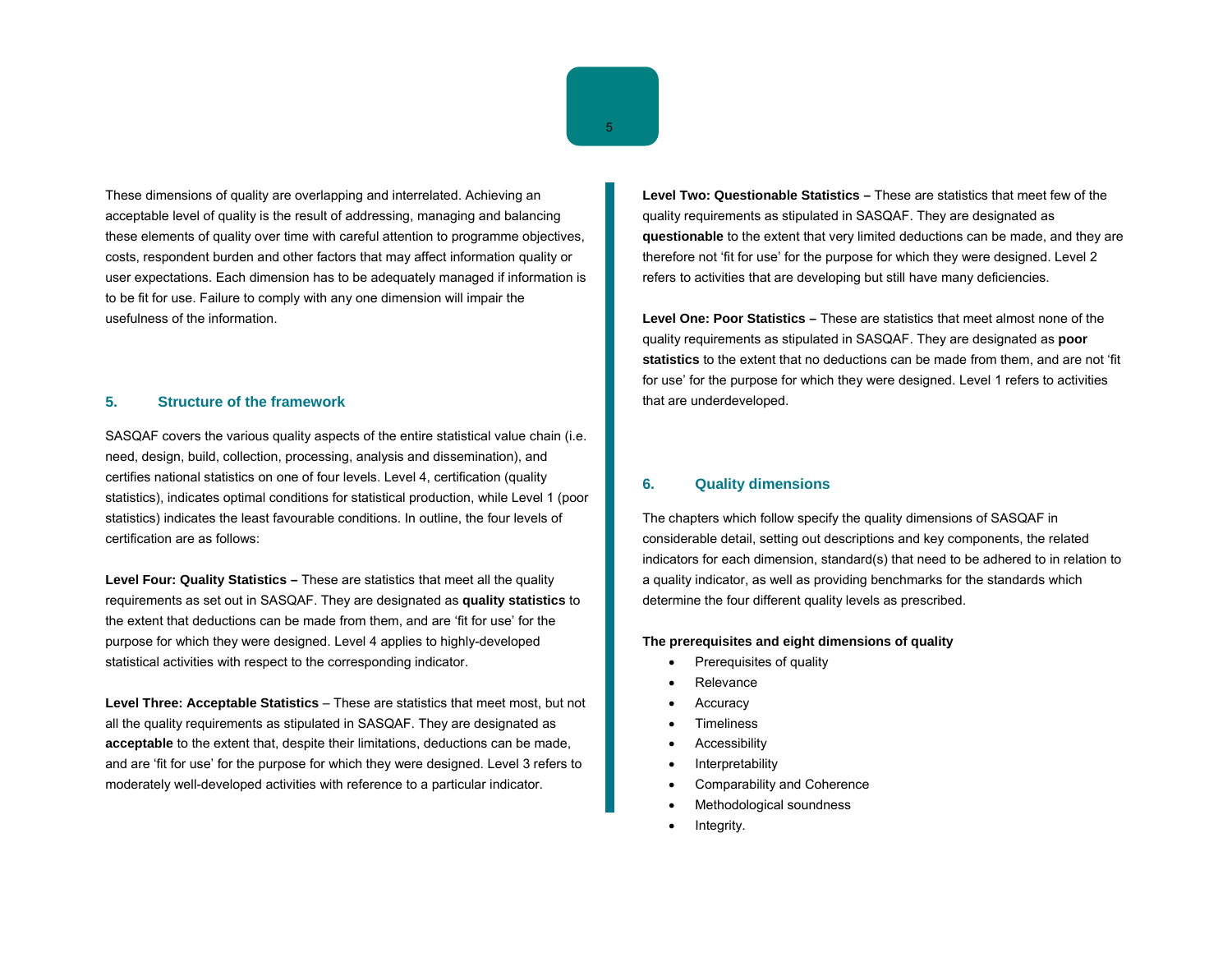# 6

### **Chapter 1: Prerequisites of quality**

#### **1.1 Description**

The prerequisites of quality refer to the institutional and organisational conditions that have an impact on data quality. It defines the minimum set of necessary conditions that have to be met in order to produce good quality statistics. It therefore serves as the foundation on which all other dimensions of data quality should be premised on.

#### **1.2 Key components**

- Legal and institutional environment (including Memoranda of Understanding (MoUs) or Service Level Agreements (SLAs)
- Privacy and confidentiality
- Commensurability of resources
- Quality as the cornerstone of statistical work

#### **1.3 Quality indicators, standards and benchmarks**

|                  |                                                                         |                  |                                                                                            | <b>Assessment Levels</b>                                                                                             |                                                                                                                |                                                                                                           |                                   |  |
|------------------|-------------------------------------------------------------------------|------------------|--------------------------------------------------------------------------------------------|----------------------------------------------------------------------------------------------------------------------|----------------------------------------------------------------------------------------------------------------|-----------------------------------------------------------------------------------------------------------|-----------------------------------|--|
| <b>Indicator</b> |                                                                         | <b>Standards</b> |                                                                                            | <b>Quality Statistics</b><br>Level 4                                                                                 | <b>Acceptable Statistics</b><br>Level 3                                                                        | <b>Questionable Statistics</b><br>Level <sub>2</sub>                                                      | <b>Poor Statistics</b><br>Level 1 |  |
| 1.1              | The responsibility for<br>producing statistics<br>is clearly specified. | 1.1.1            | A legal arrangement<br>exists that explicitly<br>mandates the<br>production of statistics. | A law or legal<br>arrangement exists that<br>explicitly provides the<br>mandate for the<br>production of statistics. | A law or legal<br>arrangement exists that<br>implies that statistical<br>production is part of its<br>mandate. | No law or legal<br>arrangement exists, but an<br>informal agreement exists<br>for statistical production. | No arrangement<br>exists.         |  |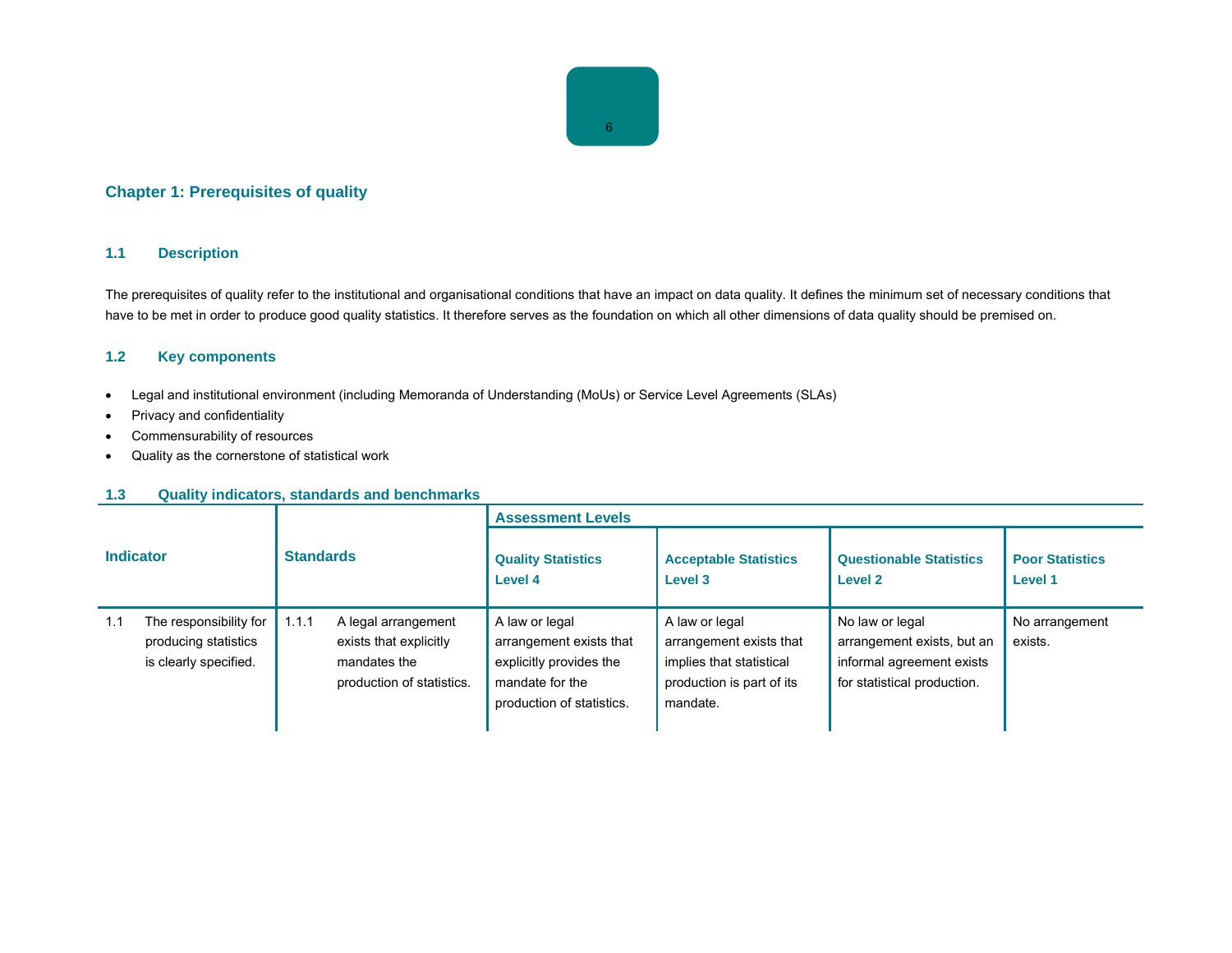

|                                                                                                       |                                                                                                         | <b>Assessment Levels</b>                                                                            |                                                                                                                                                                                                                           |                                                                                     |                                          |  |
|-------------------------------------------------------------------------------------------------------|---------------------------------------------------------------------------------------------------------|-----------------------------------------------------------------------------------------------------|---------------------------------------------------------------------------------------------------------------------------------------------------------------------------------------------------------------------------|-------------------------------------------------------------------------------------|------------------------------------------|--|
| <b>Indicator</b>                                                                                      | <b>Standards</b>                                                                                        | <b>Quality Statistics</b><br><b>Level 4</b>                                                         | <b>Acceptable Statistics</b><br>Level 3                                                                                                                                                                                   | <b>Questionable Statistics</b><br>Level 2                                           | <b>Poor Statistics</b><br><b>Level 1</b> |  |
| Standards and<br>1.2<br>policies are in place<br>to promote<br>consistency of<br>methods and results. | 1.2.1<br>A set of policies must<br>exist which covers all<br>aspects of the statistical<br>value chain. | Policies exist which cover<br>all aspects of the<br>statistical value chain and<br>are adhered to.  | Policies exist which cover<br>all aspects of the statistical<br>value chain but are not<br>always adhered to.                                                                                                             | Policies exist, but do not<br>cover all aspects of the<br>statistical value chain.  | No policies exist.                       |  |
|                                                                                                       | 1.2.2<br>A set of standards<br>related to appropriate<br>policies must exist.                           | Standards exist which<br>cover all aspects of the<br>statistical value chain and<br>are adhered to. | Standards exist which<br>cover all aspects of the<br>statistical value chain but<br>are not adhered to; or<br>existing standards do not<br>cover all aspects of the<br>statistical value chain but<br>are all adhered to. | Standards exist, but do not<br>cover all aspects of the<br>statistical value chain. | No standards exist.                      |  |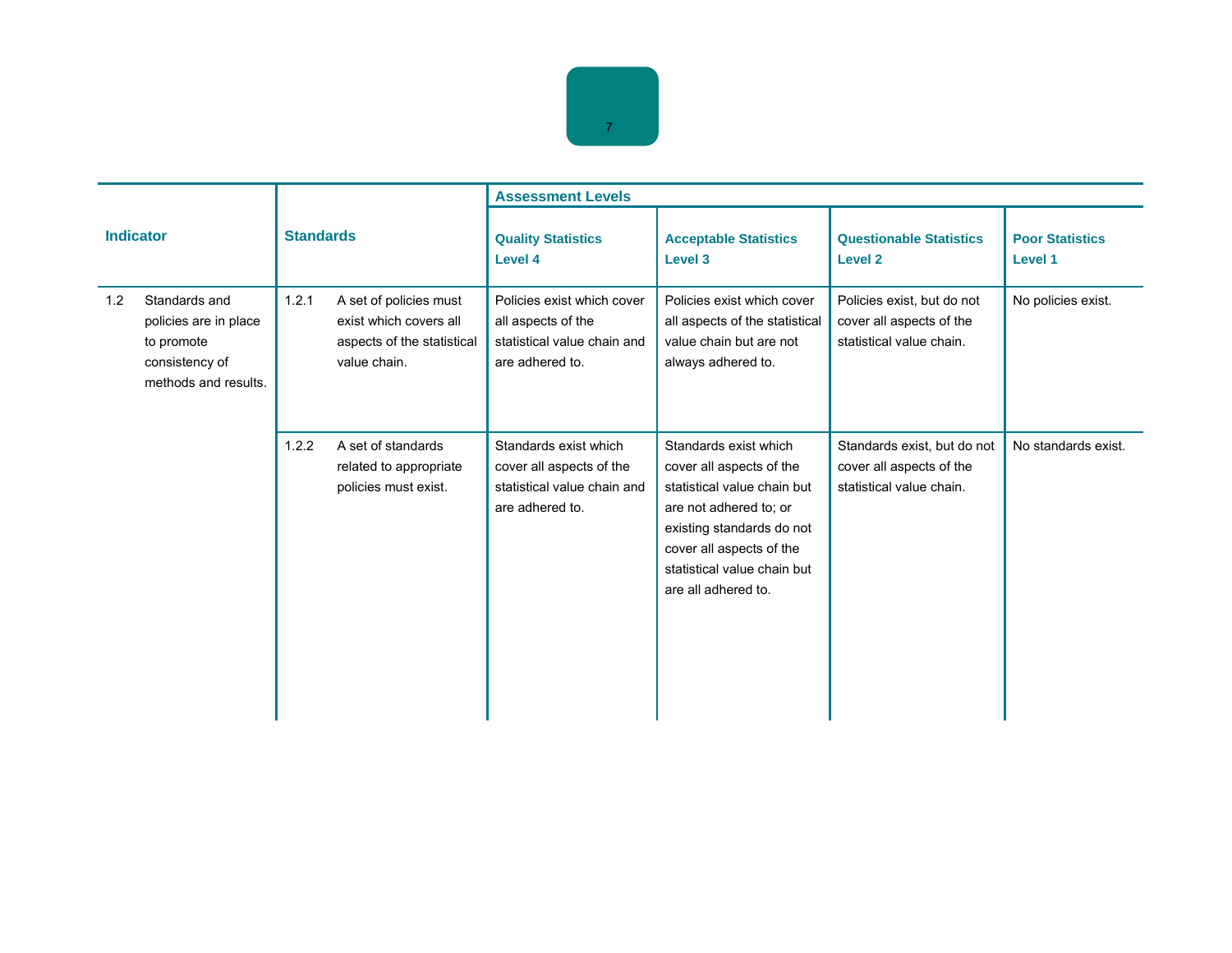

|     |                                                                                                                                       |       |                                                                                                                                                                    | <b>Assessment Levels</b>                                                                                                                                                          |                                                                                                                                                                                    |                                                                                                                                                                       |                                          |
|-----|---------------------------------------------------------------------------------------------------------------------------------------|-------|--------------------------------------------------------------------------------------------------------------------------------------------------------------------|-----------------------------------------------------------------------------------------------------------------------------------------------------------------------------------|------------------------------------------------------------------------------------------------------------------------------------------------------------------------------------|-----------------------------------------------------------------------------------------------------------------------------------------------------------------------|------------------------------------------|
|     | <b>Indicator</b>                                                                                                                      |       | <b>Standards</b>                                                                                                                                                   | <b>Quality Statistics</b><br>Level 4                                                                                                                                              | <b>Acceptable Statistics</b><br>Level 3                                                                                                                                            | <b>Questionable Statistics</b><br>Level <sub>2</sub>                                                                                                                  | <b>Poor Statistics</b><br><b>Level 1</b> |
| 1.3 | Data sharing and<br>coordination among<br>data-producing<br>agencies are clearly<br>specified.                                        |       | A legal arrangement<br>must exist which allows<br>for the timely and<br>efficient sharing of data<br>between the collecting<br>agency and the<br>secondary user.   | A legal arrangement<br>exists and is adhered to.                                                                                                                                  | A legal arrangement exists<br>but is not adhered to.                                                                                                                               | An informal arrangement<br>exists.                                                                                                                                    | No arrangement<br>exists.                |
|     |                                                                                                                                       | 1.3.2 | Regular contact must<br>occur between the data-<br>producing agencies and<br>secondary<br>users/agencies to<br>resolve statistical<br>issues.                      | Regular meetings are<br>held to address all<br>statistical issues to be<br>resolved. Commitment to<br>resolving them is<br>achieved.                                              | Regular meetings are held<br>to address all statistical<br>issues to be resolved.<br>Commitment to resolving<br>is not achieved.                                                   | Ad hoc meetings occur.                                                                                                                                                | No contact.                              |
| 1.4 | Measures are in<br>place to ensure that<br>individual data are<br>kept confidential.<br>and used for<br>statistical purposes<br>only. | 1.4.1 | There must be a law or<br>policy that ensures<br>information collected<br>are kept confidential<br>and used for statistical<br>or administrative<br>purposes only. | A law/policy guaranteeing<br>the confidentiality of<br>respondents' information,<br>that it is used for<br>statistical purposes only<br>exists and is adhered to at<br>all times. | A law/policy guaranteeing<br>the confidentiality of<br>respondents' information,<br>that it is used for statistical<br>purposes only exists but is<br>not adhered to at all times. | Although no law/policy<br>exists, efforts are made to<br>keep respondent<br>information confidential<br>and ensure they are used<br>for statistical purposes<br>only. | No law or policy<br>exists.              |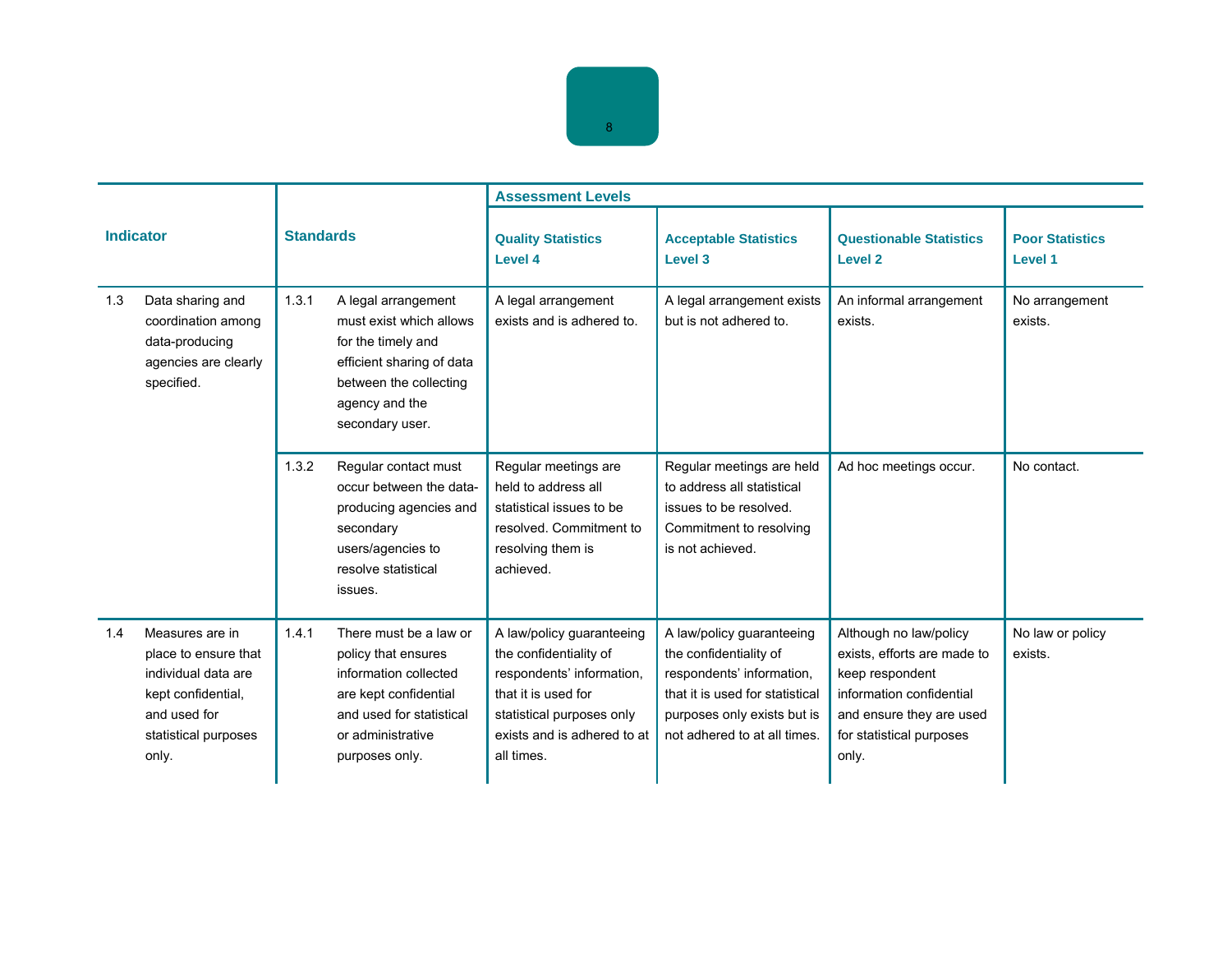

|                                                                                                            | <b>Standards</b>    |                                                                                                                                                                                      | <b>Assessment Levels</b>                                                                                                                                                                         |                                                                                                                                                                                                             |                                                                                                                     |                                                                                                                       |  |
|------------------------------------------------------------------------------------------------------------|---------------------|--------------------------------------------------------------------------------------------------------------------------------------------------------------------------------------|--------------------------------------------------------------------------------------------------------------------------------------------------------------------------------------------------|-------------------------------------------------------------------------------------------------------------------------------------------------------------------------------------------------------------|---------------------------------------------------------------------------------------------------------------------|-----------------------------------------------------------------------------------------------------------------------|--|
| <b>Indicator</b>                                                                                           |                     |                                                                                                                                                                                      | <b>Quality Statistics</b><br>Level 4                                                                                                                                                             | <b>Acceptable Statistics</b><br>Level 3                                                                                                                                                                     | <b>Questionable Statistics</b><br>Level <sub>2</sub>                                                                | <b>Poor Statistics</b><br>Level 1                                                                                     |  |
| Measures to oblige<br>1.5<br>response are<br>ensured through law.                                          | 1.5.1<br>do so.     | There must be a law or<br>other formal measures<br>that inform respondents<br>of their obligation to<br>provide information; and<br>any sanctions which<br>may apply if they fail to | There is a law that<br>requires respondents to<br>provide information.<br>Respondents are<br>informed of sanctions<br>which may occur if they<br>fail to respond, and<br>sanctions are enforced. | There is a law that<br>requires respondents to<br>provide information.<br>Respondents are informed<br>of any sanctions which<br>may occur if they fail to<br>respond, though sanctions<br>are not enforced. | A law exists, but there are<br>no efforts made to inform<br>respondents of the<br>consequences of non-<br>response. | No law or other<br>formal measures<br>exists.                                                                         |  |
| 1.6<br>Resources are<br>commensurate with<br>the needs of<br>statistical<br>programmes.<br>$\bullet$ Staff | 1.6.1<br>personnel. | Collection programmes<br>must be adequately<br>staffed with skilled                                                                                                                  | The programme is<br>adequately staffed with<br>skilled personnel.                                                                                                                                | The staffing is inadequate<br>with respect to the number<br>of personnel, but their skill<br>levels are high.                                                                                               | The staffing with respect to<br>the number of personnel is<br>adequate, but their skill<br>levels are low.          | The staffing is<br>inadequate with<br>respect to the<br>number of personnel<br>as well as the skills<br>they possess. |  |
| • Facilities<br>• Computing resources<br>$\bullet$ Financing.                                              | 1.6.2               | There must be a<br>statistics unit or<br>component responsible<br>for compiling statistics.                                                                                          | A statistics unit with<br>qualified statisticians<br>exists.                                                                                                                                     | No statistics unit exists,<br>but there are qualified<br>statisticians.                                                                                                                                     | A statistics unit exists but<br>there are no qualified<br>statisticians.                                            | No statistics unit<br>exists. There are no<br>statisticians.                                                          |  |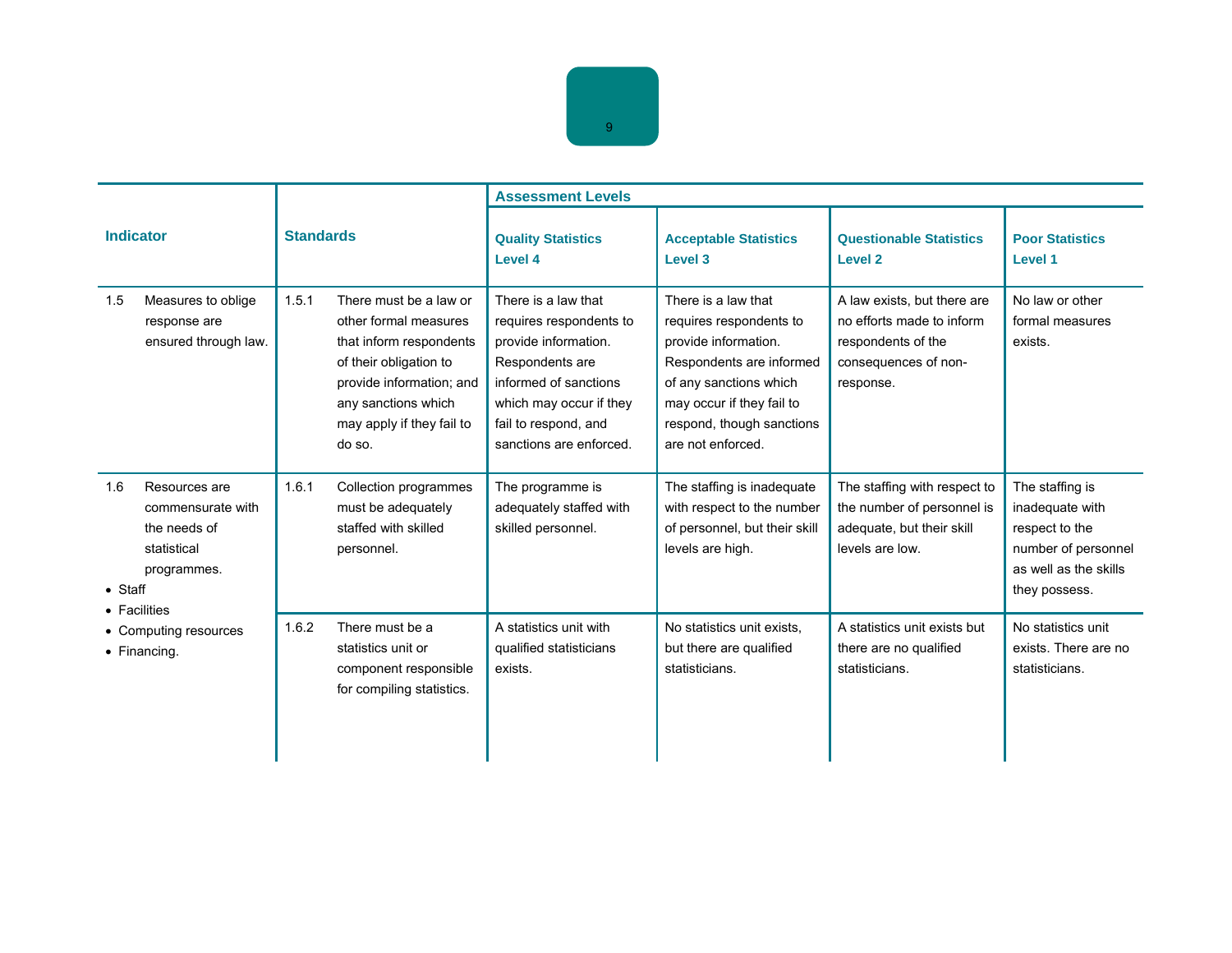|                  |                                                                                                                                                                                                                                                                                               | <b>Assessment Levels</b>                                                                                                                        |                                                                                                                                |                                                                                                          |                                                                                                                            |
|------------------|-----------------------------------------------------------------------------------------------------------------------------------------------------------------------------------------------------------------------------------------------------------------------------------------------|-------------------------------------------------------------------------------------------------------------------------------------------------|--------------------------------------------------------------------------------------------------------------------------------|----------------------------------------------------------------------------------------------------------|----------------------------------------------------------------------------------------------------------------------------|
| <b>Indicator</b> | <b>Standards</b>                                                                                                                                                                                                                                                                              | <b>Quality Statistics</b><br><b>Level 4</b>                                                                                                     | <b>Acceptable Statistics</b><br>Level 3                                                                                        | <b>Questionable Statistics</b><br><b>Level 2</b>                                                         | <b>Poor Statistics</b><br>Level 1                                                                                          |
|                  | 1.6.3<br>Facilities must have the<br>infrastructure to<br>manage the needs of<br>statistical programmes.                                                                                                                                                                                      | Facilities are well<br>equipped and have the<br>necessary infrastructure<br>for the production of<br>statistics.                                | N/A                                                                                                                            | N/A                                                                                                      | Facilities are ill-<br>equipped and do not<br>have the necessary<br>infrastructure for the<br>production of<br>statistics. |
|                  | 1.6.4<br>Computer hardware<br>resources must be<br>adequate in terms of<br>data storage;<br>$\blacksquare$<br>data back up media;<br>п<br>power supply<br>$\blacksquare$<br>(uninterrupted);<br>memory; and<br>٠<br>other necessary equipment<br>$\blacksquare$<br>(notebooks, desktop, etc). | The hardware computing<br>resources is sufficient in<br>terms of data storage,<br>data backup media,<br>power supply, memory,<br>and computers. | The hardware computing<br>resources is sufficient in<br>terms of data backup<br>media, power supply,<br>memory, and computers. | The hardware computing<br>resources is sufficient in<br>terms of power supply,<br>memory, and computers. | The hardware<br>resources are<br>entirely insufficient.                                                                    |
|                  | 1.6.5<br>A disaster recovery and<br>business continuity plan<br>must exist.                                                                                                                                                                                                                   | A disaster recovery and<br>business continuity plan<br>exists.                                                                                  | N/A                                                                                                                            | N/A                                                                                                      | A disaster recovery<br>and business<br>continuity plan does<br>not exist.                                                  |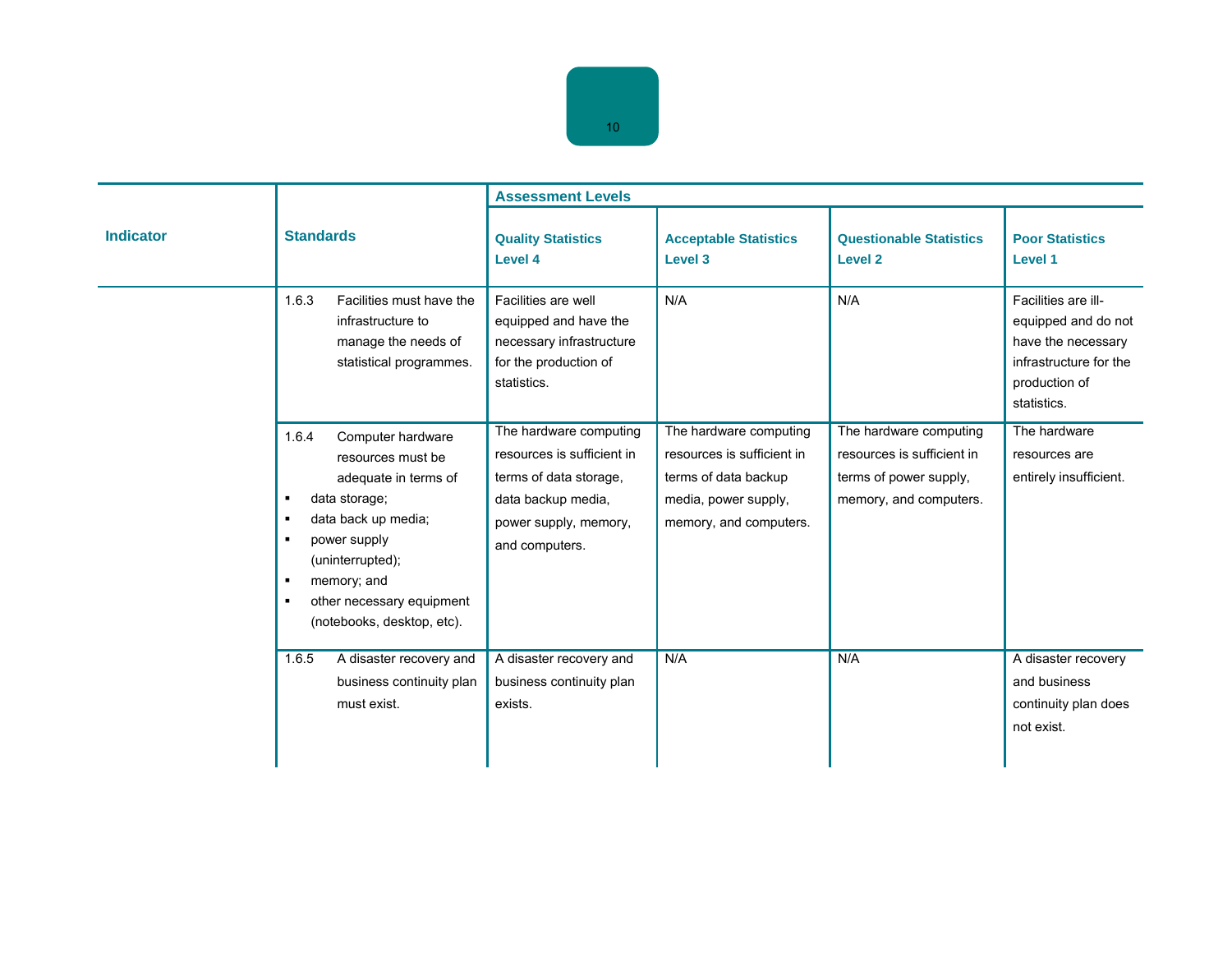

|                                                                                       |                                                                                                                                                                                                                                                                                                                                         | <b>Assessment Levels</b>                                                                                                                                                                |                                                                                                                                                            |                                                                                                                                       |                                                            |  |
|---------------------------------------------------------------------------------------|-----------------------------------------------------------------------------------------------------------------------------------------------------------------------------------------------------------------------------------------------------------------------------------------------------------------------------------------|-----------------------------------------------------------------------------------------------------------------------------------------------------------------------------------------|------------------------------------------------------------------------------------------------------------------------------------------------------------|---------------------------------------------------------------------------------------------------------------------------------------|------------------------------------------------------------|--|
| <b>Indicator</b>                                                                      | <b>Standards</b>                                                                                                                                                                                                                                                                                                                        | <b>Quality Statistics</b><br>Level 4                                                                                                                                                    | <b>Acceptable Statistics</b><br>Level 3                                                                                                                    | <b>Questionable Statistics</b><br>Level <sub>2</sub>                                                                                  | <b>Poor Statistics</b><br><b>Level 1</b>                   |  |
|                                                                                       | 1.6.6<br>Computer software<br>resources must be<br>adequate in terms of<br>capturing systems;<br>$\bullet$<br>editing systems;<br>$\bullet$<br>coding systems;<br>$\bullet$<br>statistical software;<br>$\bullet$<br>up-to-date licences;<br>$\bullet$<br>virus protection; and<br>$\bullet$<br>appropriate access rights.<br>$\bullet$ | Computer software<br>resources are adequate in<br>terms of statistical & other<br>specialised software, up-<br>to-date licences, virus<br>protection, and<br>appropriate access rights. | Computer software<br>resources are adequate in<br>terms of appropriate<br>access rights, virus<br>protection, statistical &<br>other specialised software. | Computer software<br>resources are adequate in<br>terms of appropriate<br>access rights, statistical &<br>other specialised software. | Computer software<br>resources are<br>entirely inadequate. |  |
|                                                                                       | 1.6.7<br>Budgets must be<br>adequate.                                                                                                                                                                                                                                                                                                   | Budgets are sufficient for<br>the needs of statistical<br>programmes.                                                                                                                   | N/A                                                                                                                                                        | N/A                                                                                                                                   | Budgets are entirely<br>inadequate.                        |  |
| Measures to ensure<br>1.7<br>efficient use of<br>resources in 1.6 are<br>implemented. | 1.7.1<br>Staff of a statistical<br>programme must be<br>employed in positions<br>that are aligned with<br>their skills profile.<br>Metrics:<br>$a = \frac{number of aligned staff}{total number of staff} \times 100$                                                                                                                   | 90% $\leq$ a. $\leq$ 100%.                                                                                                                                                              | $75\% \le a. \le 89\%$ .                                                                                                                                   | $40\% \le a. \le 74\%$ .                                                                                                              | $0\% \le a \le 39\%$ .                                     |  |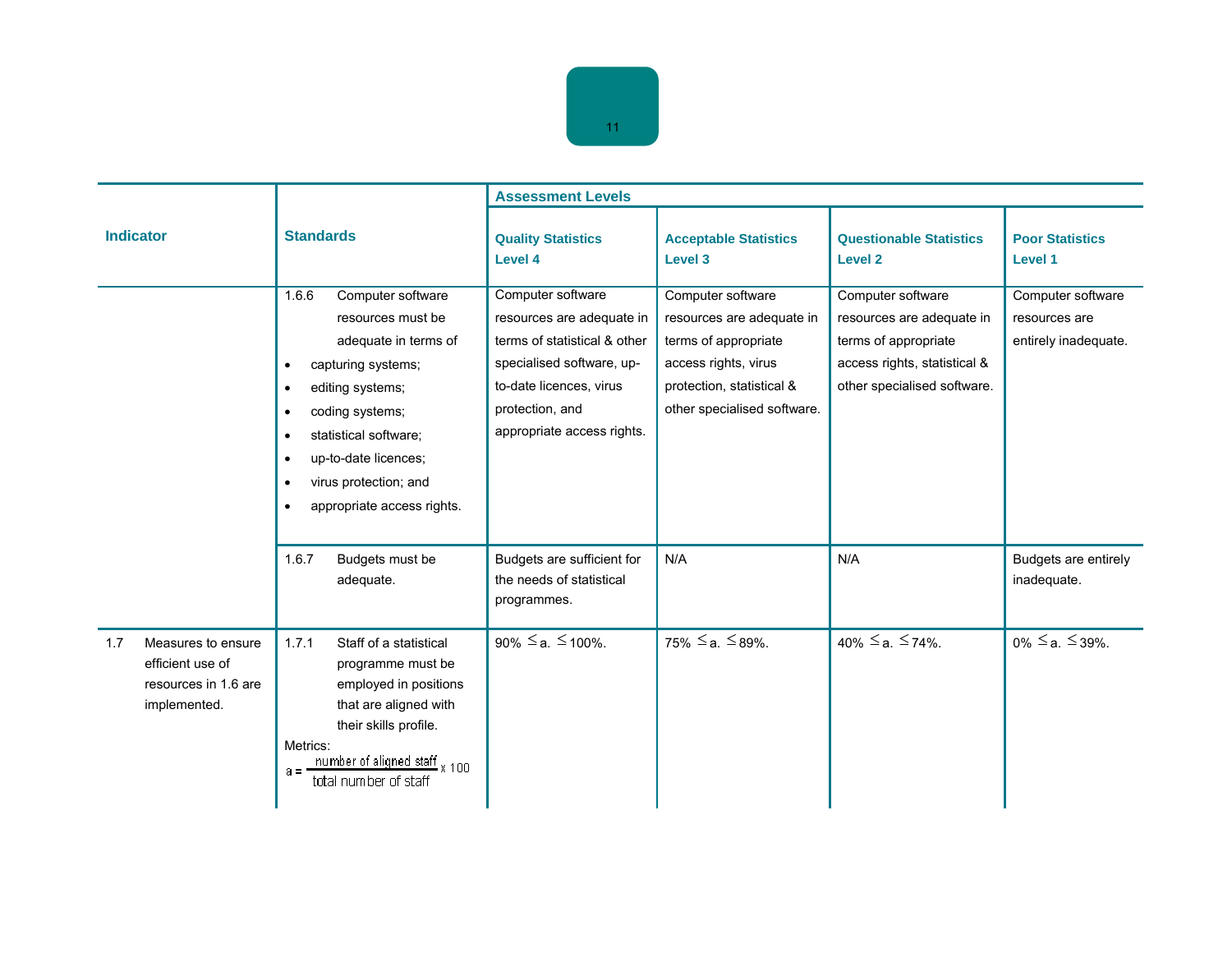|                  |                                                                                                                                                                        | <b>Assessment Levels</b>                                                                                           |                                                                                                                         |                                                                                                      |                                                                |  |
|------------------|------------------------------------------------------------------------------------------------------------------------------------------------------------------------|--------------------------------------------------------------------------------------------------------------------|-------------------------------------------------------------------------------------------------------------------------|------------------------------------------------------------------------------------------------------|----------------------------------------------------------------|--|
| <b>Indicator</b> | <b>Standards</b>                                                                                                                                                       | <b>Quality Statistics</b><br>Level 4                                                                               | <b>Acceptable Statistics</b><br>Level 3                                                                                 | <b>Questionable Statistics</b><br><b>Level 2</b>                                                     | <b>Poor Statistics</b><br>Level 1                              |  |
|                  | 1.7.2<br>Asset management<br>policies that prevent the<br>abuse of facilities (e.g.<br>vehicles, telephones<br>etc.) must be<br>developed, adopted and<br>implemented. | Asset management<br>policies have been<br>developed, adopted and<br>monitored for compliance.                      | Asset management<br>policies have been<br>developed and adopted.<br>No compliance monitoring<br>exists.                 | Asset management<br>policies have been<br>developed but are not<br>adopted by the<br>organisation.   | No asset<br>management<br>policies exist.                      |  |
|                  | Policies and procedures<br>1.7.3<br>governing the use of<br>ICT resources must<br>exist, so as to maximise<br>the return on<br>investment.                             | All documented policies<br>and procedures on the<br>usage of IT resources<br>have been implemented.                | There are well<br>documented policies and<br>procedures on the usage<br>of IT resources. Some<br>have been implemented. | There are policies and<br>procedures on the usage<br>of IT resources. None have<br>been implemented. | No policies or<br>procedures on IT<br>resource usage<br>exist. |  |
|                  | 1.7.4<br>Budgets must be<br>reviewed and audited to<br>ensure that financial<br>resources are used in<br>the best possible way.                                        | Budgets are reviewed and<br>audited to ensure that<br>financial resources are<br>used in the best possible<br>way. | Financial audits take<br>place, however budgets<br>are not reviewed as per<br>the policy.                               | Budgets are reviewed but<br>there is no auditing<br>procedure in place.                              | Budgets are neither<br>reviewed nor<br>audited.                |  |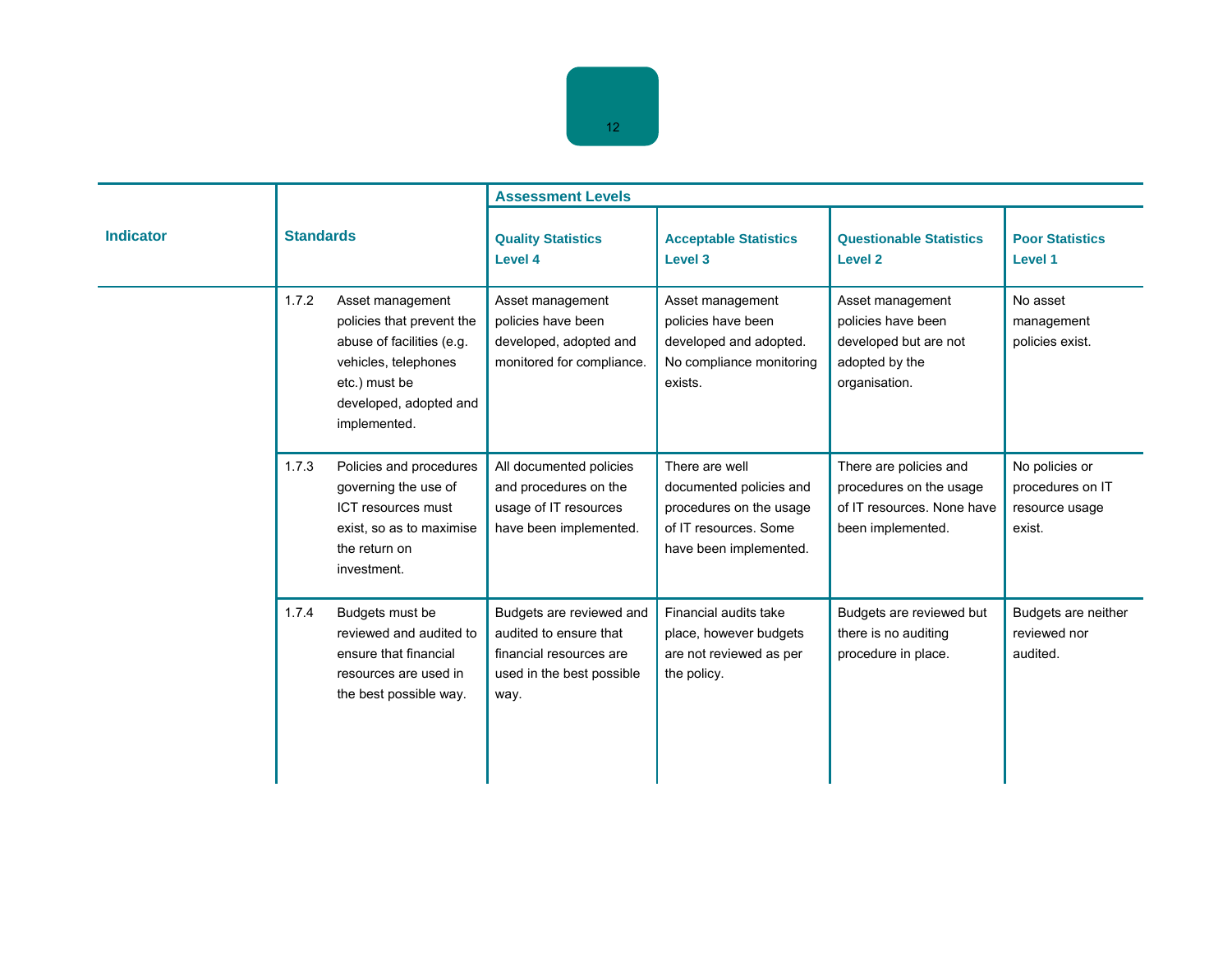| 13 |  |
|----|--|

| <b>Indicator</b> |                                                                         | <b>Standards</b> |                                                                                                                                                                     | <b>Assessment Levels</b>                                                                                                                                                          |                                                                                                                                                                                      |                                                                                                                                    |                                                                   |  |
|------------------|-------------------------------------------------------------------------|------------------|---------------------------------------------------------------------------------------------------------------------------------------------------------------------|-----------------------------------------------------------------------------------------------------------------------------------------------------------------------------------|--------------------------------------------------------------------------------------------------------------------------------------------------------------------------------------|------------------------------------------------------------------------------------------------------------------------------------|-------------------------------------------------------------------|--|
|                  |                                                                         |                  |                                                                                                                                                                     | <b>Quality Statistics</b><br><b>Level 4</b>                                                                                                                                       | <b>Acceptable Statistics</b><br>Level 3                                                                                                                                              | <b>Questionable Statistics</b><br>Level <sub>2</sub>                                                                               | <b>Poor Statistics</b><br>Level 1                                 |  |
| 1.8              | Processes are in<br>place to focus on,<br>monitor and check<br>quality. | 1.8.1            | The agency must have<br>a quality management<br>system in place.                                                                                                    | The agency has a quality<br>management system in<br>place.                                                                                                                        | $N/A$ .                                                                                                                                                                              | $N/A$ .                                                                                                                            | The agency has no<br>quality management<br>system in place.       |  |
|                  |                                                                         | 1.8.2            | The data producing<br>agency must have an<br>independent data<br>quality audit process.                                                                             | The data producing<br>agency has an<br>independent data quality<br>audit process.                                                                                                 | The data producing<br>agency has developed<br>and implemented a data<br>quality audit process, but it<br>is not independent.                                                         | The data producing<br>agency has developed, but<br>not implemented, a data<br>quality audit process.                               | The data producing<br>agency has no audit<br>process developed.   |  |
|                  |                                                                         | 1.8.3            | Staff members in<br>production areas must<br>have a data quality<br>management<br>requirement as part of<br>their performance<br>agreements or job<br>descriptions. | All staff members have a<br>data quality management<br>requirement as part of<br>performance agreements<br>or job descriptions, with<br>clear sanctions for failure<br>to comply. | All staff members have a<br>data quality management<br>requirement as part of<br>performance agreements<br>or job descriptions, without<br>clear sanctions for failure<br>to comply. | Staff members do not have<br>a data quality management<br>requirement as part of<br>performance agreements<br>or job descriptions. | There are no<br>performance<br>agreements or job<br>descriptions. |  |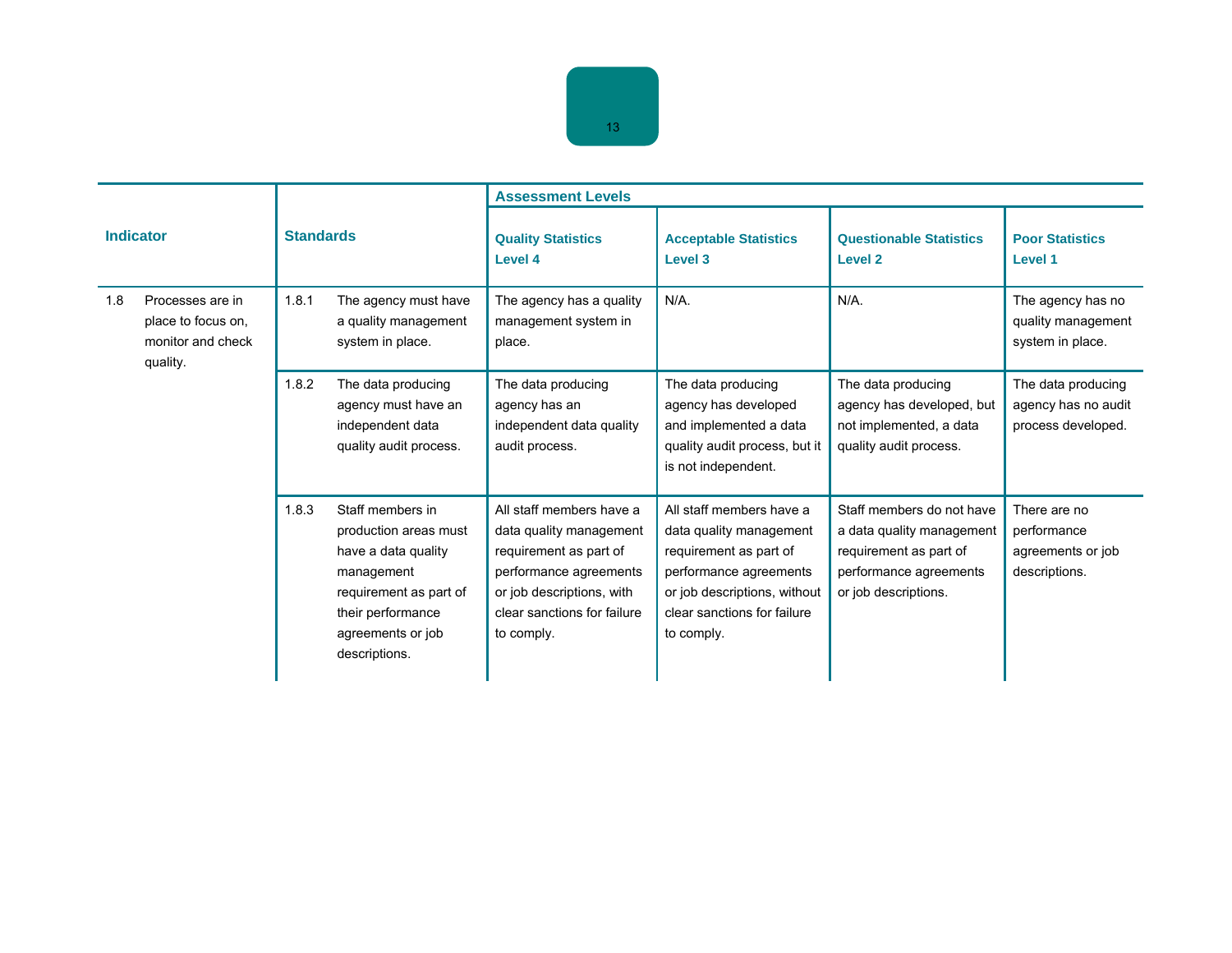## **Chapter 2: Relevance**

#### **2.1 Description**

Relevance of statistical information reflects the degree to which the data meet the real needs of clients. It is concerned with whether the available information sheds light on the issues of most importance to users.

#### **2.2 Key components**

- Why do you need to conduct the survey or collect data?
- Who are the users of the statistics?
- What are their known needs?
- How well does the output meet these needs?
- Are user needs monitored and fed back into the design process?

#### **2.3 Quality indicators, standards and benchmarks**

| <b>Indicator</b> |                                                                                 | <b>Standards</b> |                                                 | <b>Assessment Levels</b>                    |                                                  |                                                    |                                                        |  |
|------------------|---------------------------------------------------------------------------------|------------------|-------------------------------------------------|---------------------------------------------|--------------------------------------------------|----------------------------------------------------|--------------------------------------------------------|--|
|                  |                                                                                 |                  |                                                 | <b>Quality Statistics</b><br>Level 4        | <b>Acceptable Statistics</b><br>Level 3          | <b>Questionable Statistics</b><br>Level 2          | <b>Poor Statistics</b><br>Level 1                      |  |
| 2.1              | Have both the internal<br>and external users of<br>the data been<br>identified? | 2.1.1            | An up-to-date user<br>database must exist.      | An up-to-date user<br>database exists.      | A user database exists<br>but is not up-to-date. | Users are known but not<br>recorded in a database. | Users have not been<br>identified.                     |  |
| 2.2              | Is there a process to<br>identify user needs?                                   | 2.2.1            | A process to identify user<br>needs must exist. | A process to identify<br>user needs exists. | N/A                                              | N/A                                                | A process to identify<br>user needs does not<br>exist. |  |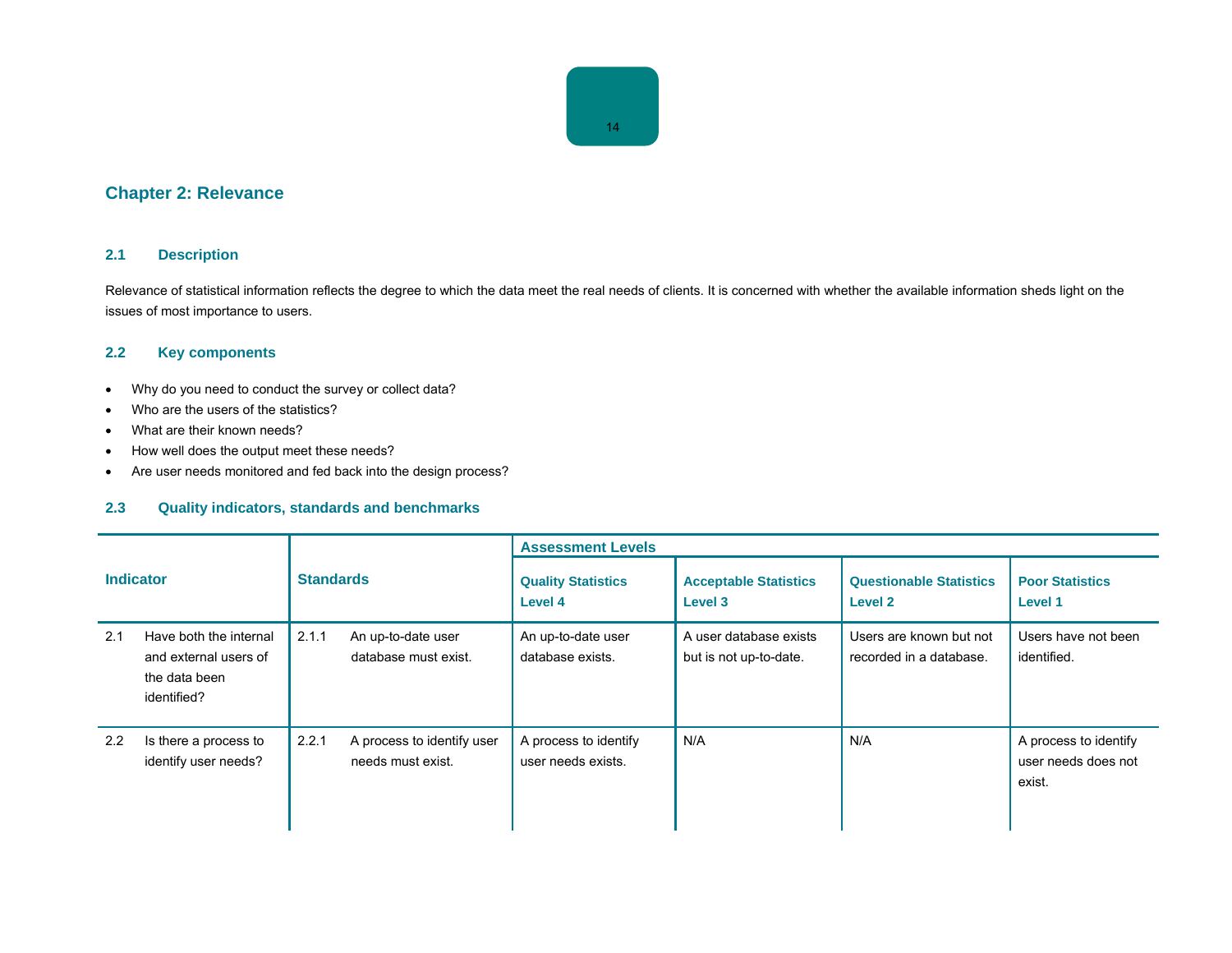|                  |                                                                         |                  |                                                                                                                                                                                                                                                                                                         | <b>Assessment Levels</b>                                                                                                                                                                                                                                                                    |                                                                                                                                                                                                                                                                                                 |                                                                                                                                                                                                                                                                                                  |                                                                                                                                                                                                                                                                                                         |
|------------------|-------------------------------------------------------------------------|------------------|---------------------------------------------------------------------------------------------------------------------------------------------------------------------------------------------------------------------------------------------------------------------------------------------------------|---------------------------------------------------------------------------------------------------------------------------------------------------------------------------------------------------------------------------------------------------------------------------------------------|-------------------------------------------------------------------------------------------------------------------------------------------------------------------------------------------------------------------------------------------------------------------------------------------------|--------------------------------------------------------------------------------------------------------------------------------------------------------------------------------------------------------------------------------------------------------------------------------------------------|---------------------------------------------------------------------------------------------------------------------------------------------------------------------------------------------------------------------------------------------------------------------------------------------------------|
| <b>Indicator</b> |                                                                         | <b>Standards</b> |                                                                                                                                                                                                                                                                                                         | <b>Quality Statistics</b><br>Level 4                                                                                                                                                                                                                                                        | <b>Acceptable Statistics</b><br>Level <sub>3</sub>                                                                                                                                                                                                                                              | <b>Questionable Statistics</b><br>Level <sub>2</sub>                                                                                                                                                                                                                                             | <b>Poor Statistics</b><br>Level 1                                                                                                                                                                                                                                                                       |
| 2.3              | Are user needs and the<br>usage of statistical<br>information analysed? | 2.3.1            | A report containing the<br>findings of user needs<br>and the usage of<br>statistical information<br>must be available.                                                                                                                                                                                  | A report containing the<br>findings of user needs<br>and the usage of<br>statistical information is<br>available.                                                                                                                                                                           | User needs and the<br>usage of statistical<br>information are analysed.<br>but a report is not<br>available.                                                                                                                                                                                    | One of user needs or<br>usage of statistical<br>information is analysed.<br>but a report is not<br>available.                                                                                                                                                                                    | User needs and usage<br>of statistical<br>information are not<br>analysed.                                                                                                                                                                                                                              |
| 2.4              | Changes are made as<br>a result of user needs<br>assessments.           | 2.4.1            | The results of the user<br>needs assessment must<br>influence decisions on the<br>statistical value chain of<br>the survey or on<br>administrative data<br>collection systems, where<br>feasible. Documented<br>reasons for not<br>implementing user needs<br>must be provided as<br>feedback to users. | The results of the user<br>needs assessment<br>influence decisions on<br>the statistical value chain<br>of the survey or<br>administrative data<br>collection systems,<br>where feasible.<br>Documented reasons for<br>not implementing user<br>needs are provided as<br>feedback to users. | The results of the user<br>needs assessment<br>influence decisions on<br>the statistical value chain<br>of the survey or<br>administrative data<br>collection systems, where<br>feasible. Documented<br>reasons for not<br>implementing user needs<br>are not provided as<br>feedback to users. | The results of the user<br>needs assessment do not<br>influence in any way<br>decisions on the<br>statistical value chain of<br>the survey or on<br>administrative data<br>collection systems.<br>Documented reasons for<br>not implementing user<br>needs are provided as<br>feedback to users. | The results of the user<br>needs assessment do<br>not influence in any<br>way decisions on the<br>statistical value chain<br>of the survey or on<br>administrative data<br>collection systems.<br>Documented reasons<br>for not implementing<br>user needs are not<br>provided as feedback<br>to users. |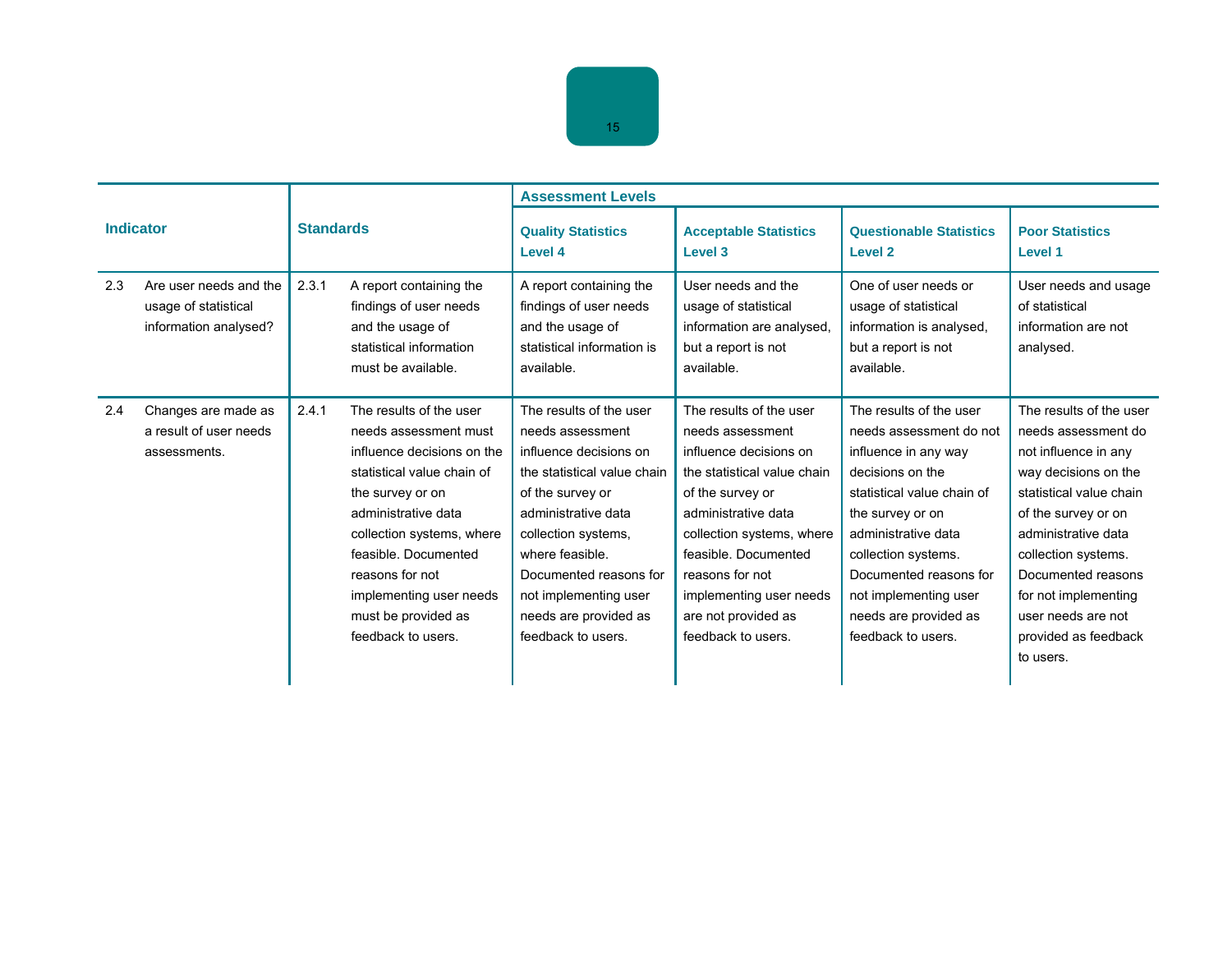| <b>Indicator</b> |                                                                                                         |                  | <b>Assessment Levels</b>                                                                                      |                                                                                                                                                                                            |                                                                                                                                                                                                |                                                                                                                               |                                   |
|------------------|---------------------------------------------------------------------------------------------------------|------------------|---------------------------------------------------------------------------------------------------------------|--------------------------------------------------------------------------------------------------------------------------------------------------------------------------------------------|------------------------------------------------------------------------------------------------------------------------------------------------------------------------------------------------|-------------------------------------------------------------------------------------------------------------------------------|-----------------------------------|
|                  |                                                                                                         | <b>Standards</b> |                                                                                                               | <b>Quality Statistics</b><br>Level 4                                                                                                                                                       | <b>Acceptable Statistics</b><br>Level 3                                                                                                                                                        | <b>Questionable Statistics</b><br>Level 2                                                                                     | <b>Poor Statistics</b><br>Level 1 |
| 2.5              | Is there a process to<br>determine the<br>satisfaction of users<br>with the statistical<br>information? | 2.5.1            | A formal process must<br>exist to determine the<br>satisfaction of users with<br>the statistical information. | Formal processes exist<br>to determine the<br>satisfaction of users with<br>the statistical<br>information. The results<br>are incorporated into the<br>statistical production<br>process. | Formal processes exist to<br>determine the satisfaction<br>of users with the<br>statistical information.<br>The results are not<br>incorporated into the<br>statistical production<br>process. | Processes exist to<br>determine the satisfaction<br>of users with the<br>statistical information, but<br>they are not formal. | There is no process at<br>all.    |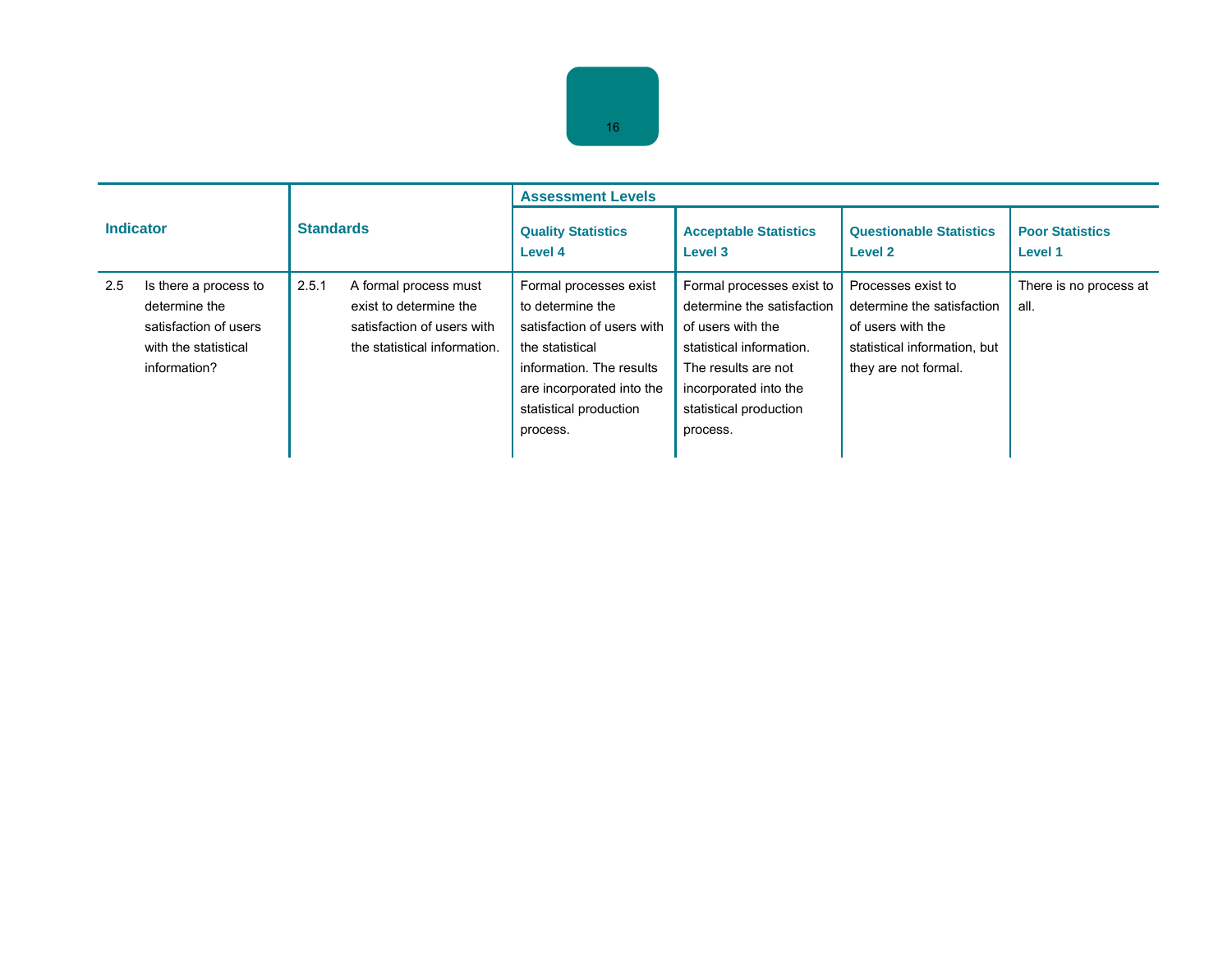## **Chapter 3: Accuracy**

#### **3.1 Description**

The accuracy of statistical information is the degree to which the output correctly describes the phenomena it was designed to measure. Source data available provide an adequate basis to compile statistics.

#### **3.2 Key components**

- Assessment of sampling errors where sampling was used.
- Assessment of coverage of data collection in comparison to the target population.
- Assessment of response rates and estimates of the impact of imputation.
- Assessment of non-sampling errors and any other serious accuracy or consistency problems with the survey results or register based statistics.
- Data capture, data coding and data processing errors.
- Source data available provide an adequate basis to compile statistics (e.g. administrative records).
- Source data reasonably approximate the definitions, scope, classifications, valuation, and time of recording required.
- Source data are timely.

#### **3.3 Quality indicators, standards and benchmarks**

|                                                                                                                                                                                                                                                      | <b>Standards</b> |                                                                                                                                                  | <b>Assessment Levels</b>                                                                                                                |                                                                                                                                            |                                                                                            |                                                       |
|------------------------------------------------------------------------------------------------------------------------------------------------------------------------------------------------------------------------------------------------------|------------------|--------------------------------------------------------------------------------------------------------------------------------------------------|-----------------------------------------------------------------------------------------------------------------------------------------|--------------------------------------------------------------------------------------------------------------------------------------------|--------------------------------------------------------------------------------------------|-------------------------------------------------------|
| <b>Indicator</b>                                                                                                                                                                                                                                     |                  |                                                                                                                                                  | <b>Quality Statistics</b><br>Level 4                                                                                                    | <b>Acceptable Statistics</b><br>Level 3                                                                                                    | <b>Questionable Statistics</b><br>Level 2                                                  | <b>Poor Statistics</b><br>Level 1                     |
| Measures of sampling<br>3.1<br>errors for key variables<br>are calculated. Amongst<br>others these are:<br>• standard error<br>• coefficient of variation (CV)<br>• confidence interval (CI)<br>• mean square error (MSE)<br>• design effect (DEFF). | 3.1.1            | Measures of sampling<br>errors must be calculated<br>for the main variables.<br>They must be available<br>for the other variables on<br>request. | Measures of sampling<br>errors are published for<br>the main variables.<br>Measures for other<br>variables are available<br>on request. | Measures of sampling<br>errors are published for<br>the main variables.<br>Measures for other<br>variables are not<br>available on request | Measures of sampling<br>errors are available on<br>request for the main<br>variables only. | Measures of sampling<br>errors are not<br>calculated. |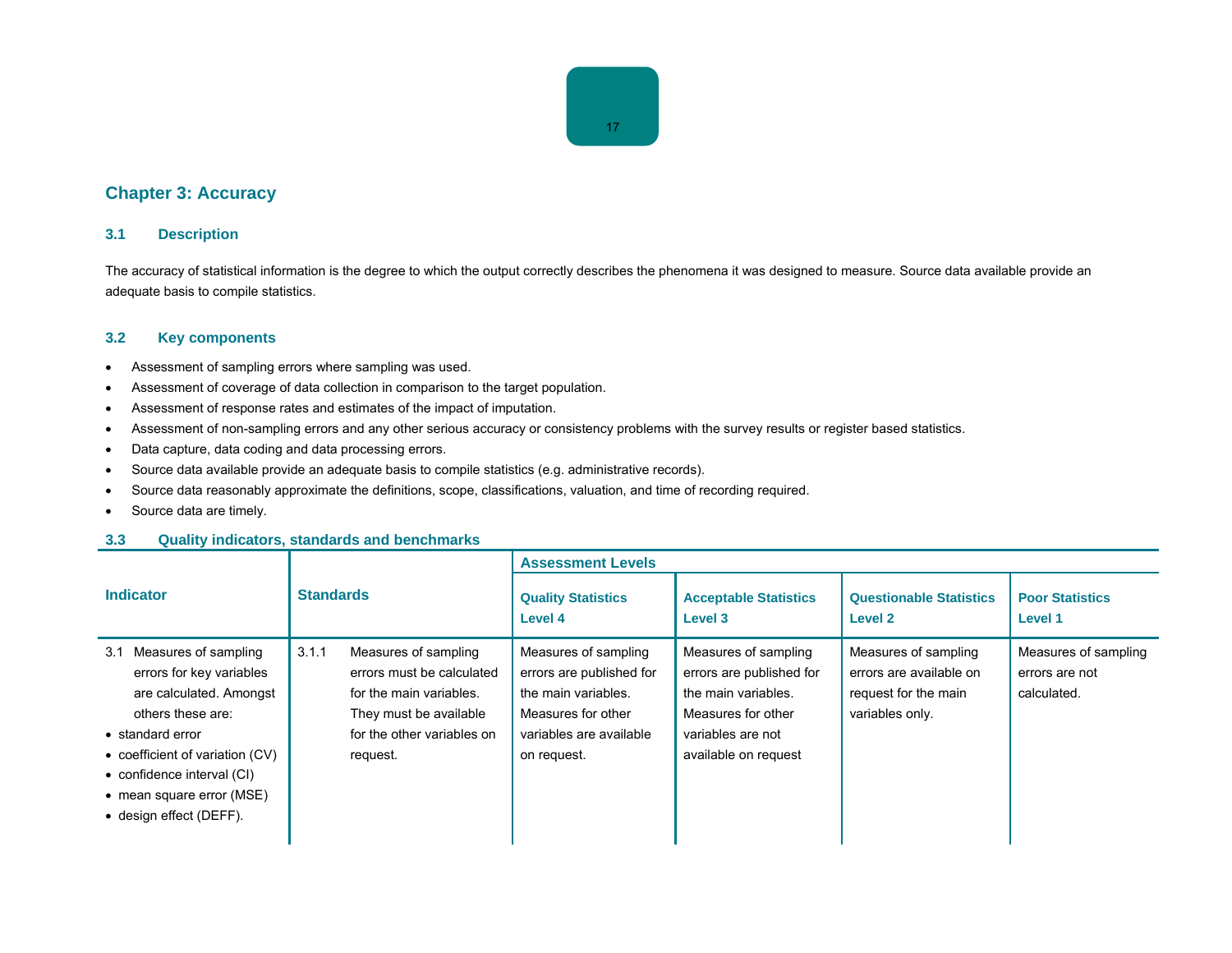Ē,

|                  |                                                                                                                                                                                                                                                                                                                                                                                                                                                                                                                                                                                           | <b>Assessment Levels</b>                                       |                                                                   |                                                                       |                                                                  |  |
|------------------|-------------------------------------------------------------------------------------------------------------------------------------------------------------------------------------------------------------------------------------------------------------------------------------------------------------------------------------------------------------------------------------------------------------------------------------------------------------------------------------------------------------------------------------------------------------------------------------------|----------------------------------------------------------------|-------------------------------------------------------------------|-----------------------------------------------------------------------|------------------------------------------------------------------|--|
| <b>Indicator</b> | <b>Standards</b>                                                                                                                                                                                                                                                                                                                                                                                                                                                                                                                                                                          | <b>Quality Statistics</b><br>Level 4                           | <b>Acceptable Statistics</b><br>Level 3                           | <b>Questionable Statistics</b><br><b>Level 2</b>                      | <b>Poor Statistics</b><br><b>Level 1</b>                         |  |
|                  | 3.1.2<br>Measures of sampling<br>errors must fall within<br>acceptable standards. At<br>a minimum the following<br>must be calculated:<br>standard error, coefficient<br>of variation, confidence<br>interval, mean square<br>error. The low accuracy of<br>variables (if these exist),<br>are explained.<br>Metrics:<br>$SE = \sqrt{Var(\hat{\theta})}$<br>= $\mathbf{v}$<br>CV = $\frac{\sqrt{\text{Var}(\hat{\theta})}}{\text{E}(\hat{\theta})}$<br>$MSE(\hat{\theta}) = Var(\hat{\theta}) + B^2(\hat{\theta}),$<br>Where $\hat{\theta}$ is an estimator of a<br>parameter of interest | $CV<$ or = 5% and<br>$B^2(\hat{\theta})_{\text{I}}=0$          | $CV<$ or = 5% and<br>$B^2(\hat{\theta}) > 0$                      | $5\%$ <cv< or="30%&lt;/td"><td>CV &gt; 30%</td></cv<>                 | CV > 30%                                                         |  |
|                  | <b>Scientific Sampling</b><br>3.1.3<br>techniques must be used.<br>Metrics:<br>$a =$ Design effect $(\theta) = 1 + \delta(n-1)$                                                                                                                                                                                                                                                                                                                                                                                                                                                           | Scientific sampling<br>techniques are used.<br>$0 < a \le 1$ . | Scientific Sampling<br>techniques are used.<br>$1.0 < a. < 1.2$ . | Scientific Sampling<br>techniques are used.<br>$1.2 \le a. \le 1.5$ . | Scientific Sampling<br>techniques are not<br>used or $a > 1.5$ . |  |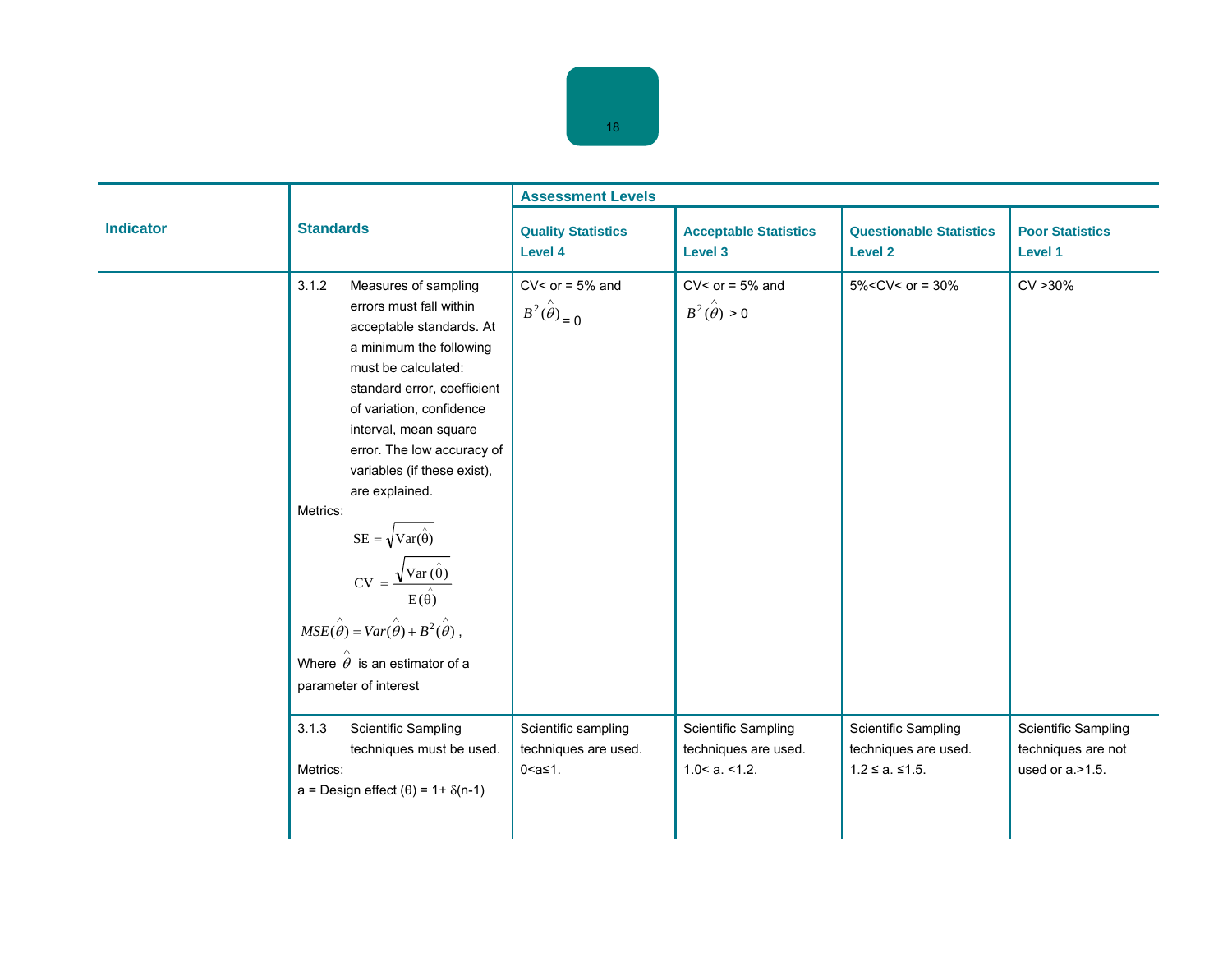|                                                                                                                                                                                                                                                                                                                                                                                                                |                                                                                                                                                                                                                                                | <b>Assessment Levels</b>                                                                                                                                                                  |                                                                                                                                                                                               |                                                  |                                                                                                                                |
|----------------------------------------------------------------------------------------------------------------------------------------------------------------------------------------------------------------------------------------------------------------------------------------------------------------------------------------------------------------------------------------------------------------|------------------------------------------------------------------------------------------------------------------------------------------------------------------------------------------------------------------------------------------------|-------------------------------------------------------------------------------------------------------------------------------------------------------------------------------------------|-----------------------------------------------------------------------------------------------------------------------------------------------------------------------------------------------|--------------------------------------------------|--------------------------------------------------------------------------------------------------------------------------------|
| <b>Indicator</b>                                                                                                                                                                                                                                                                                                                                                                                               | <b>Standards</b>                                                                                                                                                                                                                               | <b>Quality Statistics</b><br><b>Level 4</b>                                                                                                                                               | <b>Acceptable Statistics</b><br>Level 3                                                                                                                                                       | <b>Questionable Statistics</b><br><b>Level 2</b> | <b>Poor Statistics</b><br><b>Level 1</b>                                                                                       |
| 3.2 Measures of non-<br>sampling errors are<br>calculated, viz.:<br>Frame coverage errors<br>(e.g. duplication in the<br>frame/register used to<br>conduct a survey,<br>number of statistical units<br>out of scope (i.e. number<br>of ineligible units)                                                                                                                                                       | 3.2.1<br>The extent of measures of<br>non-sampling errors must<br>be kept to an acceptable<br>level.<br>Metrics:<br>final weights - design weights<br>$\sum$ design weights<br>final weights - design weights  <br>$b = max$<br>design weights | $a. < 15\%$ and $b. < 15\%$ .                                                                                                                                                             | 15% ≤ a. <25%; or<br>$15\% \le b. < 25\%$ .                                                                                                                                                   | $a \ge 25\%$ or b. $\ge 25\%$ .                  | a. and b. are not<br>calculated.                                                                                               |
| Misclassification errors<br>Systematic errors to<br>determine the extent of<br>bias introduced for both<br>administrative records and<br>surveys<br>Measurement errors (e.g.<br>questionnaire effects, data<br>collection effects.<br>interviewer effects and<br>respondent effects)<br>• Processing errors (e.g.<br>data entry errors rates,<br>coding errors, editing<br>failure rates, imputation<br>rates) | 3.2.2<br>Delays between newly-<br>registered administrative<br>units and the<br>corresponding statistical<br>unit births must be known.<br>Update procedures are<br>enforced to correct for<br>under-coverage.                                 | Delays between newly-<br>registered administrative<br>units and the<br>corresponding statistical<br>unit births are known.<br>Corrective actions for<br>under-coverage are<br>undertaken. | Delays between newly-<br>registered administrative<br>units and the<br>corresponding statistical<br>unit births are known.<br>Corrective actions for<br>under-coverage are not<br>undertaken. | N/A                                              | Delays between<br>newly-registered<br>administrative units<br>and the corresponding<br>statistical unit births<br>are unknown. |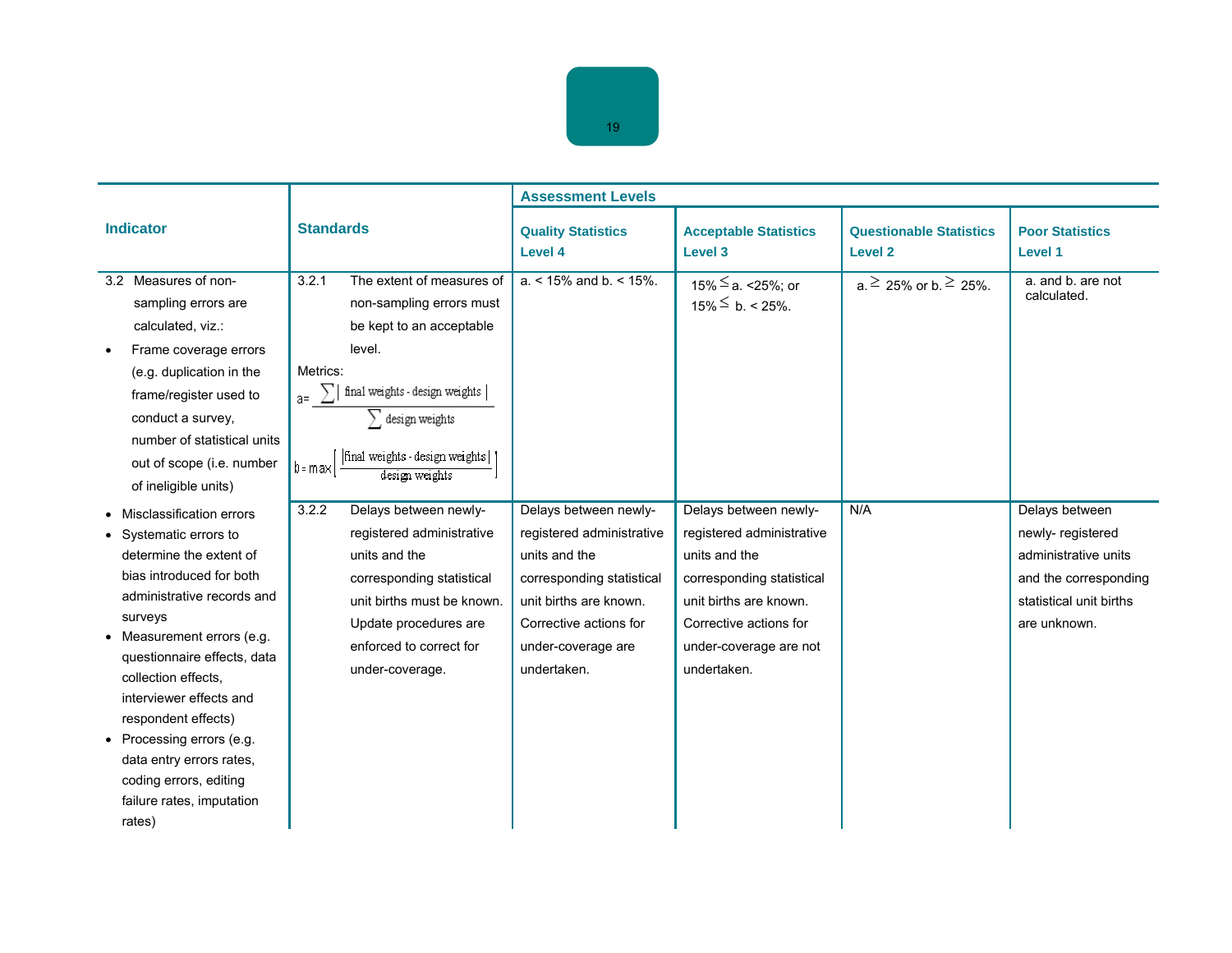|                                                                                                                                                    | <b>Standards</b>                    |                                                                                                                                                                                                           | <b>Assessment Levels</b>                                                                                                                                                                      |                                                                                                                                                                                               |                                                  |                                                                                                                                  |
|----------------------------------------------------------------------------------------------------------------------------------------------------|-------------------------------------|-----------------------------------------------------------------------------------------------------------------------------------------------------------------------------------------------------------|-----------------------------------------------------------------------------------------------------------------------------------------------------------------------------------------------|-----------------------------------------------------------------------------------------------------------------------------------------------------------------------------------------------|--------------------------------------------------|----------------------------------------------------------------------------------------------------------------------------------|
| <b>Indicator</b>                                                                                                                                   |                                     |                                                                                                                                                                                                           | <b>Quality Statistics</b><br>Level 4                                                                                                                                                          | <b>Acceptable Statistics</b><br>Level 3                                                                                                                                                       | <b>Questionable Statistics</b><br><b>Level 2</b> | <b>Poor Statistics</b><br><b>Level 1</b>                                                                                         |
| • Model assumption errors<br>• Non-response errors (e.g.<br>item non-response rates,<br>unit non-response rates<br>and overall response<br>rates). | 3.2.3<br>where<br>such that $z > v$ | The measures of under-<br>coverage fall within<br>acceptable standards.<br>a= accepted standard<br>$x, y, z =$ agreed thresholds                                                                          | $x \ge a$                                                                                                                                                                                     | $a-y \leq x < a$                                                                                                                                                                              | $a-z \leq x < a-y$                               | x <a-z measures="" of<br="" or="">under-coverage is not<br/>calculated.</a-z>                                                    |
|                                                                                                                                                    | 3.2.4                               | Delays between de-<br>registering of<br>administrative units and<br>the corresponding<br>statistical unit deaths<br>must be known. Update<br>procedures are enforced<br>to correct for over-<br>coverage. | Delays between de-<br>registering of<br>administrative units and<br>the corresponding<br>statistical unit deaths are<br>known. Corrective<br>actions for over-<br>coverage are<br>undertaken. | Delays between de-<br>registering of<br>administrative units and<br>the corresponding<br>statistical unit deaths are<br>known. Corrective<br>actions for over-coverage<br>are not undertaken. | N/A                                              | Delays between de-<br>registering of<br>administrative units<br>and the corresponding<br>statistical unit deaths<br>are unknown. |
|                                                                                                                                                    | 3.2.5<br>where<br>such that z>y     | The duplication rate must<br>be at an acceptable level.<br>a= accepted standard<br>$x, y, z$ = agreed thresholds                                                                                          | $x \leq a$                                                                                                                                                                                    | $a+y \geq x > a$                                                                                                                                                                              | $a+z \geq x > a+y$                               | x>a+z or duplication<br>rate is not calculated.                                                                                  |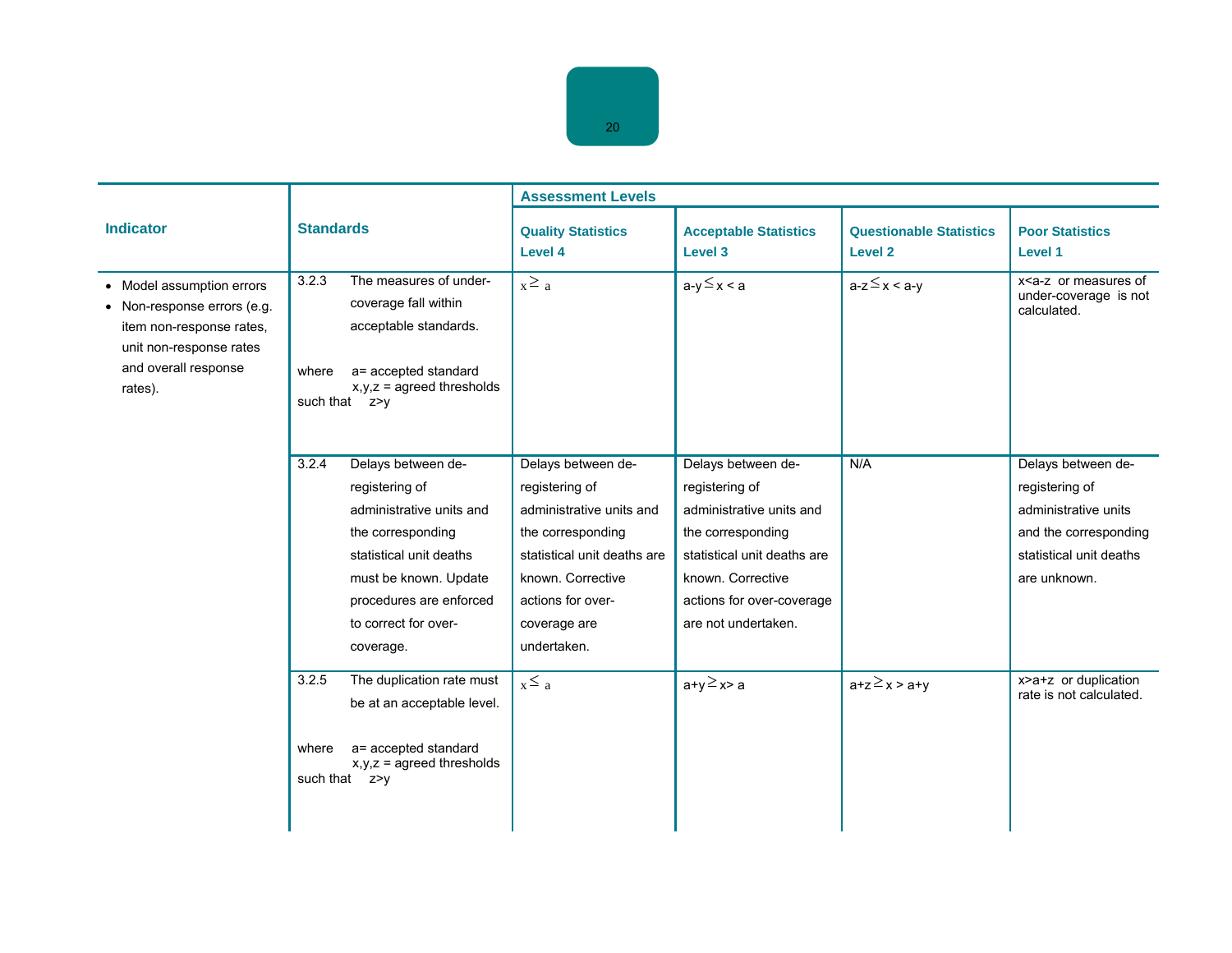|                  |                                                                                                                                                                                      | <b>Assessment Levels</b>                                  |                                                           |                                                      |                                                                                               |  |
|------------------|--------------------------------------------------------------------------------------------------------------------------------------------------------------------------------------|-----------------------------------------------------------|-----------------------------------------------------------|------------------------------------------------------|-----------------------------------------------------------------------------------------------|--|
| <b>Indicator</b> | <b>Standards</b>                                                                                                                                                                     | <b>Quality Statistics</b><br>Level 4                      | <b>Acceptable Statistics</b><br>Level 3                   | <b>Questionable Statistics</b><br>Level <sub>2</sub> | <b>Poor Statistics</b><br>Level 1                                                             |  |
|                  | The proportion of units<br>3.2.6<br>which are out of scope<br>must be at an acceptable<br>level.<br>a= accepted standard<br>where<br>$x, y, z$ = agreed thresholds<br>such that z>y  | $x \leq a$                                                | $a+y \geq x > a$                                          | $a+z \geq x > a+y$                                   | x>a+z or the<br>proportion of units<br>which are out of scope<br>is not calculated.           |  |
|                  | The proportion of units<br>3.2.7<br>which are misclassified<br>must be at an acceptable<br>level.<br>a= accepted standard<br>where<br>$x, y, z$ = agreed thresholds<br>such that z>y | $x \leq a$                                                | $a+y \geq x > a$                                          | $a+z \geq x > a+y$                                   | $x > a + z$ or the<br>proportion of units<br>which are<br>misclassified is not<br>calculated. |  |
|                  | 3.2.8<br>Systematic errors must be<br>identified and reported.                                                                                                                       | Systematic errors are<br>both identified and<br>reported. | Systematic errors are<br>identified, but not<br>reported. | N/A.                                                 | Systematic errors are<br>not identified.                                                      |  |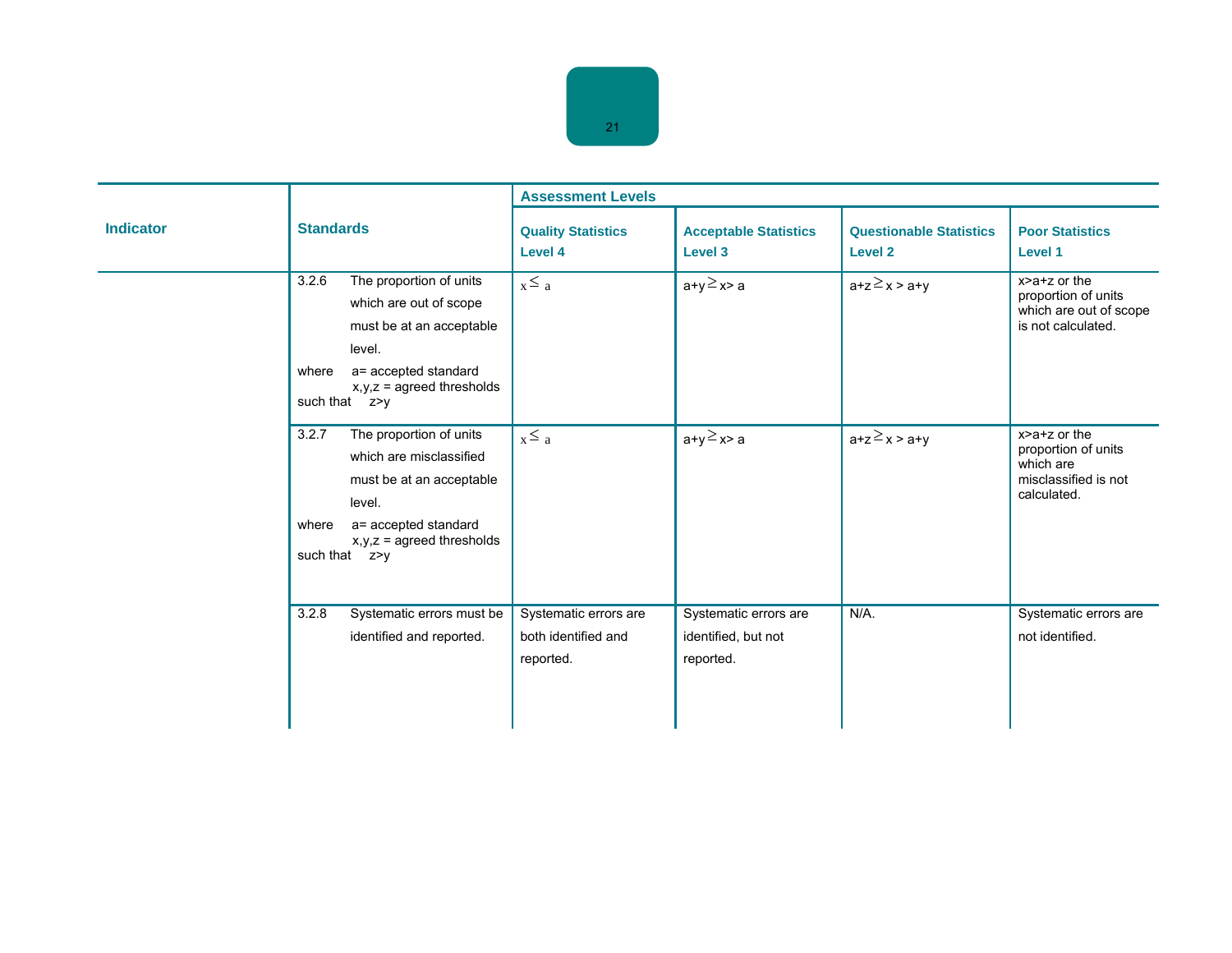|                  |                  |                                                                                                                                                                                      | <b>Assessment Levels</b>                                                                                                                                             |                                                                                                                                                                                      |                                                                                                                                                                                          |                                                                      |
|------------------|------------------|--------------------------------------------------------------------------------------------------------------------------------------------------------------------------------------|----------------------------------------------------------------------------------------------------------------------------------------------------------------------|--------------------------------------------------------------------------------------------------------------------------------------------------------------------------------------|------------------------------------------------------------------------------------------------------------------------------------------------------------------------------------------|----------------------------------------------------------------------|
| <b>Indicator</b> | <b>Standards</b> |                                                                                                                                                                                      | <b>Quality Statistics</b><br>Level 4                                                                                                                                 | <b>Acceptable Statistics</b><br>Level 3                                                                                                                                              | <b>Questionable Statistics</b><br>Level 2                                                                                                                                                | <b>Poor Statistics</b><br>Level 1                                    |
|                  | 3.2.9            | Every 10th statistical unit<br>is independently double<br>collected. The two outputs<br>must be compared and<br>corrective action must be<br>taken. Records must be<br>kept.         | Every 10th statistical unit<br>is independently double<br>collected. The two<br>outputs are compared<br>and corrective action is<br>taken. Records are<br>available. | Fewer than one-in-ten<br>statistical units are<br>independently double<br>collected. The two<br>outputs are compared<br>and corrective action is<br>taken. Records are<br>available. | Fewer than one-in-ten<br>statistical units are<br>independently double<br>collected. The two<br>outputs are compared,<br>but no corrective action is<br>taken. Records are<br>available. | Double collection is<br>not done.                                    |
|                  | 3.2.10<br>where  | Data collection error rates<br>calculated from fieldwork<br>records must be at an<br>acceptable level.<br>a= accepted standard<br>$x, y, z =$ agreed thresholds<br>such that $z > v$ | $x \leq a$                                                                                                                                                           | $a+y \geq x > a$                                                                                                                                                                     | $a+z \geq x > a+y$                                                                                                                                                                       | x>a+z or data<br>collection error rates is<br>not calculated.        |
|                  | 3.2.11           | The effects of data<br>collection instruments<br>must be determined and<br>reported.                                                                                                 | The effects of data<br>collection instruments<br>are reported.                                                                                                       | N/A                                                                                                                                                                                  | N/A                                                                                                                                                                                      | The effects of data<br>collection instruments<br>are not determined. |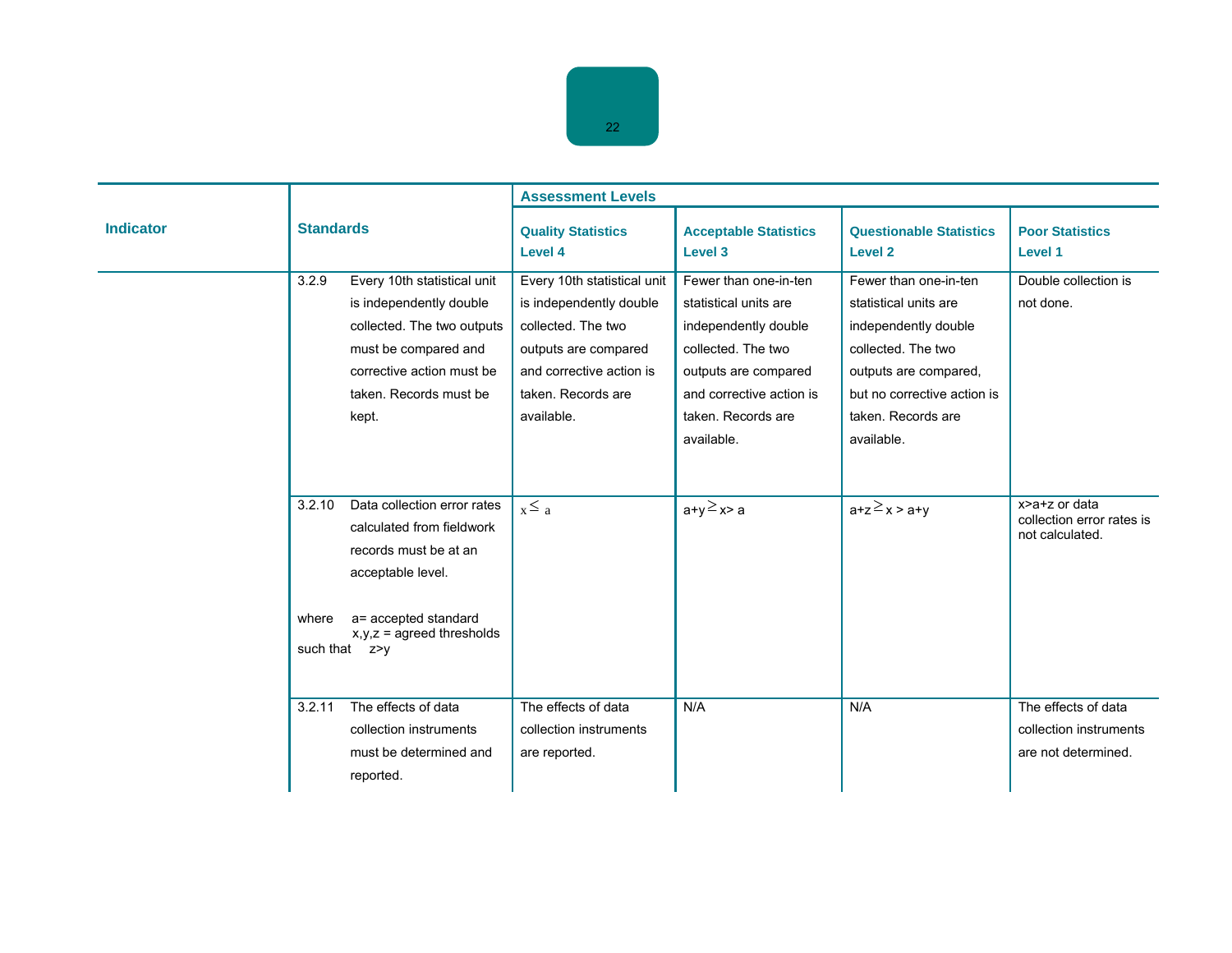|                  |                                                                                                                                     | <b>Assessment Levels</b>                                |                                         |                                                  |                                                               |
|------------------|-------------------------------------------------------------------------------------------------------------------------------------|---------------------------------------------------------|-----------------------------------------|--------------------------------------------------|---------------------------------------------------------------|
| <b>Indicator</b> | <b>Standards</b>                                                                                                                    | <b>Quality Statistics</b><br>Level 4                    | <b>Acceptable Statistics</b><br>Level 3 | <b>Questionable Statistics</b><br><b>Level 2</b> | <b>Poor Statistics</b><br><b>Level 1</b>                      |
|                  | 3.2.12<br>The effects of the data<br>collection mode must be<br>determined and reported.                                            | The effects of data<br>collection mode are<br>reported. | N/A                                     | N/A                                              | The effects of data<br>collection mode are<br>not determined. |
|                  | The effects of the<br>3.2.13<br>interviewers must be<br>determined and reported.                                                    | The effects the<br>interviewers are<br>reported.        | N/A                                     | N/A                                              | The effects of the<br>interviewers are not<br>determined.     |
|                  | Respondent effects must<br>3.2.14<br>be determined and<br>reported.                                                                 | Respondent effects are<br>reported.                     | N/A                                     | N/A                                              | Respondent effects<br>are not determined.                     |
|                  | 3.2.15<br>Proxy responses must be<br>separately categorised<br>(flagged). Proxy response<br>rate must be at an<br>acceptable level. | $x \leq a$                                              | $a+y \geq x > a$                        | $a+z \geq x > a+y$                               | x>a+z or Proxy<br>response rate is not<br>calculated.         |
|                  | a= accepted standard<br>where<br>$x,y,z =$ agreed thresholds<br>such that z>v                                                       |                                                         |                                         |                                                  |                                                               |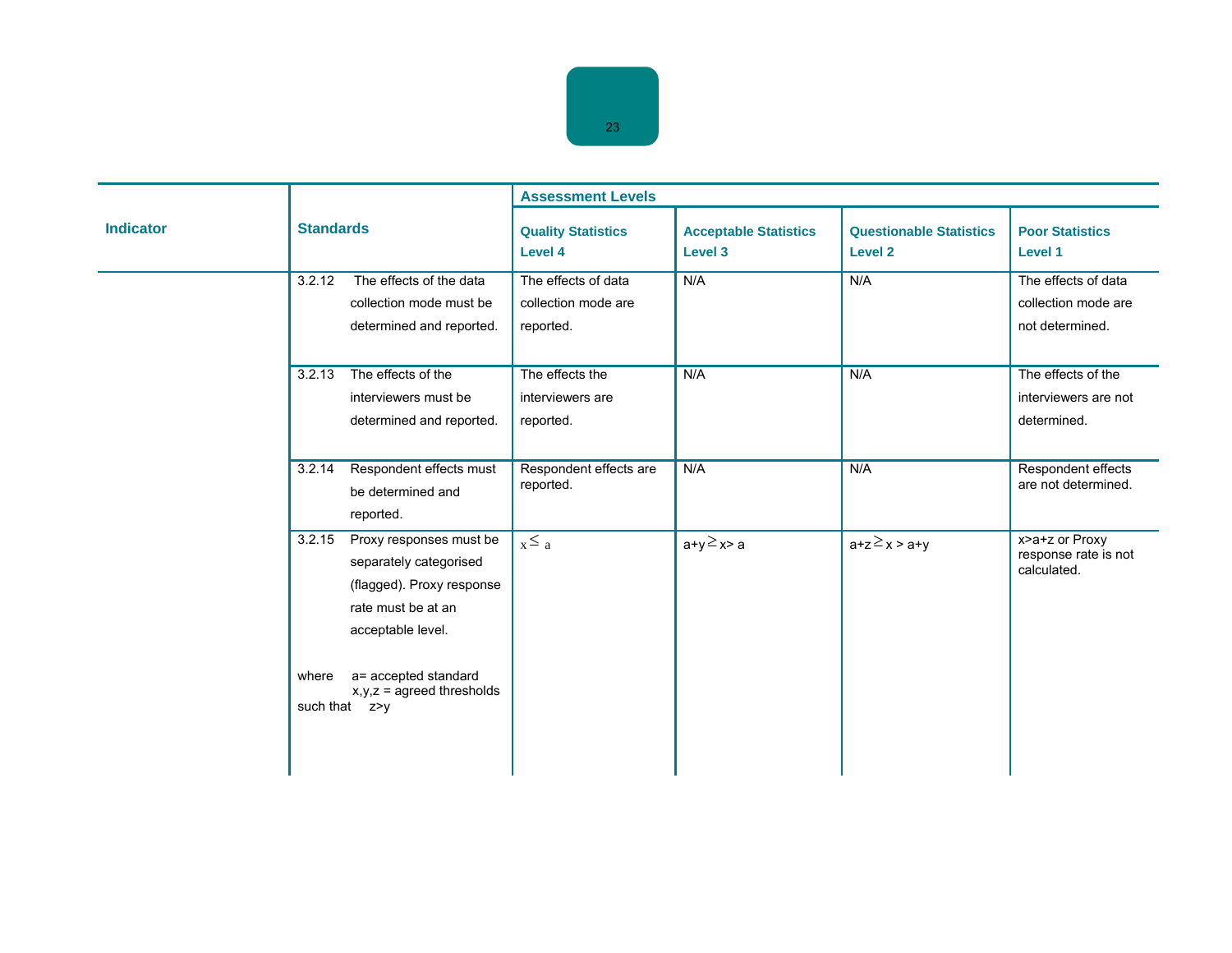|                  |                                                                                                                                                            | <b>Assessment Levels</b>             |                                         |                                           |                                                 |  |
|------------------|------------------------------------------------------------------------------------------------------------------------------------------------------------|--------------------------------------|-----------------------------------------|-------------------------------------------|-------------------------------------------------|--|
| <b>Indicator</b> | <b>Standards</b>                                                                                                                                           | <b>Quality Statistics</b><br>Level 4 | <b>Acceptable Statistics</b><br>Level 3 | <b>Questionable Statistics</b><br>Level 2 | <b>Poor Statistics</b><br>Level 1               |  |
|                  | 3.2.16<br>Data entry error must<br>average an acceptable<br>accuracy rate<br>a= accepted standard<br>where<br>$x,y,z =$ agreed thresholds<br>such that z>y | $x \leq a$                           | $a+y \geq x > a$                        | $a+z \geq x > a+y$                        | x>a+z or data entry<br>error is not calculated. |  |
|                  | Coding error must<br>3.2.17<br>average an acceptable<br>accuracy rate.<br>where a= accepted standard<br>$x,y,z =$ agreed thresholds<br>such that z>y       | $x \leq a$                           | $a+y \geq x > a$                        | $a+z \geq x > a+y$                        | x>a+z or coding error<br>is not calculated.     |  |
|                  | Editing rate must average<br>3.2.18<br>an acceptable level.<br>a= accepted standard<br>where<br>$x, y, z$ = agreed thresholds<br>such that z>y             | $x \leq a$                           | $a+y \geq x > a$                        | $a+z \geq x > a+y$                        | x>a+z or editing rate<br>is not calculated.     |  |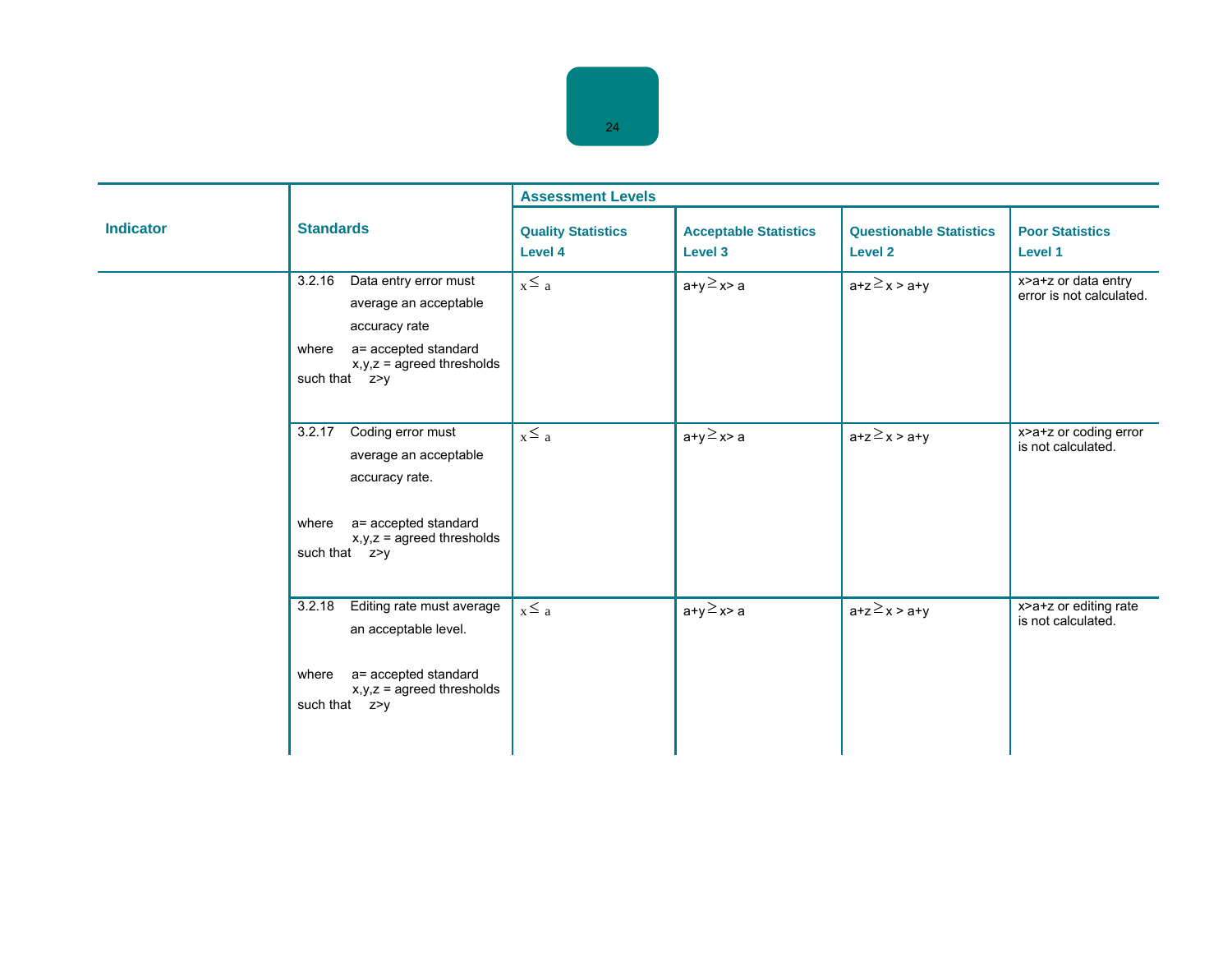|                  |                                                                                                                                                                                   | <b>Assessment Levels</b>             |                                         |                                           |                                                                             |  |
|------------------|-----------------------------------------------------------------------------------------------------------------------------------------------------------------------------------|--------------------------------------|-----------------------------------------|-------------------------------------------|-----------------------------------------------------------------------------|--|
| <b>Indicator</b> | <b>Standards</b>                                                                                                                                                                  | <b>Quality Statistics</b><br>Level 4 | <b>Acceptable Statistics</b><br>Level 3 | <b>Questionable Statistics</b><br>Level 2 | <b>Poor Statistics</b><br>Level 1                                           |  |
|                  | Editing failure rate must<br>3.2.19<br>average an acceptable<br>level.<br>a= accepted standard<br>where<br>$x,y,z =$ agreed thresholds<br>such that z>y                           | $x \leq a$                           | $a+y \geq x > a$                        | $a+z \geq x > a+y$                        | x>a+z or editing<br>failure rate is not<br>calculated.                      |  |
|                  | The imputation rate for<br>3.2.20<br>item non-response must<br>average an acceptable<br>level.<br>where a= accepted standard<br>$x,y,z =$ agreed thresholds<br>such that z>y      | $x \le a$                            | $a+y \geq x > a$                        | $a+z \geq x > a+y$                        | x>a+z or imputation<br>rate for item non-<br>response is not<br>calculated. |  |
|                  | The imputation rate for<br>3.2.21<br>unit non-response must<br>average an acceptable<br>level.<br>a= accepted standard<br>where<br>$x, y, z =$ agreed thresholds<br>such that z>y | $x \leq a$                           | $a+y \geq x > a$                        | $a+z \geq x > a+y$                        | x>a+z or imputation<br>rate for unit non-<br>response is not<br>calculated. |  |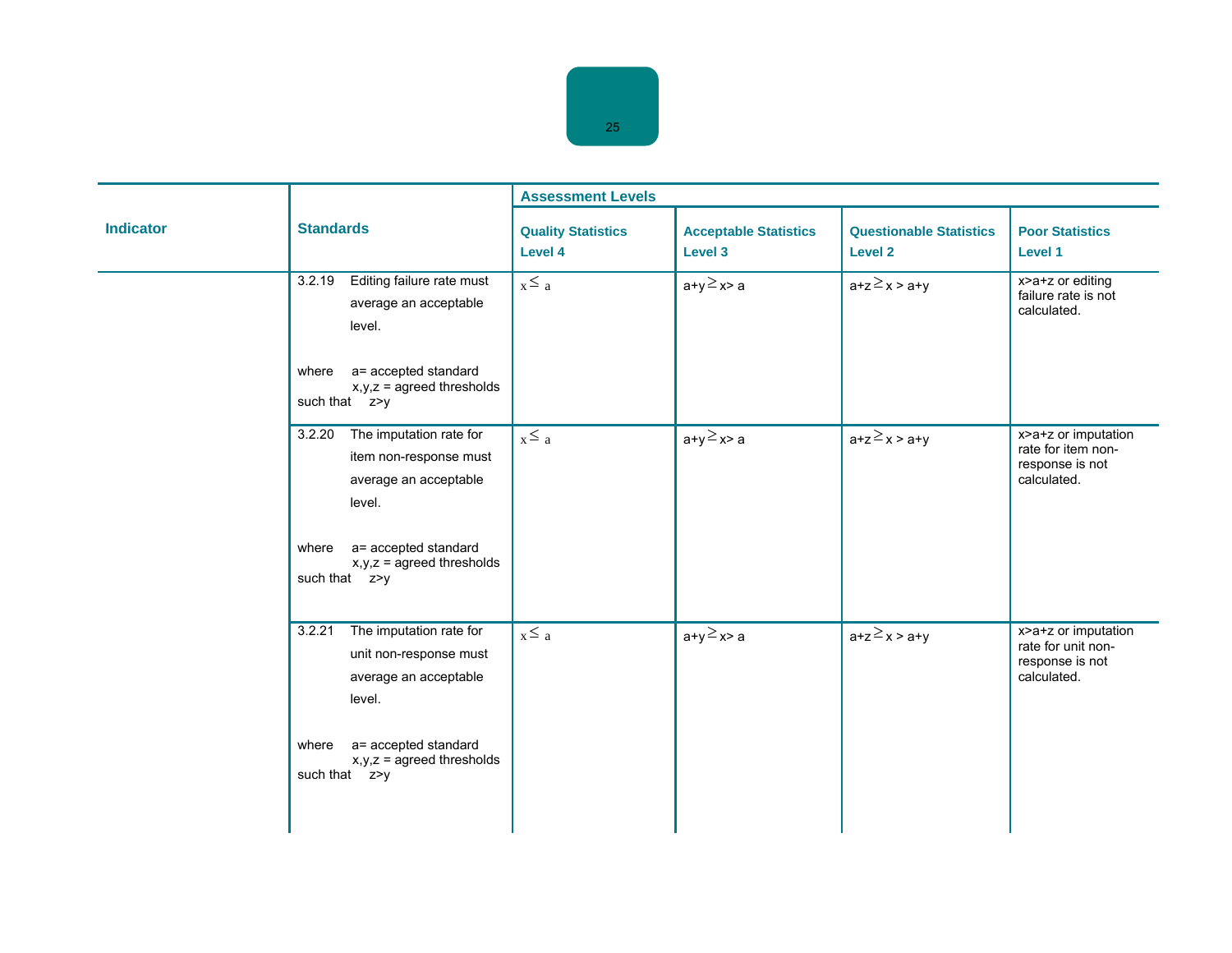|                  |                                                                                                                                                             | <b>Assessment Levels</b>                                                                                                                                                               |                                                                                                                                                                                            |                                                                                                                                                                                                         |                                                                                                                                                                                                            |  |
|------------------|-------------------------------------------------------------------------------------------------------------------------------------------------------------|----------------------------------------------------------------------------------------------------------------------------------------------------------------------------------------|--------------------------------------------------------------------------------------------------------------------------------------------------------------------------------------------|---------------------------------------------------------------------------------------------------------------------------------------------------------------------------------------------------------|------------------------------------------------------------------------------------------------------------------------------------------------------------------------------------------------------------|--|
| <b>Indicator</b> | <b>Standards</b>                                                                                                                                            | <b>Quality Statistics</b><br><b>Level 4</b>                                                                                                                                            | <b>Acceptable Statistics</b><br>Level 3                                                                                                                                                    | <b>Questionable Statistics</b><br>Level 2                                                                                                                                                               | <b>Poor Statistics</b><br>Level 1                                                                                                                                                                          |  |
|                  | The model assumptions<br>3.2.22<br>must be stated. All<br>models used in the<br>estimation of statistics<br>must be described.                              | The model assumptions<br>are stated. All models<br>used in the estimation of<br>statistics are described.<br>The model assumptions<br>are valid, and evidence<br>is provided for this. | The model assumptions<br>are stated. Not all models<br>used in the estimation of<br>statistics are described.<br>The model assumptions<br>are valid, and evidence is<br>provided for this. | The model assumptions<br>are not stated. All models<br>used in the estimation of<br>statistics are described.<br>The model assumptions<br>are not valid, or no<br>evidence is provided for<br>validity. | The model<br>assumptions are not<br>stated. All models<br>used in the estimation<br>of statistics are not<br>described. The model<br>assumptions are not<br>valid, or no evidence<br>is provided for this. |  |
|                  | 3.2.23<br>Item non-response rate<br>must be within acceptable<br>levels<br>a= accepted standard<br>where<br>$x, y, z =$ agreed thresholds<br>such that z>y  | $x \le a$                                                                                                                                                                              | $a+y \geq x > a$                                                                                                                                                                           | $a+z \geq x > a+y$                                                                                                                                                                                      | x>a+z or item non-<br>response rate is not<br>calculated.                                                                                                                                                  |  |
|                  | Unit non-response rate<br>3.2.24<br>must be within acceptable<br>levels.<br>a= accepted standard<br>where<br>$x, y, z$ = agreed thresholds<br>such that z>v | $x \leq a$                                                                                                                                                                             | $a+y \geq x > a$                                                                                                                                                                           | $a+z \geq x > a+y$                                                                                                                                                                                      | x>a+z or unit non-<br>response rate is not<br>calculated.                                                                                                                                                  |  |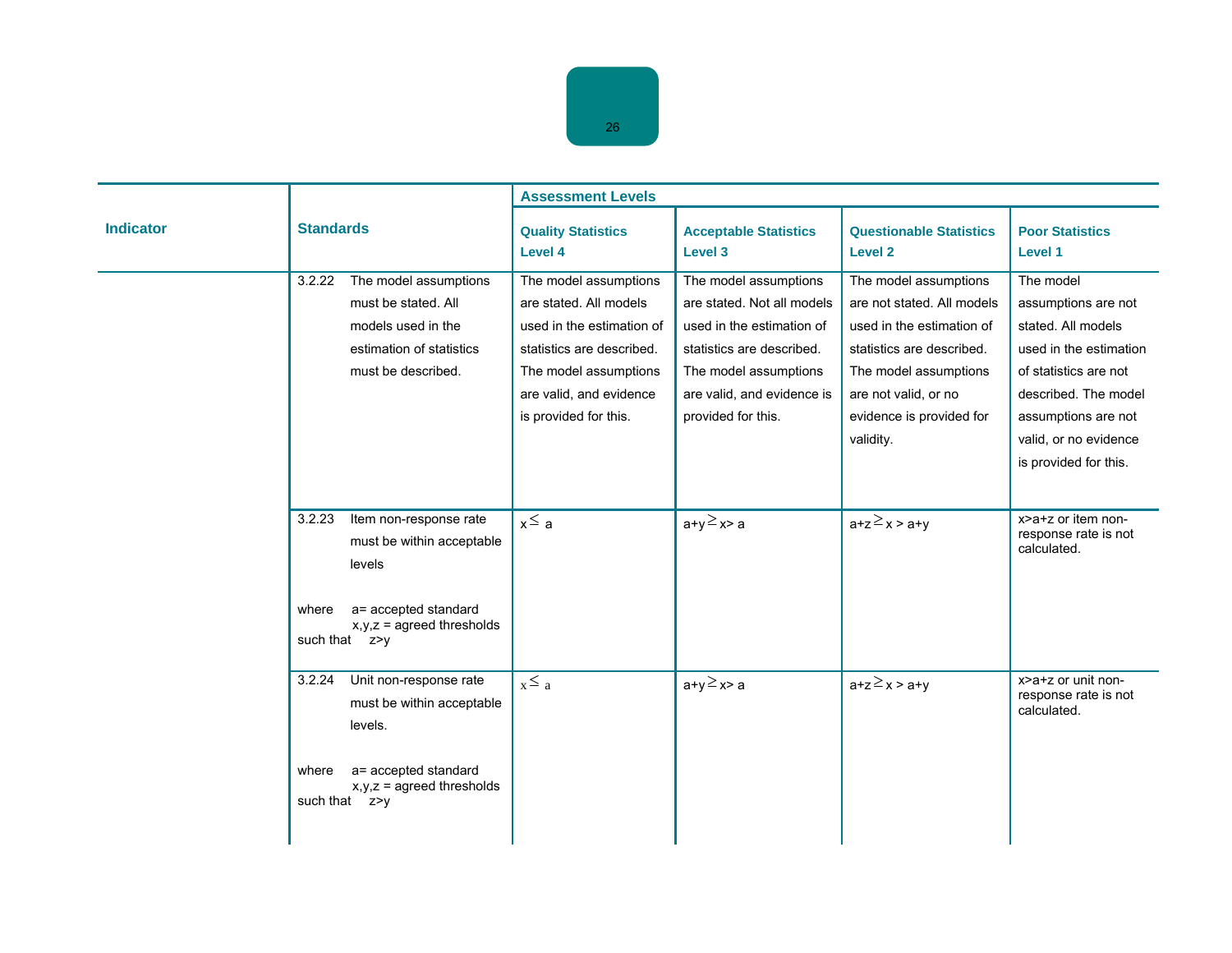|                  |                                                                                                                |                  |                                                                                                                                                            | <b>Assessment Levels</b>                                                                                                                       |                                                                                                           |                                                                                                                          |                                                                                                                      |  |
|------------------|----------------------------------------------------------------------------------------------------------------|------------------|------------------------------------------------------------------------------------------------------------------------------------------------------------|------------------------------------------------------------------------------------------------------------------------------------------------|-----------------------------------------------------------------------------------------------------------|--------------------------------------------------------------------------------------------------------------------------|----------------------------------------------------------------------------------------------------------------------|--|
| <b>Indicator</b> |                                                                                                                | <b>Standards</b> |                                                                                                                                                            | <b>Quality Statistics</b><br>Level 4                                                                                                           | <b>Acceptable Statistics</b><br>Level 3                                                                   | <b>Questionable Statistics</b><br><b>Level 2</b>                                                                         | <b>Poor Statistics</b><br>Level 1                                                                                    |  |
|                  | 3.3 To what extent is the<br>primary data appropriate<br>for the statistical product<br>produced?              | 3.3.1            | Source data must be<br>consistent with the scope,<br>definitions, and<br>classifications of the<br>statistical product<br>produced.                        | Source data are<br>consistent with the<br>scope, definitions, and<br>classifications of<br>statistical product<br>produced.                    | Source data is consistent<br>with of scope and<br>definitions.                                            | Source data is consistent<br>with the scope of the<br>product.                                                           | Source data is<br>consistent with only<br>definitions and/or<br>classifications of the<br>statistical product.       |  |
|                  | 3.4 Data from the primary<br>source have been quality<br>assessed.                                             | 3.4.1            | Source data must be<br>accompanied by a quality<br>report.                                                                                                 | Source data is<br>accompanied by a<br>quality report.                                                                                          | N/A                                                                                                       | N/A                                                                                                                      | Source data does not<br>have a quality report.                                                                       |  |
|                  | 3.5 Register/frame<br>maintenance procedures<br>are adequate.<br>updates.<br>quality assurance.<br>data audit. | 3.5.1            | Maintenance procedures<br>of register/frame must be<br>documented and must be<br>performed on a regular<br>basis in line with what has<br>been documented. | Maintenance procedures<br>of register/frame are<br>documented and<br>performed on a regular<br>basis in line with what<br>has been documented. | Maintenance procedures<br>of register/frame are<br>documented and are<br>performed on an ad hoc<br>basis. | Maintenance procedures<br>of register/frame are not<br>documented but are<br>performed on an ad hoc<br>or regular basis. | Maintenance<br>procedures of<br>register/frame are not<br>documented and are<br>not performed on a<br>regular basis. |  |
|                  |                                                                                                                | 3.5.2            | The impact of frame<br>maintenance must be<br>measured, monitored,<br>analysed and reported on.                                                            | Maintenance impact is<br>measured, monitored<br>analysed and reported<br>on.                                                                   | Maintenance impact is<br>measured and monitored.<br>reported on but not<br>analysed.                      | Maintenance impact is<br>measured but not<br>monitored or analysed<br>nor reported on.                                   | Maintenance impact is<br>not measured,<br>monitored or<br>analysed.                                                  |  |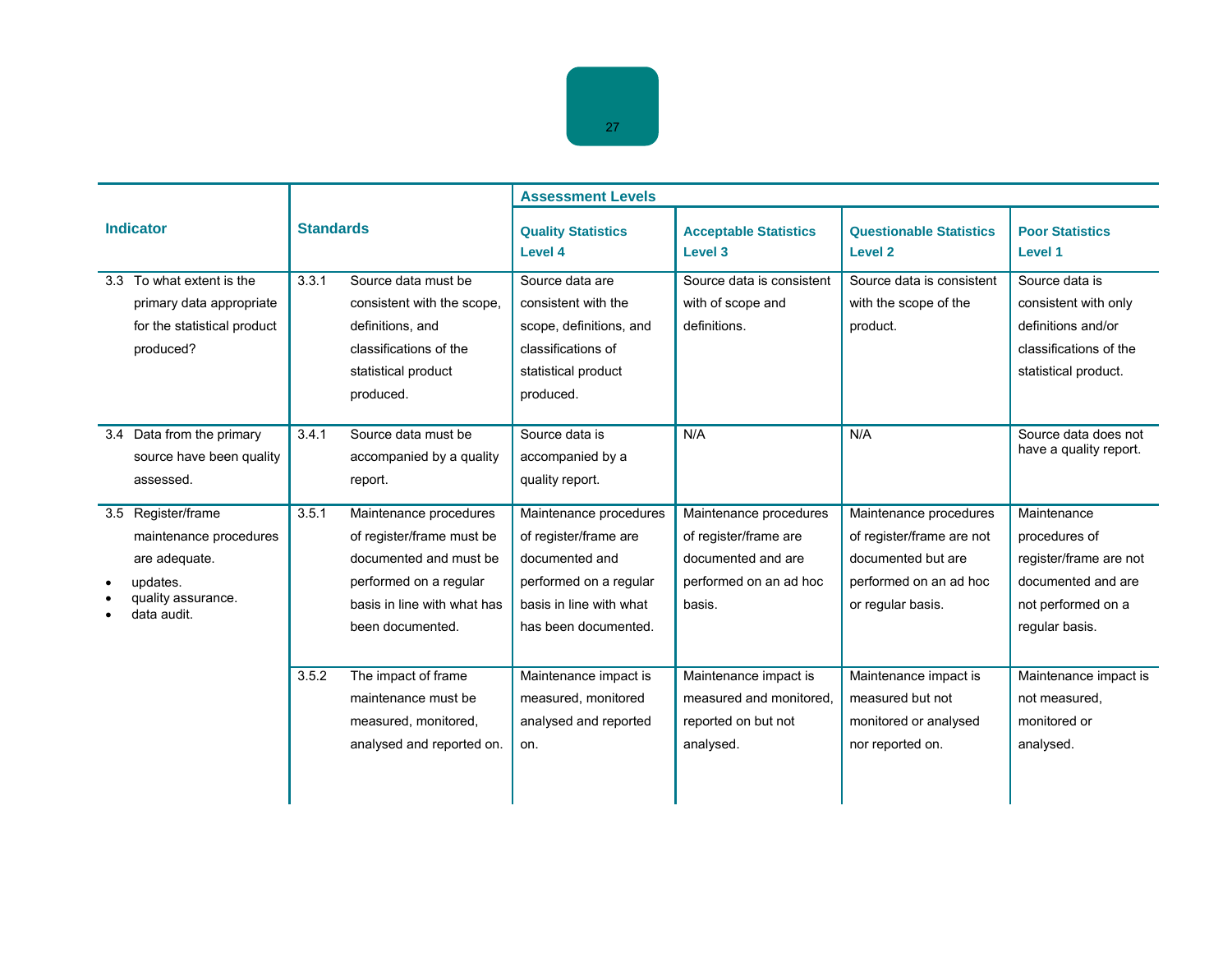|                                                                                                        | <b>Standards</b> |                                                                                                                                                                                                                                                                                                                                                                                    | <b>Assessment Levels</b>                                                                                                                                                                                                                                                                                                                                            |                                                                                                                                                                                                                                                                                                                                                            |                                                                                                                                                                                                                                                                                                                                           |                                                                                                                                                                                                                        |  |
|--------------------------------------------------------------------------------------------------------|------------------|------------------------------------------------------------------------------------------------------------------------------------------------------------------------------------------------------------------------------------------------------------------------------------------------------------------------------------------------------------------------------------|---------------------------------------------------------------------------------------------------------------------------------------------------------------------------------------------------------------------------------------------------------------------------------------------------------------------------------------------------------------------|------------------------------------------------------------------------------------------------------------------------------------------------------------------------------------------------------------------------------------------------------------------------------------------------------------------------------------------------------------|-------------------------------------------------------------------------------------------------------------------------------------------------------------------------------------------------------------------------------------------------------------------------------------------------------------------------------------------|------------------------------------------------------------------------------------------------------------------------------------------------------------------------------------------------------------------------|--|
| <b>Indicator</b>                                                                                       |                  |                                                                                                                                                                                                                                                                                                                                                                                    | <b>Quality Statistics</b><br>Level 4                                                                                                                                                                                                                                                                                                                                | <b>Acceptable Statistics</b><br>Level 3                                                                                                                                                                                                                                                                                                                    | <b>Questionable Statistics</b><br><b>Level 2</b>                                                                                                                                                                                                                                                                                          | <b>Poor Statistics</b><br><b>Level 1</b>                                                                                                                                                                               |  |
|                                                                                                        | 3.5.3            | A survey for the<br>assessment of quality<br>must be conducted for<br>every release, based on a<br>sample drawn from the<br>administrative records. A<br>register improvement<br>survey must be<br>undertaken periodically to<br>improve the quality of an<br>identified deficiency.<br>Feedback from both<br>surveys must be regularly<br>incorporated into update<br>procedures. | A survey for the<br>assessment of quality is<br>conducted for every<br>release, based on a<br>sample drawn from the<br>administrative records. A<br>register improvement<br>survey is undertaken<br>periodically to improve<br>the quality of an<br>identified deficiency.<br>Feedback from both<br>surveys is regularly<br>incorporated into update<br>procedures. | A survey for the<br>assessment of quality is<br>conducted for every<br>release, based on a<br>sample drawn from the<br>administrative records. A<br>register improvement<br>survey is undertaken<br>periodically to improve<br>the quality of an identified<br>deficiency. Feedback<br>from both surveys is not<br>incorporated into update<br>procedures. | A survey for the<br>assessment of quality is<br>conducted for every<br>release, based on a<br>sample drawn from the<br>administrative records. A<br>register improvement<br>survey is not undertaken<br>periodically to improve<br>the quality of an identified<br>deficiency. Feedback is<br>not incorporated into<br>update procedures. | A survey for the<br>assessment of quality<br>is not conducted for<br>every release. A<br>register improvement<br>survey is not<br>undertaken<br>periodically to improve<br>the quality of an<br>identified deficiency. |  |
| 3.6 Are data collection<br>systems sufficiently open<br>and flexible to cater for<br>new developments? | 3.6.1            | The system must be<br>flexible in all its<br>components. It must be<br>designed to allow for new<br>developments (e.g.,<br>changes in definitions,<br>classifications, etc).                                                                                                                                                                                                       | The system is flexible in<br>all its components. It is<br>designed to allow for<br>new developments.<br>There is no need for an<br>ad hoc collection system.                                                                                                                                                                                                        | N/A                                                                                                                                                                                                                                                                                                                                                        | N/A                                                                                                                                                                                                                                                                                                                                       | The system is<br>inflexible.                                                                                                                                                                                           |  |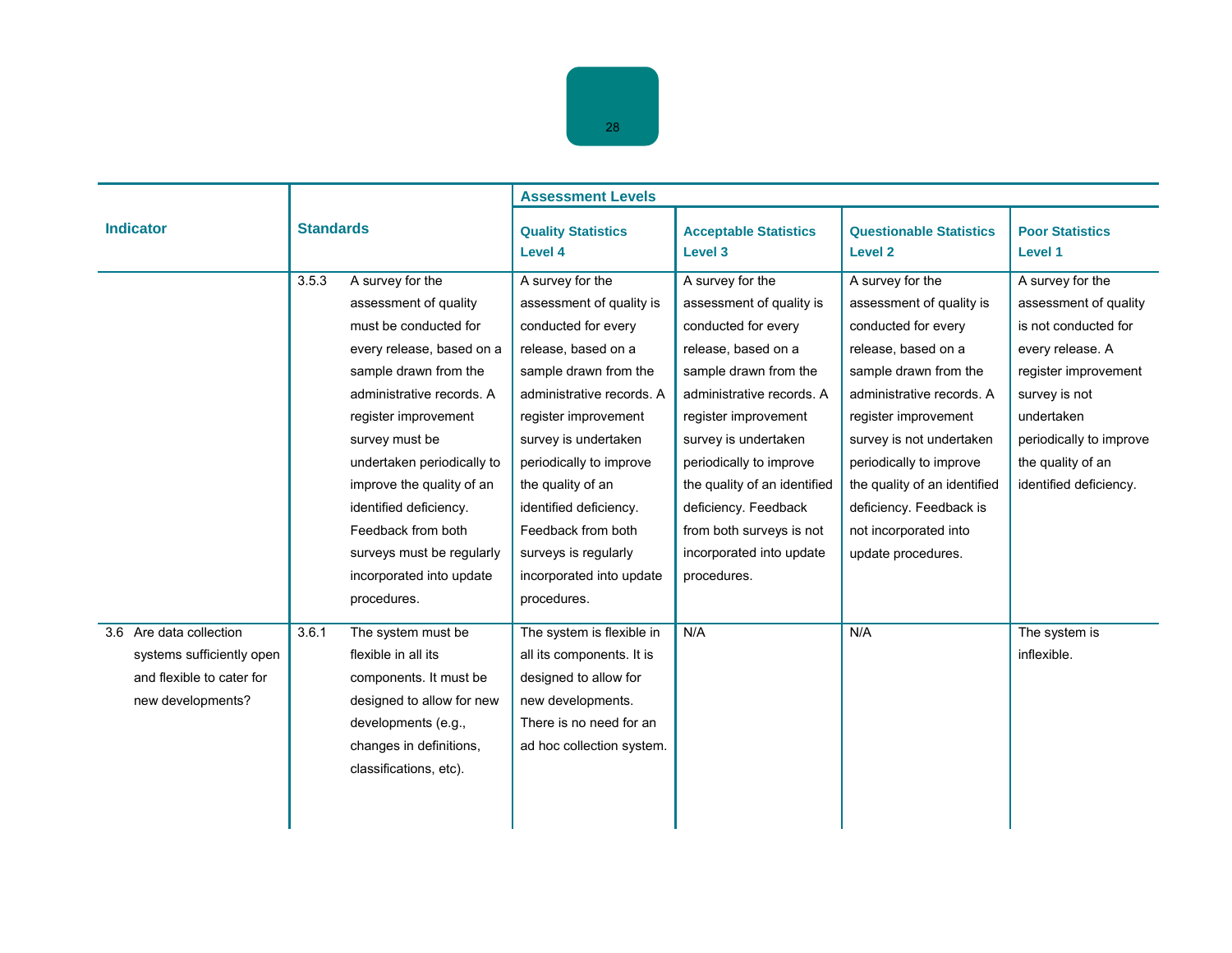|                  |                                                                                                                                                       |                   |                                                                                                                                                               | <b>Assessment Levels</b>                                                                                                                             |                                                                                                                                                                               |                                                                                                                                                                    |                                                             |
|------------------|-------------------------------------------------------------------------------------------------------------------------------------------------------|-------------------|---------------------------------------------------------------------------------------------------------------------------------------------------------------|------------------------------------------------------------------------------------------------------------------------------------------------------|-------------------------------------------------------------------------------------------------------------------------------------------------------------------------------|--------------------------------------------------------------------------------------------------------------------------------------------------------------------|-------------------------------------------------------------|
| <b>Indicator</b> |                                                                                                                                                       | <b>Standards</b>  |                                                                                                                                                               | <b>Quality Statistics</b><br>Level 4                                                                                                                 | <b>Acceptable Statistics</b><br>Level 3                                                                                                                                       | <b>Questionable Statistics</b><br>Level <sub>2</sub>                                                                                                               | <b>Poor Statistics</b><br>Level 1                           |
| 3.7<br>$\bullet$ | Description of record-<br>matching methods and<br>techniques used on the<br>administrative data<br>sources.<br>match rate as a<br>percentage of total | 3.7.1             | Procedures and/or<br>algorithms must be fully<br>described. The<br>description of the<br>procedures and/or<br>algorithms must be<br>independently verified by | Procedures and/or<br>algorithms are fully<br>described. The<br>description of the<br>procedures and/or<br>algorithms is<br>independently verified by | Procedures and/or<br>algorithms are not fully<br>described. But, the<br>algorithms are sufficiently<br>described to allow for<br>testing. The algorithms<br>are independently | Procedures and/or<br>algorithms are fully<br>described. The<br>description of the<br>procedures and/or<br>algorithms is not verified<br>by replicating the output. | Procedures and/or<br>algorithms are not fully<br>described. |
| ٠                | records<br>measure of false                                                                                                                           |                   | replicating the output.                                                                                                                                       | replicating the output.                                                                                                                              | verified by replicating the<br>output.                                                                                                                                        |                                                                                                                                                                    |                                                             |
|                  | negative matches<br>(missed matches)<br>measure of false positive<br>matches (mismatches)                                                             | 3.7.2<br>Metrics: | False negative matches<br>(missed matches) created<br>as a result of missed<br>matches must be at an<br>acceptable level.<br>number of missed matches         | $a. < 5\%$                                                                                                                                           | $5\% \le a.$ <15%                                                                                                                                                             | $a \ge 15\%$                                                                                                                                                       | No missed match<br>rates calculated.                        |
|                  |                                                                                                                                                       |                   | total number of true and false matching pairs                                                                                                                 |                                                                                                                                                      |                                                                                                                                                                               |                                                                                                                                                                    |                                                             |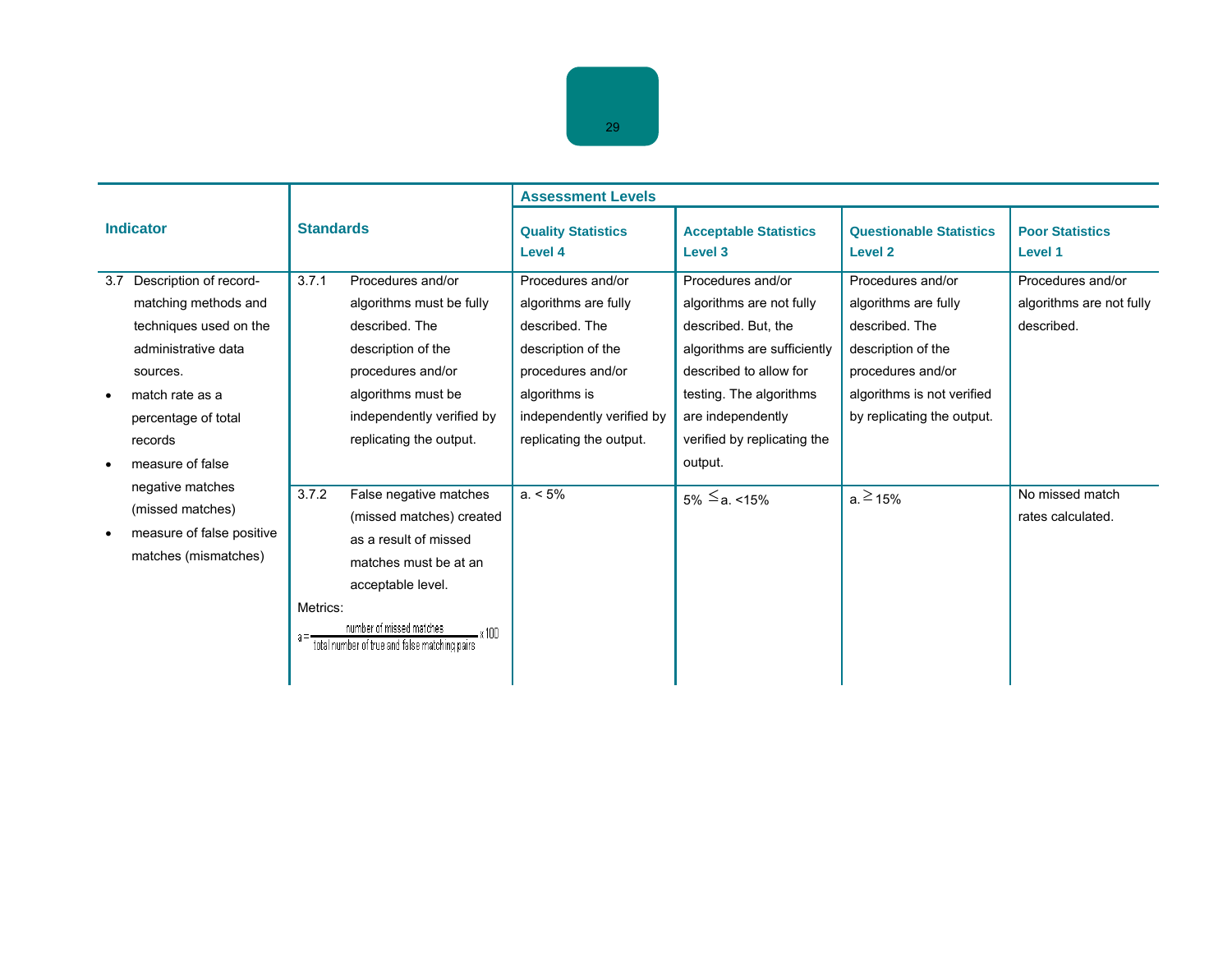|                  |                                                                                                                                                                                                                                             | <b>Assessment Levels</b>             |                                         |                                                  |                                   |  |
|------------------|---------------------------------------------------------------------------------------------------------------------------------------------------------------------------------------------------------------------------------------------|--------------------------------------|-----------------------------------------|--------------------------------------------------|-----------------------------------|--|
| <b>Indicator</b> | <b>Standards</b>                                                                                                                                                                                                                            | <b>Quality Statistics</b><br>Level 4 | <b>Acceptable Statistics</b><br>Level 3 | <b>Questionable Statistics</b><br><b>Level 2</b> | <b>Poor Statistics</b><br>Level 1 |  |
|                  | False positive matches<br>3.7.3<br>(mismatches) created as<br>a result of missed<br>matches must be at an<br>acceptable level.<br>Metrics:<br>number of missed matches<br>$-x100$<br>$a =$<br>total number of true and false matching pairs | $a. < 5\%$                           | $5\% \le a. \le 15\%$                   | $a. \ge 15\%$                                    | No mismatch rates<br>calculated.  |  |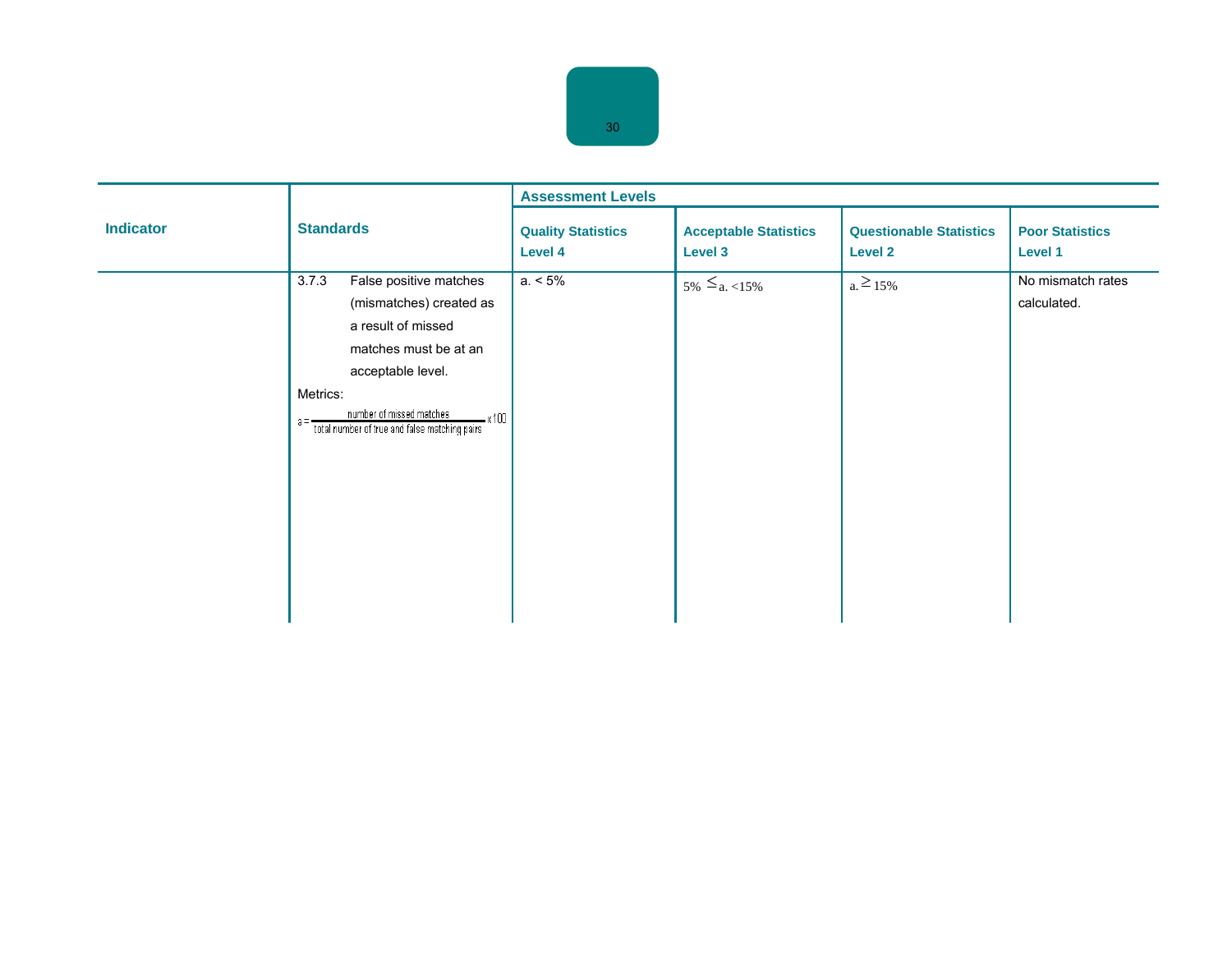# **Chapter 4: Timeliness**

# **4.1 Description**

Timeliness of statistical information refers to the delay between the reference point to which the information pertains and the date on which the information becomes available. Timeliness also addresses aspects of periodicity and punctuality of production activities within the statistical value chain.

# **4.2 Key components**

- Statistics production time
- Timely receipt of administrative records.
- Periodicity of statistical release.
- Punctuality of statistical release.

|                                                                                                           |                                                                                                                                                                                                                                                                                           | <b>Assessment Levels</b>                                                                              |                                                   |                                                          |                                         |  |
|-----------------------------------------------------------------------------------------------------------|-------------------------------------------------------------------------------------------------------------------------------------------------------------------------------------------------------------------------------------------------------------------------------------------|-------------------------------------------------------------------------------------------------------|---------------------------------------------------|----------------------------------------------------------|-----------------------------------------|--|
| <b>Indicator</b>                                                                                          | <b>Standards</b>                                                                                                                                                                                                                                                                          | <b>Quality Statistics</b><br>Level 4                                                                  | <b>Acceptable Statistics</b><br>Level 3           | <b>Questionable Statistics</b><br>Level 2                | <b>Poor Statistics</b><br>Level 1       |  |
| Average time between<br>4.1<br>the end of reference<br>period and the date of<br>the preliminary results. | 4.1.1<br>The preliminary results must be<br>released according to the<br>prescribed standard.<br>Metrics:<br>$a = \frac{date\ of\ preliminary\ results - end\ of\ reference\ period}{1}$<br>prescribed timeframe<br>Where $a \geq 1$ means the prescribed<br>timeframe has been exceeded. | $0.9 < a \le 1$ . Preliminary<br>results are released in<br>accordance with<br>prescribed timeframes. | $1 < a$ . $< 1.25$ times the<br>prescribed lapse. | $a < 0.9$ or $a \ge 1.25$ times<br>the prescribed lapse. | No preliminary results<br>are released. |  |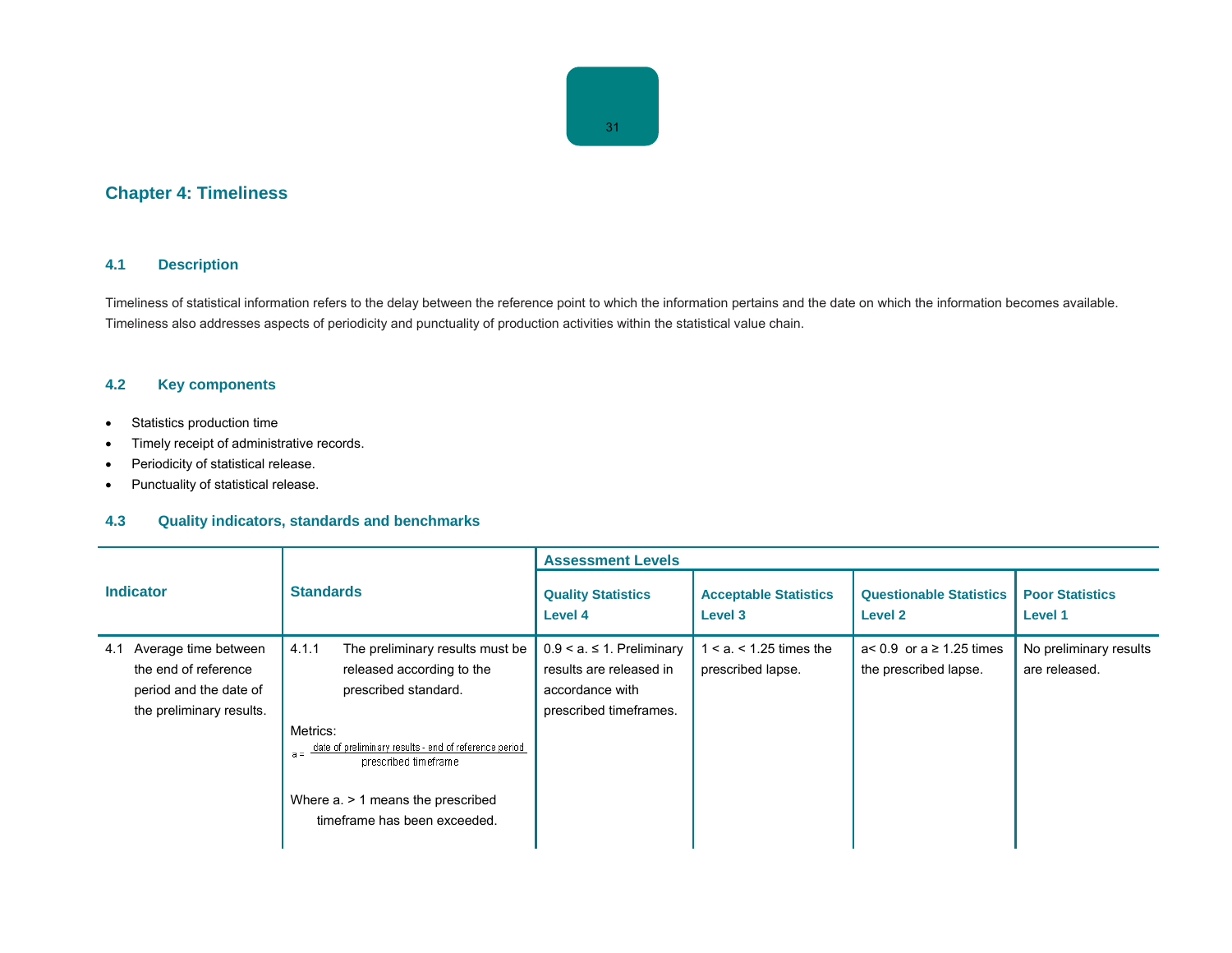|                                                                                                                            |                                                                                                                                                                                                                                                                   | <b>Assessment Levels</b>                                                                             |                                               |                                                                |                                                      |  |
|----------------------------------------------------------------------------------------------------------------------------|-------------------------------------------------------------------------------------------------------------------------------------------------------------------------------------------------------------------------------------------------------------------|------------------------------------------------------------------------------------------------------|-----------------------------------------------|----------------------------------------------------------------|------------------------------------------------------|--|
| <b>Indicator</b>                                                                                                           | <b>Standards</b>                                                                                                                                                                                                                                                  | <b>Quality Statistics</b><br>Level 4                                                                 | <b>Acceptable Statistics</b><br>Level 3       | <b>Questionable Statistics</b><br><b>Level 2</b>               | <b>Poor Statistics</b><br>Level 1                    |  |
| 4.2 Average time between<br>the end of reference<br>period and the date of<br>the final results.                           | 4.2.1<br>The final results must be<br>released according to the<br>prescribed standard.<br>Metrics:<br>$a = \frac{date\ of\ final\ results - end\ of\ reference\ period}{$<br>prescribed timeframe<br>a. > 1 means the prescribed timeframe<br>has been exceeded. | $0.9 < a$ . $\leq 1$ . Final<br>results are released in<br>accordance with<br>prescribed timeframes. | $1 < a < 1.25$ times the<br>prescribed lapse. | $a < 0.9$ or 1.25 < a. <<br>1.5 times the prescribed<br>lapse. | $a \geq 1.5$ times the<br>prescribed timeframe.      |  |
| <b>Production activities</b><br>4.3<br>within the statistical<br>value chain are within<br>the planned timelines,<br>viz.: | 4.3.1<br>Project plan/schedule of key<br>deadlines related to the<br>statistical value chain must be<br>compiled.                                                                                                                                                 | A schedule of key<br>deadlines does exist.                                                           | N/A                                           | N/A                                                            | A schedule of key<br>deadlines does not<br>exist.    |  |
| data collection<br>data processing<br>data analysis<br>dissemination.                                                      | 4.3.2<br>Updates to registers must<br>occur within clearly specified<br>timeframes.                                                                                                                                                                               | Updates to registers<br>occur within clearly<br>specified timeframes                                 | N/A                                           | N/A                                                            | There is no time<br>frame to update the<br>register. |  |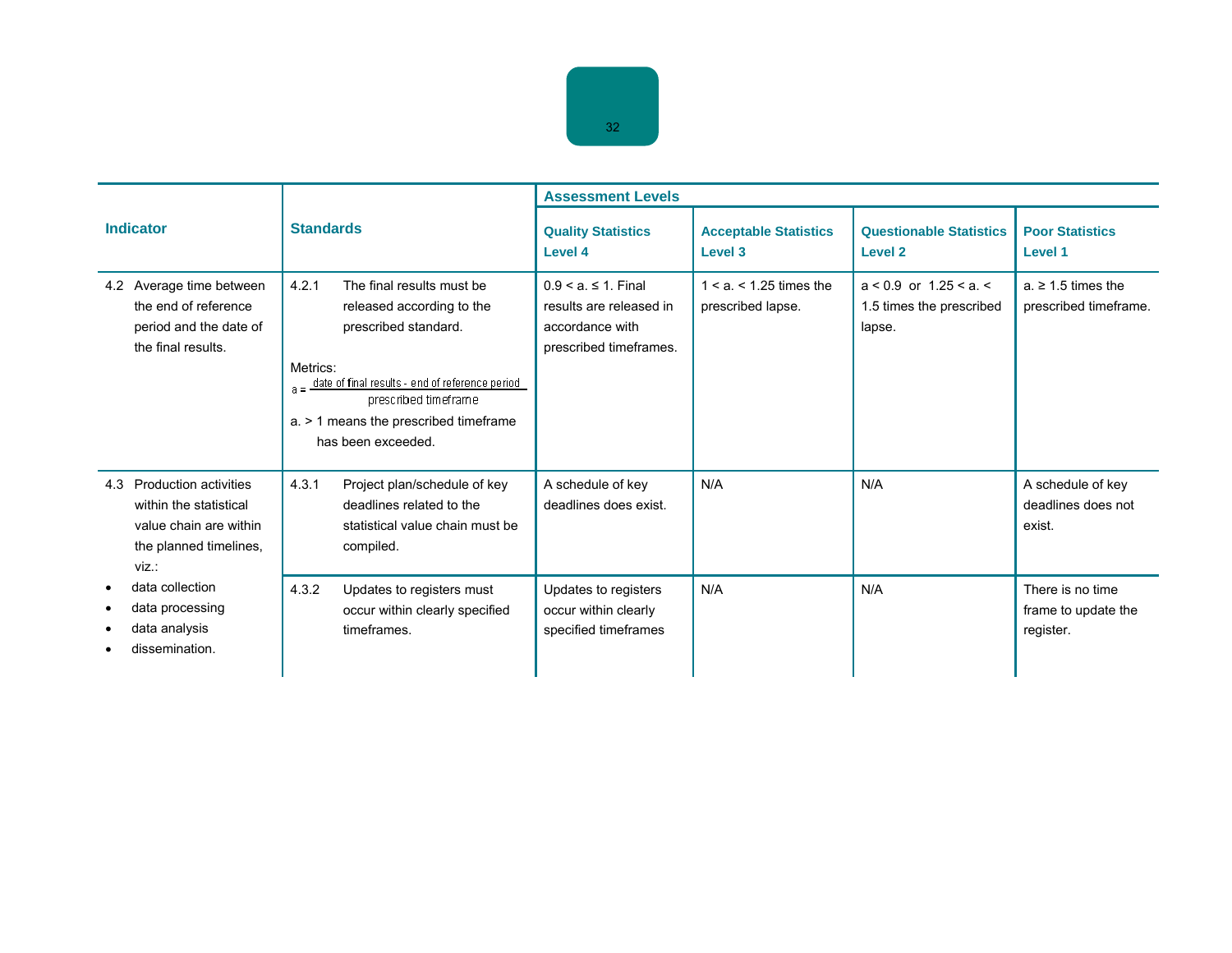|                  |                                                                                                                                                                                                                                                                                                                                   | <b>Assessment Levels</b>                                                                          |                                                                                                       |                                                                            |                                                                                    |  |
|------------------|-----------------------------------------------------------------------------------------------------------------------------------------------------------------------------------------------------------------------------------------------------------------------------------------------------------------------------------|---------------------------------------------------------------------------------------------------|-------------------------------------------------------------------------------------------------------|----------------------------------------------------------------------------|------------------------------------------------------------------------------------|--|
| <b>Indicator</b> | <b>Standards</b>                                                                                                                                                                                                                                                                                                                  | <b>Quality Statistics</b><br>Level 4                                                              | <b>Acceptable Statistics</b><br>Level 3                                                               | <b>Questionable Statistics</b><br><b>Level 2</b>                           | <b>Poor Statistics</b><br>Level 1                                                  |  |
|                  | 4.3.3<br>Data collection must follow the<br>project plan/schedule<br><b>Metrics</b><br>$a = \frac{actual duration - planned duration}{planned duration} + 1$<br>a. > 1 implies that collections the phase<br>exceeded planned duration.<br>a. < 1 implies that collections phase<br>completed within the planned<br>duration.     | $a \leq 1$ times the planned<br>duration for data<br>collection.                                  | $1 < a. < 1.25$ times the<br>planned duration for<br>data collection.                                 | $1.25 \le a$ . < 1.5 times the<br>planned duration for data<br>collection. | a. $\geq$ 1.5 times the<br>planned duration for<br>data collection.                |  |
|                  | 4.3.4<br>A protocol for the timely<br>delivery of administrative data<br>must exist and must be<br>adhered to.                                                                                                                                                                                                                    | A protocol for the timely<br>delivery of<br>administrative data<br>exist and it is adhered<br>to. | A protocol for the timely<br>delivery of<br>administrative data<br>exist and it is not<br>adhered to. | N/A                                                                        | A protocol for the<br>timely delivery of<br>administrative data<br>does not exist. |  |
|                  | 4.3.5<br>Data processing must follow<br>the project plan/schedule.<br>Metrics:<br>$a = \frac{actual duration - planned duration}{planned duration} + 1$<br>a. > 1 implies that the processing phase<br>exceeded the planned duration<br>a. < 1 implies that the processing phase<br>was completed within the planned<br>duration. | $a \leq 1$ times the planned<br>duration for data<br>processing.                                  | $1 < a. < 1.25$ times the<br>planned duration for<br>data processing.                                 | $1.25 \le a$ . < 1.5 times the<br>planned duration for data<br>processing. | a. $\geq$ 1.5 times the<br>planned duration for<br>data processing.                |  |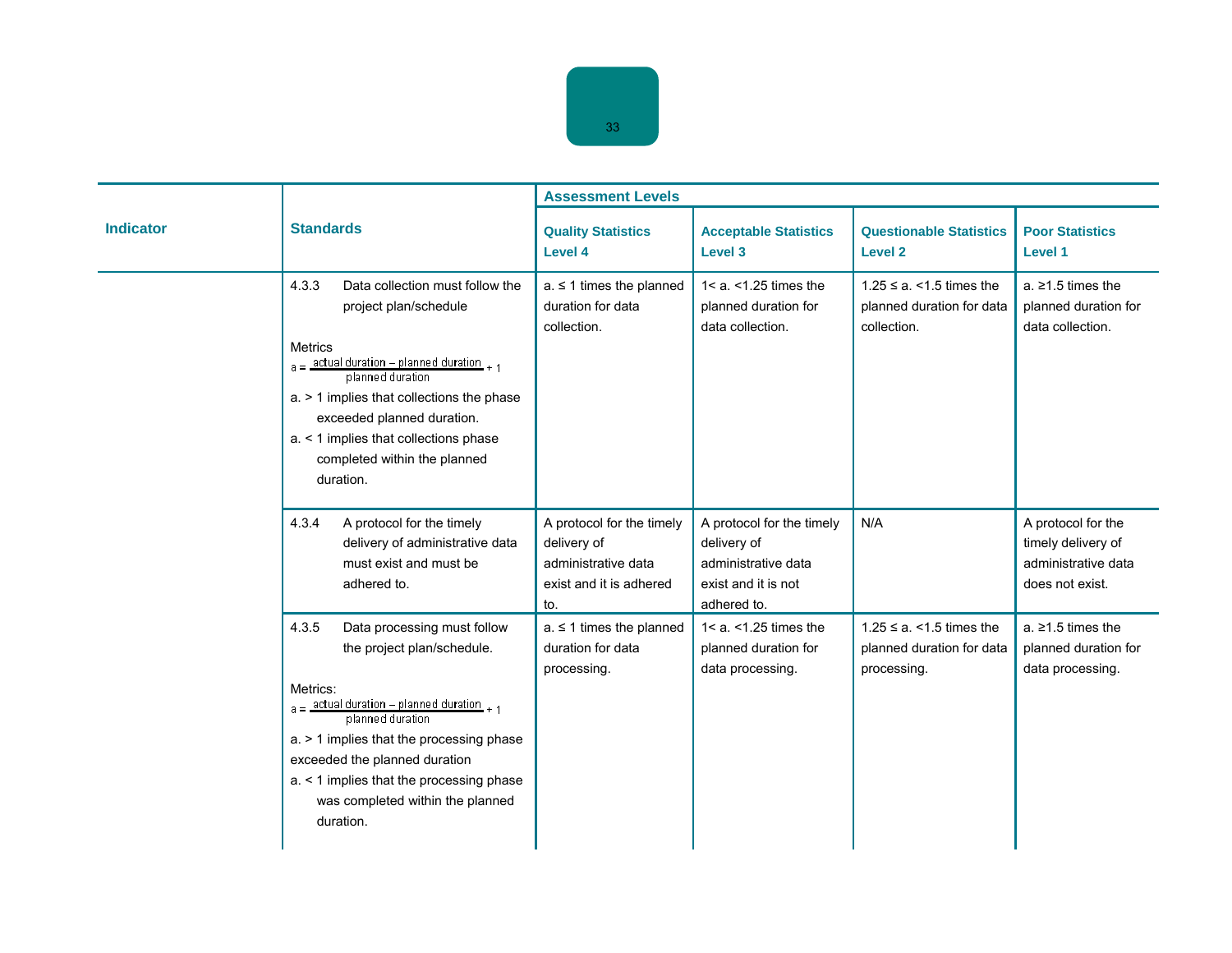|                  |                                                                                                                                                                                                                                                                                                                                           | <b>Assessment Levels</b>                                       |                                                                     |                                                                          |                                                                   |  |
|------------------|-------------------------------------------------------------------------------------------------------------------------------------------------------------------------------------------------------------------------------------------------------------------------------------------------------------------------------------------|----------------------------------------------------------------|---------------------------------------------------------------------|--------------------------------------------------------------------------|-------------------------------------------------------------------|--|
| <b>Indicator</b> | <b>Standards</b>                                                                                                                                                                                                                                                                                                                          | <b>Quality Statistics</b><br>Level 4                           | <b>Acceptable Statistics</b><br>Level 3                             | <b>Questionable Statistics</b><br>Level 2                                | <b>Poor Statistics</b><br>Level 1                                 |  |
|                  |                                                                                                                                                                                                                                                                                                                                           |                                                                |                                                                     |                                                                          |                                                                   |  |
|                  | 4.3.6<br>Data analysis must follow the<br>project plan/schedule.<br>Metrics:<br>$a = \frac{actual duration - planned duration}{planned duration} + 1$<br>$a.$ > 1 implies that the analysis phase<br>has exceeded the planned<br>timeframes.<br>a. < 1 implies that the analysis phase<br>was completed within the planned<br>timeframes. | $a \leq 1$ times the planned<br>duration for data<br>analysis. | $1 < a. < 1.25$ times the<br>planned duration for<br>data analysis. | $1.25 \le a$ . < 1.5 times the<br>planned duration for data<br>analysis. | a. $\geq$ 1.5 times the<br>planned duration for<br>data analysis. |  |
|                  | 4.3.7<br>Dissemination must follow the<br>project plan/schedule.<br>Metrics:<br>$a =$ actual duration - planned duration + 1<br>planned duration<br>a. > 1 implies that the dissemination<br>phase exceeded the planned<br>timeframes.<br>a. < 1 implies that the dissemination<br>phase was completed within the<br>planned timeframes.  | $a \leq 1$ times the planned<br>duration for<br>dissemination. | $1 < a. < 1.25$ times the<br>planned duration for<br>dissemination. | $1.25 \le a$ . < 1.5 times the<br>planned duration for<br>dissemination. | a. $\geq$ 1.5 times the<br>planned duration for<br>dissemination. |  |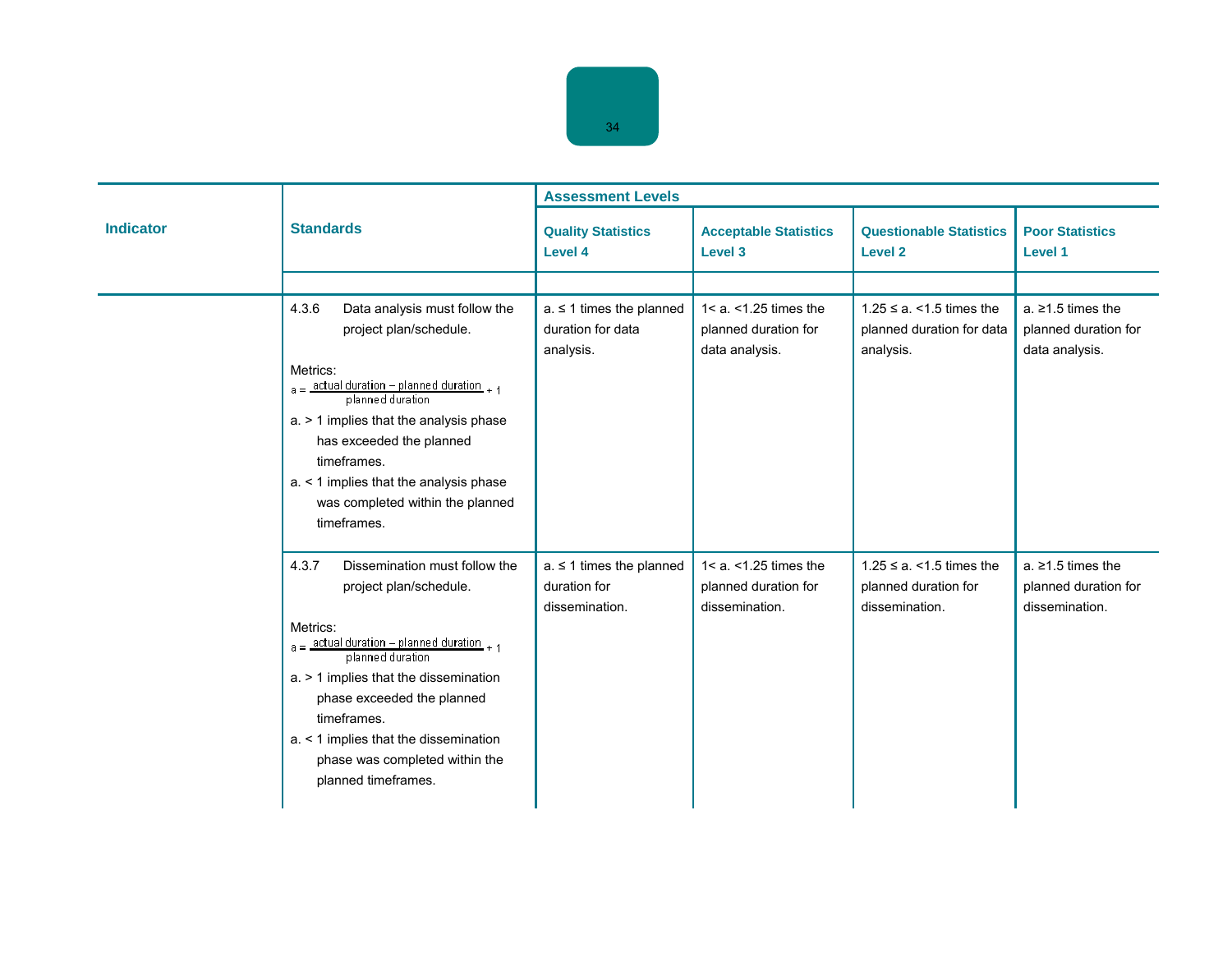|                                |                                                                                                                                   | <b>Assessment Levels</b>                                                      |                                         |                                                  |                                                                                           |  |
|--------------------------------|-----------------------------------------------------------------------------------------------------------------------------------|-------------------------------------------------------------------------------|-----------------------------------------|--------------------------------------------------|-------------------------------------------------------------------------------------------|--|
| <b>Indicator</b>               | <b>Standards</b>                                                                                                                  | <b>Quality Statistics</b><br>Level 4                                          | <b>Acceptable Statistics</b><br>Level 3 | <b>Questionable Statistics</b><br><b>Level 2</b> | <b>Poor Statistics</b><br>Level 1                                                         |  |
| Periodicity of release.<br>4.4 | 4.4.1<br>The periodicity (e.g. monthly,<br>quarterly, and annual) of<br>release must conform to a data<br>dissemination standard. | The periodicity of<br>release conform to a<br>data dissemination<br>standard. | N/A                                     | N/A                                              | The periodicity of<br>release does not<br>conform to a data<br>dissemination<br>standard. |  |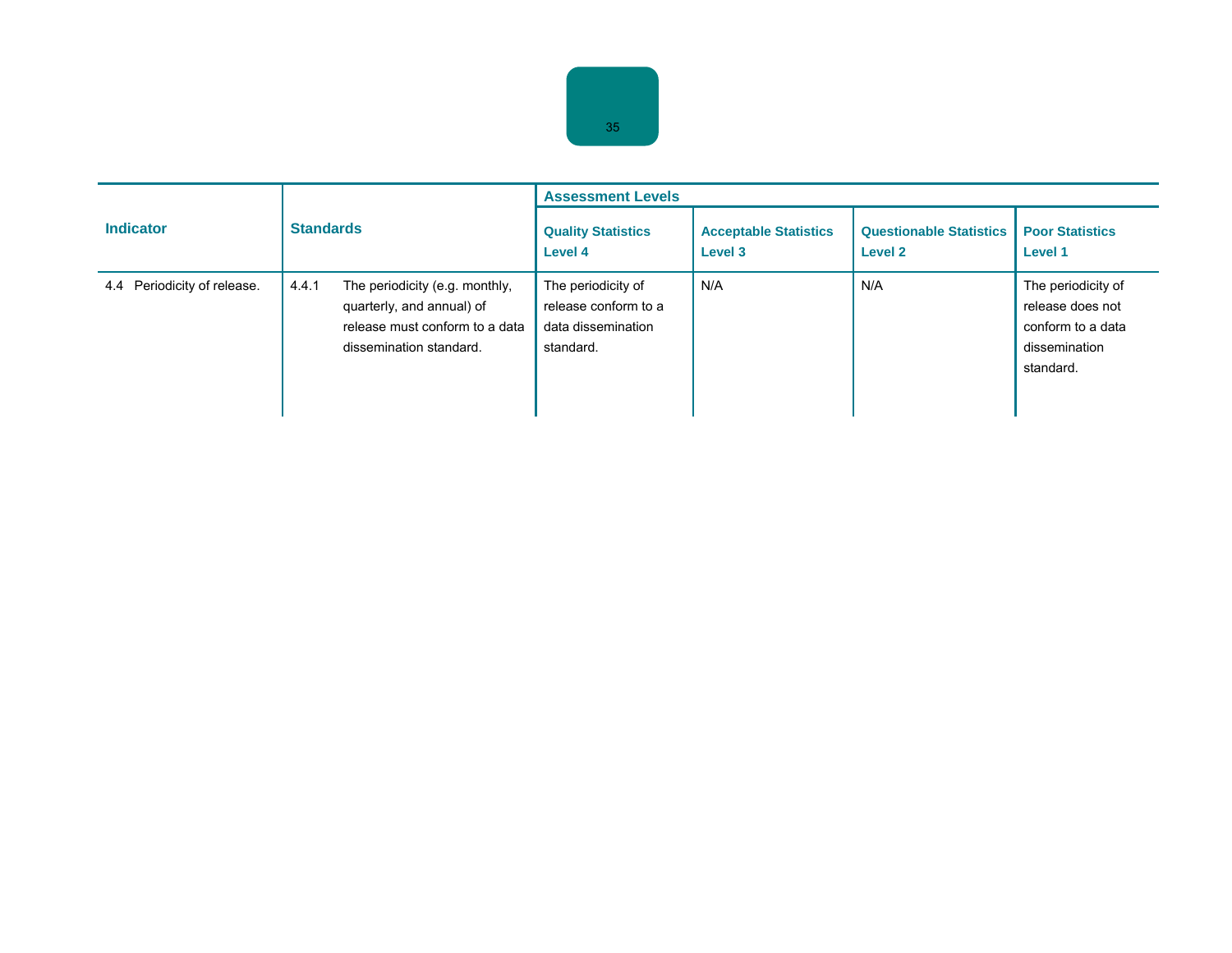# **Chapter 5: Accessibility**

# **5.1 Description**

The accessibility of statistical information and metadata refers to the ease with which it can be obtained from the agency. This includes the ease with which the existence of information can be ascertained, as well as the suitability of the form or medium through which the information can be accessed. The cost of the information may also be an aspect of accessibility for some users.

# **5.2 Key components**

- Catalogue systems are available in the organ of state or statistical agency
- Delivery systems to access information
- Information and metadata coverage is adequate
- Measure of catalogue and delivery systems performance
- Means of sharing data between stakeholders

|                  |                                                                                  |                  |                                                                 | <b>Assessment Levels</b>                                       |                                         |                                                                    |                                                      |  |
|------------------|----------------------------------------------------------------------------------|------------------|-----------------------------------------------------------------|----------------------------------------------------------------|-----------------------------------------|--------------------------------------------------------------------|------------------------------------------------------|--|
| <b>Indicator</b> |                                                                                  | <b>Standards</b> |                                                                 | <b>Quality Statistics</b><br>Level 4                           | <b>Acceptable Statistics</b><br>Level 3 | <b>Questionable Statistics</b><br><b>Level 2</b>                   | <b>Poor Statistics</b><br>Level 1                    |  |
| 5.1              | Are statistical<br>products (e.g. data,<br>metadata) available to<br>the public? | 5.1.1            | The statistical products must be<br>disseminated to the public. | The statistical products<br>are disseminated to the<br>public. | $N/A$ .                                 | The statistical products<br>are disseminated to<br>selected users. | The statistical<br>products are not<br>disseminated. |  |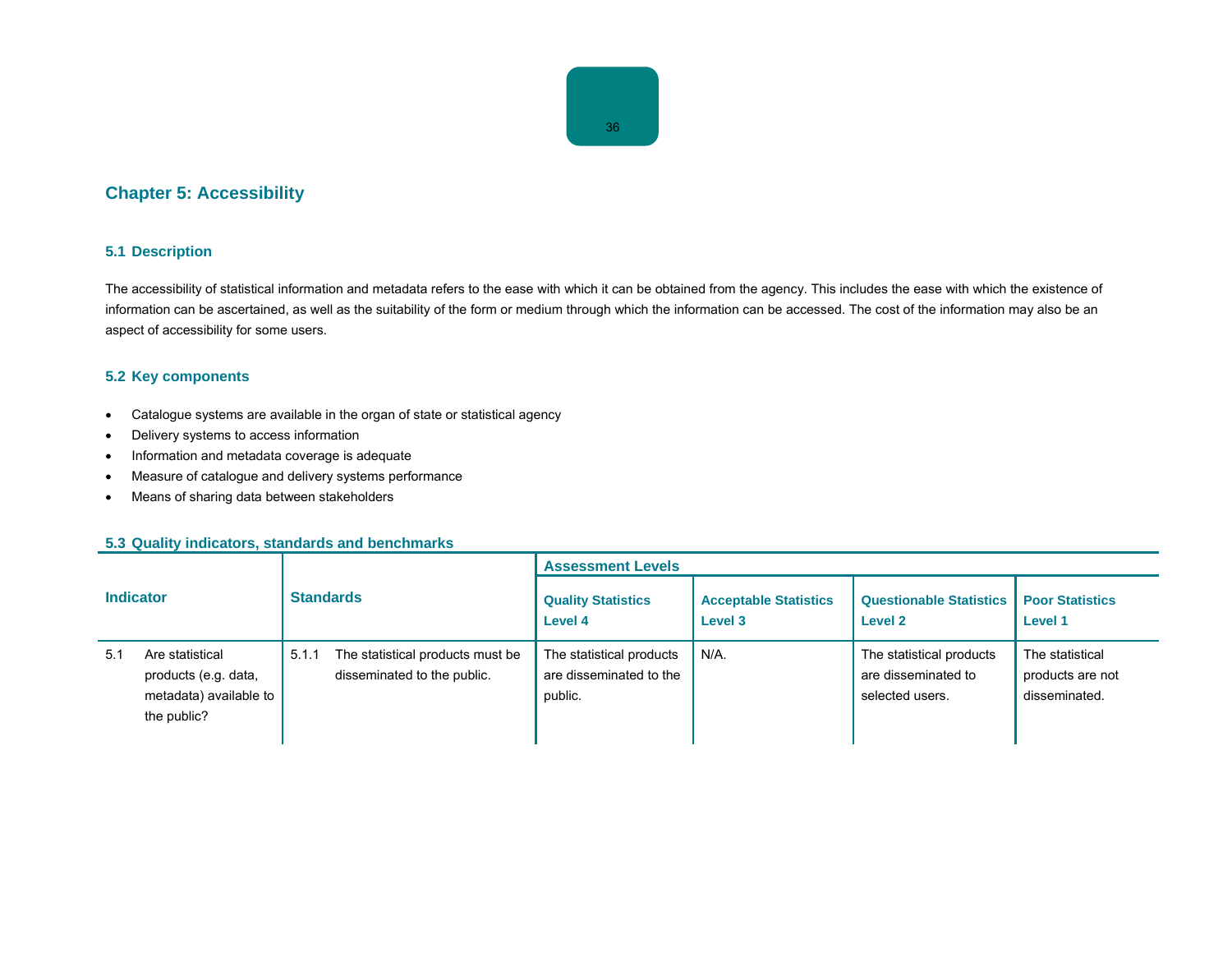|     |                                                                                                                                        | <b>Standards</b> |                                                                                                                           | <b>Assessment Levels</b>                                                                                                                         |                                                                                                                                                      |                                                                                                                             |                                                                      |  |
|-----|----------------------------------------------------------------------------------------------------------------------------------------|------------------|---------------------------------------------------------------------------------------------------------------------------|--------------------------------------------------------------------------------------------------------------------------------------------------|------------------------------------------------------------------------------------------------------------------------------------------------------|-----------------------------------------------------------------------------------------------------------------------------|----------------------------------------------------------------------|--|
|     | <b>Indicator</b>                                                                                                                       |                  |                                                                                                                           | <b>Quality Statistics</b><br>Level 4                                                                                                             | <b>Acceptable Statistics</b><br>Level 3                                                                                                              | <b>Questionable Statistics</b><br>Level <sub>2</sub>                                                                        | <b>Poor Statistics</b><br>Level 1                                    |  |
| 5.2 | Rules governing the<br>restricted availability<br>of administrative<br>records are well<br>described and<br>documented.                | 5.2.1            | A policy document having clear<br>rules governing the restricted<br>availability of administrative<br>records must exist. | A policy document<br>having clear rules<br>governing the restricted<br>availability of<br>administrative records<br>exists and is adhered<br>to. | A policy document<br>having clear rules<br>governing the restricted<br>availability of<br>administrative records<br>exists and is not<br>adhered to. | A policy document<br>having vague rules<br>governing the restricted<br>availability of<br>administrative records<br>exists. | There is no policy<br>document at all.                               |  |
| 5.3 | Types of media<br>and/or channels used<br>for sharing data<br>amongst stakeholders<br>are adequate and<br>preserve<br>confidentiality. | 5.3.1            | Data must be accessible through<br>a variety of channels with<br>mechanisms that ensure<br>confidentiality.               | Data are accessible<br>through a variety of<br>channels with<br>mechanisms that<br>ensure confidentiality.                                       | Data are accessible<br>through a variety of<br>channels though<br>loopholes exist that may<br>compromise<br>confidentiality.                         | Limited channels exist<br>for stakeholders to<br>access data and no<br>mechanisms exist to<br>ensure confidentiality.       | At most one channel<br>exists for<br>stakeholders to<br>access data. |  |
| 5.4 | Data is accessible in<br>a format beyond the<br>producing agency.                                                                      | 5.4.1            | The data must be available in a<br>variety of file formats.                                                               | It is available in a<br>variety of file formats.                                                                                                 | N/A                                                                                                                                                  | N/A                                                                                                                         | It is available in one<br>file format only.                          |  |
| 5.5 | Statistics are released<br>on a pre-announced<br>schedule.                                                                             | 5.5.1            | Statistics must be released on a<br>pre-announced schedule.                                                               | Statistics are released<br>on a pre-announced<br>schedule which is made<br>available to users<br>annually and is adhered<br>to.                  | A pre-announced<br>schedule exists and is<br>made available to users<br>annually but not<br>adhered to.                                              | A pre-announced<br>schedule exists which is<br>made available to users<br>in an ad hoc manner but<br>is not adhered to.     | No pre-announced<br>schedule exists.                                 |  |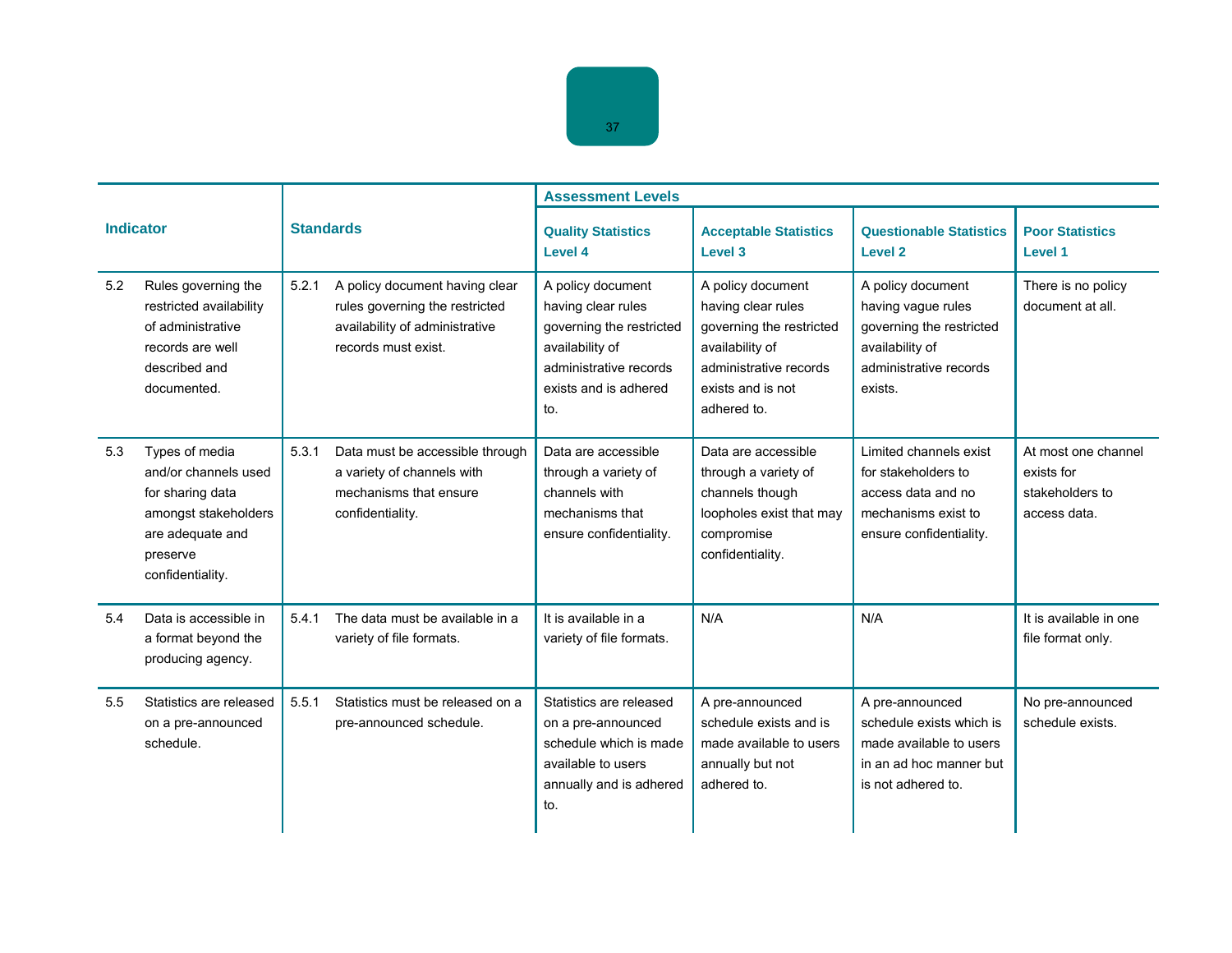|                  |                                                                                                               |                  |                                                                                                                                                                                       | <b>Assessment Levels</b>                                                                                                                     |                                                                                                                                                  |                                                                                                                        |                                                                                                                                         |  |
|------------------|---------------------------------------------------------------------------------------------------------------|------------------|---------------------------------------------------------------------------------------------------------------------------------------------------------------------------------------|----------------------------------------------------------------------------------------------------------------------------------------------|--------------------------------------------------------------------------------------------------------------------------------------------------|------------------------------------------------------------------------------------------------------------------------|-----------------------------------------------------------------------------------------------------------------------------------------|--|
| <b>Indicator</b> |                                                                                                               | <b>Standards</b> |                                                                                                                                                                                       | <b>Quality Statistics</b><br>Level 4                                                                                                         | <b>Acceptable Statistics</b><br>Level 3                                                                                                          | <b>Questionable Statistics</b><br>Level <sub>2</sub>                                                                   | <b>Poor Statistics</b><br>Level 1                                                                                                       |  |
| 5.6              | Statistical products<br>are made available to<br>all users at the same<br>time.                               | 5.6.1            | Statistical release must be made<br>available to all users at the same<br>time.                                                                                                       | Statistical release has<br>an embargo date and<br>time and is made<br>available to all users at<br>the same time.                            | Statistical release does<br>not have an embargo<br>date and time, but are<br>made available to all<br>users at the same time.                    | Statistical release has an<br>embargo date and time,<br>but is not made available<br>to all users at the same<br>time. | Statistical release<br>does not have an<br>embargo date and<br>time, and are not<br>made available to all<br>users at the same<br>time. |  |
| 5.7              | Statistics/administrati<br>ve records not<br>routinely<br>disseminated are<br>made available upon<br>request. | 5.7.1            | Statistics/administrative records<br>not routinely disseminated must<br>be made available, and the<br>terms and conditions on which<br>they are made available must be<br>publicised. | Statistics/administrative<br>records not routinely<br>disseminated are made<br>available, and the terms<br>and conditions are<br>publicised. | Statistics/administrative<br>records not routinely<br>disseminated are made<br>available, but the terms<br>and conditions are not<br>publicised. | N/A                                                                                                                    | Statistics/administrati<br>ve records not<br>routinely<br>disseminated are not<br>available to users.                                   |  |
|                  |                                                                                                               | 5.7.2            | Special requests must be<br>considered and be met.                                                                                                                                    | 80-100% of special<br>requests are met.                                                                                                      | $60 - 79%$ of special<br>requests are met.                                                                                                       | 40-59% of special<br>requests are met.                                                                                 | 0-39% of special<br>requests are met.                                                                                                   |  |
| 5.8              | User support services<br>exist and are widely<br>publicised.                                                  | 5.8.1            | User support services must exist<br>and be widely publicised.                                                                                                                         | User support services<br>exist and are widely<br>publicised.                                                                                 | User support services<br>exist, but are not widely<br>publicised.                                                                                | N/A                                                                                                                    | User support services<br>do not exist.                                                                                                  |  |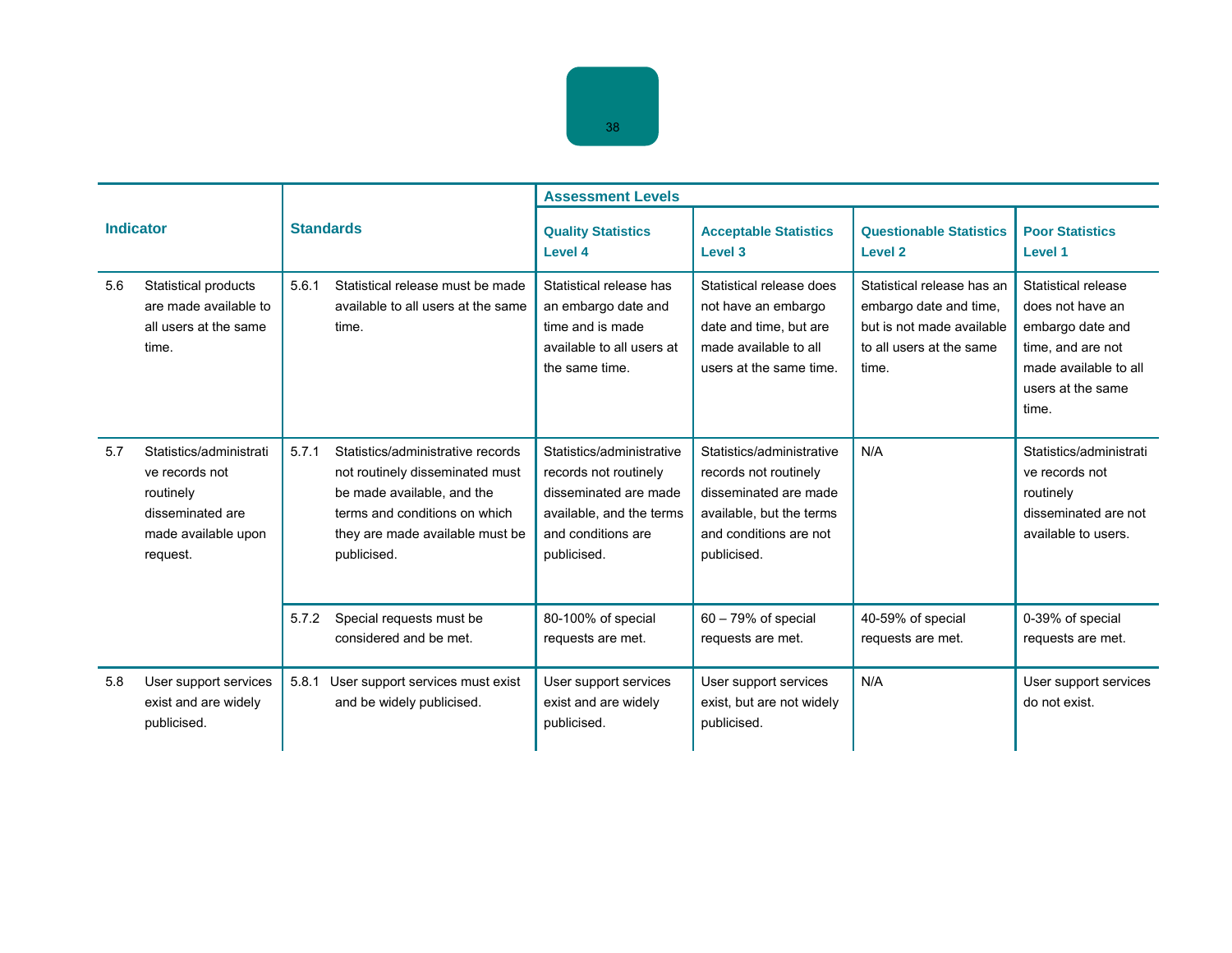|                  |                                                                                              |                                                                                                       | <b>Assessment Levels</b>                                                                                      |                                                                                                                       |                                                                                                                       |                                         |  |
|------------------|----------------------------------------------------------------------------------------------|-------------------------------------------------------------------------------------------------------|---------------------------------------------------------------------------------------------------------------|-----------------------------------------------------------------------------------------------------------------------|-----------------------------------------------------------------------------------------------------------------------|-----------------------------------------|--|
| <b>Indicator</b> |                                                                                              | <b>Standards</b>                                                                                      | <b>Quality Statistics</b><br>Level 4                                                                          | <b>Acceptable Statistics</b><br>Level 3                                                                               | <b>Questionable Statistics</b><br><b>Level 2</b>                                                                      | <b>Poor Statistics</b><br>Level 1       |  |
| 5.9              | Does a data<br>dissemination policy<br>exist, and is it<br>accessible?                       | A data dissemination policy must<br>5.9.1<br>be accessible.                                           | A data dissemination<br>policy exists, freely<br>accessible and is<br>adhered to.                             | A data dissemination<br>policy exists, freely<br>accessible but is not<br>adhered to.                                 | A data dissemination<br>policy exists but it is not<br>freely accessible.                                             | No dissemination<br>policy is in place. |  |
| 5.10             | Does the pricing<br>policy governing<br>dissemination exist.<br>and is it accessible?        | 5.10.1 A pricing policy must be<br>accessible.                                                        | A pricing policy exists,<br>freely accessible and is<br>adhered to.                                           | A pricing policy exists,<br>freely accessible but is<br>not adhered to.                                               | A pricing policy exists<br>but it is not freely<br>accessible.                                                        | No pricing policy is in<br>place.       |  |
| 5.11             | Catalogues of<br>publications and other<br>services are available<br>to users of statistics. | 5.11.1 Catalogues of publications and<br>other services must be<br>accessible to users of statistics. | Catalogues of<br>publications and other<br>services exist and freely<br>accessible to users of<br>statistics. | $N/A$ .                                                                                                               | Catalogues of<br>publications and other<br>services exist, but is not<br>freely accessible to<br>users of statistics. | No catalogue is in<br>place.            |  |
| 5.12             | Metadata are readily<br>accessible to users.                                                 | 5.12.1 Minimum metadata required for<br>interpreting the product must be<br>accessible.               | Minimum metadata<br>required for interpreting<br>the product is readily<br>accessible to users.               | Minimum metadata<br>required for interpreting<br>the product is available.<br>but not readily<br>accessible to users. | Incomplete metadata is<br>available.                                                                                  | No metadata is<br>available at all.     |  |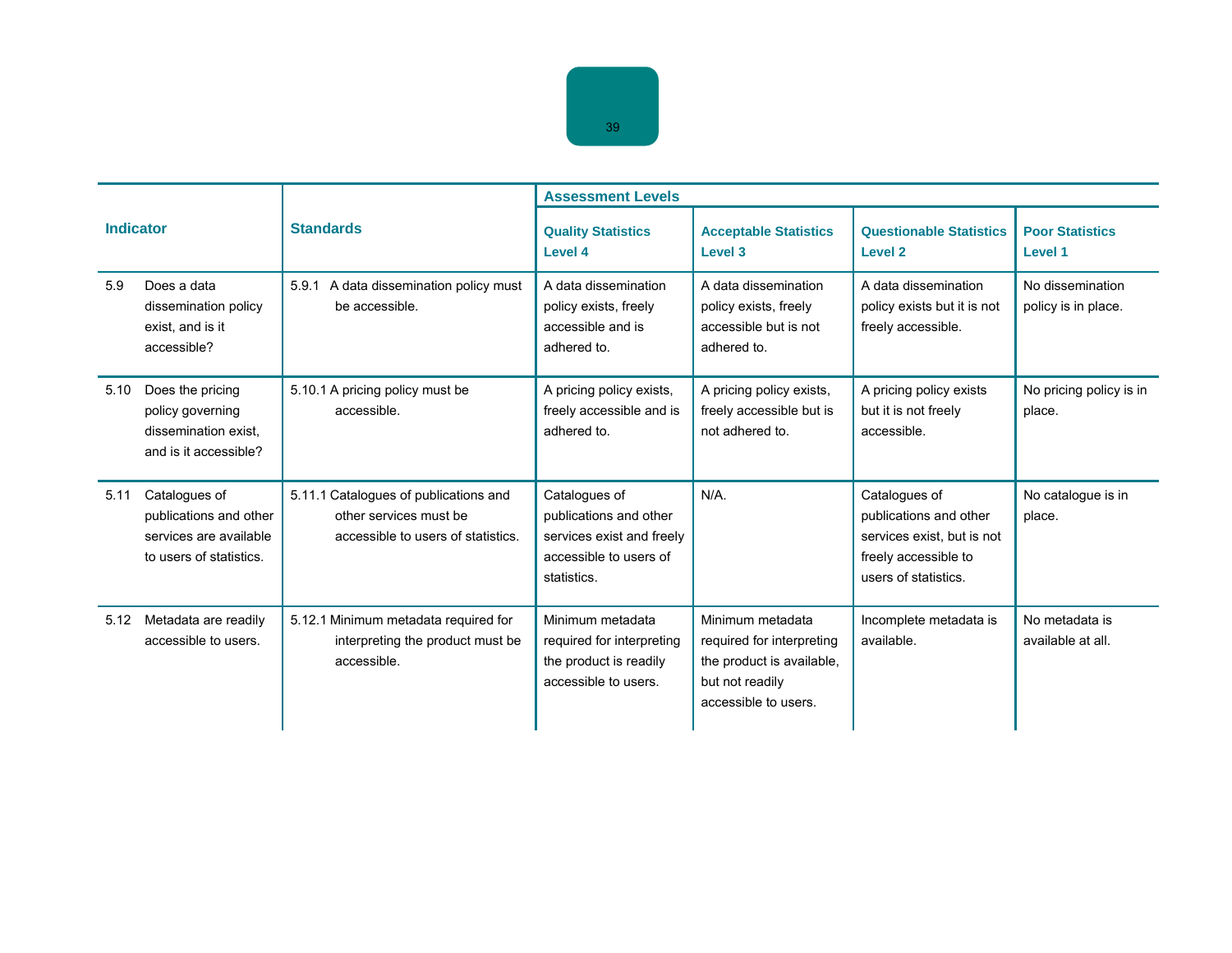# **Chapter 6: Interpretability**

# **6.1 Description**

Interpretability of statistical information is refers to the ease with which users understand statistical information through the provision of metadata.

# **6.2 Key components**

- Concepts and definitions, and classifications that underlie the data;
- Metadata on the methodology used to collect and compile the data;
- Key findings, giving the summary of the results;
- Presentation of statistics in a meaningful way.

# **6.3 Quality indicators, standards and benchmarks**

| <b>Indicator</b> |                                                                                                                                          | <b>Standards</b> |                                                                                                         | <b>Assessment Levels</b>                                                        |                                                                              |                                                                                 |                                                                                    |
|------------------|------------------------------------------------------------------------------------------------------------------------------------------|------------------|---------------------------------------------------------------------------------------------------------|---------------------------------------------------------------------------------|------------------------------------------------------------------------------|---------------------------------------------------------------------------------|------------------------------------------------------------------------------------|
|                  |                                                                                                                                          |                  |                                                                                                         | <b>Quality Statistics</b><br>Level 4                                            | <b>Acceptable Statistics</b><br>Level 3                                      | <b>Questionable Statistics</b><br>Level 2                                       | <b>Poor Statistics</b><br>Level 1                                                  |
| 6.1              | Documented<br>metadata (definitional,<br>operational,<br>methodological,<br>system and dataset)<br>are sufficient to<br>understand data. | 6.1.1            | Metadata must be documented<br>according to the accepted<br>standards, guidelines or good<br>practices. | A complete set of<br>metadata is<br>documented according<br>to the standard(s). | Sufficient metadata is<br>not documented<br>according to the<br>standard(s). | Incomplete set of<br>metadata is documented<br>according to the<br>standard(s). | No metadata<br>available.                                                          |
| 6.2              | Statistics are<br>presented in a clear<br>and understandable<br>manner.                                                                  | 6.2.1            | The presentation of the<br>statistics must be according a<br>standard.                                  | The presentation of the<br>statistics is according<br>the standard.             | N/A                                                                          | Standard exist, but is not<br>adhered to.                                       | There is no standard.                                                              |
| 6.3              | Statistical releases<br>contain a summary of<br>the key findings.                                                                        | 6.3.1            | Statistical releases must<br>contain a summary of key<br>findings.                                      | Statistical releases<br>contain a summary of<br>key findings.                   | N/A                                                                          | N/A                                                                             | <b>Statistical releases</b><br>are published without<br>summary of key<br>findings |

40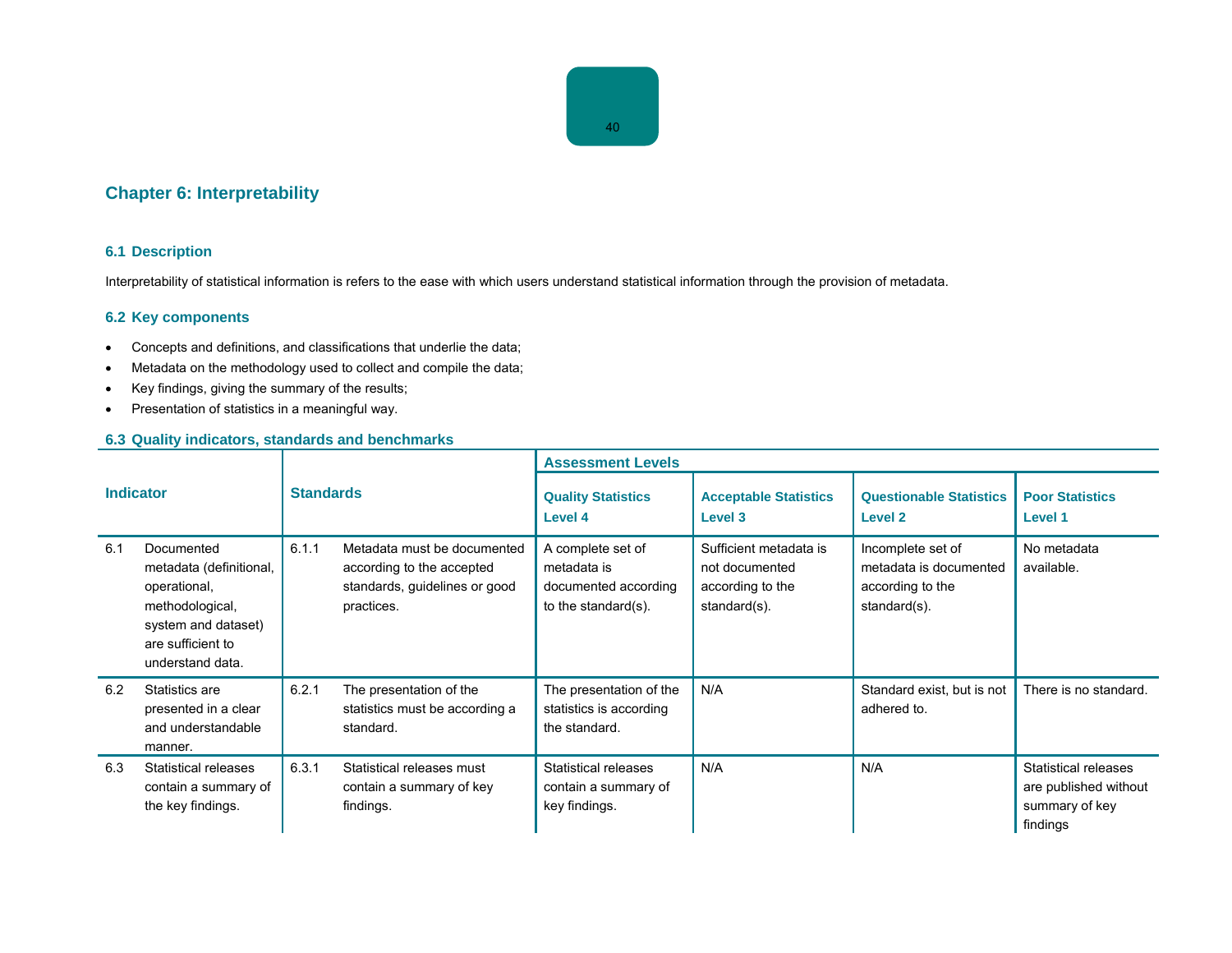

# **Chapter 7: Comparability and Coherence**

#### **7.1 Description**

Comparability of statistical information is the ability to compare statistics on the same characteristic between different points in time, geographical areas or statistical domains. The coherence of statistical information reflects the degree to which it can be successfully brought together with other similar statistical information from different sources within a broad analytic framework and over time. It is the extent to which differences between two sets of statistics are attributable to differences between the estimates and the true value of the statistics.

## **7.2 Key components**

- The use of common concepts and definitions within and between series.
- The use of common variables and classifications within and between statistical series.
- The use of common methodology and systems for data collection and processing within series.
- The use of common methodology for various processing steps of a survey such as editing and imputations within series.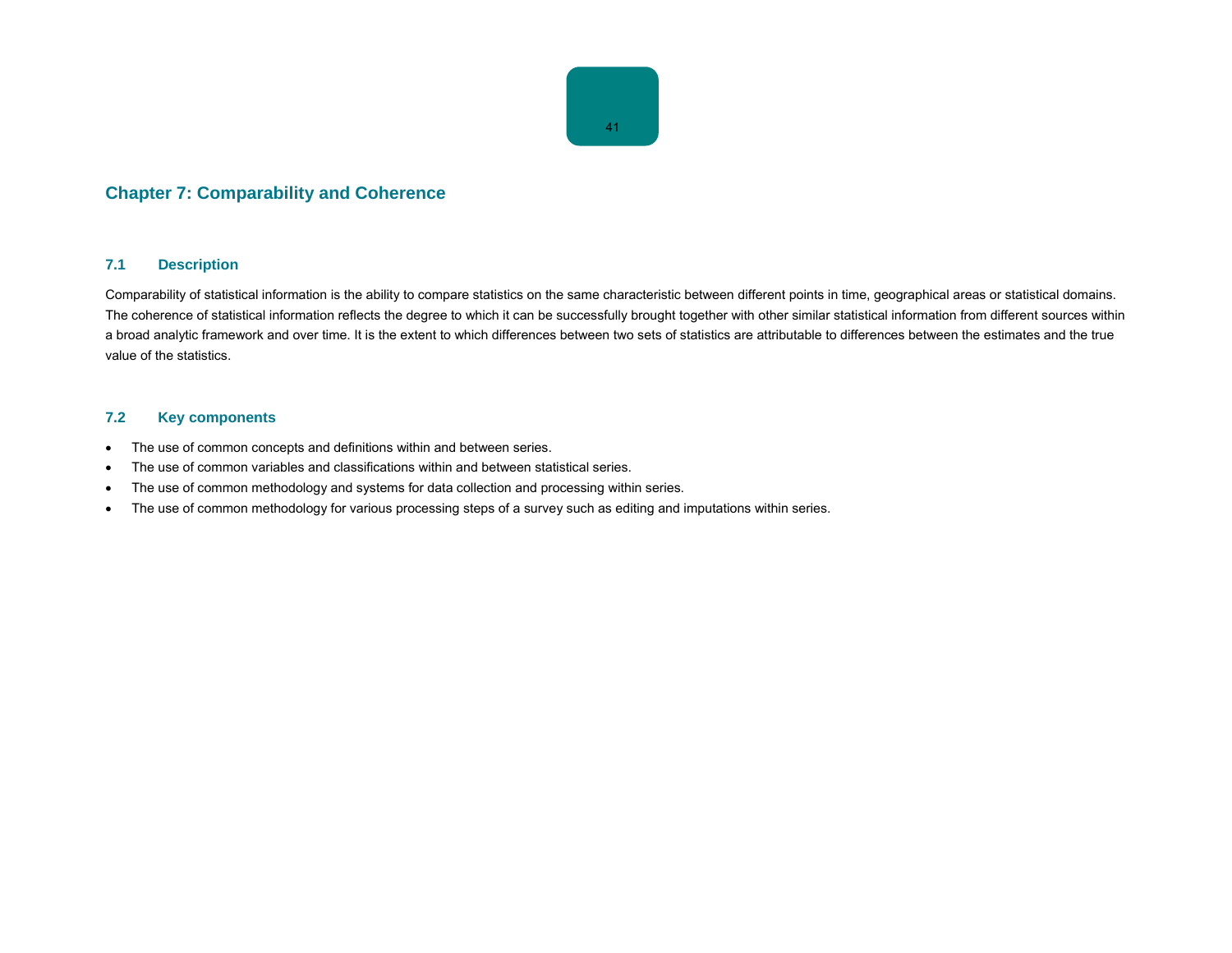|                                                                                                                                                                                                                          |                                                                                                                                                                                                                                                                                    | <b>Assessment Levels</b>                                                                        |                                                                                                                                                                                                                       |                                                                                                                                                                                                                            |                                                                                                                                                                                                                                         |  |  |
|--------------------------------------------------------------------------------------------------------------------------------------------------------------------------------------------------------------------------|------------------------------------------------------------------------------------------------------------------------------------------------------------------------------------------------------------------------------------------------------------------------------------|-------------------------------------------------------------------------------------------------|-----------------------------------------------------------------------------------------------------------------------------------------------------------------------------------------------------------------------|----------------------------------------------------------------------------------------------------------------------------------------------------------------------------------------------------------------------------|-----------------------------------------------------------------------------------------------------------------------------------------------------------------------------------------------------------------------------------------|--|--|
| <b>Indicator</b>                                                                                                                                                                                                         | <b>Standards</b>                                                                                                                                                                                                                                                                   | <b>Quality Statistics</b><br>Level 4                                                            | <b>Acceptable Statistics</b><br>Level 3                                                                                                                                                                               | <b>Questionable Statistics</b><br><b>Level 2</b>                                                                                                                                                                           | <b>Poor Statistics</b><br>Level 1                                                                                                                                                                                                       |  |  |
| Data within series and<br>7.1<br>administrative<br>systems are based on<br>common concepts<br>and definitions.<br>classifications, and<br>methodology, and<br>departures from this<br>are identified in the<br>metadata. | 7.1.1<br>All data (including source data,<br>related frame data, and related<br>survey data) within the same<br>series must use the same<br>concepts and definitions.<br>Departures from common<br>concepts and definitions must<br>be identified in the metadata<br>and archived. | All statistical products<br>within the same series<br>use the same concepts<br>and definitions. | At least one statistical<br>product within the same<br>series uses different<br>concepts and<br>definitions. Departures<br>from common concepts<br>and definitions are<br>identified in the<br>metadata and archived. | At least one statistical<br>product within the same<br>series uses different<br>concepts and definitions.<br>Departures from<br>common concepts and<br>definitions are identified<br>in the metadata, but not<br>archived. | At least one statistical<br>product within the<br>same series uses<br>different concepts<br>and definitions.<br>Departures from<br>common concepts<br>and definitions are<br>not identified in the<br>metadata and are not<br>archived. |  |  |
|                                                                                                                                                                                                                          | 7.1.2<br>All data (including source data,<br>related frame data, and related<br>survey data) within the same<br>series must use the same<br>classifications. Departures from<br>common classifications must<br>be identified in the metadata<br>and archived.                      | All statistical products<br>within the same series<br>use the same<br>classifications.          | At least one statistical<br>product within the same<br>series uses different<br>classifications.<br>Departures from<br>common classifications<br>are identified in the<br>metadata and archived.                      | At least one statistical<br>product within the same<br>series uses different<br>classifications.<br>Departures from<br>common classifications<br>are identified in the<br>metadata, but not<br>archived.                   | At least one statistical<br>product within the<br>same series uses<br>different<br>classifications.<br>Departures from<br>common<br>classifications are not<br>identified in the<br>metadata and are not<br>archived.                   |  |  |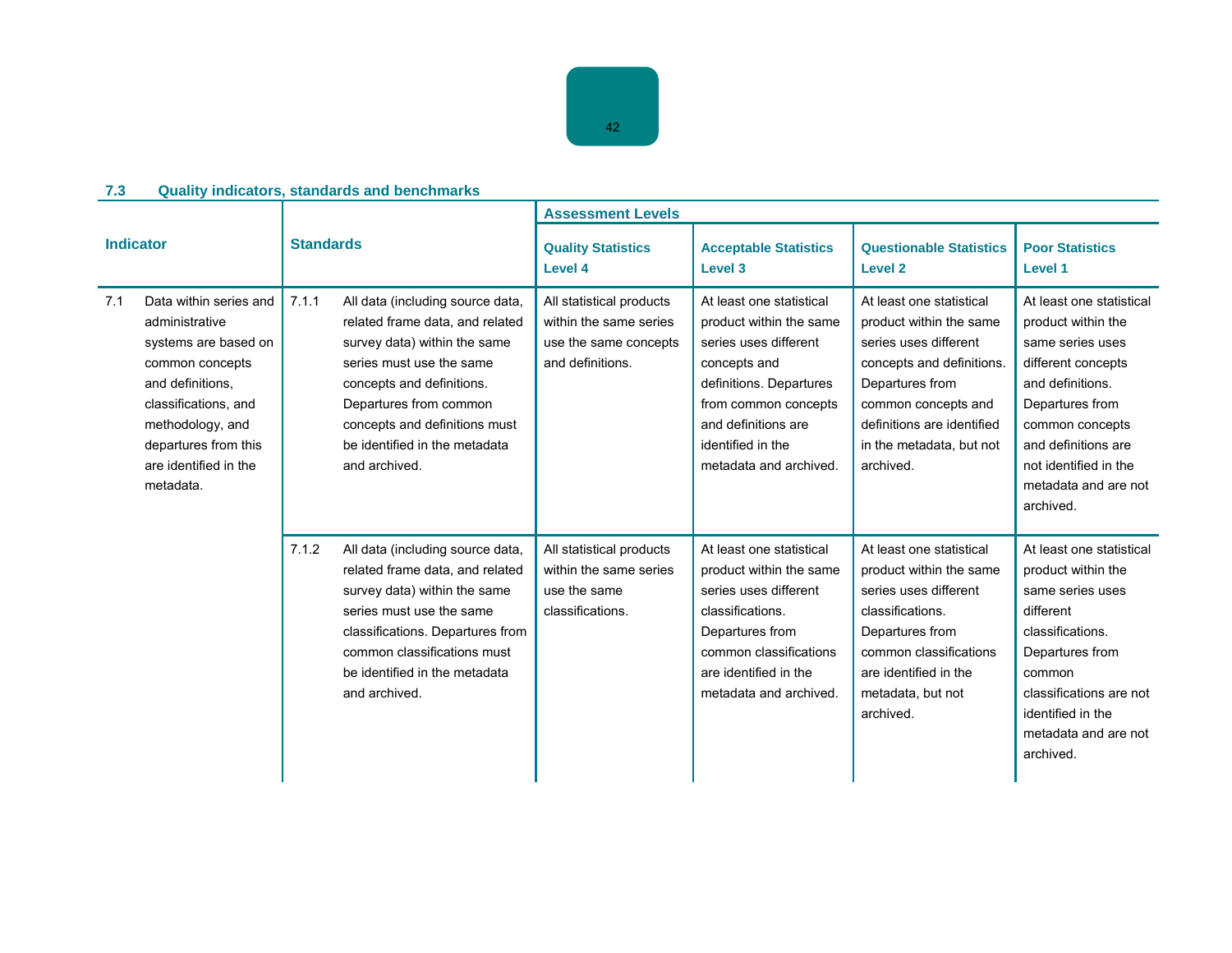|                  |                                                               |                  |                                                                                                                                                                                                                                              | <b>Assessment Levels</b>                                                                                                           |                                                                                                                                                                                          |                                                                                                                                                                                                  |                                                                                                                                                                                                               |  |
|------------------|---------------------------------------------------------------|------------------|----------------------------------------------------------------------------------------------------------------------------------------------------------------------------------------------------------------------------------------------|------------------------------------------------------------------------------------------------------------------------------------|------------------------------------------------------------------------------------------------------------------------------------------------------------------------------------------|--------------------------------------------------------------------------------------------------------------------------------------------------------------------------------------------------|---------------------------------------------------------------------------------------------------------------------------------------------------------------------------------------------------------------|--|
| <b>Indicator</b> |                                                               | <b>Standards</b> |                                                                                                                                                                                                                                              | <b>Quality Statistics</b><br>Level 4                                                                                               | <b>Acceptable Statistics</b><br>Level 3                                                                                                                                                  | <b>Questionable Statistics</b><br>Level 2                                                                                                                                                        | <b>Poor Statistics</b><br>Level 1                                                                                                                                                                             |  |
|                  |                                                               | 7.1.3            | All data (including source data,<br>related frame data, and related<br>survey data) within the same<br>series must use the same<br>methodology. Departures from<br>common methodology must be<br>identified in the metadata and<br>archived. | All statistical products<br>within the same series<br>use the same<br>methodology.                                                 | At least one statistical<br>product within the same<br>series uses different<br>methodology.<br>Departures from<br>common methodology<br>are identified in the<br>metadata and archived. | At least one statistical<br>product within the same<br>series uses different<br>methodology.<br>Departures from<br>common methodology<br>are identified in the<br>metadata, but not<br>archived. | At least one statistical<br>product within the<br>same series uses<br>different<br>methodology.<br>Departures from<br>common<br>methodology are not<br>identified in the<br>metadata and are not<br>archived. |  |
| 7.2              | Statistics are<br>consistent or<br>reconcilable over<br>time. | 7.2.1            | Statistics must be consistent<br>over time.                                                                                                                                                                                                  | Statistics are consistent<br>over time.                                                                                            | N/A                                                                                                                                                                                      | N/A                                                                                                                                                                                              | Statistics are not<br>consistent over time.                                                                                                                                                                   |  |
|                  |                                                               | 7.2.2            | The statistics must follow an<br>expected trend established<br>over time. Any inconsistencies<br>in the key variables must be<br>reconciled.                                                                                                 | The statistics follow an<br>expected trend<br>established over time.<br>Inconsistencies in the<br>key variables are<br>reconciled. | N/A                                                                                                                                                                                      | N/A                                                                                                                                                                                              | The statistics do not<br>follow an expected<br>trend established<br>over time.                                                                                                                                |  |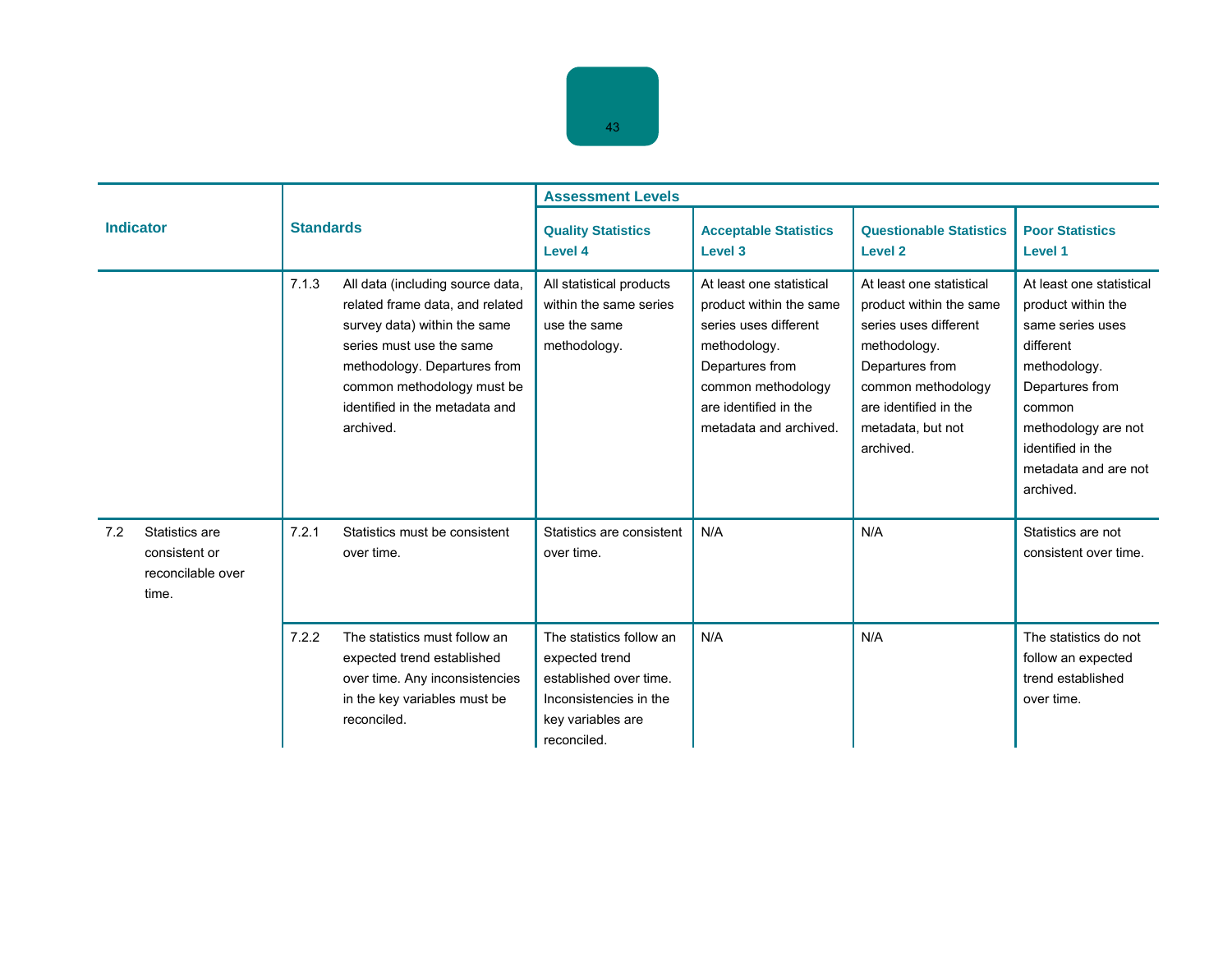|                  |                                                                                                                                                                                                                  |                  |                                                                                                                                                                                      | <b>Assessment Levels</b>                                                               |                                                                                                                                                                                       |                                                                                                                                                                                           |                                                                                                                                                                                                 |
|------------------|------------------------------------------------------------------------------------------------------------------------------------------------------------------------------------------------------------------|------------------|--------------------------------------------------------------------------------------------------------------------------------------------------------------------------------------|----------------------------------------------------------------------------------------|---------------------------------------------------------------------------------------------------------------------------------------------------------------------------------------|-------------------------------------------------------------------------------------------------------------------------------------------------------------------------------------------|-------------------------------------------------------------------------------------------------------------------------------------------------------------------------------------------------|
| <b>Indicator</b> |                                                                                                                                                                                                                  | <b>Standards</b> |                                                                                                                                                                                      | <b>Quality Statistics</b><br>Level 4                                                   | <b>Acceptable Statistics</b><br>Level 3                                                                                                                                               | <b>Questionable Statistics</b><br>Level <sub>2</sub>                                                                                                                                      | <b>Poor Statistics</b><br>Level 1                                                                                                                                                               |
| 7.3              | Data across<br>comparable series, or<br>source data are<br>based on common<br>frames, identifiers,<br>concepts and<br>definitions, and<br>classifications, and<br>departures from these<br>are identified in the | 7.3.1            | Data across comparable series<br>or source data must be based<br>common identifiers. Departures<br>from common identifiers must<br>be identified in the metadata<br>and archived.    | Data across<br>comparable series or<br>source data are based<br>on common identifiers. | Data across comparable<br>series or source data<br>are not based on<br>common identifiers.<br>Usage of different<br>identifiers is identified in<br>the metadata, and is<br>archived. | Data across comparable<br>series or source data are<br>not based on common<br>identifiers. Usage of<br>different identifiers is<br>identified in the<br>metadata, but is not<br>archived. | Data across<br>comparable series or<br>source data are not<br>based on common<br>identifiers. Usage of<br>different identifiers is<br>not identified in the<br>metadata and is not<br>archived. |
|                  | metadata.                                                                                                                                                                                                        | 7.3.2            | Data across comparable series<br>or source data must be based<br>on common identifiers.<br>Departures from common<br>identifiers must be identified in<br>the metadata and archived. | Data across<br>comparable series or<br>source data are based<br>on common identifiers. | Data across comparable<br>series or source data<br>are not based on<br>common identifiers.<br>Usage of different<br>identifiers is identified in<br>the metadata, and is<br>archived. | Data across comparable<br>series or source data are<br>not based on common<br>identifiers. Usage of<br>different identifiers is<br>identified in the<br>metadata, but is not<br>archived. | Data across<br>comparable series or<br>source data are not<br>based on common<br>identifiers. Usage of<br>different identifiers is<br>not identified in the<br>metadata and is not<br>archived. |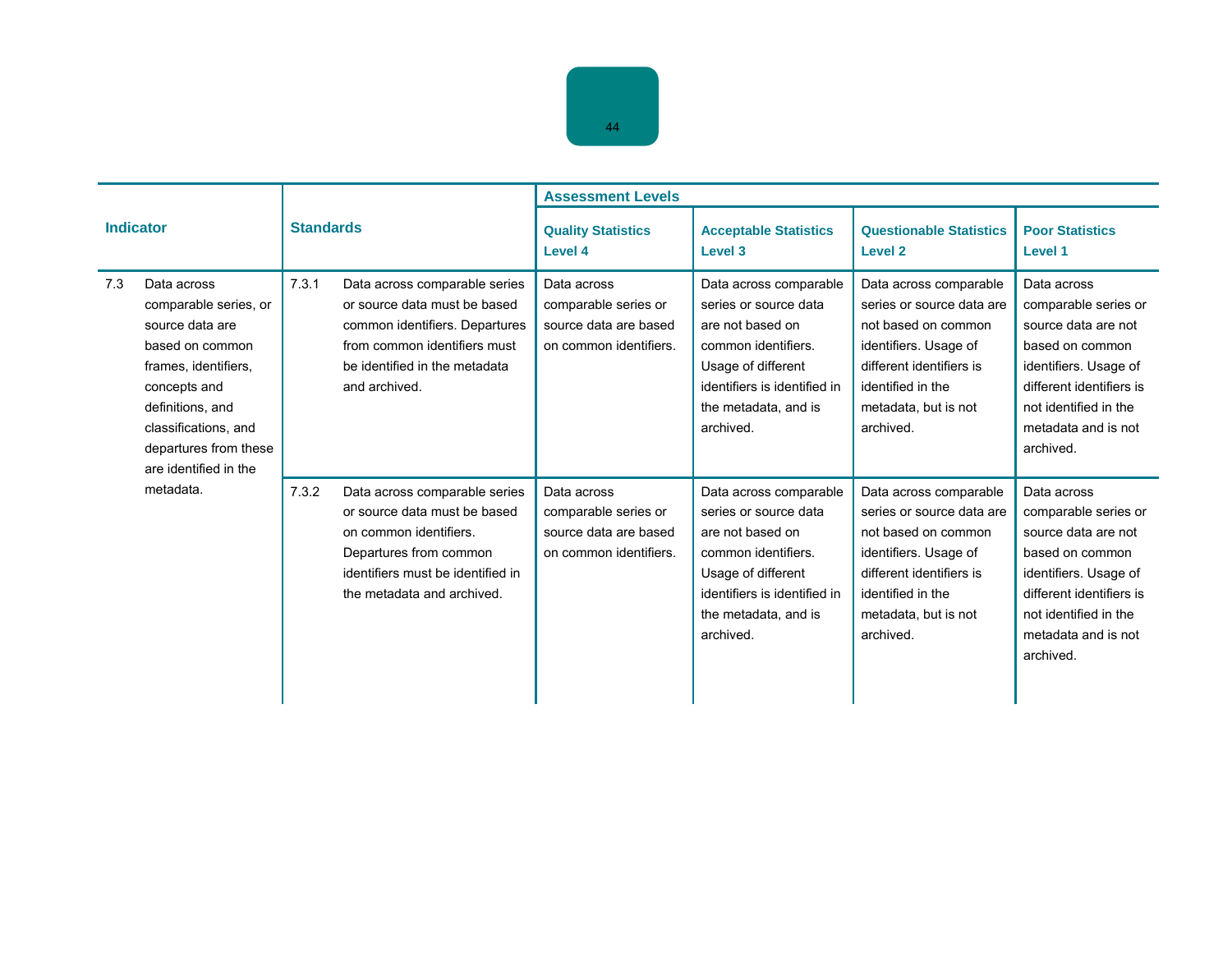|                  |                  |                                                                                                                                                                                                             | <b>Assessment Levels</b>                                                                               |                                                                                                                                                                                                                    |                                                                                                                                                                                                                           |                                                                                                                                                                                                                                   |  |
|------------------|------------------|-------------------------------------------------------------------------------------------------------------------------------------------------------------------------------------------------------------|--------------------------------------------------------------------------------------------------------|--------------------------------------------------------------------------------------------------------------------------------------------------------------------------------------------------------------------|---------------------------------------------------------------------------------------------------------------------------------------------------------------------------------------------------------------------------|-----------------------------------------------------------------------------------------------------------------------------------------------------------------------------------------------------------------------------------|--|
| <b>Indicator</b> | <b>Standards</b> |                                                                                                                                                                                                             | <b>Quality Statistics</b><br>Level 4                                                                   | <b>Acceptable Statistics</b><br>Level 3                                                                                                                                                                            | <b>Questionable Statistics</b><br>Level <sub>2</sub>                                                                                                                                                                      | <b>Poor Statistics</b><br>Level 1                                                                                                                                                                                                 |  |
|                  | 7.3.3            | Data across comparable series<br>or source data must use the<br>same concepts and definitions.<br>Departures from common<br>concepts and definitions must<br>be identified in the metadata<br>and archived. | Data across<br>comparable series or<br>source data are based<br>on common concepts<br>and definitions. | Data across comparable<br>series or source data<br>are not based on<br>common concepts and<br>definitions. Usage of<br>different concepts and<br>definitions is identified in<br>the metadata, and is<br>archived. | Data across comparable<br>series or source data are<br>not based on common<br>on concepts and<br>definitions. Usage of<br>different concepts and<br>definitions is identified in<br>the metadata, but is not<br>archived. | Data across<br>comparable series<br>or source data are<br>not based on the<br>same concepts and<br>definitions. Usage of<br>different concepts<br>and definitions is not<br>identified in the<br>metadata and is not<br>archived. |  |
|                  | 7.3.4            | Data across comparable series<br>or source data must use the<br>same classifications.<br>Departures from common<br>classifications must be<br>identified in the metadata and<br>archived.                   | Data across<br>comparable series or<br>source data are based<br>on common<br>classifications.          | Data across comparable<br>series or source data<br>are not based on<br>common classifications.<br>Usage of different<br>classifications is<br>identified in the<br>metadata, and is<br>archived.                   | Data across comparable<br>series or source data are<br>not based on common<br>classifications. Usage of<br>different classifications is<br>identified in the<br>metadata, but is not<br>archived.                         | Data across<br>comparable series or<br>source data are not<br>based on common<br>classifications. Usage<br>of different<br>classifications is not<br>identified in the<br>metadata and is not<br>archived.                        |  |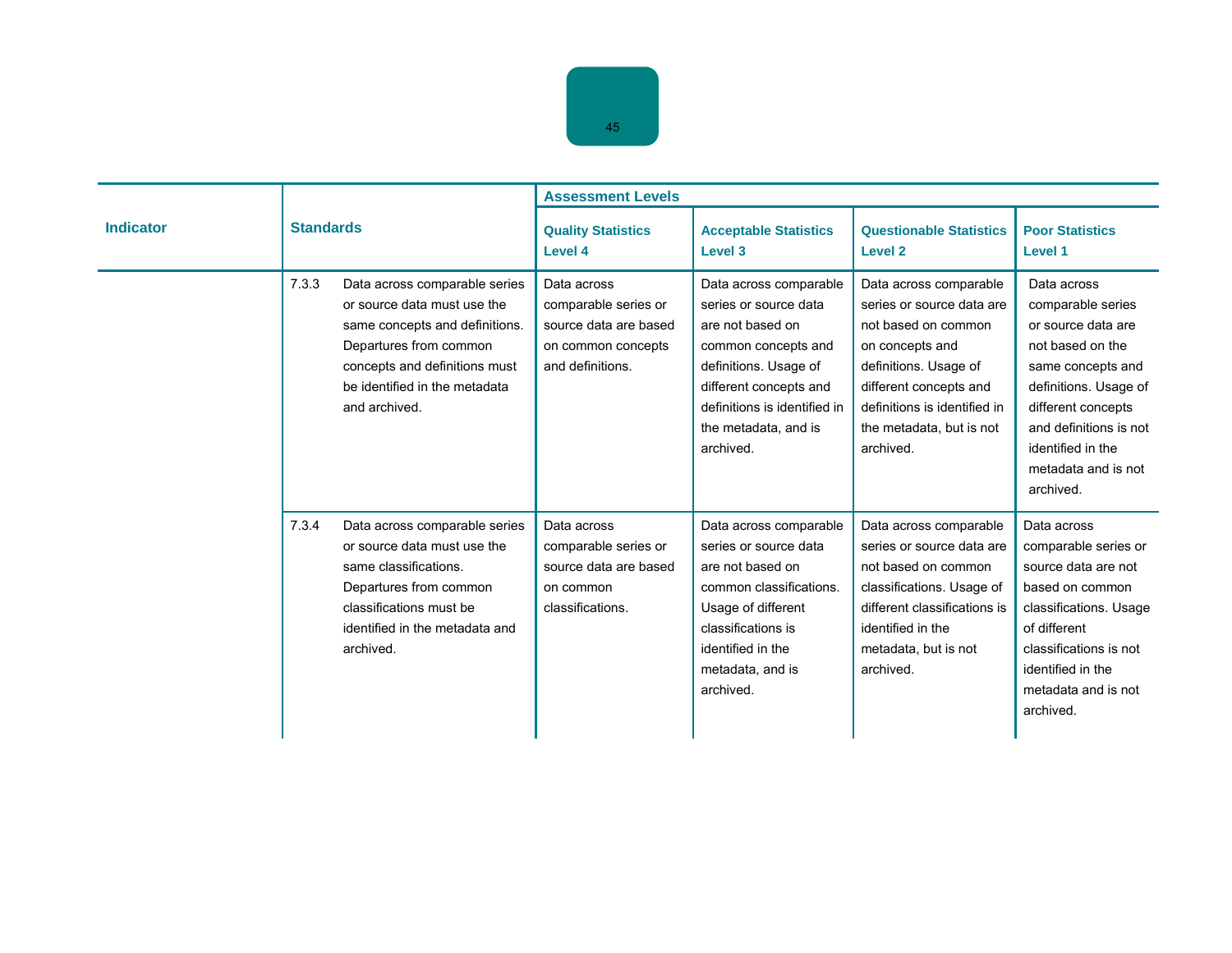|     |                                                                                                                         | <b>Standards</b> |                                                                                                                               | <b>Assessment Levels</b>                                                                                                                   |                                                                                                                                                    |                                                                                                                                                |                                                                                                                                                           |
|-----|-------------------------------------------------------------------------------------------------------------------------|------------------|-------------------------------------------------------------------------------------------------------------------------------|--------------------------------------------------------------------------------------------------------------------------------------------|----------------------------------------------------------------------------------------------------------------------------------------------------|------------------------------------------------------------------------------------------------------------------------------------------------|-----------------------------------------------------------------------------------------------------------------------------------------------------------|
|     | <b>Indicator</b>                                                                                                        |                  |                                                                                                                               | <b>Quality Statistics</b><br>Level 4                                                                                                       | <b>Acceptable Statistics</b><br>Level 3                                                                                                            | <b>Questionable Statistics</b><br><b>Level 2</b>                                                                                               | <b>Poor Statistics</b><br>Level 1                                                                                                                         |
| 7.4 | Statistics are checked<br>for consistency with<br>those obtained<br>through other data<br>sources.                      | 7.4.1            | Statistics must be checked for<br>consistency with a comparable<br>dataset. Inconsistencies must<br>be reconciled.            | The data producer<br>demonstrates that the<br>statistics are consistent.<br>Any inconsistencies in<br>the key variables are<br>reconciled. | The data producer does<br>not demonstrate that the<br>statistics are consistent.<br>Any inconsistencies in<br>the key variables are<br>reconciled. | The data producer<br>demonstrates that the<br>statistics are consistent.<br>Any inconsistencies in<br>the key variables are not<br>reconciled. | The data producer<br>does not demonstrate<br>that the statistics are<br>consistent. Any<br>inconsistencies in the<br>key variables are not<br>reconciled. |
| 7.5 | A common set of<br>identifiers (for the<br>purpose of record<br>matching) exist and<br>have been agreed<br>upon by data | 7.5.1            | A common identifier must be<br>agreed upon by the data<br>producers.                                                          | The identifier is the<br>same across all<br>datasets and is agreed<br>upon by the data<br>producers.                                       | The identifier is the<br>same across all<br>datasets but is not<br>agreed upon by the data<br>producers.                                           | There is a common<br>identifier across any two<br>datasets. However, there<br>is not one identifier<br>common to all datasets.                 | There is no common<br>identifier across all<br>datasets to be<br>matched.                                                                                 |
|     | producers.                                                                                                              | 7.5.2            | The common identifier must be<br>unique in every dataset. Rules<br>and practices must be agreed<br>upon to ensure uniqueness. | The common identifier<br>is unique in every<br>dataset. Rules and<br>practices to ensure<br>uniqueness are agreed<br>upon.                 | The common identifier is<br>unique in every dataset.<br>Rules and practices to<br>ensure uniqueness exist<br>independently of each<br>other.       | The common identifier is<br>unique in every dataset.<br>Rules and practices to<br>ensure uniqueness do<br>not exist.                           | The common<br>identifier is not<br>unique in every<br>dataset.                                                                                            |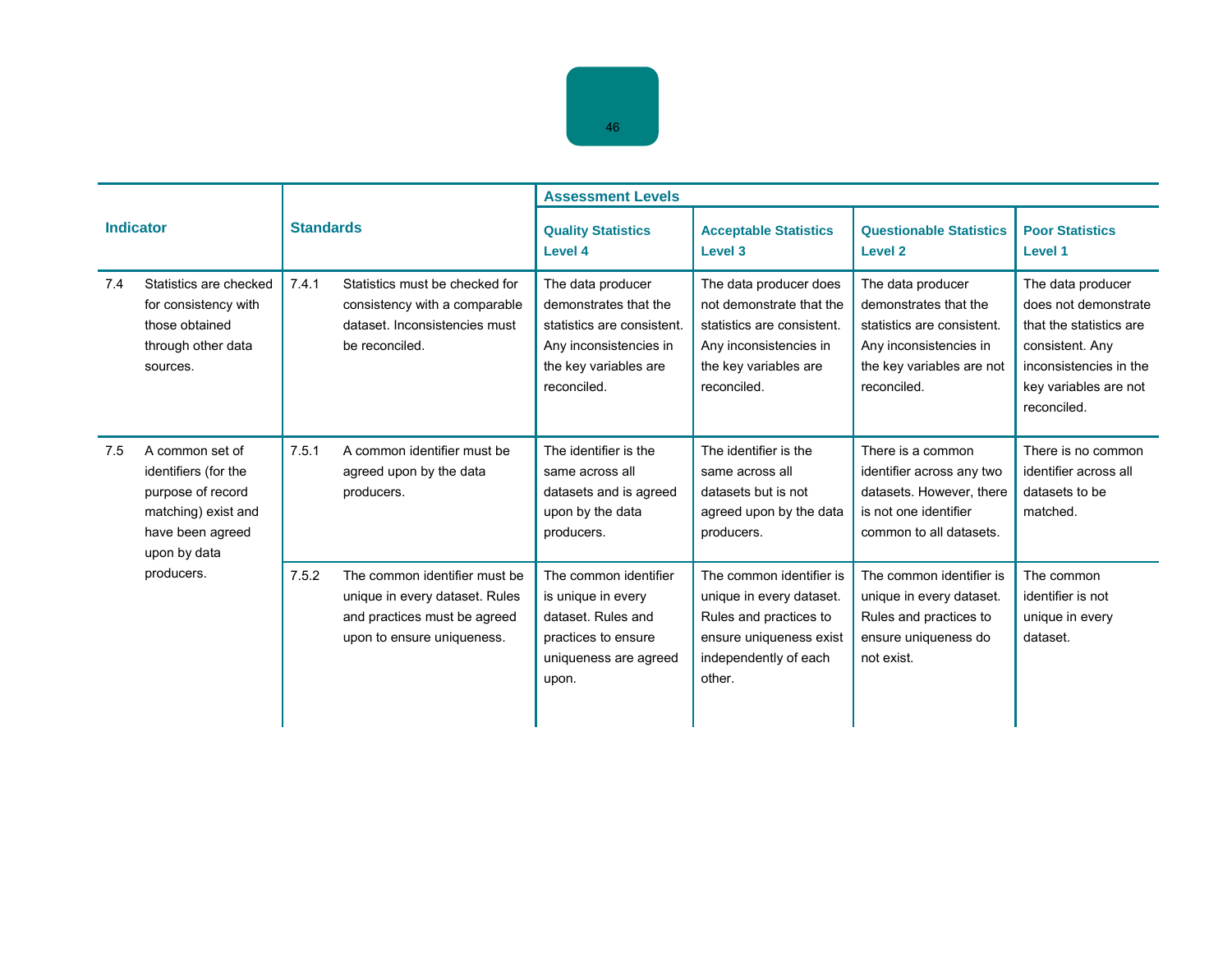# **Chapter 8: Methodological soundness**

## **8.1 Description**

It refers to the application of international, national, or peer-agreed standards, guidelines, and practices to produce statistical outputs. Application of such standards fosters national and international comparability.

# **8.2 Key components**

- International norms and standards on methods.
- Data compilation methods employ acceptable procedures.
- Other statistical procedures employ sound statistical techniques.
- Transparent revision policy and studies of revisions are done and made public.

| <b>Indicator</b> |                                                                                                                                                                       | <b>Standards</b> |                                                                                                                                                                                                                                                                                        | <b>Assessment Levels</b>                                                                                                                                                                                                                                                     |                                                                                                                                                                                                                                                                         |                                                                                                                                 |                                                     |  |
|------------------|-----------------------------------------------------------------------------------------------------------------------------------------------------------------------|------------------|----------------------------------------------------------------------------------------------------------------------------------------------------------------------------------------------------------------------------------------------------------------------------------------|------------------------------------------------------------------------------------------------------------------------------------------------------------------------------------------------------------------------------------------------------------------------------|-------------------------------------------------------------------------------------------------------------------------------------------------------------------------------------------------------------------------------------------------------------------------|---------------------------------------------------------------------------------------------------------------------------------|-----------------------------------------------------|--|
|                  |                                                                                                                                                                       |                  |                                                                                                                                                                                                                                                                                        | <b>Quality Statistics</b><br>Level 4                                                                                                                                                                                                                                         | <b>Acceptable Statistics</b><br>Level 3                                                                                                                                                                                                                                 | <b>Questionable Statistics</b><br>Level 2                                                                                       | <b>Poor Statistics</b><br>Level 1                   |  |
| 8.1              | Concepts, definitions,<br>and classifications<br>used follow accepted<br>standards, guidelines<br>or good practices<br>(national,<br>international, peer-<br>agreed). | 8.1.1            | The concepts and definitions<br>must satisfy accepted<br>standards, guidelines or good<br>practice in line with national,<br>international, peer-agreed<br>norms; and must be<br>documented. Deviations from<br>the standard must be formally<br>approved, and be fully<br>documented. | The concepts and<br>definitions satisfy<br>accepted standards,<br>guidelines or good<br>practice in line with<br>national, international,<br>peer-agreed norms; and<br>are documented.<br>Deviations from the<br>standard are formally<br>approved, and fully<br>documented. | The concepts and<br>definitions satisfy<br>accepted standards,<br>guidelines or good<br>practice in line with<br>national, international,<br>peer-agreed norms; and<br>are documented.<br>Deviations from the<br>standard are not<br>approved, and fully<br>documented. | The concepts and<br>definitions are<br>documented, but do not<br>satisfy accepted<br>standards, guidelines or<br>good practice. | No documented<br>concepts and<br>definitions exist. |  |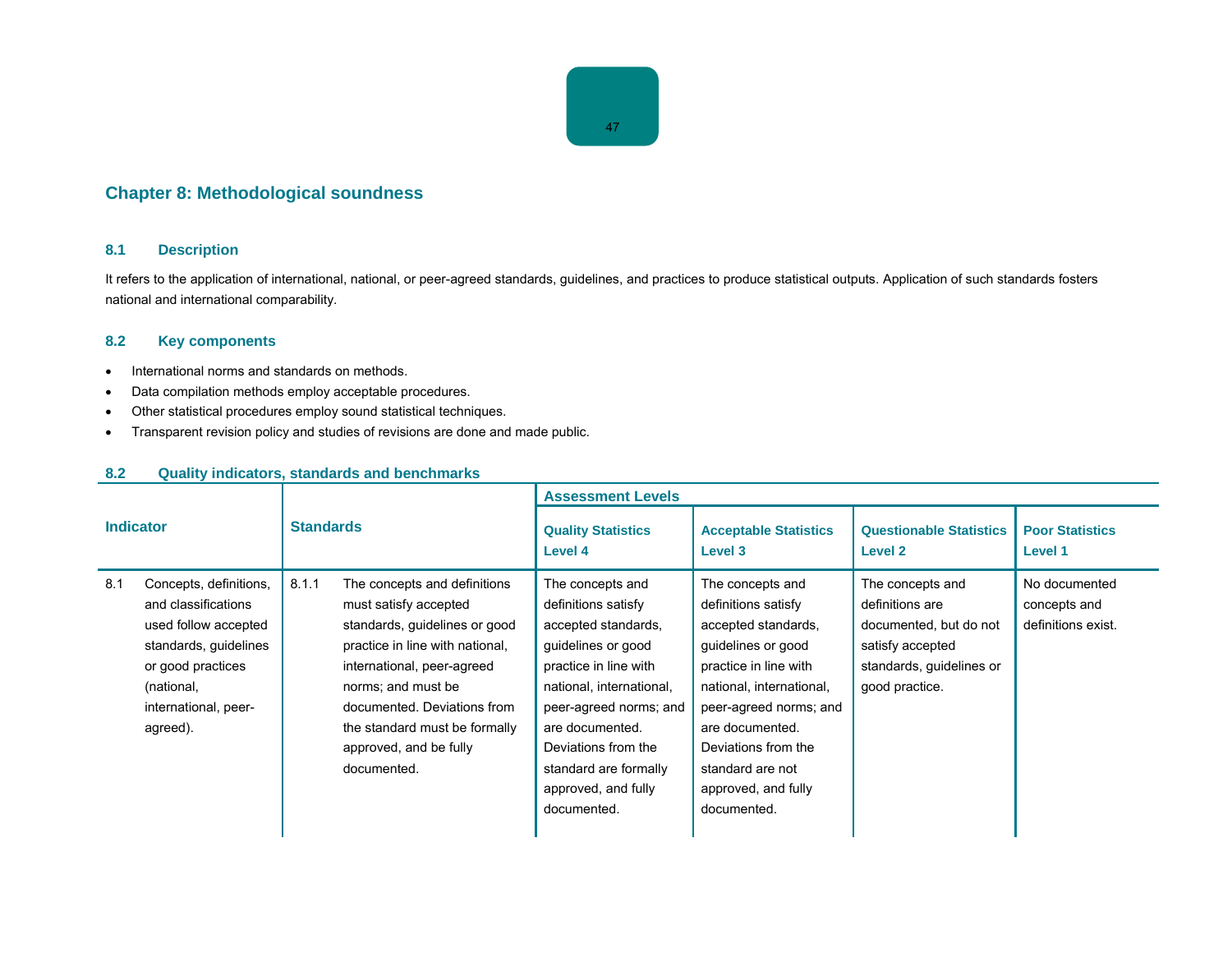|                  |                                                                                                         |                  |                                                                                                                                                                                                                                                                             | <b>Assessment Levels</b>                                                                                                                                                                                                                                            |                                                                                                                                                                                                                                                         |                                                                                                                 |                                                                          |  |
|------------------|---------------------------------------------------------------------------------------------------------|------------------|-----------------------------------------------------------------------------------------------------------------------------------------------------------------------------------------------------------------------------------------------------------------------------|---------------------------------------------------------------------------------------------------------------------------------------------------------------------------------------------------------------------------------------------------------------------|---------------------------------------------------------------------------------------------------------------------------------------------------------------------------------------------------------------------------------------------------------|-----------------------------------------------------------------------------------------------------------------|--------------------------------------------------------------------------|--|
| <b>Indicator</b> |                                                                                                         | <b>Standards</b> |                                                                                                                                                                                                                                                                             | <b>Quality Statistics</b><br>Level 4                                                                                                                                                                                                                                | <b>Acceptable Statistics</b><br>Level 3                                                                                                                                                                                                                 | <b>Questionable Statistics</b><br><b>Level 2</b>                                                                | <b>Poor Statistics</b><br>Level 1                                        |  |
|                  |                                                                                                         | 8.1.2            | The classifications must satisfy<br>accepted standards, guidelines<br>or good practice in line with<br>national, international, peer-<br>agreed norms; and must be<br>documented. Deviations from<br>the standard must be formally<br>approved, and be fully<br>documented. | <b>Classifications satisfy</b><br>accepted standards.<br>guidelines or good<br>practice in line with<br>national, international,<br>peer-agreed norms; and<br>are documented.<br>Deviations from the<br>standard are formally<br>approved, and fully<br>documented. | Classifications satisfy<br>accepted standards.<br>guidelines or good<br>practice in line with<br>national, international,<br>peer-agreed norms; and<br>are documented.<br>Deviations from the<br>standard are not<br>approved, and fully<br>documented. | Classifications are<br>documented, but do not<br>satisfy accepted<br>standards, guidelines or<br>good practice. | No documented<br>classifications exist.                                  |  |
| 8.2              | The scope of the<br>study is consistent<br>with accepted<br>standards, guidelines<br>or good practices. | 8.2.1            | The scope of the study must be<br>appropriate for the intended<br>topic. The scope of the study<br>must be consistent with<br>accepted standards, guidelines<br>or good practices in line with<br>the survey constraints.                                                   | The scope of the study<br>is appropriate for the<br>intended topic and is<br>consistent with<br>accepted standards,<br>guidelines or good<br>practices in line with<br>the survey constraints.                                                                      | N/A                                                                                                                                                                                                                                                     | N/A                                                                                                             | The scope of the<br>study is<br>inappropriate for the<br>intended topic. |  |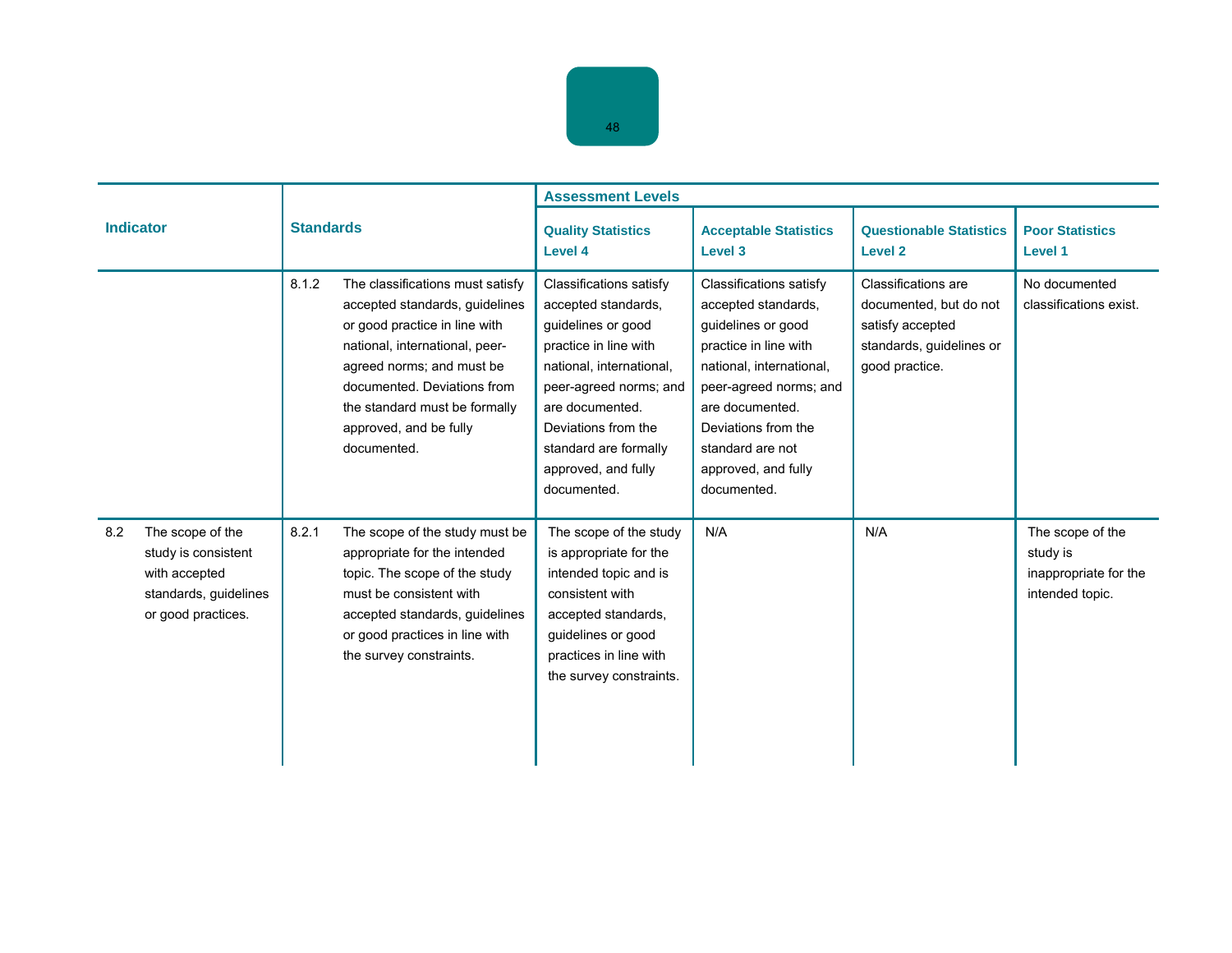|                                                                                                                                                 |                                                                                                                           | <b>Assessment Levels</b>                                                                                        |                                         |                                                  |                                                                                                                            |  |
|-------------------------------------------------------------------------------------------------------------------------------------------------|---------------------------------------------------------------------------------------------------------------------------|-----------------------------------------------------------------------------------------------------------------|-----------------------------------------|--------------------------------------------------|----------------------------------------------------------------------------------------------------------------------------|--|
| <b>Indicator</b>                                                                                                                                | <b>Standards</b>                                                                                                          | <b>Quality Statistics</b><br>Level 4                                                                            | <b>Acceptable Statistics</b><br>Level 3 | <b>Questionable Statistics</b><br><b>Level 2</b> | <b>Poor Statistics</b><br>Level 1                                                                                          |  |
| 8.3<br>Methodologies used<br>follow accepted<br>standards, guidelines<br>or good practices<br>(national,<br>international, peer-                | 8.3.1<br>The designing of the<br>questionnaire must follow<br>accepted standard, sets of<br>guidelines or good practices. | The designing of the<br>questionnaire follows<br>accepted standard, sets<br>of guidelines or good<br>practices. | N/A                                     | N/A                                              | The designing of the<br>questionnaire does<br>not follow accepted<br>standard, sets of<br>quidelines or good<br>practices. |  |
| agreed), viz.:<br>questionnaire design<br>sampling methods<br>sampling frame design<br>frame maintenance<br>piloting<br>data collection methods | 8.3.2<br>The sampling methods must<br>follow accepted standard, sets<br>of guidelines or good practices.                  | The sampling methods<br>follow accepted<br>standard, sets of<br>guidelines or good<br>practices.                | N/A                                     | N/A                                              | The sampling<br>methods do not<br>follow accepted<br>standard, sets of<br>guidelines or good<br>practices.                 |  |
| data editing and<br>imputation methods<br>data analytical methods<br>revision procedures                                                        | 8.3.3<br>The frame maintenance<br>methods must follow accepted<br>standard, sets of guidelines or<br>good practices.      | The frame maintenance<br>methods follow<br>accepted standard, sets<br>of guidelines or good<br>practices.       | N/A                                     | N/A                                              | The frame<br>maintenance<br>methods do not<br>follow accepted<br>standard, sets of<br>guidelines or good<br>practices.     |  |
|                                                                                                                                                 | The piloting methods must<br>8.3.4<br>follow accepted standard, sets<br>of guidelines or good practices.                  | The piloting methods<br>follow accepted<br>standard, sets of<br>guidelines or good<br>practices.                | N/A                                     | N/A                                              | The piloting methods<br>do not follow<br>accepted standard,<br>sets of guidelines or<br>good practices.                    |  |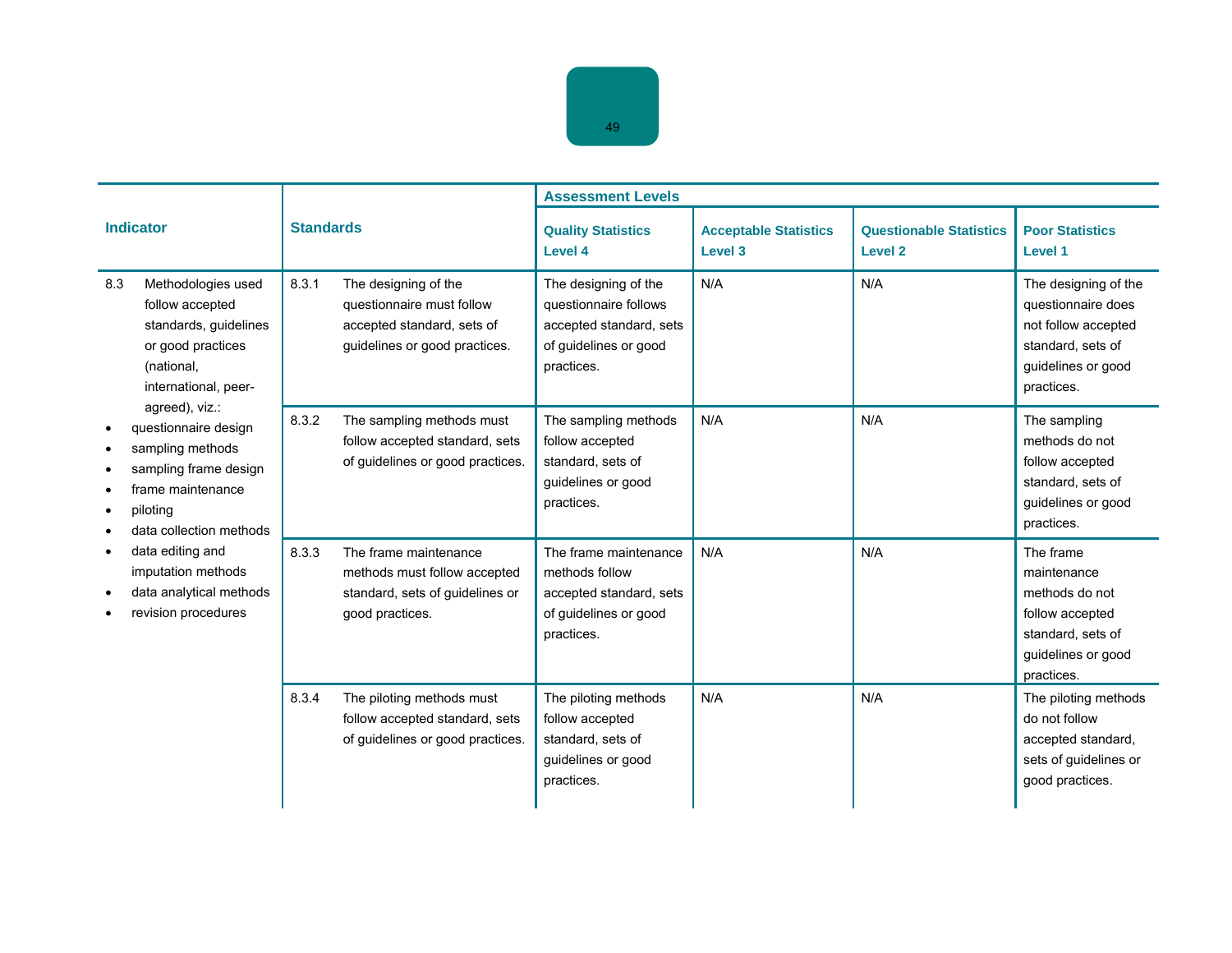|                  | <b>Standards</b>         |                                                                                                    | <b>Assessment Levels</b>                                                                                   |                                         |                                           |                                                                                                                      |
|------------------|--------------------------|----------------------------------------------------------------------------------------------------|------------------------------------------------------------------------------------------------------------|-----------------------------------------|-------------------------------------------|----------------------------------------------------------------------------------------------------------------------|
| <b>Indicator</b> |                          |                                                                                                    | <b>Quality Statistics</b><br>Level 4                                                                       | <b>Acceptable Statistics</b><br>Level 3 | <b>Questionable Statistics</b><br>Level 2 | <b>Poor Statistics</b><br>Level 1                                                                                    |
|                  | 8.3.5                    | Data collection methods must<br>follow accepted standard, sets<br>of guidelines or good practices. | Data collection methods<br>follow accepted<br>standard, sets of<br>guidelines or good<br>practices.        | N/A                                     | N/A                                       | Data collection<br>methods do not<br>follow accepted<br>standard, sets of<br>guidelines or good<br>practices.        |
|                  | 8.3.6<br>practices.      | Editing and imputation methods<br>must follow accepted standard,<br>sets of guidelines or good     | Editing and imputation<br>methods follow<br>accepted standard, sets<br>of guidelines or good<br>practices. | N/A                                     | N/A                                       | Editing and<br>imputation methods<br>do not follow<br>accepted standard,<br>sets of guidelines or<br>good practices. |
|                  | 8.3.7<br>good practices. | The methods of analysis used<br>must follow accepted<br>standards, sets of guidelines or           | The methods of<br>analysis used follow<br>accepted standards,<br>sets of guidelines or<br>good practices.  | N/A                                     | N/A                                       | The methods of<br>analysis used do not<br>follow accepted<br>standards, sets of<br>guidelines or good<br>practices.  |
|                  | 8.3.8                    | Revision methods used must<br>follow accepted standards, sets<br>of guidelines or good practices.  | Revision methods used<br>follow accepted<br>standards, sets of<br>guidelines or good<br>practices.         | N/A                                     | N/A                                       | Revision methods<br>used do not follow<br>accepted standards,<br>sets of guidelines or<br>good practices.            |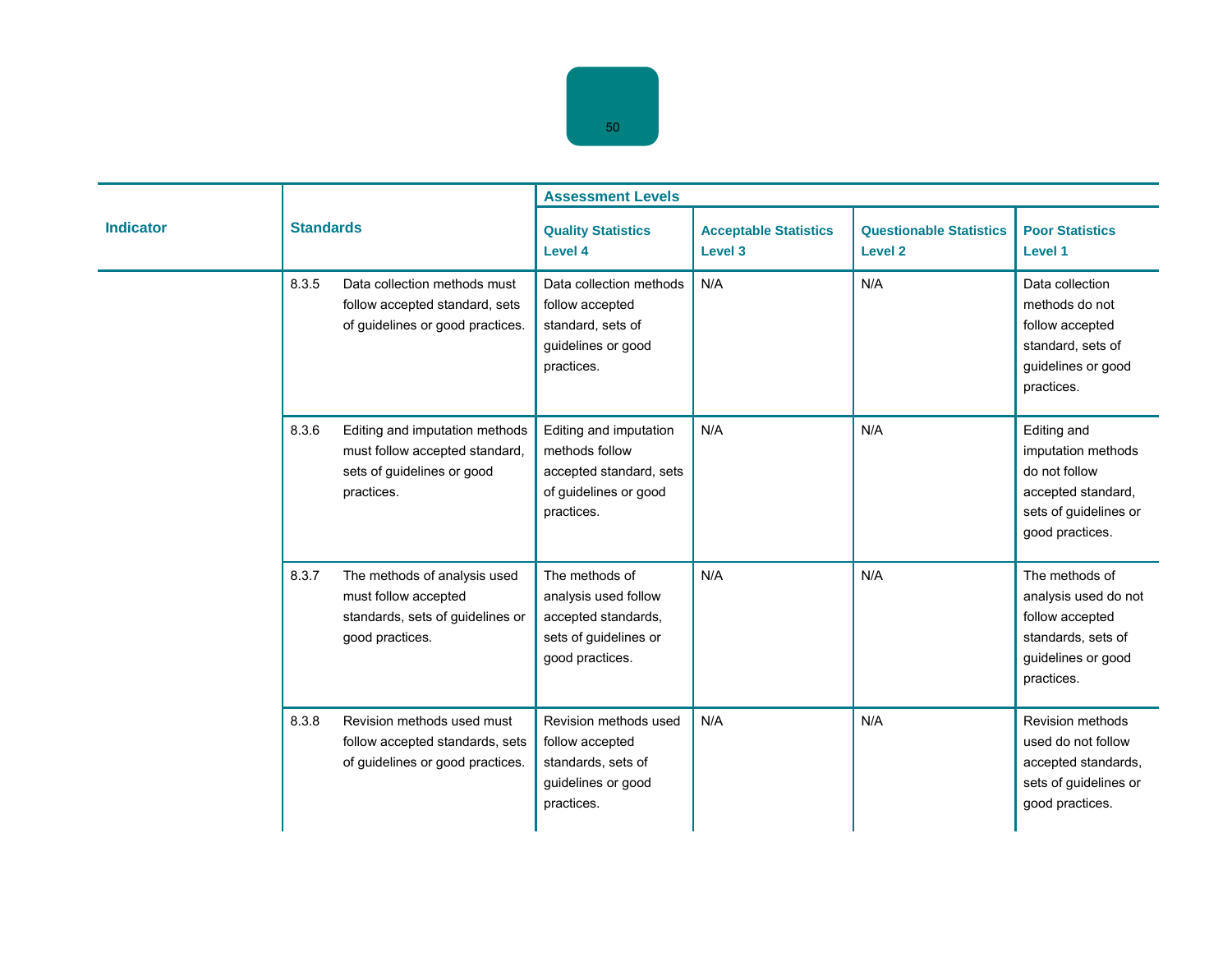|     |                                                                             |       |                                                                                                                                                                                                             | <b>Assessment Levels</b>                                                                                                  |                                                                                                                                     |                                                                                           |                                                    |  |
|-----|-----------------------------------------------------------------------------|-------|-------------------------------------------------------------------------------------------------------------------------------------------------------------------------------------------------------------|---------------------------------------------------------------------------------------------------------------------------|-------------------------------------------------------------------------------------------------------------------------------------|-------------------------------------------------------------------------------------------|----------------------------------------------------|--|
|     | <b>Indicator</b>                                                            |       | <b>Standards</b>                                                                                                                                                                                            | <b>Quality Statistics</b><br>Level 4                                                                                      | <b>Acceptable Statistics</b><br>Level 3                                                                                             | <b>Questionable Statistics</b><br>Level 2                                                 | <b>Poor Statistics</b><br>Level 1                  |  |
| 8.4 | Are revisions<br>schedule followed?<br>Are they regular and<br>transparent? | 8.4.1 | A revisions schedule must exist<br>for surveys which conduct<br>revisions. The revisions<br>schedule must be publicly<br>available and accessible. The<br>revisions must take place as<br>per the schedule. | A revision schedule is<br>publicly available,<br>accessible and adhered<br>to.                                            | The revisions schedule<br>is available and adhered<br>to, but not publicly<br>accessible.                                           | A revisions schedule is<br>publicly available and<br>accessible but is not<br>adhered to. | There is no revisions<br>schedule.                 |  |
| 8.5 | Preliminary and<br>revised data are<br>identified in the<br>metadata.       | 8.5.1 | Preliminary and revised data<br>must be identified in the<br>metadata. Metadata must<br>contain an explanation of the<br>changes.                                                                           | Preliminary and revised<br>data are identified in the<br>metadata. Metadata<br>contains an explanation<br>of the changes. | Preliminary and revised<br>data are identified in the<br>metadata. Metadata<br>does not contain an<br>explanation of the<br>change. | N/A                                                                                       | No revisions are<br>identified in the<br>metadata. |  |
| 8.6 | Studies of revisions<br>and their findings are<br>made public.              | 8.6.1 | Regular studies of revisions or<br>upcoming revisions must be<br>done and their findings must be<br>made public.                                                                                            | Regular studies of<br>revisions or upcoming<br>revisions are done and<br>their findings are made<br>public.               | Regular studies of<br>revisions or upcoming<br>revisions are done and<br>their findings are not<br>made public.                     | Studies of revisions are<br>done on an ad hoc<br>basis.                                   | No revision studies<br>are done.                   |  |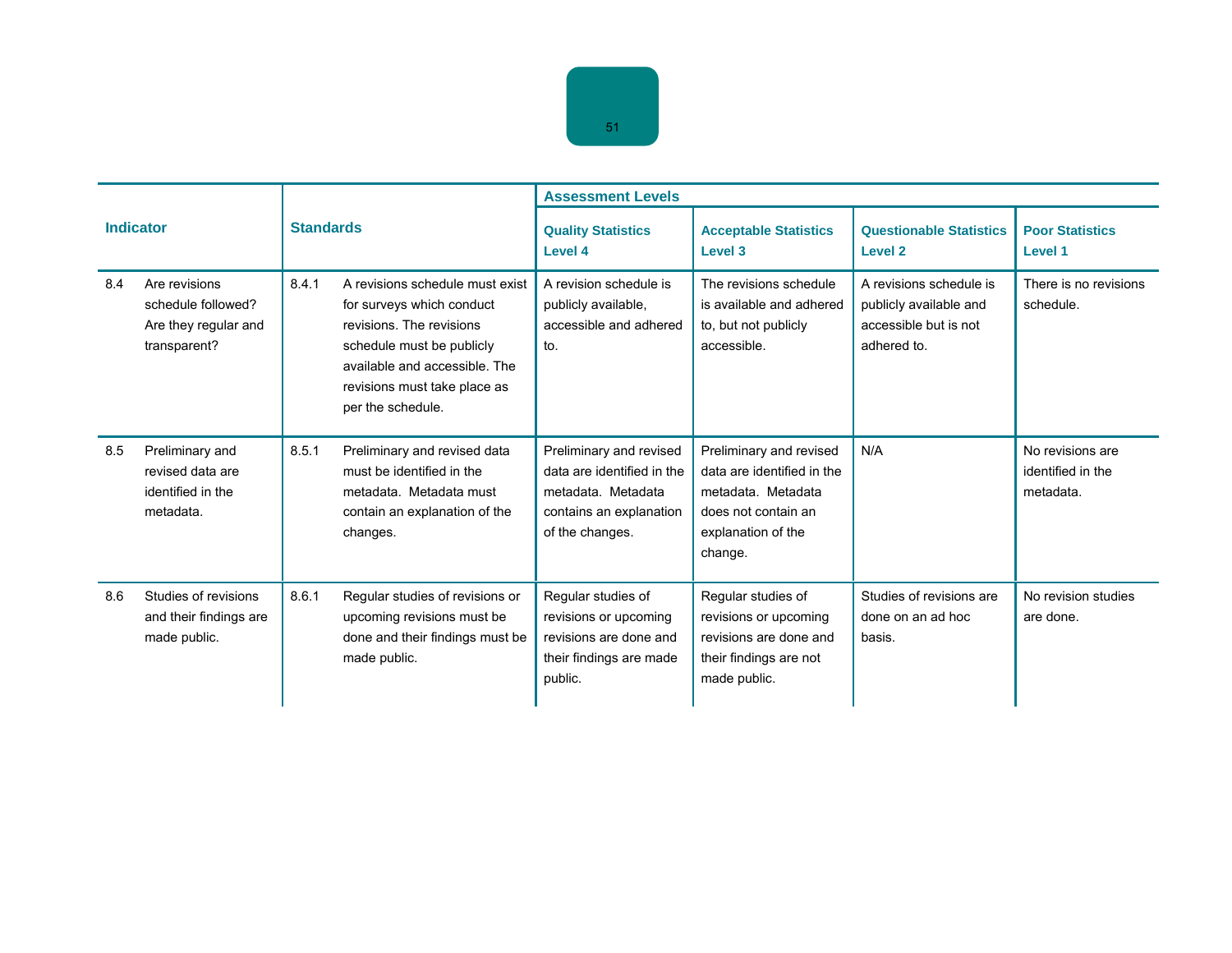# **Chapter 9: Integrity**

## **9.1 Description**

The integrity of statistical information refers to values and related practices that maintain users' confidence in the agency producing statistics and ultimately in the statistical product. This includes, among others, the need for the statistical system to be based on the United Nations (UN) principles of official statistics and includes principles of objectivity in collection, compilation and dissemination of data to ensure unbiased statistics which are not subject to confidentiality breaches or premature releases.

# **9.2 Key components**

- Professionalism and ethical standards which guide policies and practices.
- Assurances that statistics are produced on an impartial basis.
- Ethical standards are guided by policies and procedures.

| <b>Indicator</b> |                                                                                                                                                                                                                                   | <b>Standards</b>                                                                            | <b>Assessment Levels</b>                                                                                                                              |                                                                                                                                                              |                                                                                                                                                              |                                                       |  |
|------------------|-----------------------------------------------------------------------------------------------------------------------------------------------------------------------------------------------------------------------------------|---------------------------------------------------------------------------------------------|-------------------------------------------------------------------------------------------------------------------------------------------------------|--------------------------------------------------------------------------------------------------------------------------------------------------------------|--------------------------------------------------------------------------------------------------------------------------------------------------------------|-------------------------------------------------------|--|
|                  |                                                                                                                                                                                                                                   |                                                                                             | <b>Quality Statistics</b><br>Level 4                                                                                                                  | <b>Acceptable Statistics</b><br>Level 3                                                                                                                      | <b>Questionable Statistics</b><br><b>Level 2</b>                                                                                                             | <b>Poor Statistics</b><br>Level 1                     |  |
| 9.1              | The terms and<br>conditions, including<br>confidentiality, under<br>which statistics are<br>collected, processed<br>and disseminated are<br>available to the public<br>and follow the UN<br>principles of official<br>statistics. | 9.1.1 A terms and conditions document<br>must be available and<br>accessible to the public. | A terms and conditions<br>document is accessible<br>to the public. The terms<br>and conditions follow<br>the UN principles of<br>official statistics. | A terms and conditions<br>document is not<br>accessible to the public.<br>The terms and<br>conditions follow the UN<br>principles of official<br>statistics. | A terms and conditions<br>document is accessible<br>to the public. The terms<br>and conditions do not<br>follow the UN principles<br>of official statistics. | A terms and<br>conditions document<br>does not exist. |  |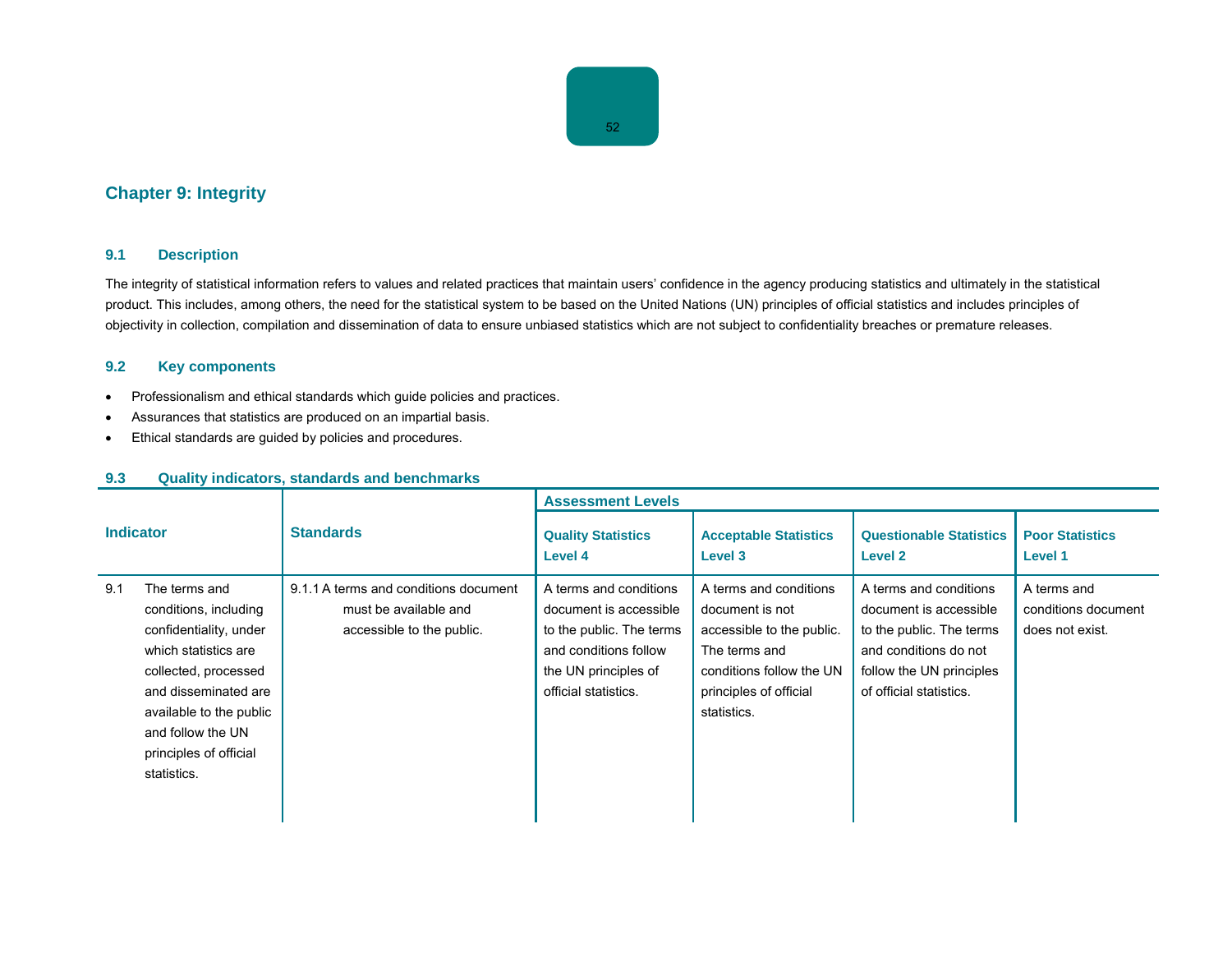|                  |                                                                                                                                                                           |                  |                                                                                                                                            | <b>Assessment Levels</b>                                                                                                                                   |                                                                                                                                                            |                                                                                                                                            |                                                                                                               |  |
|------------------|---------------------------------------------------------------------------------------------------------------------------------------------------------------------------|------------------|--------------------------------------------------------------------------------------------------------------------------------------------|------------------------------------------------------------------------------------------------------------------------------------------------------------|------------------------------------------------------------------------------------------------------------------------------------------------------------|--------------------------------------------------------------------------------------------------------------------------------------------|---------------------------------------------------------------------------------------------------------------|--|
| <b>Indicator</b> |                                                                                                                                                                           | <b>Standards</b> |                                                                                                                                            | <b>Quality Statistics</b><br>Level 4                                                                                                                       | <b>Acceptable Statistics</b><br>Level 3                                                                                                                    | <b>Questionable Statistics</b><br><b>Level 2</b>                                                                                           | <b>Poor Statistics</b><br>Level 1                                                                             |  |
| 9.2              | Describe the<br>conditions under<br>which policy-makers,<br>specifically<br>government, may<br>have access to data<br>before release. Are<br>the conditions<br>published? | 9.2.1            | A data dissemination policy<br>detailing the conditions under<br>which policy-makers have<br>access to the data must be<br>available.      | Policy-makers have<br>controlled access to the<br>data. The conditions.<br>along with reasons for<br>their access, are for<br>published and adhered<br>to. | Policy-makers have<br>controlled access to the<br>data. The conditions,<br>along with reasons for<br>their access, are<br>published and not<br>adhered to. | Policy-makers have<br>uncontrolled access to<br>the data. The conditions.<br>along with reasons for<br>their access, are not<br>published. | There are no<br>conditions preventing<br>policy makers getting<br>access to the data<br>prior to the release. |  |
| 9.3              | Advance notice is<br>given of major<br>changes in<br>methodology and<br>source data.                                                                                      | 9.3.1            | Advance notice of at least 6<br>months must be given of major<br>changes in methodology and<br>source data.                                | Advance notice of at<br>least 6 months is given<br>of major changes in<br>methodology and<br>source data.                                                  | Advance notice of<br>between 3 months to 6<br>months is given of major<br>changes in methodology<br>and source data.                                       | Advance notice of less<br>than 3 months is given of<br>major changes in<br>methodology and source<br>data.                                 | No advance notice is<br>given of major<br>changes in<br>methodology and<br>source data.                       |  |
| 9.4              | Government<br>commentary, when<br>data are released.<br>should be identified<br>as such, and not be<br>seen as part of the<br>official statistics.                        | 9.4.1            | Government commentary,<br>when data are released, must<br>be identified as such, and not<br>be seen as part of the official<br>statistics. | Government<br>commentary, when data<br>are released, is clearly<br>identified as such, and<br>not seen as part of the<br>official statistics.              | N/A                                                                                                                                                        | N/A                                                                                                                                        | Government<br>commentary is<br>regarded as part of<br>the official statistics.                                |  |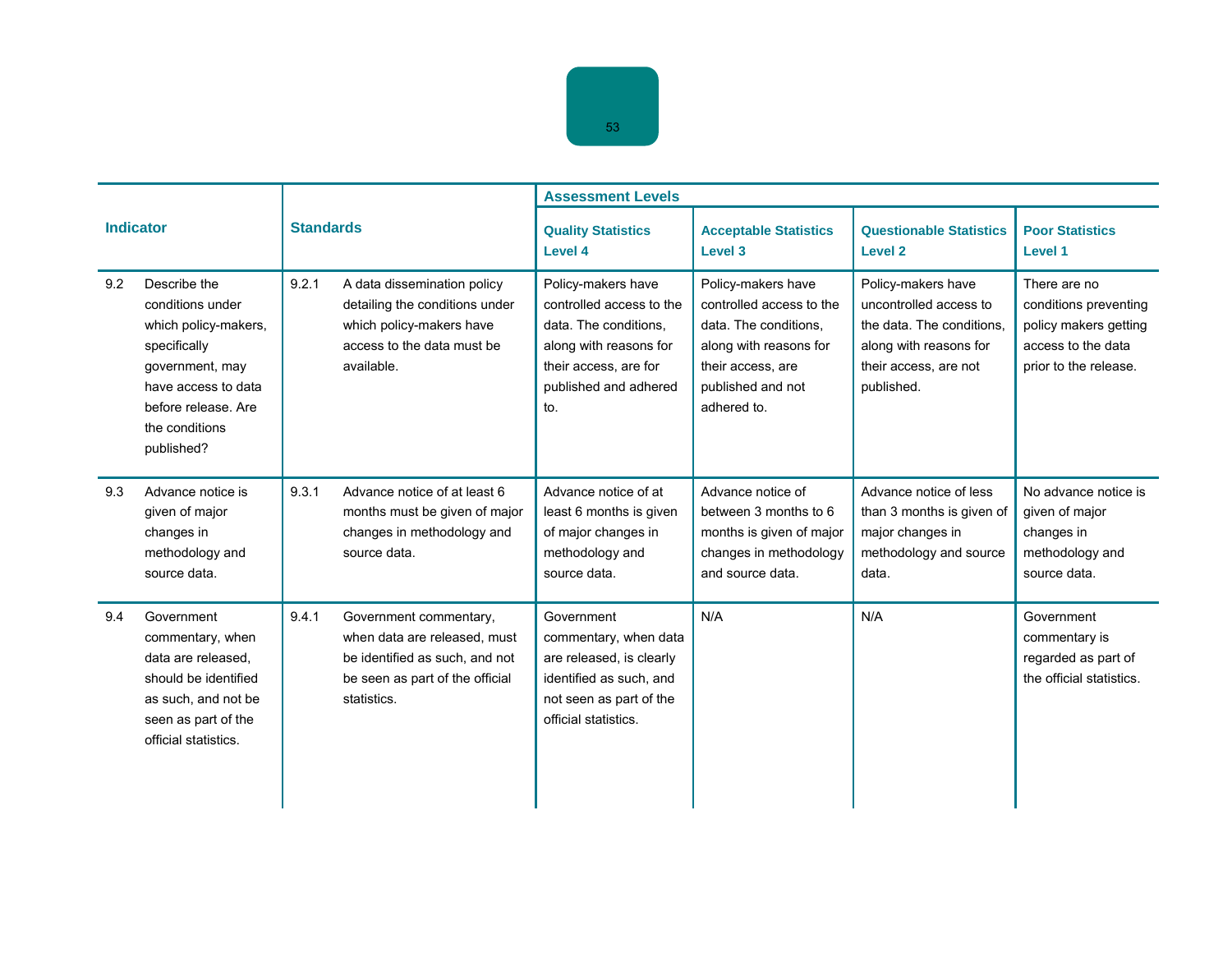| <b>Indicator</b> |                                                                                                                                    | <b>Standards</b> |                                                                                                                                      | <b>Assessment Levels</b>                                                                                                                                       |                                                                                                                                                                        |                                                                                                                                                                        |                                                                                                                                                                                                       |
|------------------|------------------------------------------------------------------------------------------------------------------------------------|------------------|--------------------------------------------------------------------------------------------------------------------------------------|----------------------------------------------------------------------------------------------------------------------------------------------------------------|------------------------------------------------------------------------------------------------------------------------------------------------------------------------|------------------------------------------------------------------------------------------------------------------------------------------------------------------------|-------------------------------------------------------------------------------------------------------------------------------------------------------------------------------------------------------|
|                  |                                                                                                                                    |                  |                                                                                                                                      | <b>Quality Statistics</b><br>Level 4                                                                                                                           | <b>Acceptable Statistics</b><br>Level 3                                                                                                                                | <b>Questionable Statistics</b><br><b>Level 2</b>                                                                                                                       | <b>Poor Statistics</b><br>Level 1                                                                                                                                                                     |
| 9.5              | Choice of source<br>data, techniques and<br>dissemination<br>decisions are<br>informed solely by<br>statistical<br>considerations. | 9.5.1            | The choice of source data,<br>techniques and dissemination<br>decisions must be informed<br>solely by statistical<br>considerations. | The choice of source<br>data, techniques and<br>dissemination decisions<br>are solely informed by<br>statistical<br>considerations.                            | N/A                                                                                                                                                                    | N/A                                                                                                                                                                    | The choice of source<br>data, techniques and<br>dissemination<br>decisions are not<br>solely informed by<br>statistical<br>considerations.<br>Results are either<br>suppressed or/and<br>manipulated. |
| 9.6              | Ethical guidelines for<br>staff behaviour are in<br>place and are well<br>known to the staff.                                      | 9.6.1            | A professional code of conduct<br>must be in place providing<br>ethical guidelines for staff<br>behaviour.                           | A professional code of<br>conduct is in place<br>providing ethical<br>quidelines for staff<br>behaviour. The code of<br>conduct is well known<br>and enforced. | A professional code of<br>conduct is in place<br>providing ethical<br>guidelines for staff<br>behaviour. The code of<br>conduct is well known,<br>but is not enforced. | A professional code of<br>conduct is in place<br>providing ethical<br>quidelines for staff<br>behaviour. The code of<br>conduct is not well<br>known and not enforced. | A professional code<br>of conduct is not in<br>place.                                                                                                                                                 |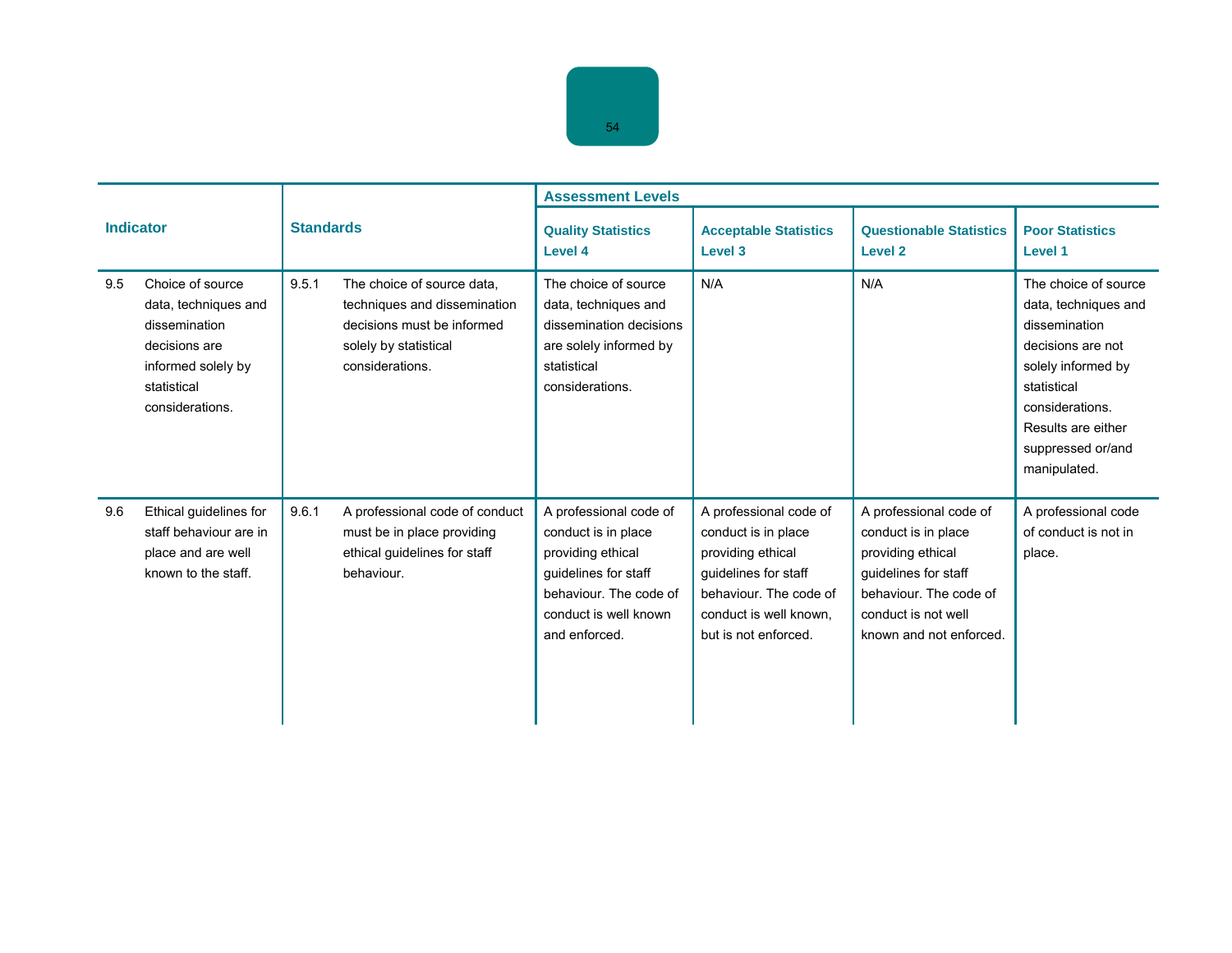# **7. References**

Brackstone, G. (1999). Managing data quality in a statistical agency. Survey Methodology, 25, 139-149

Eurostat, (2004) FAO Statistical Data Quality Framework: A multi-layered approach to monitoring and assessment

IMF (DQAF), Source: http://dsbb.imf.org/vgn/images/pdfs/dqrs\_Genframework.pdf 13 February 2008

UNECE (2009), Generic Statistical Business Process Model, Joint UNECE/Eurostat/OECD Work Session on Statistical Metadata (METIS) Version 3.1 – December 2008

Statistics South Africa, (2008), South African Statistical Quality Assessment Framework (SASQAF), edition 1, Statistics South Africa, 2008

OECD (2003/1). Quality Framework and Guidelines for OECD statistical activities, Version 2003/1, September 2003

Statistics Canada (2000). Policy on Informing Users of Data Quality and Methodology. Statistics Canada

Statistics Canada (2003). Statistics Canada's Quality Guidelines, Fourth Edition Catalogue no. 12-539-XIE, October 2003

Statistics Netherlands, (2004), Conceptual metadata and process metadata: Key elements to improve the quality of the statistical system

Statistics Act, Act No 6 of 1999, Republic of South Africa, 1999

Sundgren, B.(2000) The Swedish Statistical metadata system. Eurostat conference, 2000

Svante Öberg, Director General (2005) Quality Issues in the European Statistical System, Statistics Sweden

World Bank, Development Data Group and UNESCO: Institute for Statistics: A Framework for Assessing the Quality of Education Statistics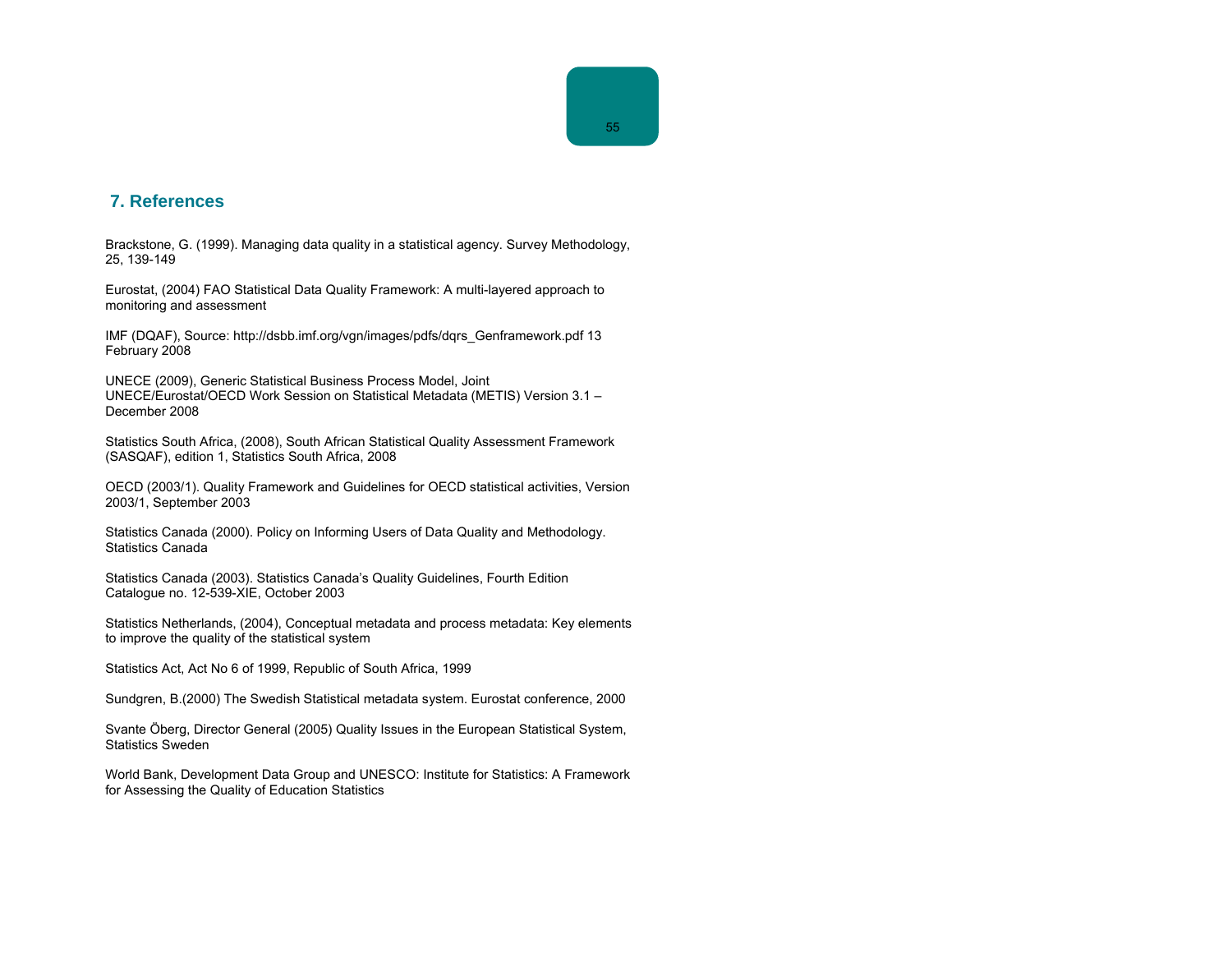## **Annexure A: Protocol specifying the procedure for the Statistician-General to designate statistics as official statistics**

## **Introduction**

#### **Purpose of this protocol**

The purpose of this protocol is to specify the requirements that must be met, and the procedures to be followed, before statistics can be certified as official statistics.

#### **Mandate**

Section 14(7)(a) of the Statistics Act (No. 6 of 1999) empowers to the Statistician-General to 'designate as official statistics any statistics or class of statistics produced from statistical collections by Statistics South Africa; or other organs of state, after consultation with the head of the organ of state concerned'. In certain circumstances, statistics which are not produced by an organ of state can be evaluated and certified in the same way as statistics produced by an organ of state.

# **Definitions**

#### **Organ of state:**

'(a) any department of state or administration in the national, provincial or local sphere of government; or

- (b) any other functionary or institution:
	- (i) exercising a power or performing a duty in terms of the Constitution or a provincial constitution; or
	- (ii) exercising a public power or performing a public duty in terms of any legislation, but does not include a court or a judicial officer'.

#### **Official statistics:**

Statistics produced by an organ of state which the Statistician-General has designated as official in terms of Section 14(7)(a) of the Statistics Act (No. 6 of 1999).

### **National statistics:**

Statistics produced by an organ of state that are within the public domain, and have not been designated as official statistics.

### **Member of National Statistics Systems (NSS):**

"An organ of state or other organisation that produces, supplies or uses statistics, and has signed a memorandum of understanding with the Statistician-General committing to adhere to common statistical quality criteria, standards, and procedures as set down by the Statistician-General in terms of Sections 7(2) (e) and 14 (6) of the Statistics Act."

#### **Scope of the protocol**

The protocol covers the role of the Statistician-General, the function of the National Statistics System (NSS), the general principles that guide evaluation of statistics, and the procedure for evaluating, and designating statistics as official by the Statistician-General.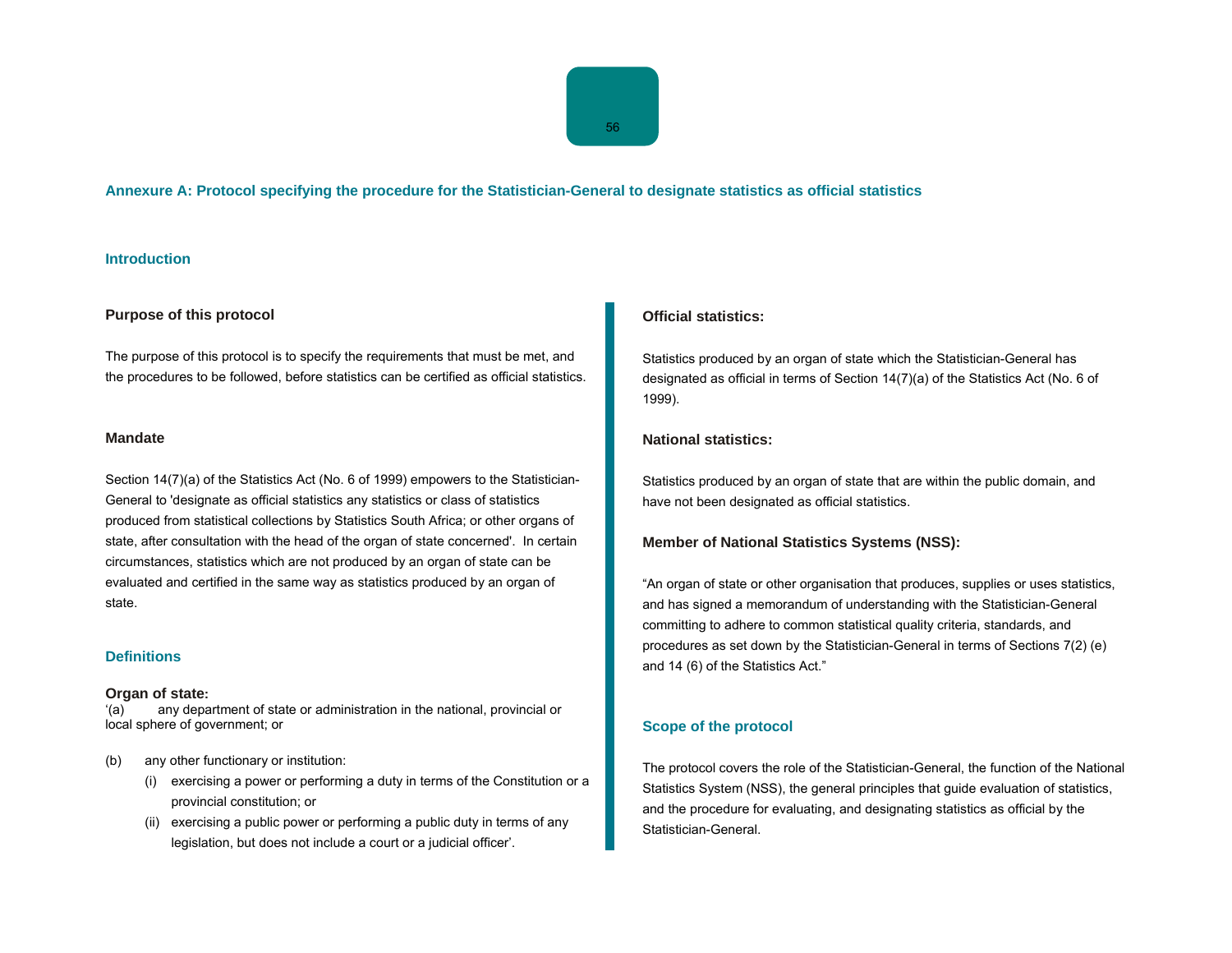#### **Statistical principles**

The Statistics Act empowers the Statistician-General to coordinate statistics and develop standards for both Statistics South Africa and other organs of state that produce statistics. Section 3(2) of the Act specifies that official statistics must be

- '(a) relevant, accurate, reliable and timeous;
- (b) objective and comprehensive;
- (c) compiled, reported and documented in a scientific and transparent manner;
- (d) disseminated impartially;
- (e) accessible;
- (f) in accordance with appropriate national and international standards and classifications; and
- (g) sensitive to distribution by gender, disability, region and similar socioeconomic features.'

For statistics to be certified as official, they need to be aligned with the above principles. The principles that underpin the certification process, and provide the framework for the conduct of the parties involved in the certification process, are presented below<sup>2</sup>.

**Principle 1:** The aim of the National Statistics System (NSS) is to provide a framework for effective and comprehensive coordination of statistical output, quality, and standards.

**Principle 2:** It is a long-term goal of the NSS that only official statistics will be used to inform government policies, programmes and projects, including the Government-wide Monitoring and Evaluation (GWM&E) system.

**Principle 3:** It is a long-term goal of the NSS that all national statistical collections that meet the relevant criteria should be accorded official status.

**Principle 4:** National statistics qualify as official statistics when they are relevant beyond the organ or agency that collected them; when their production is sustainable; when they meet quality criteria and standards specified by the Statistician-General; and when they are accessible as a public good.

**Principle 5:** Assessment of statistical quality is guided by the South African Statistical Quality Assessment Framework (SASQAF).

**Principle 6:** Statistics declared as official will be reviewed at regular intervals, to be determined jointly by the Statistician-General and the head of the relevant organ or agency, in order to ensure that they remain relevant and of specified quality.

**Principle 7:** Official and national statistical series and other statistical products in the public domain may be evaluated for effectiveness, efficiency and comparative benchmarking at periodic intervals, determined jointly by the Statistician-General and the head of the producing organ or agency. Evaluations may incorporate peer reviews.

**Principle 8:** Collection, processing and analysis of data should be governed exclusively by scientific principles in accordance with international or peer-agreed best practice, within the parameters of available resources.

**Principle 9:** Statistical processes, procedures and methodology should be fully documented to enable users to assess fitness for purpose.

**Principle 10:** Custody of data designated as official statistics will normally be with Statistics South Africa, unless the Statistician-General and the head of the producing organ of state or agency agree otherwise. Ownership of data remains with the originating organ of state or agency.

<sup>2</sup>Some of the principles also appear in the South African Statistical Quality Assessment Framework (SASQAF). However, SASQAF provides an operational framework and more detailed criteria for assessment, while the principles are wider in scope and provide an 'environmental' framework.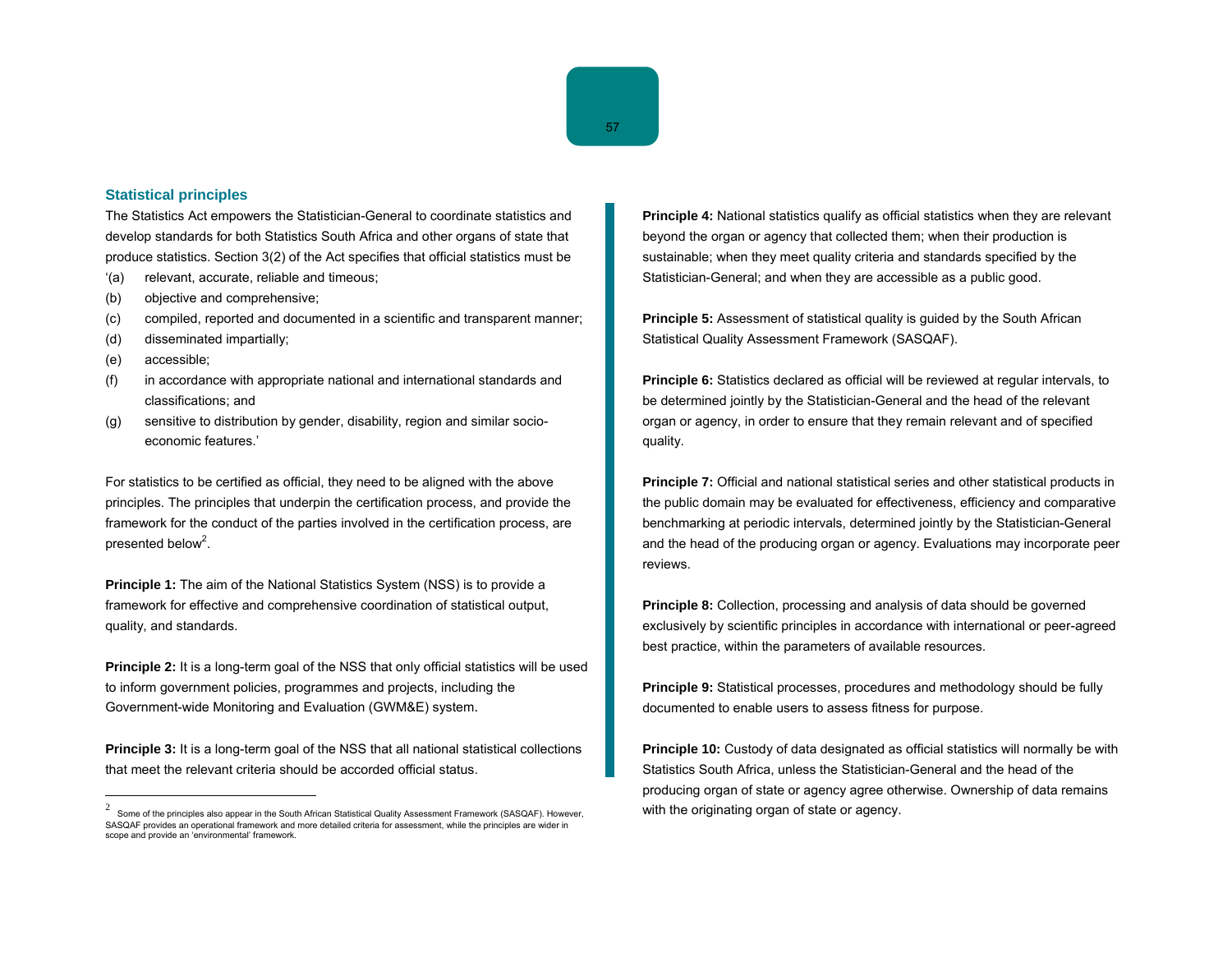#### **Procedure for designating statistics from organs of state as official statistics**

- 1. The Statistician-General will publish and regularly update SASQAF as a framework within producing agencies who may apply to have data designated as official statistics. The Statistician-General, in consultation with the head of the producing organ of state or agency, determines the elements or outputs of the producing organ of state or agency to be designated as official statistics. These could include a survey, a register, a dataset, indicators, a data table, etc.
- 2. An organ of state or agency will apply, through the division responsible for the NSS at Statistics South Africa, to the Statistician-General to have their statistics designated as official statistics.
- 3. Applications will be referred to a Data Quality Assessment Team (DQAT) constituted by the Statistician-General, drawn from
	- Statistics South Africa
	- Applicant (organ of state)
	- Subject-matter expert(s) (recommended by the organ of state and/or the Statistician General)
	- Statistics Council member (observer status).
- 4. Appointed DQAT members will sign Terms of References for the review and an Oath of Confidentiality document.
- 5. For assessment to begin, the submitting organ of state and the statistics under review need to comply with three initial criteria:
	- The producing agency must be a member of the NSS.
	- The statistics are used to meet user needs beyond those specific and internal to the producing agency.
	- The statistics produced should be part of a sustainable series, not a onceoff collection.
- 6. DQAT will assess the quality of the product(s) in terms of SASQAF requirements, assigning a SASQAF quality level to the product. The assessment process is as follows:
	- a. the applicant will identify all the SASQAF indicators that are relevant to the product under evaluation, and motivate why the remaining indicators are not relevant;

Note: The selection is based on the requirements of the product or the properties of the data. In principle, indicators that provide useful information to users should be selected. Not all indicators are relevant for all products.

- b. once DQAT and the applicant reach agreement on which indicators are relevant, and on the standard for each indicator, they will sign an agreement to this effect;
- c. the applicant will then be asked to produce a quality declaration for their product, for all the agreed indicators; and
- d. DQAT will assess these quality statements against the relevant standards, and based on the results, assign one of the four quality levels (quality, acceptable, questionable or poor), and will identify areas of improvement in the quality statements.
- 7. DQAT will recommend the overall SASQAF level of the product.
- 8. If the product submitted for evaluation is not classified as *quality statistics* in terms of the SASQAF levels of evaluation, DQAT will advise the applicant on areas of improvement.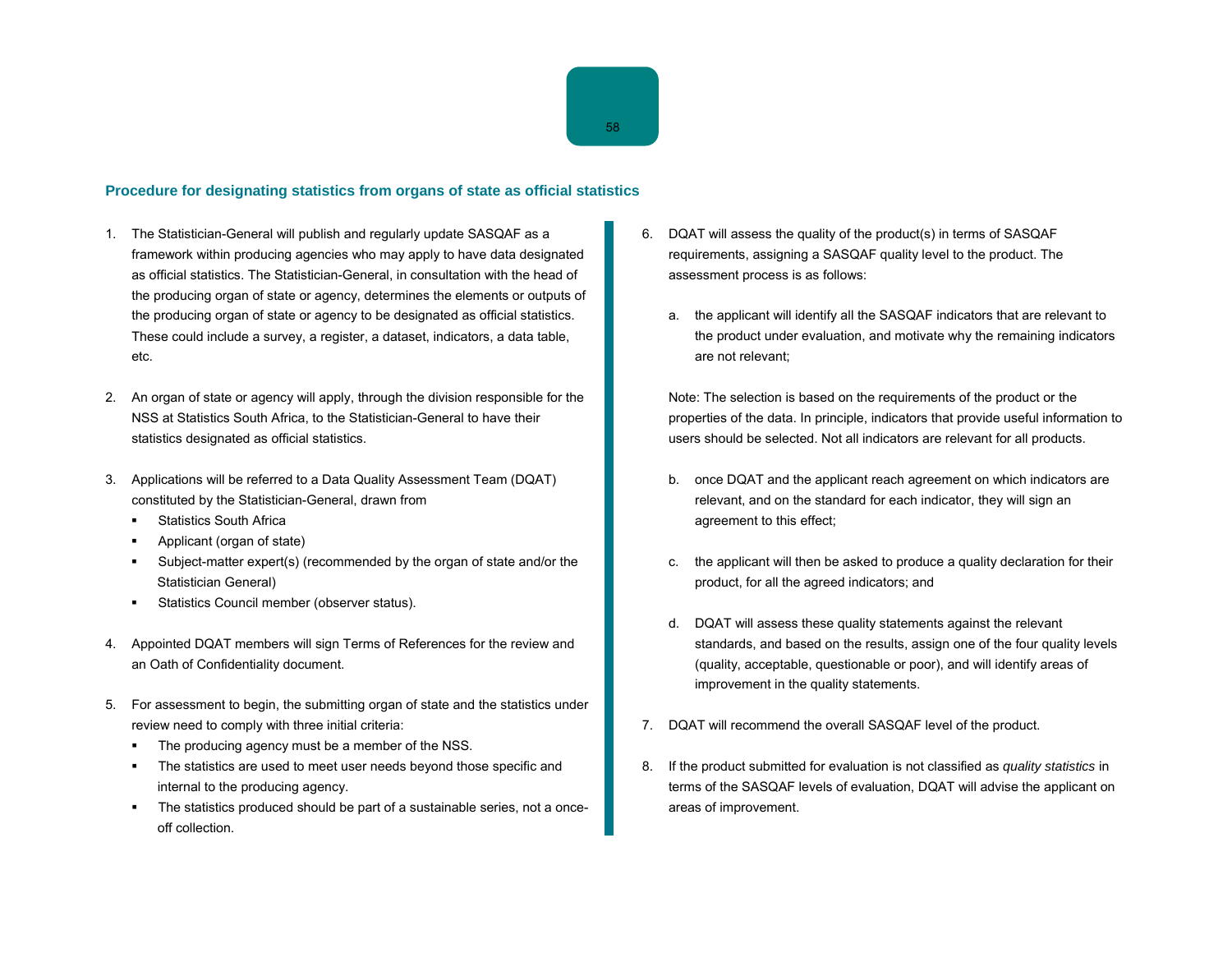- 9. If the product satisfies the requirements o*f quality statistic*s set out in SASQAF, the Statistician General will designate the product as *official statistics.*
- 10. Once the product has been designated as official statistics, it will be published with the Statistician-General's official seal of approval (the Official Statistics Mark), and stored in the NSS archive for public access.
- 11. The Statistician General will issue a notice in the government gazette to the effect that a product has been designated as official statistics
- 12. The product then becomes subject to periodic reviews, determined by the Statistician General in consultation with the head of the producing agency or department.
- 13. The Statistician General will publish the results of the assessment or review for access by the public.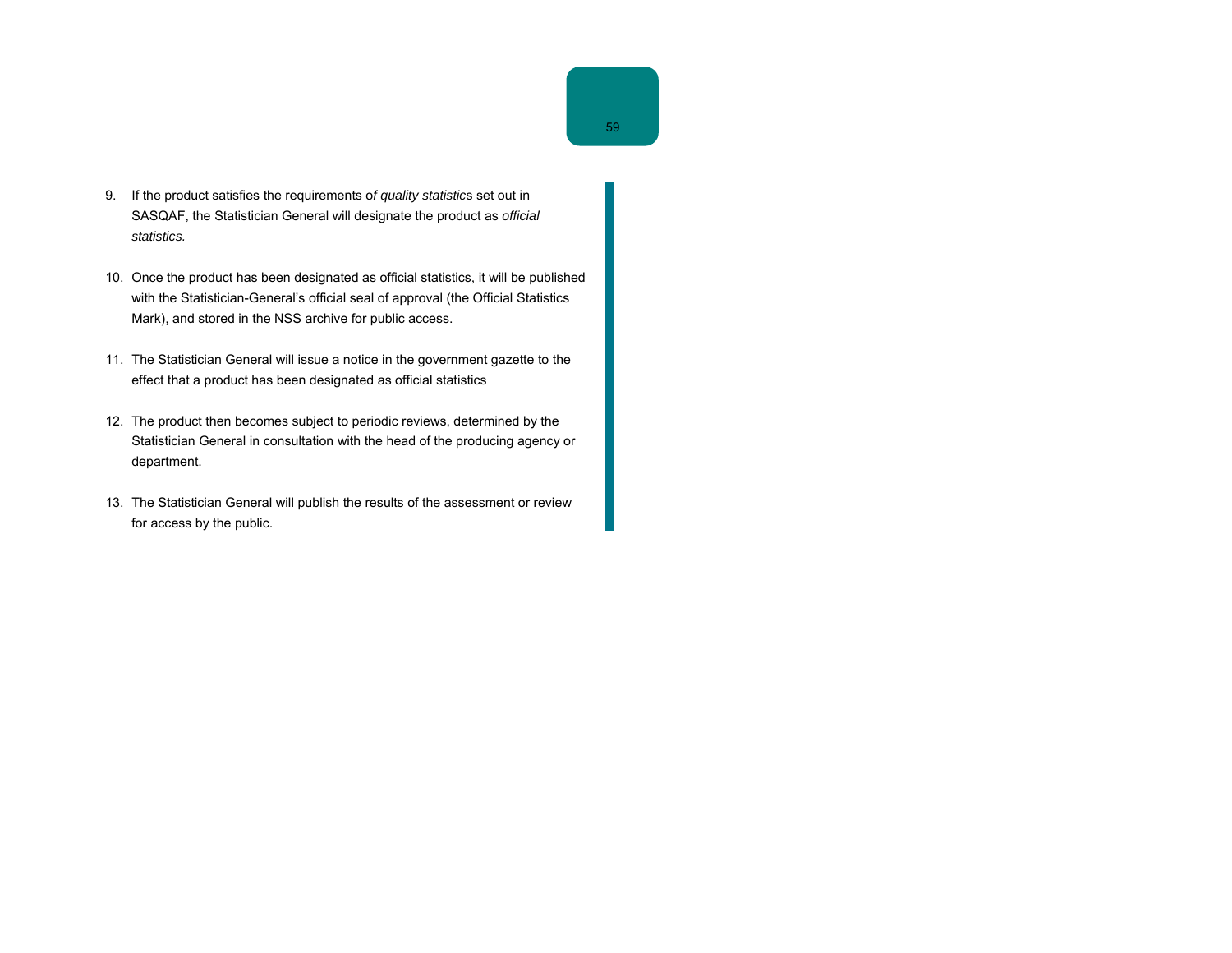# **Annexure B: Fundamental principles of official statistics relative to Statistics South Africa**

In its endeavour to fulfill the purpose of providing users with quality information, Statistics South Africa (Stats SA) has adopted the following principles developed by the Economics and Social Council Statistical Commission of the United Nations:

#### **Principle 1: Relevance, impartiality and equal access**

Official statistics provide an indispensable element in the information system of a democratic society, serving the Government, the economy and the public with data about the economic, demographic, social and environmental situation. To this end, official statistics that meet the test of practical utility are to be compiled and made available on an impartial basis to honour citizens' entitlement to public information.

#### **Principle 2: Professional standards and ethics**

To retain trust in official statistics, Stats SA will decide, according to strictly professional considerations, including scientific principles and professional ethics, on the methods and procedures for the collection, processing, storage and presentation of statistical data.

#### **Principle 3: Accountability and transparency**

To facilitate the correct interpretation of data, Stats SA will present information according to scientific standards on the sources, methods and procedures of statistics.

#### **Principle 4: Prevention of misuse**

Stats SA is entitled to comment on erroneous interpretation and misuse of statistics.

#### **Principle 5: Cost-effectiveness**

Data for statistical purposes may be drawn from all types of sources, be they statistical surveys or administrative records. Stats SA will choose the source with regard to quality, timeliness, costs and the burden on respondents.

#### **Principle 6: Confidentiality**

Individual data collected by Stats SA for statistical compilation, whether they refer to natural or legal persons, will be strictly confidential and used exclusively for statistical purposes.

#### **Principle 7: Legislation**

The laws, regulations and measures under which the statistical systems operate will be made public.

#### **Principle 8: National coordination**

Stats SA will promote coordination among statistical producers within South Africa in order to advance consistency and efficiency in the statistical system.

#### **Principle 9: International standards**

Stats SA will use international concepts, classifications and methods, where possible, to promote the consistency and efficiency of statistical systems between countries.

#### **Principle 10: International cooperation**

Bilateral and multilateral cooperation in statistics contributes to the improvement of systems of official statistics in all countries.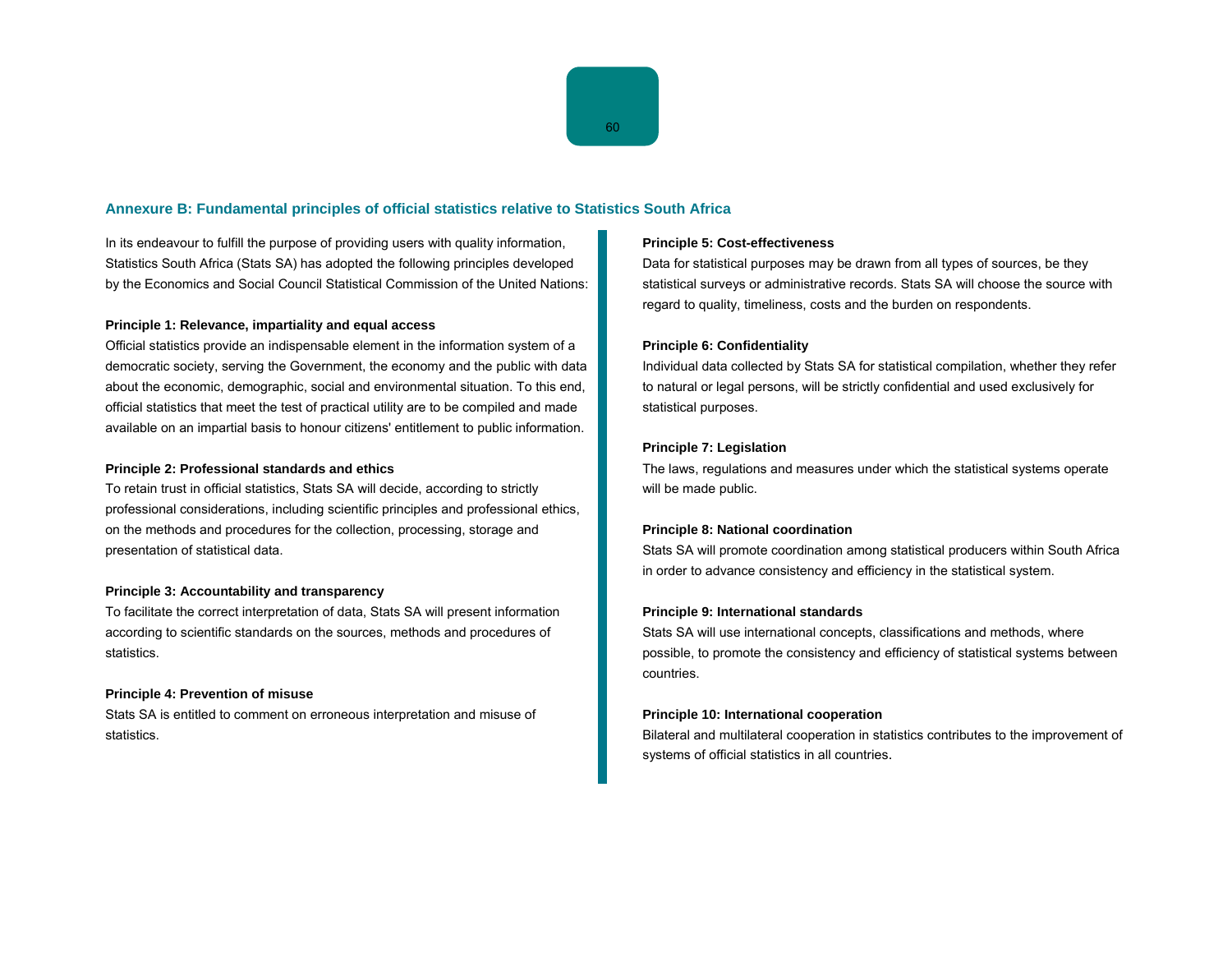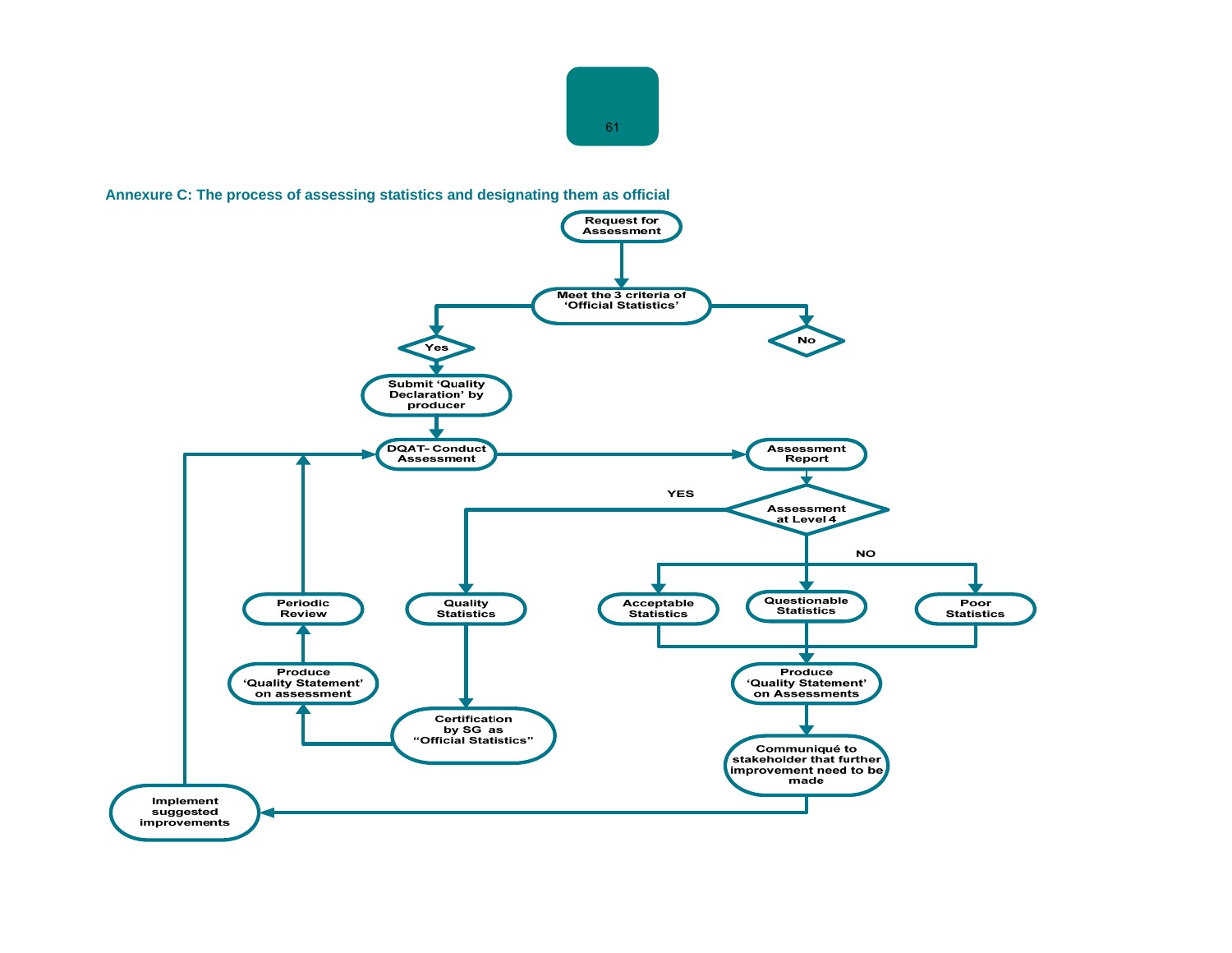Statistics South Africa has adapted the Statistical Value Chain as developed by the Joint UNECE/Eurostat/OECD Work Session on Statistical Metadata (METIS) in 2008. The statistical process involves a range of statistical operations, which are enabled by various support functions.

The Statistical Value Chain can be divided into four levels:

- Level 0: the statistical business process;
- Level 1: the nine phases of the statistical business process;
- Level 2: the sub-processes within each phase;
- Level 3: a description of those sub-processes.

A diagram showing the phases (Level 1) and sub-processes (Level 2) is included as Part 1. The sub-processes are described in detail in Part 2. The SVC also contains two over-arching processes that apply throughout the nine phases, and across statistical business processes, which are Quality Management and Metadata Management.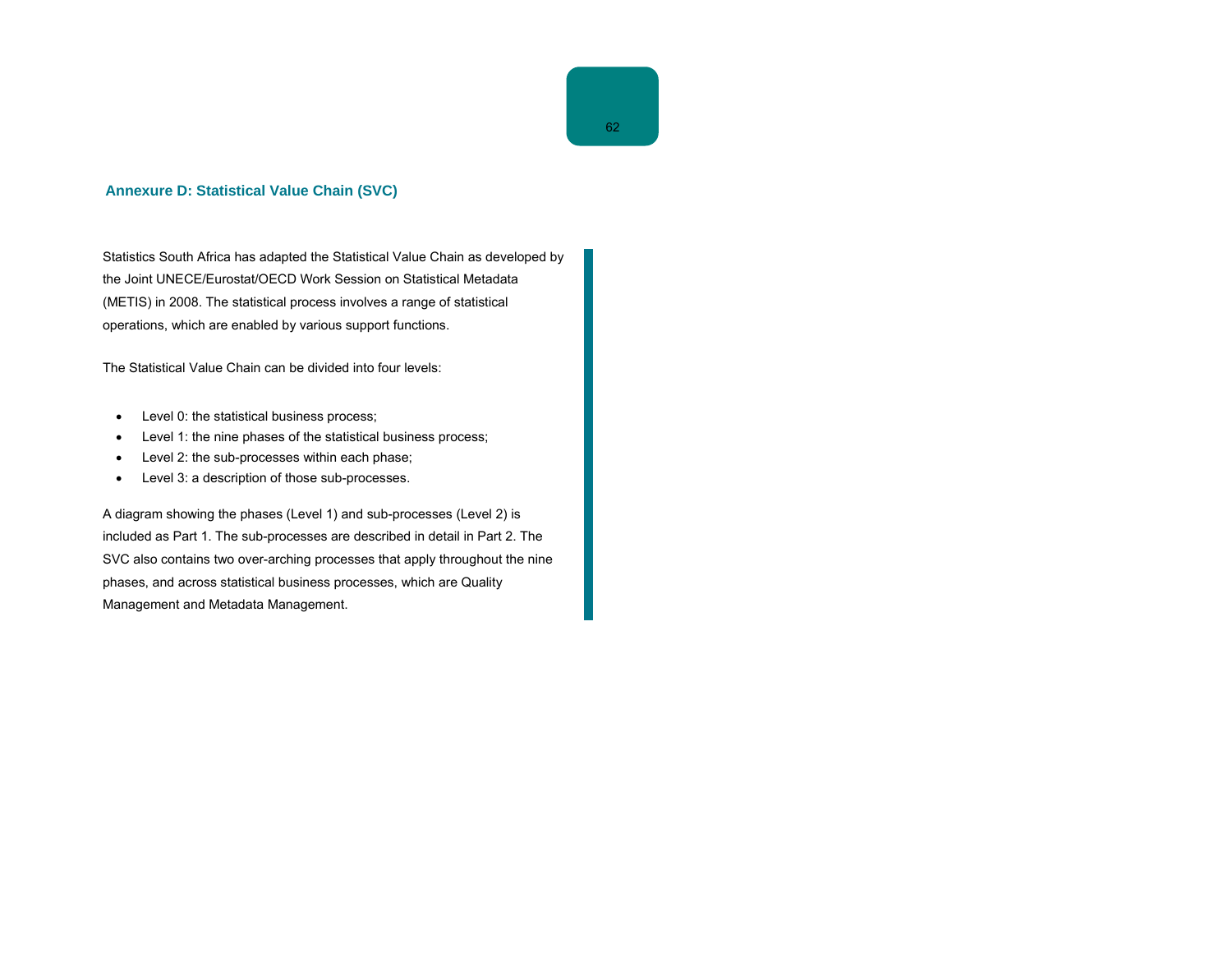# **Part 1: Levels 1 and 2 of the of Statistical Value Chain**

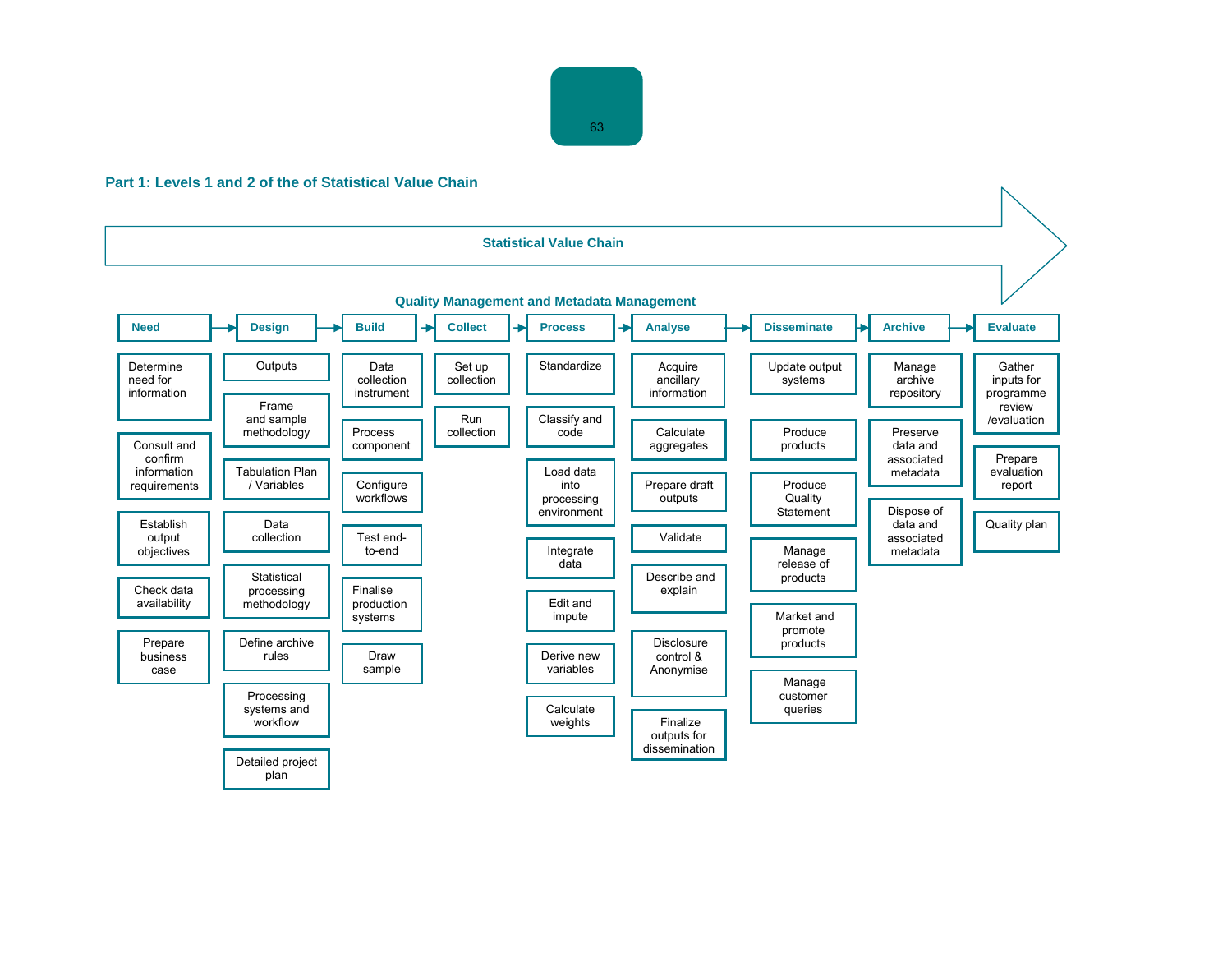## **Part 2: Levels 2 and 3 of the Statistical Value Chain**

This part of annexure considers each phase in turn, identifying the various subprocesses within that phase, and describing their contents. It therefore covers Levels 2 and 3 of the SVC.

#### **1. Need**

This is the first phase of the SVC, which involves all the necessary planning for a new survey. This phase is triggered when a need for new statistics is identified, or feedback about current statistics initiates a review. It determines whether there is a presently unmet demand, externally and/or internally, for the identified statistics, and whether the statistical organisation can produce them. The following are activities that need to be carried out during the Need phase:

#### **1.1 Determine need for information**

- Initial investigation and identification of what statistics are needed and what is needed of the statistics.
- Consideration of practice amongst other statistical organisations, & methods used by those organisations.

#### **1.2 Consult and confirm need**

- Consulting with the stakeholders and confirming in detail the need for the statistics. Statistical organisations should know what it is expected to deliver, when, how, and, perhaps most importantly, why.
- Determining whether previously identified needs have changed. This detailed understanding of user needs is the critical part of this subprocess.

#### **1.3 Establish output objectives**

- Identifies the statistical outputs that are required to meet the user needs identified in sub-process 1.2 (Consult and confirm need).
- Agreeing the suitability of the proposed outputs and their quality measures with users.

#### **1.4 Check data availability**

- Checks whether current data sources could meet user requirements, and the conditions under which they would be available, including any restrictions on their use.
- Research into potential administrative data sources and their methodologies, to determine whether they would be suitable for use for statistical purposes.
- Prepare a strategy for filling any remaining gaps in the data requirement

#### **1.5 Prepare business case**

- Documents the findings of the other sub-processes in this phase in the form of a business case to get approval to implement the new or modified statistical business process.
- Such a business case would typically include:
	- <sup>o</sup> A description of the "As-Is" business process (if it already exists), with information on how the current statistics are produced highlighting any inefficiencies and issues to be addressed
	- <sup>o</sup> The proposed "To-Be" solution, detailing how the statistical business process will be developed to produce the new or revised statistics;
	- <sup>o</sup> An assessment of costs and benefits, as well as any external constraints.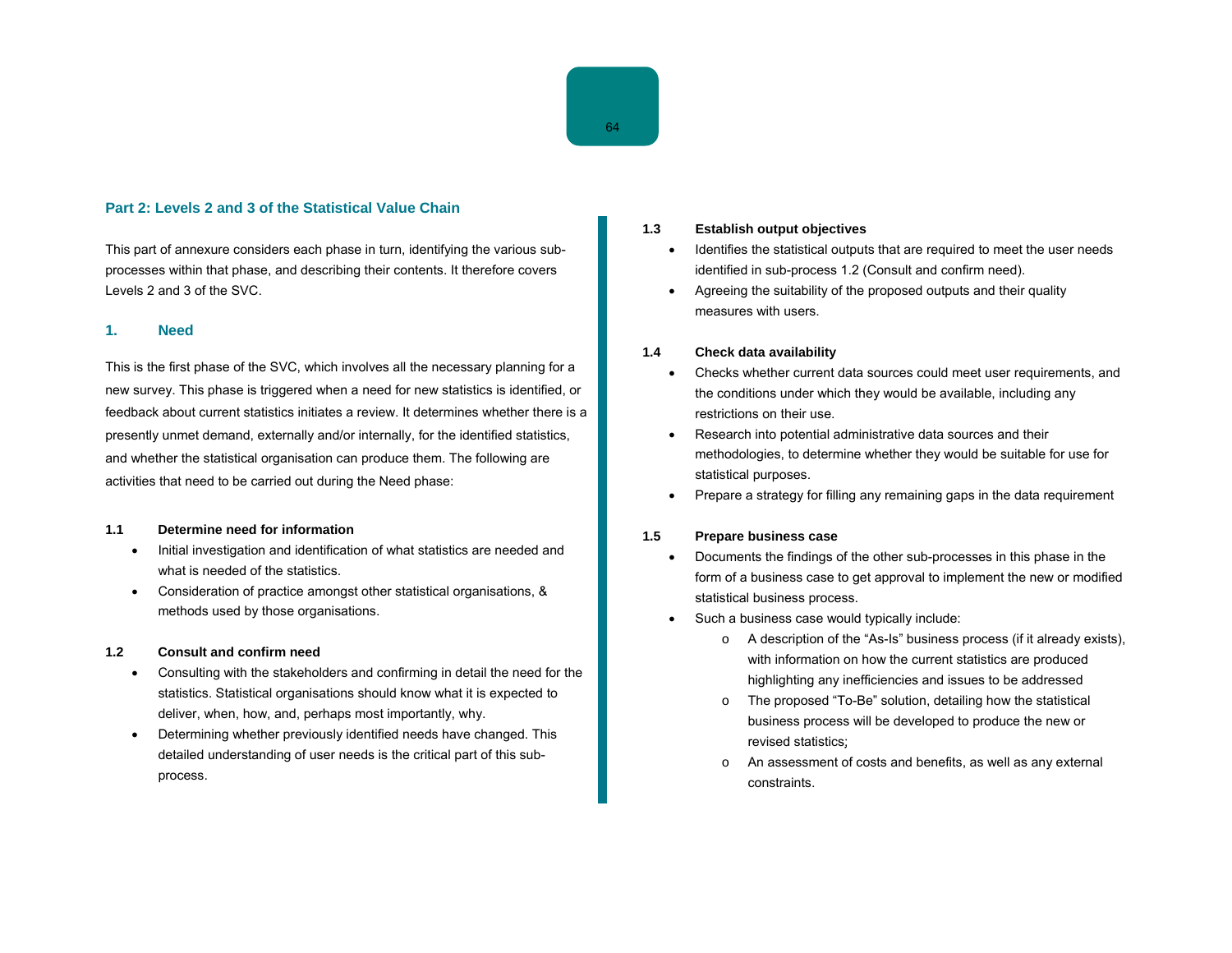## **2. Design**

The phase describes the development and design activities, and any associated practical research work needed to define the statistical outputs, concepts, methodologies, collection instruments and operational processes. For statistical outputs produced on a regular basis, this phase usually occurs for the first iteration, and whenever improvement actions are identified in Phase 9 (Evaluate) of a previous iteration.

#### **2.1 Outputs**

- Contains the detailed design of the statistical outputs to be produced, including the related development work and preparation of the systems and tools used in the Disseminate phase.
- Outputs should be designed, wherever possible, to follow existing standards, so inputs to this process may include metadata from similar or previous collections, international standards, and information about practices in other statistical organisations from sub-process Determine need for information.

#### **2.2 Frame and sample methodology**

- Identifies and specifies the population of interest, defines a sampling frame (and, where necessary, the register from which it is derived), and determines the most appropriate sampling criteria and methodology (which could include complete enumeration). Common sources are administrative and statistical registers, censuses and sample surveys.
- Describes how these sources can be combined if needed.
- Analysis of whether the frame covers the target population should be performed.
- A sampling plan should be made: The actual sample is created in subprocess 3.6 (Draw sample), using the methodology specified in this subprocess.

#### **2.3 Tabulation plan/Variables**

- Defines the variables to be collected via the data collection instrument, as well as any other variables that will be derived from them in sub-process 5.6 (Derive new variables), and any classifications that will be used. It is expected that existing national and international standards will be followed wherever possible. This may need to run in parallel with subprocess 2.4 (Data collection), as the definition of the variables to be collected, and the choice of data collection instrument may be interdependent to some degree.
- Preparation of metadata descriptions of collected and derived variables and classifications is a necessary precondition for subsequent phases.

### **2.4 Data collection**

- Determines the most appropriate data collection method(s) and instrument(s). The actual activities in this sub-process vary according to the type of collection instruments required, which can include computer assisted interviewing, paper questionnaires, administrative data interfaces and data integration techniques.
- Design of questions and response templates (in conjunction with the variables and classifications designed in sub-process 2.3 (Tabulation plan/Variables)).
- Design of any formal agreements relating to data supply, such as memoranda of understanding, and confirmation of the legal basis for the data collection.
- This sub-process is enabled by tools such as question libraries (to facilitate the reuse of questions and related attributes), questionnaire tools (to enable the quick and easy compilation of questions into formats suitable for cognitive testing) and agreement templates (to help standardise terms and conditions).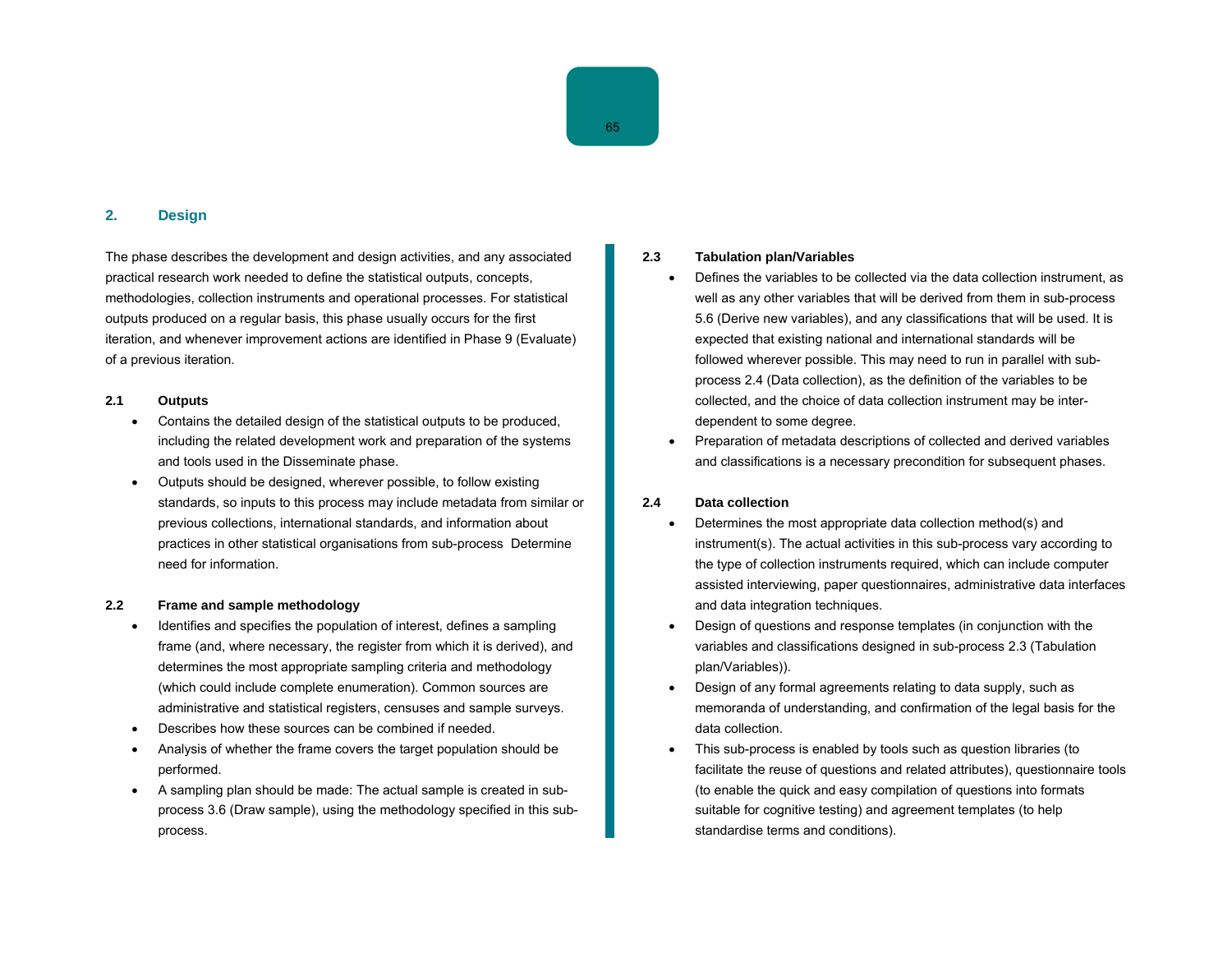• Design of process-specific provider management systems.

#### **2.5 Statistical processing methodology**

- Designs the statistical processing methodology to be applied during Phase 5 (Process), and Phase 6 (Analyse).
- This can include developing and testing routines for coding, editing, imputing, estimating integrating, verifying and finalising data sets.

#### **2.6 Define archive rules**

• This sub-process is where the archiving rules for the statistical data and metadata resulting from a statistical business process are determined. The requirement to archive intermediate outputs such as the sample file, the raw data from the collect phase, and the results of the various stages of the process and the analyse phases should also be considered. The archive rules for a specific statistical business process may be fully or partly dependent on the more general archiving policy of the statistical organisation, or, for national organisations, on standards applied across the government sector. The rules should include consideration of the medium and location of

the archive, as well as the requirement for keeping duplicate copies. They should also consider the conditions (if any) under which data and metadata should be disposed of. (Note – this sub-process is logically strongly linked to Phase 2 – Design, at least for the first iteration of a statistical business process).

#### **2.7 Processing systems and workflow**

• Determines the workflow from data collection to archiving, taking an overview of all the processes required within the whole statistical production process, and ensuring that they fit together efficiently with no gaps or redundancies. Various systems and databases are needed throughout the process.

• A general principle is to reuse processes and technology across many statistical business processes, so existing systems and databases should be examined first, to determine whether they are fit for purpose for this specific process, then, if any gaps are identified, new solutions should be designed.

## **2.8 Detailed project plan**

• Develop a project plan giving details on activities to be carried out, start date and duration of each activity; and human resources allocated to each activity.

# **3. Build**

This phase builds and tests the production systems to the point where they are ready for use in the "live" environment. For statistical outputs produced on a regular basis, this phase usually occurs for the first iteration, and following a review or a change in methodology, rather than for every iteration. It is broken down into five sub-processes, which are generally sequential, from left to right, but can also occur in parallel, and can be iterative.

#### **3.1 Data collection instrument**

• Describes the activities to build the collection instruments to be used during the Phase 4 (Collect). The collection instrument is generated or built based on the design specifications created during Phase 2 (Design). A collection may use one or more collection modes to receive the data, e.g. personal or telephone interviews; paper, electronic or web questionnaires. Collection instruments may also be data extraction routines used to gather data from existing statistical or administrative data sets.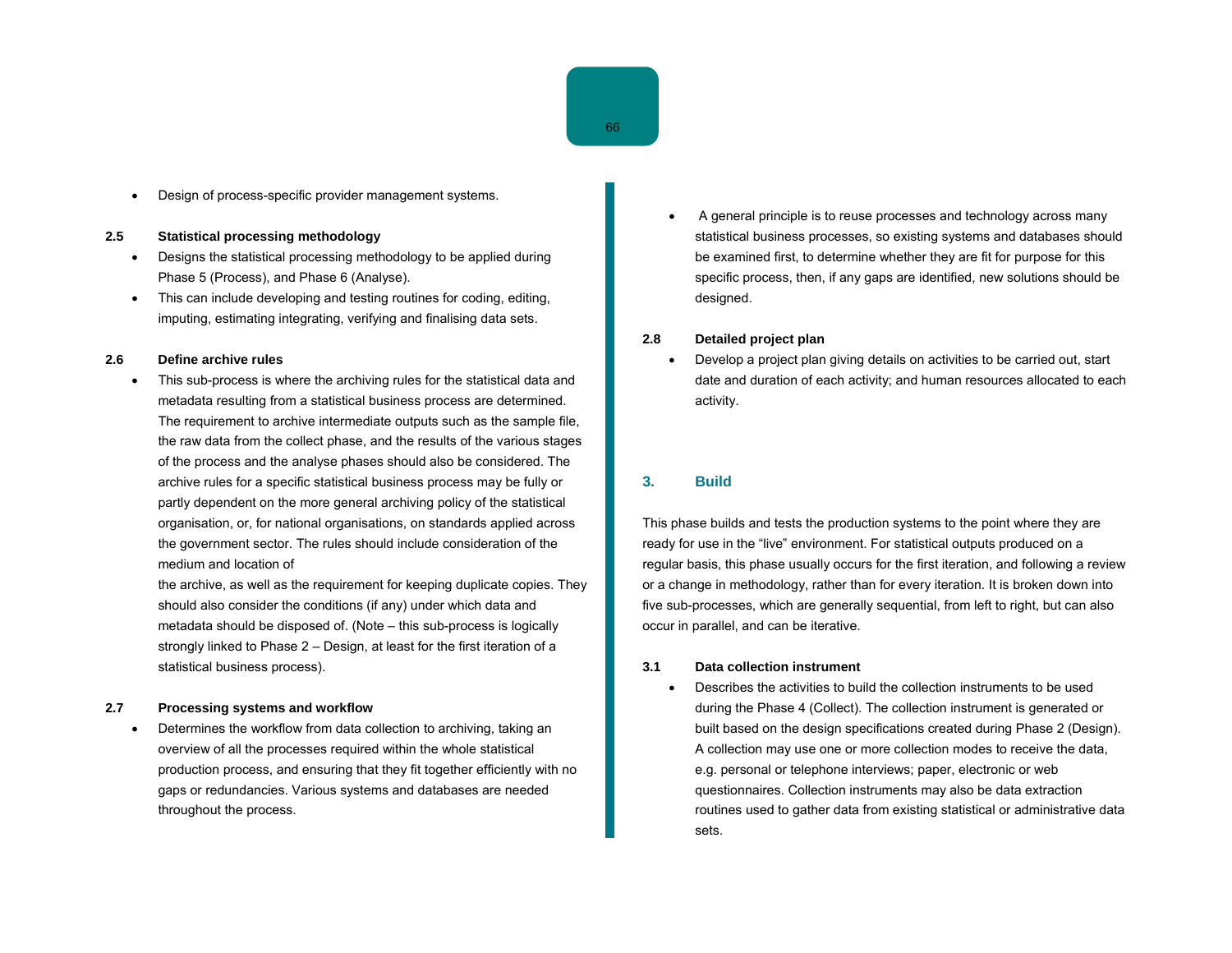• Preparing and testing the contents and functioning of that instrument (e.g. testing the questions in a questionnaire). It is recommended to consider the direct connection of collection instruments to the statistical metadata system, so that metadata can be more easily captured in the collection phase. Connection of metadata and data at the point of capture can save work in later phases.

#### **3.2 Process components**

• Describes the activities to build new and enhance existing software components needed for the business process, as designed in Phase 2 (Design). Components may include dashboard functions and features, data repositories, transformation tools, workflow framework components, provider and metadata management tools.

#### **3.3 Configure workflows**

• Configures the workflow, systems and transformations used within the statistical business processes, from data collection, right through to archiving the final statistical outputs. It ensures that the workflow specified in sub-process 2.7 (Processing system and workflow) works in practice.

#### **3.4 Test end-to-end**

• Describes the activities to manage a field test or pilot of the statistical business process. Typically it includes a small-scale data collection, to test collection instruments, followed by processing and analysis of the collected data, to ensure the statistical business process performs as expected.

Following the pilot, it may be necessary to go back to a previous step and make adjustments to instruments, systems or components. For a major statistical business process, e.g. a population census, there may be several iterations until the process is working satisfactorily.

## **3.5 Finalise production systems**

- Include activities to put the process, including workflow systems, modified and newly-built components into production ready for use by business areas. The activities include:
	- <sup>o</sup> producing documentation about the process components, including technical documentation and user manuals
	- <sup>o</sup> training the business users on how to operate the process
	- <sup>o</sup> moving the process components into the production environment, and ensuring they work as expected in that environment.

## **3.6 Draw sample**

- Establishes the frame and selects the sample for this iteration of the collection, as specified in sub-process 2.2 (Frame and sample methodology).
- includes the coordination of samples between instances of the same statistical business process (for example to manage overlap or rotation), and between different processes using a common frame or register (for example to manage overlap or to spread response burden). Quality assurance, approval and maintenance of the frame and the selected sample are also undertaken in this sub-process, though maintenance of underlying registers, from which frames for several statistical business processes are drawn, is treated as a separate business process.
- The sampling aspect of this sub-process is not usually relevant for processes based entirely on the use of pre-existing data sources (e.g. administrative data) as such processes generally create frames from the available data and then follow a census approach.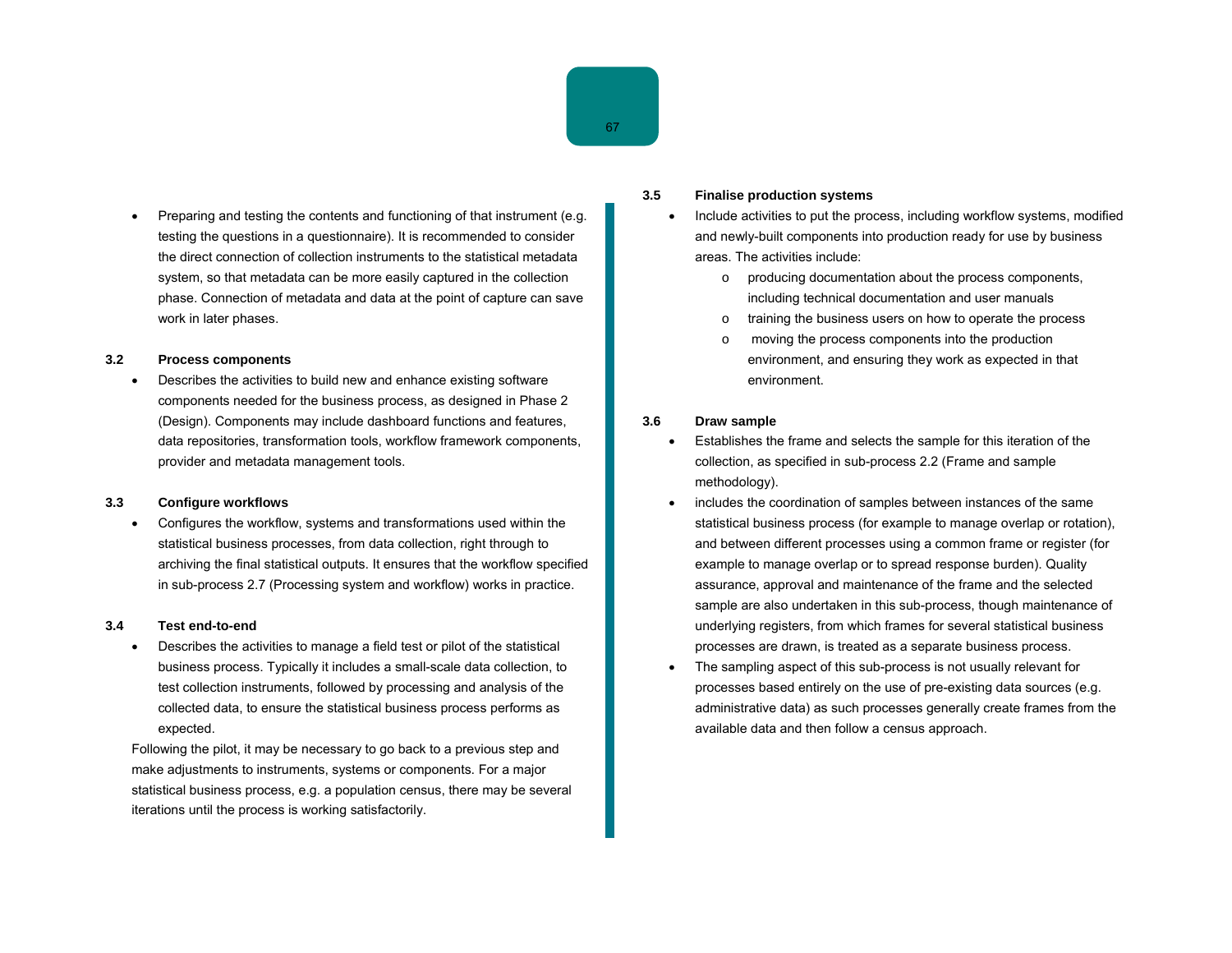#### **4. Collect**

This phase collects all necessary data, using different collection modes (including extractions from administrative and statistical registers and databases), and loads them into the appropriate data environment. For statistical outputs produced regularly, this phase occurs in each iteration.

#### **4.1 Set up collection**

- Ensures that the people, processes and technology are ready to collect data, in all modes as designed. It takes place over a period of time, as it includes the strategy, planning and training activities in preparation for the specific instance of the statistical business process. Where the process is repeated regularly, some (or all) of these activities may not be explicitly required for each iteration. For one-off and new processes, these activities can be lengthy.
- This sub-process includes:
	- <sup>o</sup> preparing a collection strategy
	- <sup>o</sup> training collection staff
	- <sup>o</sup> ensuring collection resources are available e.g. laptops
	- <sup>o</sup> configuring collection systems to request and receive the data;
	- <sup>o</sup> ensuring the security of data to be collected;
	- <sup>o</sup> preparing collection instruments (e.g. printing questionnaires, pre-filling them with existing data, loading questionnaires and data onto interviewers' computers etc.).

## **4.2 Run collection**

• This is where the collection is implemented, with the different collection instruments being used to collect the data. It includes the initial contact with providers and any subsequent follow-up or reminder actions. It records when and how providers were contacted, and whether they have responded.

- This includes the management of the providers involved in the current collection, ensuring that the relationship between the statistical organization and data providers remains positive, and recording and responding to comments, queries and complaints.
- For administrative data, this process is brief: the provider is either contacted to send the data, or sends it as scheduled. When the collection meets its targets (usually based on response rates) the collection is closed and a report on collection is produced.

#### **4.3 Load data into processing environment**

• Initial data validation, as well as loading the collected data and metadata into a suitable electronic environment for further processing in Phase 5 (Process). It may include automatic data take-on, for example using optical character recognition tools to extract data from paper questionnaires, or converting the formats of data files received from other organisations. In cases where there is a physical data collection instrument, such as a paper questionnaire, which is not needed for further processing, this sub-process manages the archiving of that material in conformance with the principles established in phase 8 (Archive).

## **5. Process**

This phase describes the cleaning of data records and their preparation for analysis. It is made up of sub-processes that check, clean, and transform the collected data, and may be repeated several times. For statistical outputs produced regularly, this phase occurs in each iteration. The sub-processes in this phase can apply to data from both statistical and non-statistical sources (with the possible exception of sub-process 5.7 (Calculate weights), which is usually specific to survey data).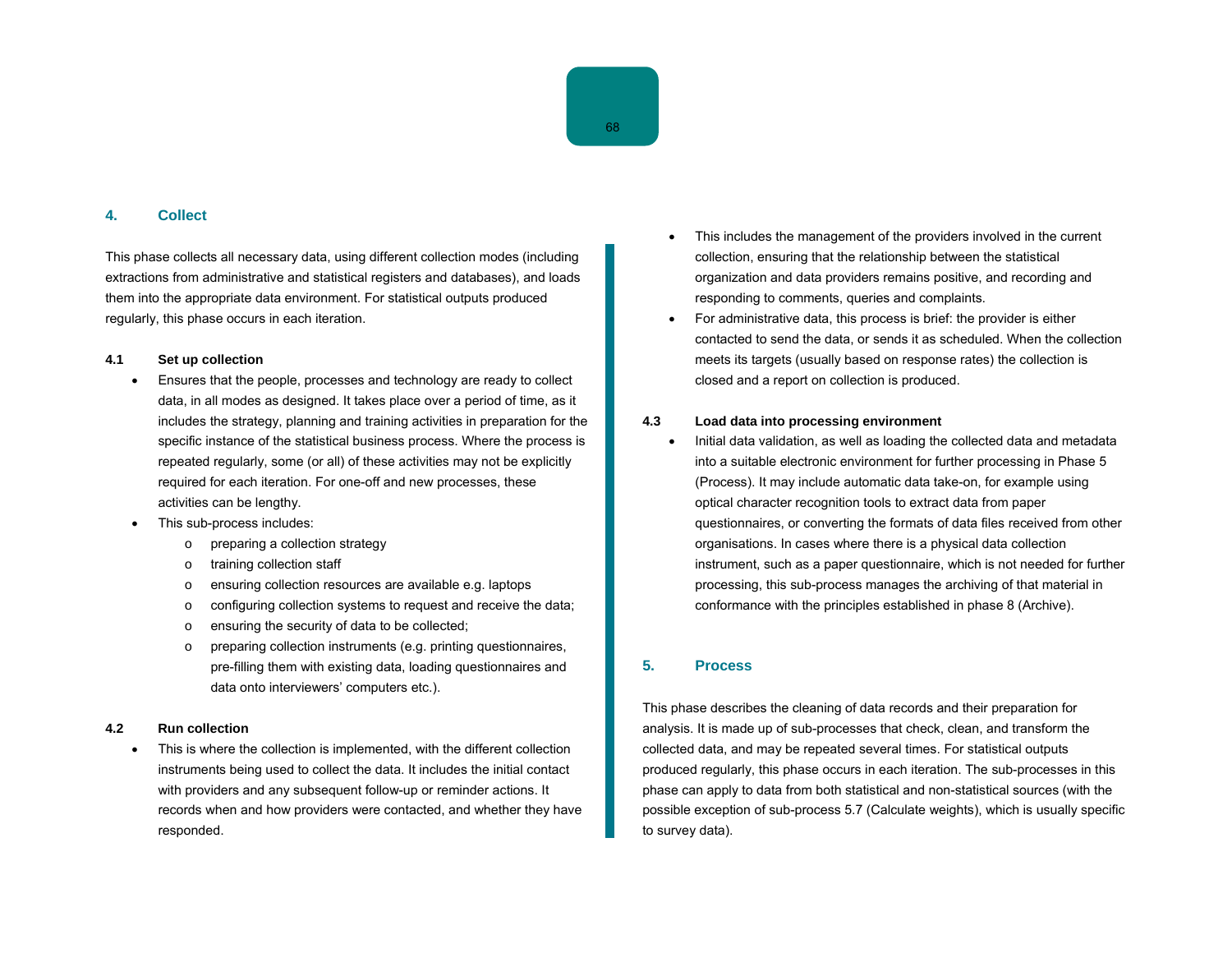#### **5.1 Standardise and anonymise**

- This is where statistical units are derived or standardised, and where data are anonymised.
- Depending on the type of source data, this sub-process may not always be needed.
- Standardisation includes converting administrative or collection units into the statistical units required for further processing.
- Anonymisation strips data of identifiers such as name and address, to help to protect confidentiality. Standardisation and anonymisation may take place before or after sub-process 5.2 (Integrate data), depending on the requirements for units and identifiers in that sub-process.

#### **5.2 Integrate data**

- Integrates one or more data sources. The input data can be from a mixture of external or internal data sources, and a variety of collection modes. The result is a harmonised data set. Data integration typically includes:
	- <sup>o</sup> matching / record linkage routines, with the aim of linking data from different sources referring to the same unit;
	- <sup>o</sup> prioritising when two or more sources contain data for the same variable (with potentially different values).
- Data integration may take place at any point in this phase, before or after any of the other subprocesses. There may also be several instances of data integration in any statistical business process.

## **5.3 Classify and code**

• Classifies and codes the input data. For example automatic (or clerical) coding routines may assign numeric codes to text responses according to a pre-determined classification scheme.

## **5.4 Edit and impute**

- This applies to collected micro-data, and looks at each record to try to identify (and where necessary correct) missing data, errors and discrepancies. It can also be referred to as input data validation. It may be run iteratively, validating data against predefined edit rules, usually in a set order. It may apply automatic edits, or raise alerts for manual inspection and correction of the data. Where data are missing or unreliable, estimates are imputed, often using a rule-based approach. Specific steps include:
	- <sup>o</sup> the identification of potential errors and gaps;
	- <sup>o</sup> the selection of data to include or exclude from editing and imputation routines;
	- <sup>o</sup> editing and imputation using one or more pre-defined methods e.g. "hot-deck" or "cold-deck"
	- <sup>o</sup> imputation;
	- <sup>o</sup> writing the edited / imputed data back to the data set, and flagging them as edited or imputed;
	- <sup>o</sup> the production of metadata on the editing and imputation process;
- Editing and imputation can apply to unit records both from surveys and administrative sources, before and after integration.

#### **5.5 Derive new variables**

• This sub-process creates variables that are not explicitly provided in the collection and are needed to deliver the required outputs. It derives these new variables by applying arithmetic formulae to one or more of the variables that are already present in the dataset. It may need to be iterative, as some derived variables may themselves be based on other derived variables. It is therefore important to ensure that variables are derived in the correct order.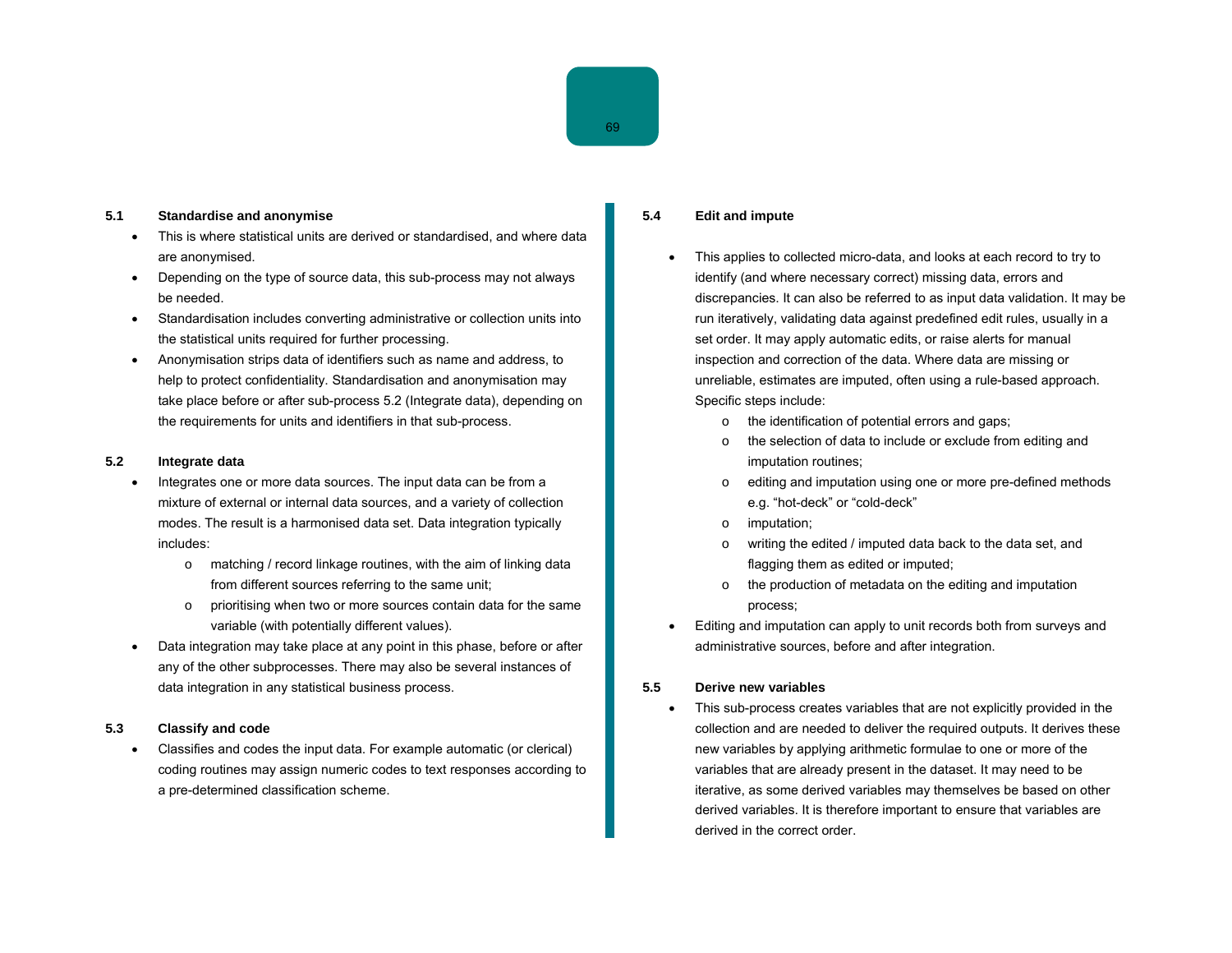#### **5.6 Calculate weights**

• This sub process creates weights for unit data records according to the methodology created in sub-process 2.5: Statistical processing methodology. These weights can be used to "gross-up" sample survey results to make them representative of the target population, or to adjust for non-response in total enumerations.

#### **6. Analyse**

In this phase, statistics are produced, examined in detail, interpreted, and made ready for dissemination. This phase includes the sub-processes and activities that enable statistical analysts to understand the statistics produced. For statistical outputs produced regularly, this phase occurs in every iteration. The Analyse phase and sub-processes are generic for all statistical outputs, regardless of how the data were sourced.

#### **6.1 Acquire ancillary information**

• This sub-process includes many ongoing activities involved with the gathering of intelligence, with the cumulative effect of building up a body of knowledge about a specific statistical domain. This knowledge is then applied to the current collection, in the current environment, to allow informed analyses. Acquiring a high level of domain intelligence will allow a statistical analyst to understand the data better, and to identify where results might differ from expected values. This allows better explanations of these results in sub-process 6.5 (Describe and explain).

#### **6.2 Calculate aggregates**

This sub process creates aggregate data and population totals from micro-data. It includes summing data for records sharing certain characteristics, determining measures of average and dispersion, and applying weights from sub-process 5.6 to sample survey data to derive population totals.

#### **6.3 Prepare draft outputs**

This sub-process is where domain intelligence is applied to the data collected to produce statistical outputs. It includes the production of additional measurements such as indices or seasonally adjusted series, as well as the recording of quality characteristics.

#### **6.4 Validate**

- This sub-process is where statisticians verify the quality of the outputs produced, in accordance with a general quality framework. Verification activities can include:
	- <sup>o</sup> checking that the population coverage and response rates are as required;
	- <sup>o</sup> comparing the statistics with previous cycles (if applicable);
	- <sup>o</sup> confronting the statistics against other relevant data (both internal and external);
	- <sup>o</sup> investigating inconsistencies in the statistics;
	- <sup>o</sup> performing macro editing;
	- <sup>o</sup> Verifying the statistics against expectations and domain intelligence.

#### **6.5 Describe and explain**

This sub-process is where the in-depth understanding of the outputs is gained by statisticians. They use that understanding to interpret and explain the statistics produced for this cycle by assessing how well the statistics reflect their initial expectations, viewing the statistics from all perspectives using different tools and media, and carrying out in-depth statistical analyses.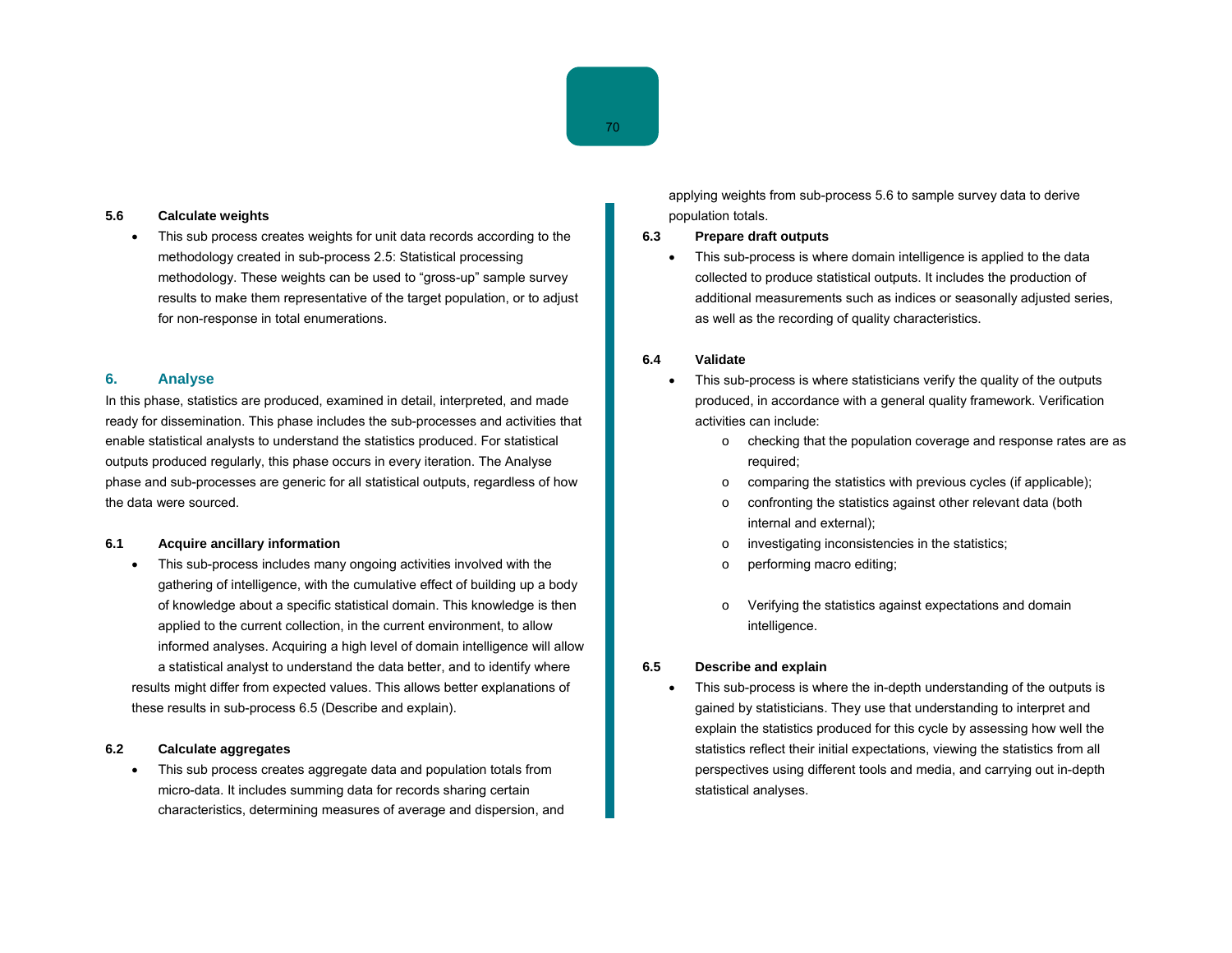#### **6.6 Disclosure control and anonymise**

• This sub-process ensures that the data (and metadata) to be disseminated do not breach the appropriate rules on confidentiality. This may include checks for primary and secondary disclosure, as well as the application of data suppression or perturbation techniques.

#### **6.7 Finalize outputs for dissemination**

- This sub-process ensures the statistics and associated information are fit for purpose and reach the required quality level, and are thus ready for dissemination. It includes:
	- <sup>o</sup> completing consistency checks;
	- <sup>o</sup> determining the level of release, and applying caveats;
	- <sup>o</sup> collating supporting information, including interpretation, briefings, measures of uncertainty and
	- <sup>o</sup> any other necessary metadata;
	- <sup>o</sup> producing the supporting internal documents;
	- <sup>o</sup> pre-release discussion with appropriate internal subject matter experts;
	- <sup>o</sup> approving the statistical content for release.

## **7. Disseminate**

This phase manages the release of the statistical products to customers. For statistical outputs produced regularly, this phase occurs in each iteration. It is made up of five sub-processes, which are generally sequential, from left to right, but can also occur in parallel, and can be iterative.

### **7.1 Update output systems**

- This sub-process manages the update of systems where data and metadata are stored for dissemination purposes, including:
	- <sup>o</sup> formatting data and metadata ready to be put into output databases;
	- <sup>o</sup> loading data and metadata into output databases;
	- <sup>o</sup> ensuring data are linked to the relevant metadata.

Note: formatting, loading and linking of metadata should preferably mostly take place in earlier phases, but this sub-process includes a check that all of the necessary metadata are in place and ready for dissemination.

#### **7.2 Produce products**

- This sub-process produces the products, as previously designed, to meet user needs. The products can take many forms including printed publications, press releases and web sites. Typical steps include:
	- <sup>o</sup> preparing the product components (text, tables, charts etc.);
	- <sup>o</sup> assembling the components into products;
	- <sup>o</sup> editing the products and checking that they meet publication standards.

#### **7.3 Produce 'quality statement'**

This sub-process produces a quality report. This is a metadata required to declare the quality of a statistical product. This type of metadata should be documented according to the standard template for quality declaration.

#### **7.4 Manage release of products**

• This sub-process ensures that all elements for the release are in place including managing the timing of the release. It includes briefings for specific groups such as the press or ministers, as well as the arrangements for any pre-release embargoes. It also includes the provision of products to subscribers.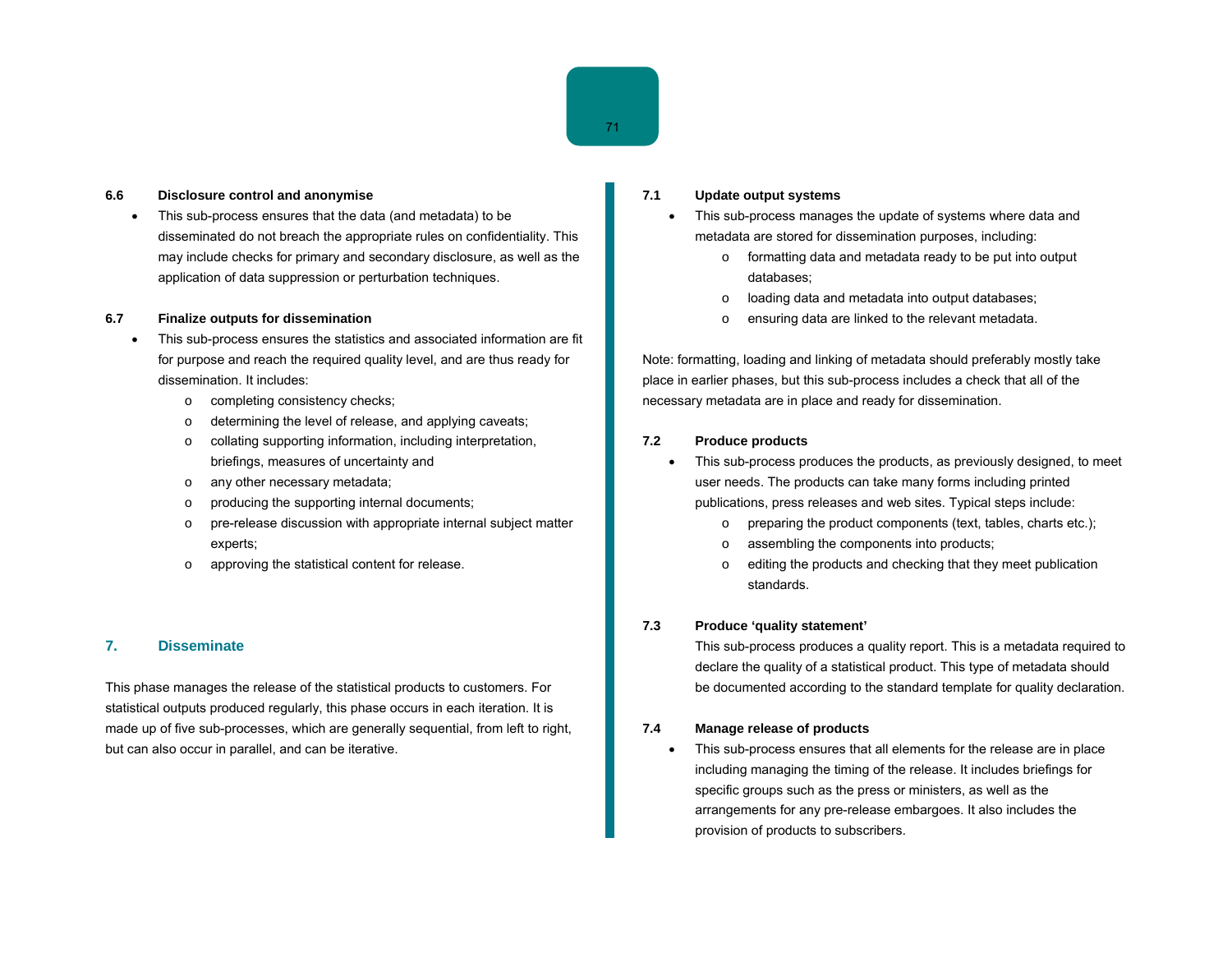#### **7.5 Market and promote products**

• Whilst marketing in general can be considered to be an over-arching process, this sub-process concerns the active promotion and marketing of the statistical products produced in a specific statistical business process, to help them reach the widest possible audience. It includes the use of customer relationship management tools, to better target potential users of the products, as well as the use of tools including web sites, to facilitate the process of communicating statistical information to users.

#### **7.6 Manage customer queries**

• This sub-process ensures that customer queries are recorded, and that responses are provided within agreed deadlines. These queries should be regularly reviewed to provide an input to the over-arching quality management process, as they can indicate new or changing user needs.

#### **8. Archive**

This phase manages the archiving and disposal of statistical data and metadata. Given the reduced costs of data storage, it is possible that the archiving strategy adopted by a statistical organisation does not include provision for disposal, so the final sub-process may not be relevant for all statistical business processes. In other cases, disposal may be limited to intermediate files from previous iterations, rather than disseminated data.

#### **8.1 Manage archive repository**

• This sub-process concerns the management of one or more archive repositories. These may be databases, or may be physical locations where copies of data or metadata are stored. It includes:

- <sup>o</sup> maintaining catalogues of data and metadata archives, with sufficient information to ensure that individual data or metadata sets can be easily retrieved;
- <sup>o</sup> testing retrieval processes;
- <sup>o</sup> periodic checking of the integrity of archived data and metadata;
- <sup>o</sup> upgrading software-specific archive formats when software changes.
- This sub-process may cover a specific statistical business process or a group of processes, depending on the degree of standardisation within the organisation. Ultimately it may even be considered to be an overarching process if organisation-wide standards are put in place.

#### **8.2 Preserve data and associated metadata**

- This sub-process is where the data and metadata from a specific statistical business process are archived. It includes:
	- <sup>o</sup> identifying data and metadata for archiving in line with the rules defined in 8.1;
	- <sup>o</sup> formatting those data and metadata for the repository;
	- <sup>o</sup> loading or transferring data and metadata to the repository;
	- <sup>o</sup> cataloguing the archived data and metadata;
	- <sup>o</sup> Verifying that the data and metadata have been successfully archived.

#### **8.3 Dispose of data and associated metadata**

- This sub-process is where the data and metadata from a specific statistical business process are disposed of. It includes;
	- <sup>o</sup> identifying data and metadata for disposal, in line with the rules defined in 8.1;
	- <sup>o</sup> disposal of those data and metadata;
	- o recording that those data and metadata have been disposed of.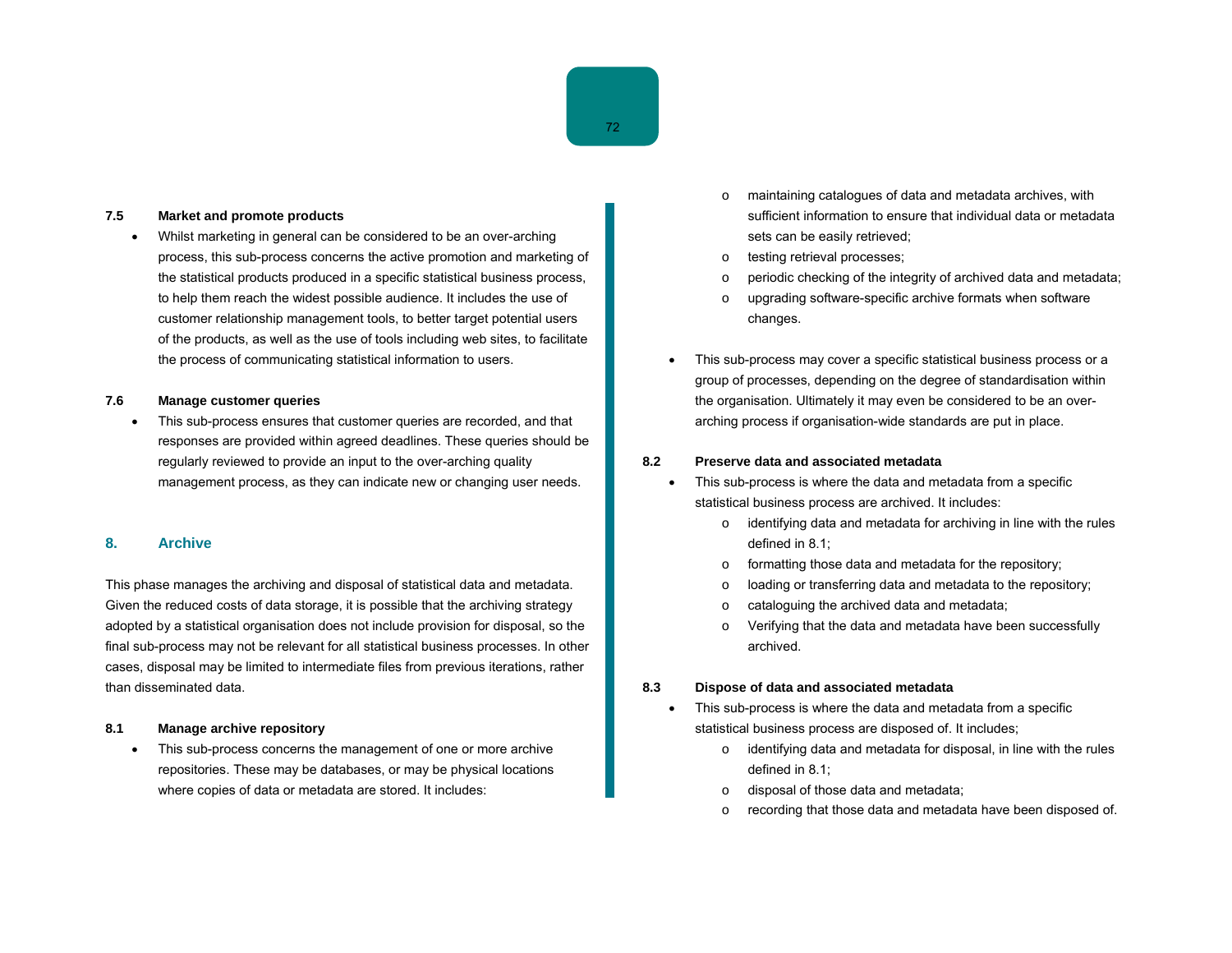#### **9. Evaluate**

This phase manages the evaluation of a specific instance of a statistical business process. It logically takes place at the end of the instance of the process, but relies on inputs gathered throughout the different phases. For statistical outputs produced regularly, evaluation should, at least in theory occur for each iteration, determining whether future iterations should take place, and if so, whether any improvements should be implemented. However, in some cases, particularly for regular and well established statistical business processes, evaluation may not be formally carried out for each iteration. In such cases, this phase can be seen as providing the decision as to whether the next iteration should start from Phase 1 (Specify needs) or from some later phase (often Phase 4 (Collect)).

#### **9.1 Gather inputs for programme review/ evaluation**

- Evaluation material can be produced in any other phase or sub-process. It may take many forms, including feedback from users, process metadata, and system metrics and staff suggestions. Reports of progress against an action plan agreed during a previous iteration may also form an input to evaluations of subsequent iterations.
- This sub-process gathers all of these inputs, and makes them available for the person or team producing the evaluation.

#### **9.2 Prepare evaluation report**

• This sub-process analyses the evaluation inputs and synthesises them into an evaluation report. The resulting report should note any quality issues specific to this iteration of the statistical business process, and should make recommendations for changes if appropriate. These recommendations can cover changes to any phase or sub-process for future iterations of the process, or can suggest that the process is not repeated.

#### **9.3 Quality plan**

• This sub-process brings together the necessary decision-making power to form and agree an action plan based on the evaluation report. It should also include consideration of a mechanism for monitoring the impact of those actions, which may, in turn, provide an input to evaluations of future iterations of the process.

## **Quality management**

This process is present throughout the model. It is closely linked to Phase 9 (Evaluate), which has the specific role of evaluating individual instances of a statistical business process. The overarching quality management process, however, has both a deeper and broader scope. As well as evaluating iterations of a process, it is also necessary to evaluate separate phases and sub-processes, ideally each time they are applied, but at least according to an agreed schedule. These evaluations can apply within a specific process, or across several processes that use common components.

#### **Metadata management**

Good metadata management is essential for the efficient operation of statistical business processes. Metadata are present in every phase, either created or carried forward from a previous phase. The key challenge is to ensure that they are captured as early as possible, and stored and transferred from phase to phase alongside the data they refer to. A metadata management strategy and system(s) are therefore vital to the operation of this model.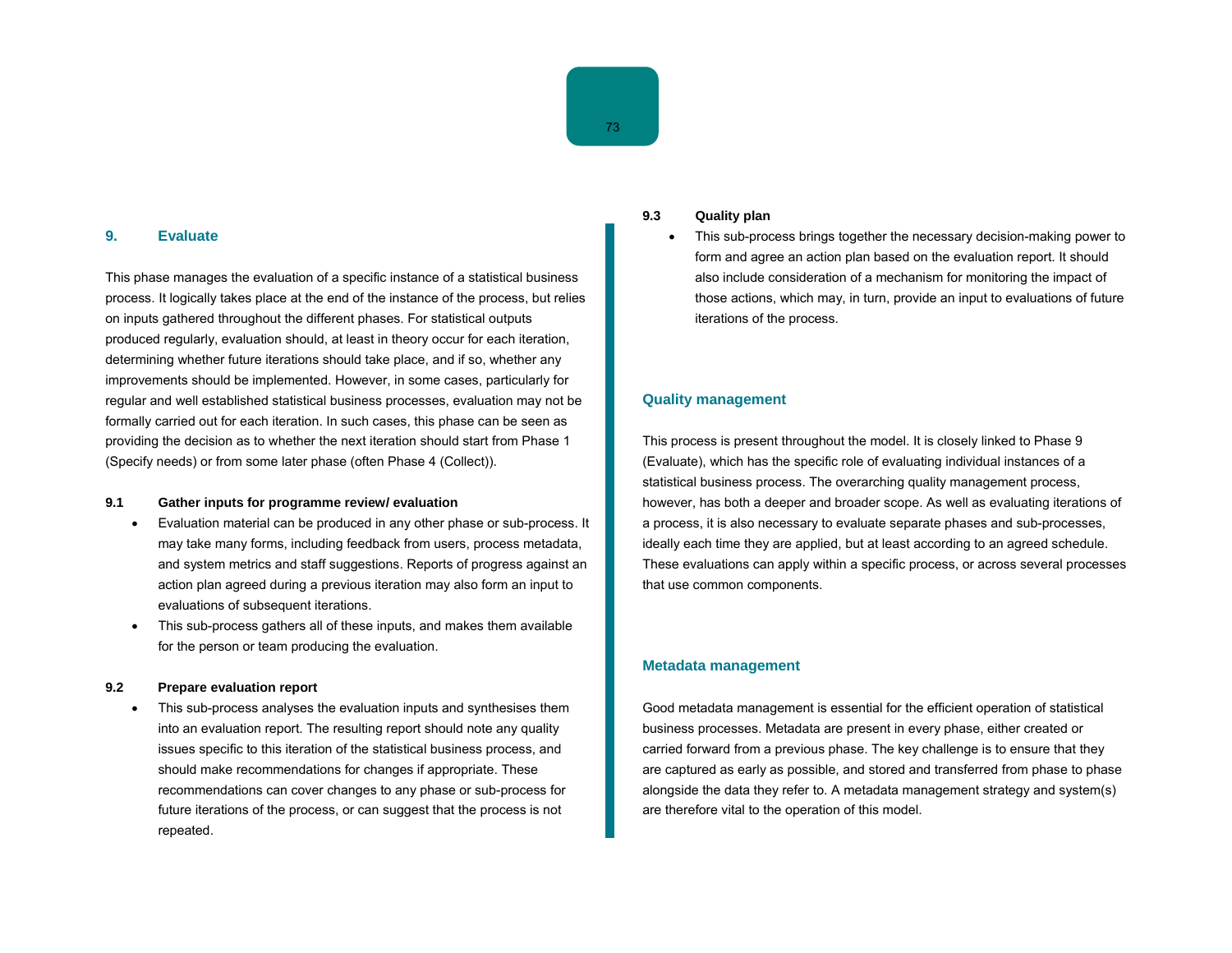# **Annexure E: Mapping quality indicators to activities in the Statistical Value Chain (SVC)**

| Activities of the statistical value chain |                                                  | <b>Quality dimensions and indicators</b> |                                                                                                                                    |  |
|-------------------------------------------|--------------------------------------------------|------------------------------------------|------------------------------------------------------------------------------------------------------------------------------------|--|
| <b>Phases</b>                             | <b>Sub-processes</b>                             | <b>Quality dimension</b>                 | <b>Quality indicator</b>                                                                                                           |  |
| Need                                      | Determine need for information                   | Prerequisites of<br>quality              | The responsibility for producing statistics is clearly specified.<br>1.1                                                           |  |
| Need                                      | Determine need for information                   | Prerequisites of<br>quality              | Standards and policies are in place to promote consistency of methods and<br>1.2<br>results.                                       |  |
| Need                                      | Establish output objectives                      | Prerequisites of<br>quality              | 1.3<br>Data sharing and coordination among data-producing agencies are clearly<br>specified.                                       |  |
| Need                                      | Establish output objectives                      | Prerequisites of<br>quality              | Measures are in place to ensure that individual data are kept confidential, and<br>1.4<br>used for statistical purposes only.      |  |
| Need                                      | Determine need for information                   | Relevance                                | 2.1<br>Have both the internal and external users of the data been identified?                                                      |  |
| Need                                      | Determine need for information                   | Relevance                                | 2.2<br>Is there a process to identify user needs?                                                                                  |  |
| Need                                      | Establish output objectives                      | Relevance                                | Are user needs and the usage of statistical information analysed?<br>2.3                                                           |  |
| Need                                      | Establish output objectives                      | Relevance                                | Changes are made as a result of user needs assessments.<br>2.4                                                                     |  |
| Need                                      | Check data availability                          | Relevance                                | 2.5<br>To what extent is the primary data appropriate for the statistical product<br>produced?                                     |  |
| Need                                      | Prepare business case                            | <b>Timeliness</b>                        | Periodicity of release.<br>4.4                                                                                                     |  |
| Need                                      | Check data availability                          | Accessibility                            | Legal arrangements are in place to allow access to administrative records via<br>5.1<br>manual, automated or electronic processes. |  |
| Need                                      | Frame and sample methodology,<br>Data collection | Methodological<br>soundness              | The scope of the study is consistent with accepted standards, guidelines or<br>8.1<br>good practices.                              |  |
| Need                                      | Check data availability                          | Integrity                                | Choice of source data, techniques and dissemination decisions are informed<br>9.5<br>solely by statistical considerations.         |  |
| Design                                    | Detailed project plan                            | Prerequisites of<br>quality              | Resources are commensurate with the needs of statistical programmes.<br>• Staff<br>• Facilities                                    |  |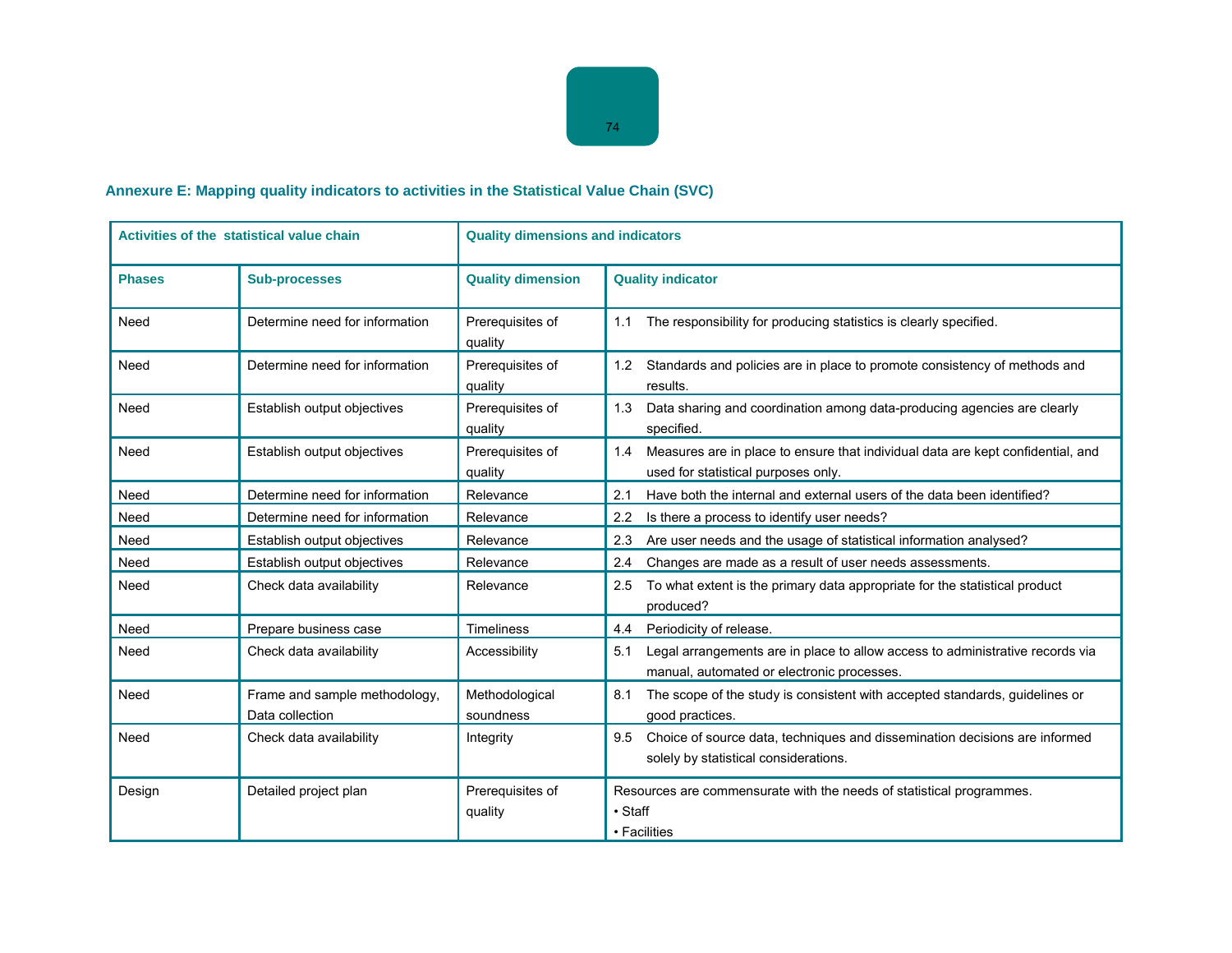| Activities of the statistical value chain |                                                                                                                                                         | <b>Quality dimensions and indicators</b> |                                                                                                                                                                                                                                                                       |  |  |
|-------------------------------------------|---------------------------------------------------------------------------------------------------------------------------------------------------------|------------------------------------------|-----------------------------------------------------------------------------------------------------------------------------------------------------------------------------------------------------------------------------------------------------------------------|--|--|
| <b>Phases</b>                             | <b>Sub-processes</b>                                                                                                                                    | <b>Quality dimension</b>                 | <b>Quality indicator</b>                                                                                                                                                                                                                                              |  |  |
|                                           |                                                                                                                                                         |                                          | • Computing resources<br>• Financing                                                                                                                                                                                                                                  |  |  |
| Design                                    | Detailed project plan                                                                                                                                   | Prerequisites of<br>quality              | Measures to ensure efficient use of resources in 1.6 are implemented.<br>1.7                                                                                                                                                                                          |  |  |
| Design                                    | Frame and sample methodology                                                                                                                            | Accuracy                                 | Register/frame maintenance procedures are adequate.<br>3.5<br>• updates.<br>• quality assurance<br>data audit.                                                                                                                                                        |  |  |
| Design                                    | Data collection                                                                                                                                         | Accuracy                                 | Are data collection systems sufficiently open and flexible to cater<br>3.6                                                                                                                                                                                            |  |  |
| Design                                    | Data collection                                                                                                                                         | Accuracy                                 | Description of record-matching methods and techniques used on the<br>3.7<br>administrative data sources.<br>• match rate as a percentage of total records<br>• measure of false negative matches (missed matches)<br>• measure of false positive matches (mismatches) |  |  |
| Design                                    | Outputs, Frame and sample<br>methodology, Tabulation<br>plan/variables, Data collection<br>Statistical processing<br>methodology, Define archive rules, | Comparability and<br>coherence           | Data across comparable series, or source data are based on common frames,<br>7.3<br>identifiers, concepts and definitions, and classifications, and departures from<br>these are identified in the metadata.                                                          |  |  |
| Design                                    | Tabulation plan/variables; Identify<br>concepts                                                                                                         | Methodological<br>soundness              | Concepts, definitions, and classifications used follow accepted standards,<br>8.1<br>guidelines or good practices (national, international, peer-agreed).                                                                                                             |  |  |
| Design                                    | Statistical processing methodology                                                                                                                      | Methodological<br>soundness              | Methodologies used follow accepted standards, guidelines or good practices<br>8.2<br>(national, international, peer-agreed), viz.:<br>· questionnaire design<br>• sampling<br>· sampling frame design<br>• frame maintenance                                          |  |  |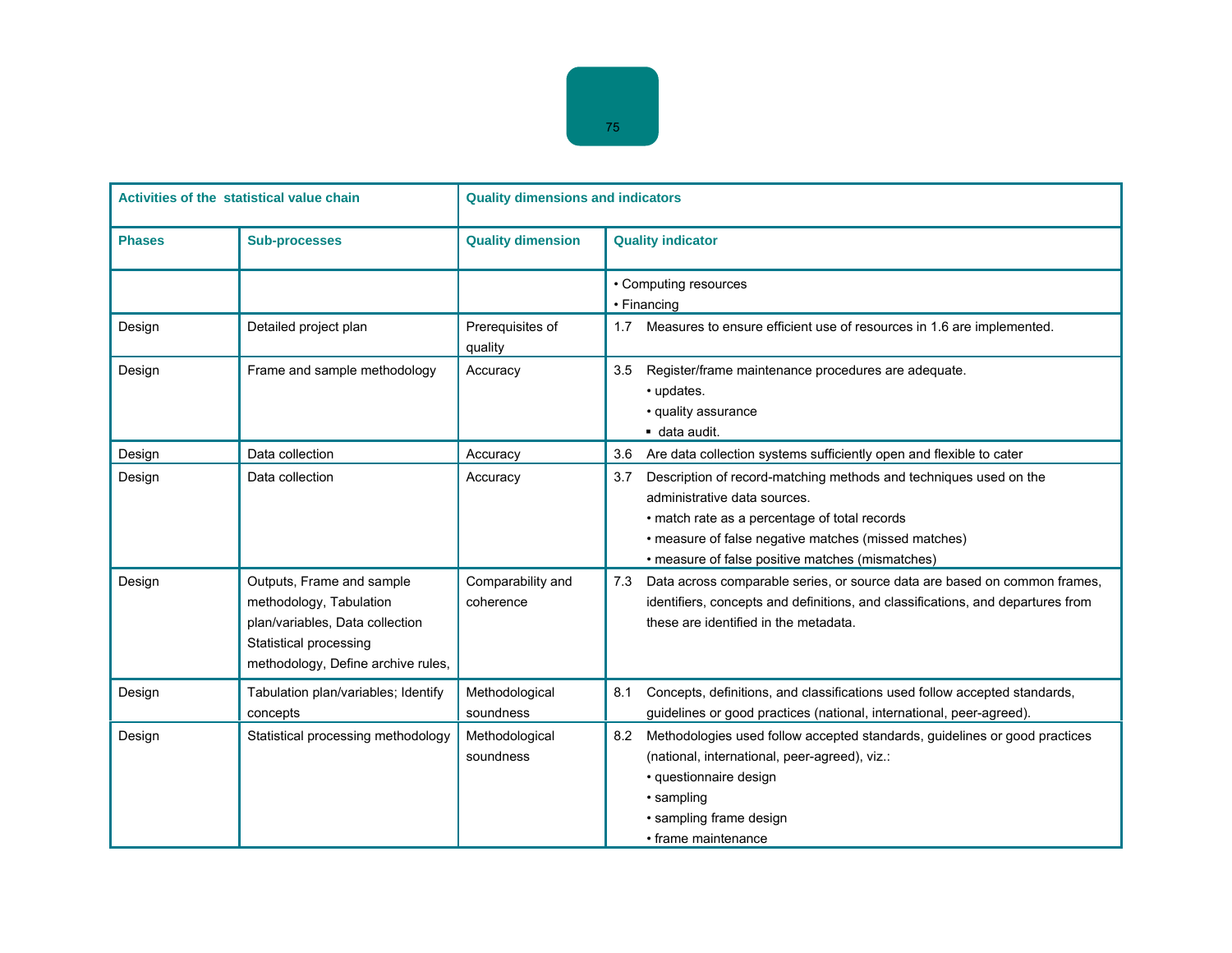| Activities of the statistical value chain |                                                | <b>Quality dimensions and indicators</b> |                                                                                                                                                                                                                                               |  |
|-------------------------------------------|------------------------------------------------|------------------------------------------|-----------------------------------------------------------------------------------------------------------------------------------------------------------------------------------------------------------------------------------------------|--|
| <b>Phases</b>                             | <b>Sub-processes</b>                           | <b>Quality dimension</b>                 | <b>Quality indicator</b>                                                                                                                                                                                                                      |  |
|                                           |                                                |                                          | • piloting<br>· data collection<br>· editing and imputation of data<br>• analysis of data<br>• revision data                                                                                                                                  |  |
| Design                                    | Tabulation plan/variables<br>Identify concepts | Methodological<br>soundness              | 8.1<br>Concepts, definitions, and classifications used follow accepted standards,<br>guidelines or good practices (national, international, peer-agreed)                                                                                      |  |
| Design                                    | Statistical processing methodology             | Methodological<br>soundness              | Methodologies used follow accepted standards, guidelines or good practices<br>8.3<br>(national, international, peer-agreed), viz.:<br>· questionnaire design<br>• sampling<br>• sampling frame design<br>• frame maintenance<br>• piloting    |  |
| Process                                   | Integrate data                                 | Comparability and<br>coherence           | A common set of identifiers (for the purpose of record matching) exist and have<br>7.4<br>been agreed upon by data producers.                                                                                                                 |  |
| Analyse                                   | Validate                                       | Accuracy                                 | Measures of sampling errors for key variables are calculated. Amongst others<br>3.1<br>these are:<br>• standard error<br>• coefficient of variation (CV)<br>• confidence interval (CI)<br>• mean square error (MSE)<br>• design effect (DEFF) |  |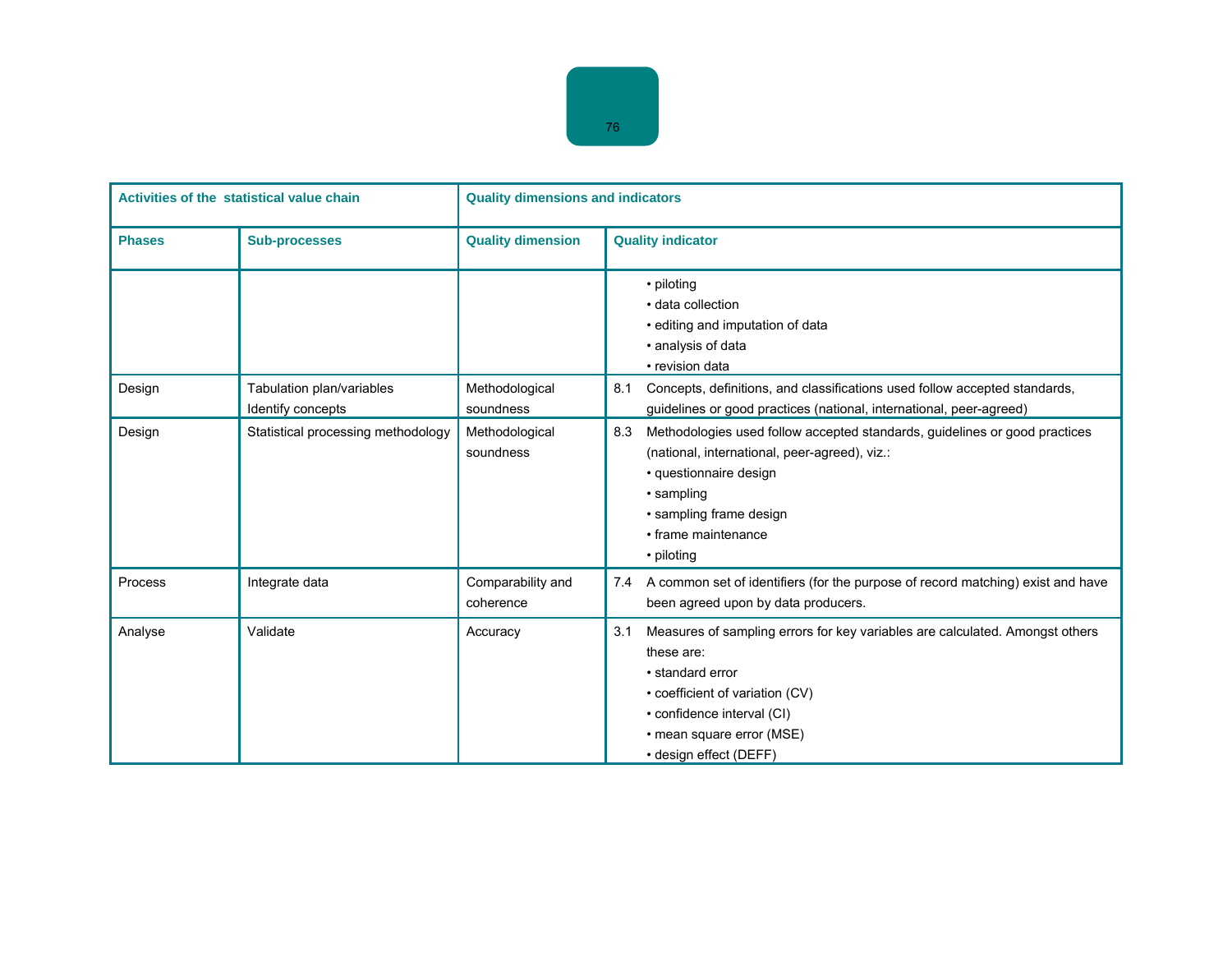| Activities of the statistical value chain |                                                                      | <b>Quality dimensions and indicators</b> |                                                                                                                                                                                                                     |  |
|-------------------------------------------|----------------------------------------------------------------------|------------------------------------------|---------------------------------------------------------------------------------------------------------------------------------------------------------------------------------------------------------------------|--|
| <b>Phases</b>                             | <b>Sub-processes</b>                                                 | <b>Quality dimension</b>                 | <b>Quality indicator</b>                                                                                                                                                                                            |  |
| Analyse                                   | Validate                                                             | Accuracy                                 | Measures of non-sampling errors are calculated, viz.:<br>3.2<br>• Frame coverage errors<br>• Systematic errors<br>• Measurement errors<br>• Processing errors<br>• Model assumption errors<br>• Non-response errors |  |
| Analyse                                   | Define archive rules, Processing<br>systems and workflow<br>Validate | Comparability and<br>coherence           | Statistics are consistent or reconcilable over time<br>7.2                                                                                                                                                          |  |
| Analyse                                   | Validate                                                             | Comparability and<br>coherence           | Statistics are checked for consistency with those obtained through other data<br>7.3<br>sources.                                                                                                                    |  |
| Disseminate                               | Produce quality statement                                            | Accuracy                                 | Data from the primary source have been quality assessed<br>3.3                                                                                                                                                      |  |
| Disseminate                               | Manage release of products                                           | <b>Timeliness</b>                        | Average time between the end of reference period and the date of the<br>4.1<br>preliminary results.                                                                                                                 |  |
| Disseminate                               | Manage release of products                                           | <b>Timeliness</b>                        | Average time between the end of reference period and the date of the final<br>4.2<br>results.                                                                                                                       |  |
| <b>Disseminate</b>                        | Manage release of products                                           | Accessibility                            | Are statistical products (e.g. data, metadata) available to the public?<br>5.1                                                                                                                                      |  |
| Disseminate                               | Manage release of products                                           | Accessibility                            | Rules governing the restricted availability of administrative records are well<br>5.2<br>described and documented.                                                                                                  |  |
| Disseminate                               | Produce dissemination products                                       | Accessibility                            | Types of media and/or channels used for sharing data amongst stakeholders<br>5.3<br>are adequate and preserve confidentiality.                                                                                      |  |
| Disseminate                               | Produce dissemination products                                       | Accessibility                            | Data is accessible in a format beyond the producing agency.<br>5.4                                                                                                                                                  |  |
| Disseminate                               | Manage release of products                                           | Accessibility                            | 5.5<br>Statistics are released on a pre-announced schedule.                                                                                                                                                         |  |
| <b>Disseminate</b>                        | Manage release of products                                           | Accessibility                            | 5.6<br>Statistical products are made available to all users at the same time.                                                                                                                                       |  |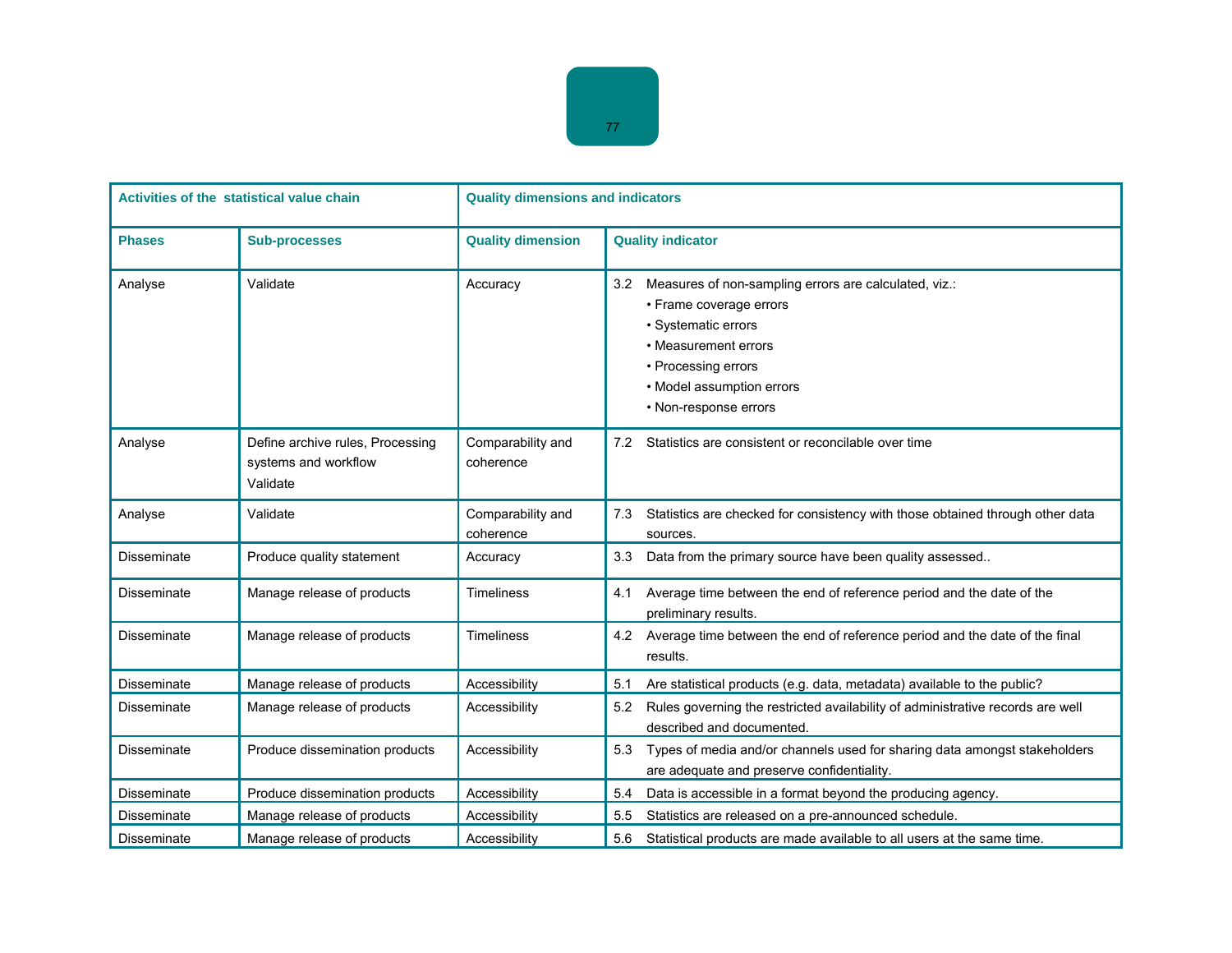| <b>Activities of the statistical value chain</b> |                                 | <b>Quality dimensions and indicators</b> |                                                                                                                                                                                                                     |  |  |
|--------------------------------------------------|---------------------------------|------------------------------------------|---------------------------------------------------------------------------------------------------------------------------------------------------------------------------------------------------------------------|--|--|
| <b>Phases</b>                                    | <b>Sub-processes</b>            | <b>Quality dimension</b>                 | <b>Quality indicator</b>                                                                                                                                                                                            |  |  |
| Disseminate                                      | Manage customer queries         | Accessibility                            | Statistics/administrative records not routinely disseminated are made available<br>5.7<br>upon request.                                                                                                             |  |  |
| Disseminate                                      | Market and promote products     | Accessibility                            | 5.8<br>User support services exist and are widely publicised.                                                                                                                                                       |  |  |
| <b>Disseminate</b>                               | Manage release of products      | Accessibility                            | Does a data dissemination policy exist, and is it accessible?<br>5.9                                                                                                                                                |  |  |
| Disseminate                                      | Manage release of products      | Accessibility                            | 5.10 Does the pricing policy governing dissemination exist, and is it accessible?                                                                                                                                   |  |  |
| Disseminate                                      | Market and promote products     | Accessibility                            | 5.11 Catalogues of publications and other services are available to users of statistics.                                                                                                                            |  |  |
| <b>Disseminate</b>                               | Manage release of products      | Accessibility                            | 5.12 Metadata are readily accessible to users.                                                                                                                                                                      |  |  |
| <b>Disseminate</b>                               | Produce dissemination products  | Interpretability                         | 6.1<br>Documented metadata (definitional, operational, methodological, system and<br>dataset) are sufficient to understand data.                                                                                    |  |  |
| Disseminate                                      | Produce dissemination products  | Interpretability                         | 6.2<br>Statistics are presented in a clear and understandable manner.<br>Statistical releases contain a summary of the key findings.                                                                                |  |  |
| Disseminate                                      | Produce dissemination products  | Interpretability                         | 6.3<br>Statistical releases contain a summary of the key findings.                                                                                                                                                  |  |  |
| Disseminate                                      | Processing systems and workflow | Methodological<br>soundness              | Are revisions schedule followed? Are they regular and transparent?<br>8.4                                                                                                                                           |  |  |
| Disseminate                                      | Manage release of products      | Methodological<br>soundness              | Preliminary and revised data are identified in the metadata.<br>8.5                                                                                                                                                 |  |  |
| Disseminate                                      | Manage release of products      | Methodological<br>soundness              | 8.6<br>Studies of revisions and their findings are made public.                                                                                                                                                     |  |  |
| Disseminate                                      | Manage release of products      | Integrity                                | The terms and conditions, including confidentiality, under which statistics are<br>9.1<br>collected, processed and disseminated are available to the public and follow the<br>UN principles of official statistics. |  |  |
| <b>Disseminate</b>                               | Produce quality statement       | Integrity                                | Describe the conditions under which policy-makers, specifically government,<br>9.2<br>may have access to data before release. Are the conditions published?                                                         |  |  |
| Disseminate                                      | Produce quality statement       | Integrity                                | Advance notice is given of major changes in methodology and source data.<br>9.3                                                                                                                                     |  |  |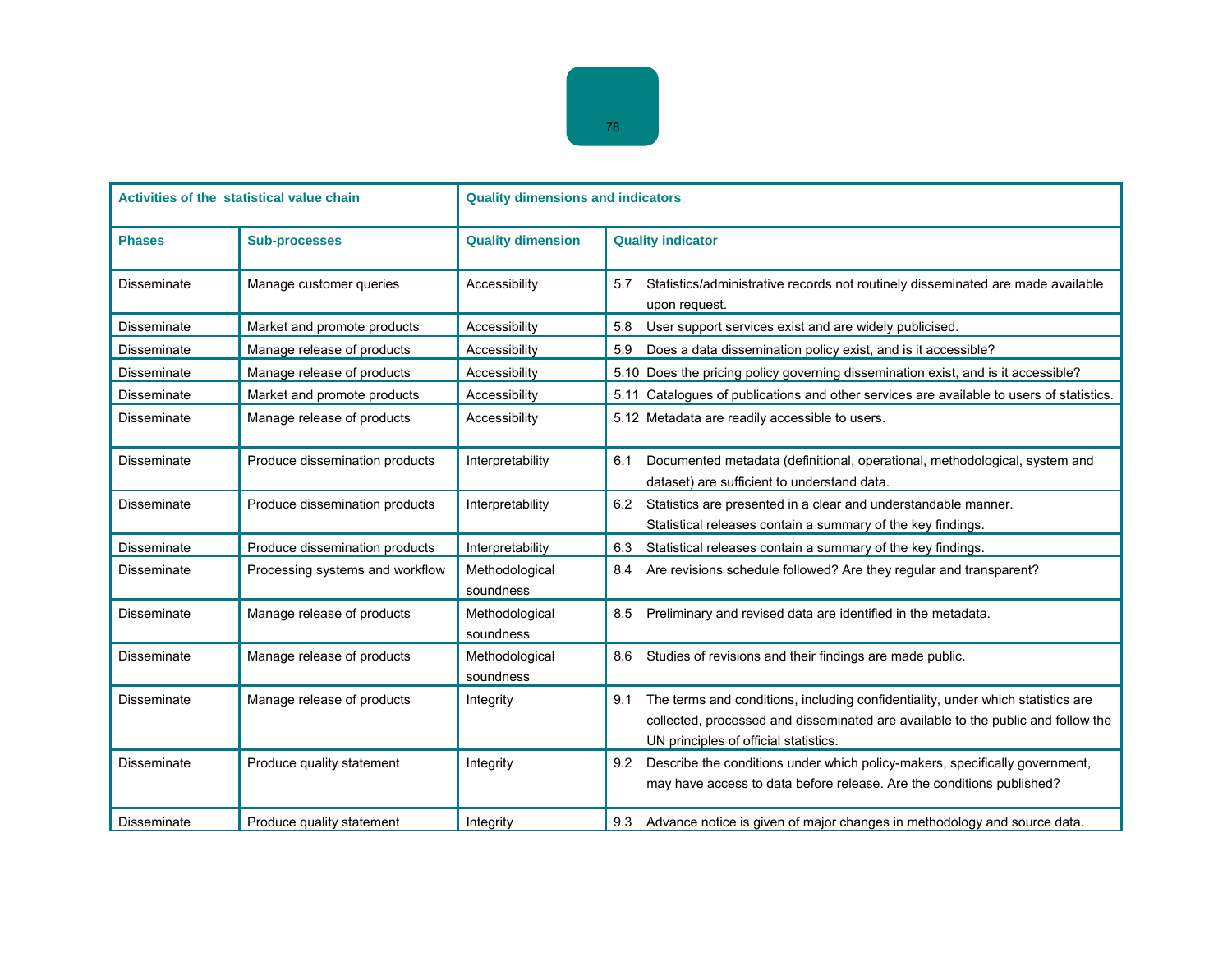| Activities of the statistical value chain |                                                                                                                                              | <b>Quality dimensions and indicators</b> |                                                                                                                                                                                            |  |
|-------------------------------------------|----------------------------------------------------------------------------------------------------------------------------------------------|------------------------------------------|--------------------------------------------------------------------------------------------------------------------------------------------------------------------------------------------|--|
| <b>Phases</b>                             | <b>Sub-processes</b>                                                                                                                         | <b>Quality dimension</b>                 | <b>Quality indicator</b>                                                                                                                                                                   |  |
|                                           | Check data availability                                                                                                                      |                                          |                                                                                                                                                                                            |  |
| Disseminate                               | Outputs, Frame and sample<br>methodology, Tabulation plan,<br>Data collection Statistical<br>processing methodology, Define<br>archive rules | Integrity                                | 9.4<br>Government commentary, when data are released, should be identified as such,<br>and not be seen as part of the official statistics.                                                 |  |
| Evaluation                                | Gather inputs for programme<br>review/evaluation                                                                                             | Prerequisites of<br>quality              | Measures to oblige response are ensured through law.<br>1.5                                                                                                                                |  |
| Evaluation                                | Gather inputs for programme<br>review/evaluation                                                                                             | Relevance                                | Is there a process to determine the satisfaction of users with the statistical<br>2.6<br>information?                                                                                      |  |
| All phases                                | All phases                                                                                                                                   | Timeliness                               | 4.3<br>Production activities within the statistical value chain are within the planned<br>timelines, viz.:<br>• data collection<br>• data processing<br>· data analysis<br>· dissemination |  |
| All phase                                 | All phases                                                                                                                                   | Integrity                                | Ethical guidelines for staff behaviour are in place and are well known to the<br>9.5<br>staff.                                                                                             |  |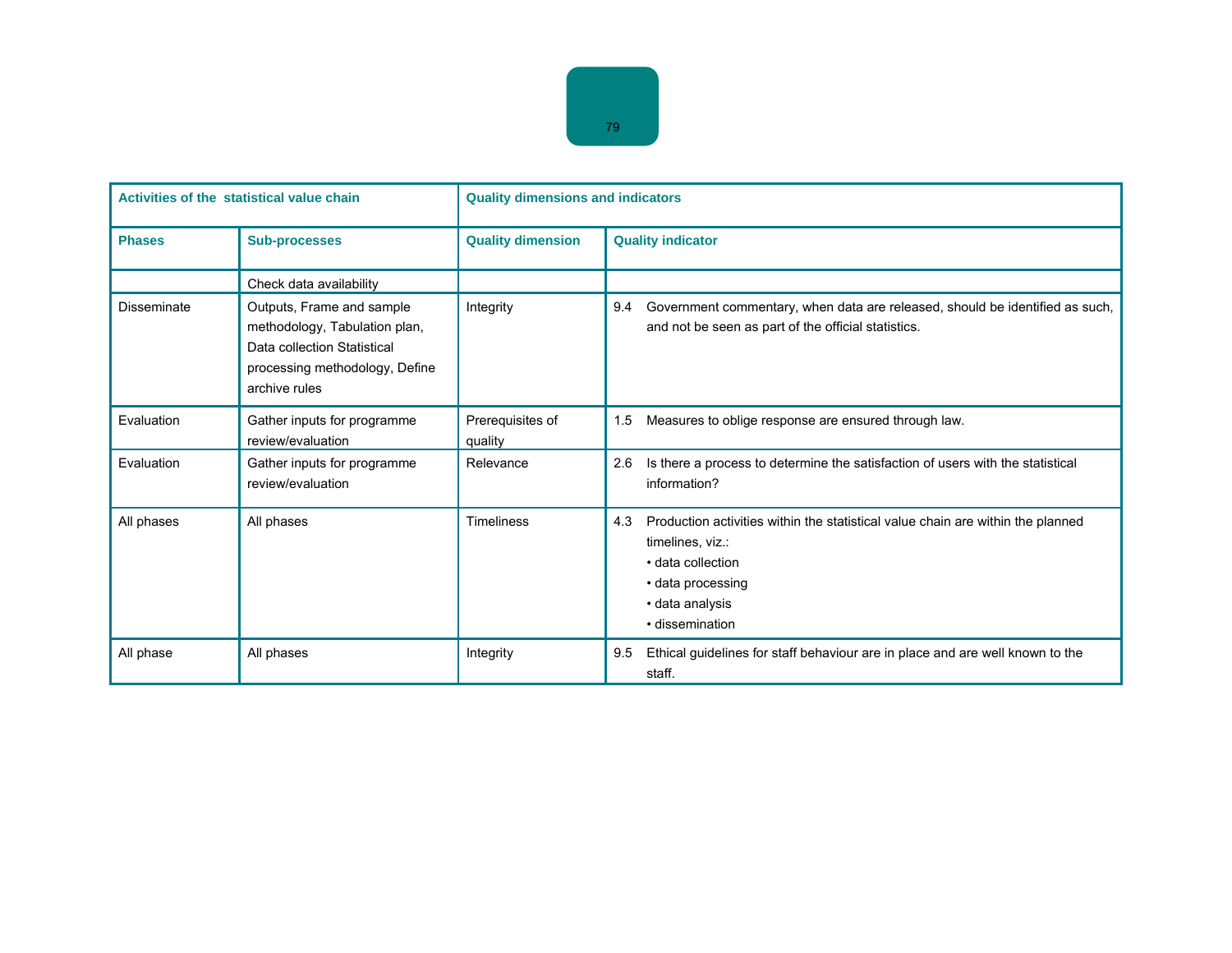# **Annexure F: Differences between SASQAF Edition 1 and SASQAF Edition 2**

The following table outlines the adjustments and additions made to the quality indicators in the first edition of SASQAF:

| Old<br><b>Indicator</b><br>number | Indicator (SASQAF Edition 1) - September 2008                                                                                                                                                                   | <b>New</b><br><b>Indicator</b><br>number | <b>Indicator (SASQAF operational standards and</b><br>guidelines)                                                                                                                                                                              |
|-----------------------------------|-----------------------------------------------------------------------------------------------------------------------------------------------------------------------------------------------------------------|------------------------------------------|------------------------------------------------------------------------------------------------------------------------------------------------------------------------------------------------------------------------------------------------|
| 0.3                               | Data sharing procedures and coordination among data-producing agencies<br>are clearly specified and adhered to.                                                                                                 | 1.3                                      | Data sharing and coordination among data-producing<br>agencies are clearly specified                                                                                                                                                           |
|                                   | New indicator                                                                                                                                                                                                   | 1.5                                      | Measures to oblige response are ensured through law.                                                                                                                                                                                           |
| 0.6                               | Measures to ensure efficient use of above resources in 0.5 are<br>implemented.                                                                                                                                  | 1.7                                      | Measures to ensure efficient use of resources in 0.6 are<br>implemented.                                                                                                                                                                       |
| 1.4                               | Changes made as a result of user needs assessments.                                                                                                                                                             | 2.4                                      | Changes are made as a result of user needs assessments.                                                                                                                                                                                        |
| 1.5                               | Is there a process to determine the satisfaction of users?                                                                                                                                                      | 2.5                                      | Is there a process to determine the satisfaction of users with<br>the statistical information?                                                                                                                                                 |
| 1.6                               | To what extents are the primary data (e.g. administrative data and other<br>data) appropriate for the statistical product produced?                                                                             | 3.3                                      | Moved to accuracy                                                                                                                                                                                                                              |
| 1.7                               | Were special requests for estimates of statistical characteristics met?                                                                                                                                         |                                          | Deleted                                                                                                                                                                                                                                        |
| 2.1                               | Measures of sampling errors for key variables are calculated. Amongst<br>others these are:<br>Standard error<br>Coefficient of variation (CV)<br>٠<br>Confidence interval (CI)<br>٠<br>Mean square error (MSE). | 3.1                                      | Measures of sampling errors for key variables are calculated.<br>Amongst others these are:<br>• standard error<br>• coefficient of variation (CV)<br>• confidence interval (CI)<br>• mean square error (MSE)<br>$\bullet$ design effect (DEFF) |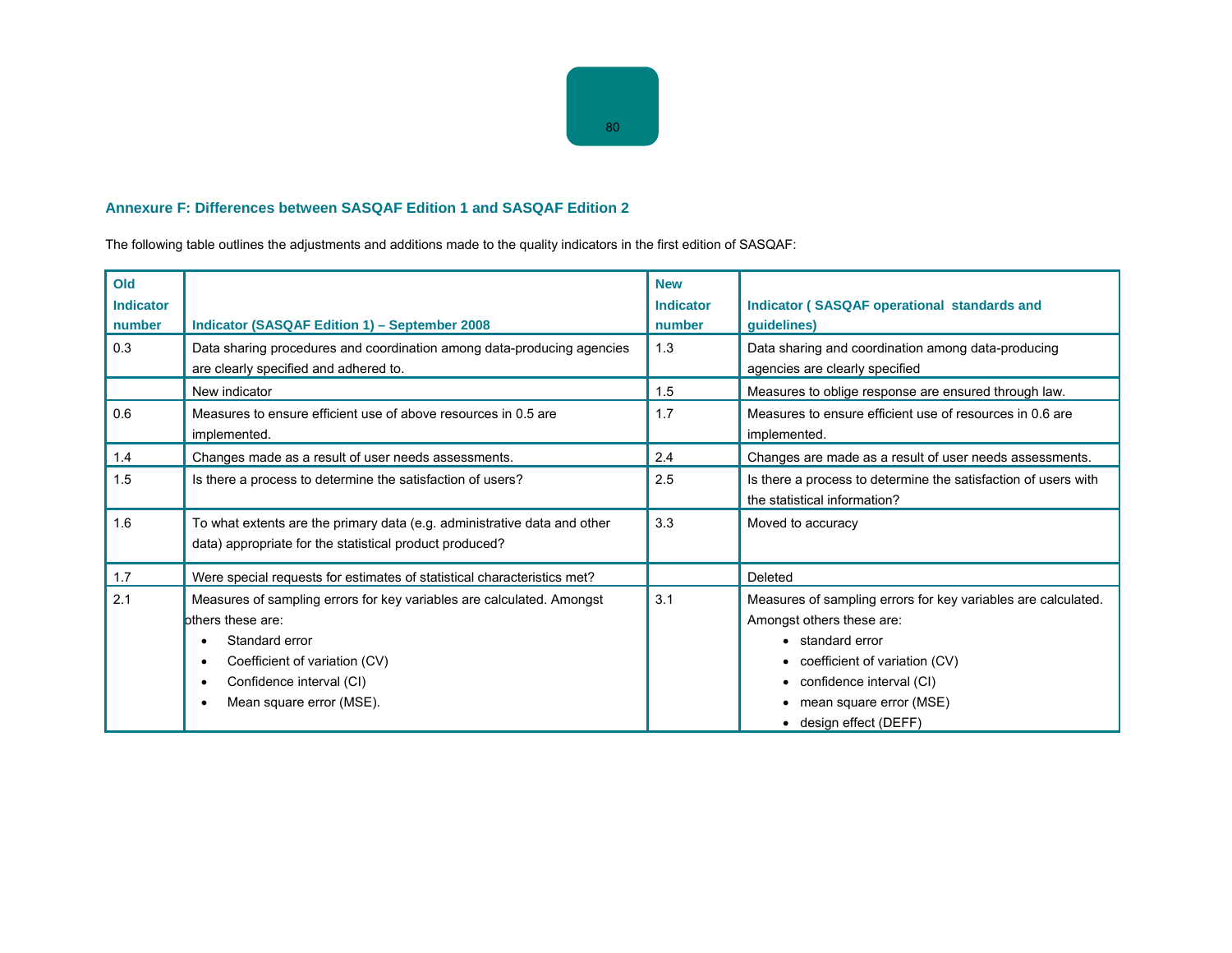| 81 |  |
|----|--|

| Old              |                                                                                                                                                                                                                                                                                                                                                                                                                                                                                                                                                                                                                                                                                                                                                                                                                                                                                                                                                                                                                                                             | <b>New</b>       |                                                                                                                                                                                                                                                                                                                                                                                                                                                                                                                                                                                                                                                                                                                                                                       |
|------------------|-------------------------------------------------------------------------------------------------------------------------------------------------------------------------------------------------------------------------------------------------------------------------------------------------------------------------------------------------------------------------------------------------------------------------------------------------------------------------------------------------------------------------------------------------------------------------------------------------------------------------------------------------------------------------------------------------------------------------------------------------------------------------------------------------------------------------------------------------------------------------------------------------------------------------------------------------------------------------------------------------------------------------------------------------------------|------------------|-----------------------------------------------------------------------------------------------------------------------------------------------------------------------------------------------------------------------------------------------------------------------------------------------------------------------------------------------------------------------------------------------------------------------------------------------------------------------------------------------------------------------------------------------------------------------------------------------------------------------------------------------------------------------------------------------------------------------------------------------------------------------|
| <b>Indicator</b> |                                                                                                                                                                                                                                                                                                                                                                                                                                                                                                                                                                                                                                                                                                                                                                                                                                                                                                                                                                                                                                                             | <b>Indicator</b> | <b>Indicator (SASQAF operational standards and</b>                                                                                                                                                                                                                                                                                                                                                                                                                                                                                                                                                                                                                                                                                                                    |
| number           | <b>Indicator (SASQAF Edition 1) - September 2008</b>                                                                                                                                                                                                                                                                                                                                                                                                                                                                                                                                                                                                                                                                                                                                                                                                                                                                                                                                                                                                        | number           | guidelines)                                                                                                                                                                                                                                                                                                                                                                                                                                                                                                                                                                                                                                                                                                                                                           |
| 2.2              | Measures of non-sampling errors are calculated, viz.:<br>frame coverage errors<br>under-coverage errors<br>$\circ$<br>over-coverage errors<br>O<br>duplication in the frame/register used to conduct a survey<br>$\bullet$<br>the number of statistical units out of scope(i.e. number of ineligible<br>٠<br>units)<br>misclassification errors<br>$\bullet$<br>systematic errors to determine the extent of bias introduced for both<br>٠<br>administrative records and surveys<br>measurement errors<br>$\bullet$<br>questionnaire effects<br>O<br>data collection mode effects<br>$\circ$<br>interviewer effects<br>$\circ$<br>respondent effects<br>O<br>processing errors<br>٠<br>data entry errors rates<br>$\Omega$<br>coding errors<br>O<br>editing failure rates<br>$\circ$<br>imputation rates<br>O<br>model assumption errors<br>non-response errors<br>$\bullet$<br>overall response rate<br>O<br>item response rates<br>$\circ$<br>unit non-response (e.g. weighted and un-weighted response<br>$\circ$<br>rates).<br>Was moved from Relevance | 3.2<br>3.3       | Measures of non-sampling errors are calculated, viz.:<br>Frame coverage errors (e.g. duplication in the<br>frame/register used to conduct a survey, number of<br>statistical units out of scope (i.e. number of ineligible<br>units)<br>Misclassification errors<br>Systematic errors to determine the extent of bias<br>introduced for both administrative records and surveys<br>Measurement errors (e.g. questionnaire effects, data<br>collection effects, interviewer effects and respondent<br>effects)<br>Processing errors (e.g. data entry errors rates, coding<br>errors, editing failure rates, imputation rates)<br>Model assumption errors<br>Non-response errors (e.g. item non-response rates, unit<br>non-response rates and overall response rates). |
| 1.6              |                                                                                                                                                                                                                                                                                                                                                                                                                                                                                                                                                                                                                                                                                                                                                                                                                                                                                                                                                                                                                                                             |                  | To what extent is the primary data appropriate for the<br>statistical product produced?                                                                                                                                                                                                                                                                                                                                                                                                                                                                                                                                                                                                                                                                               |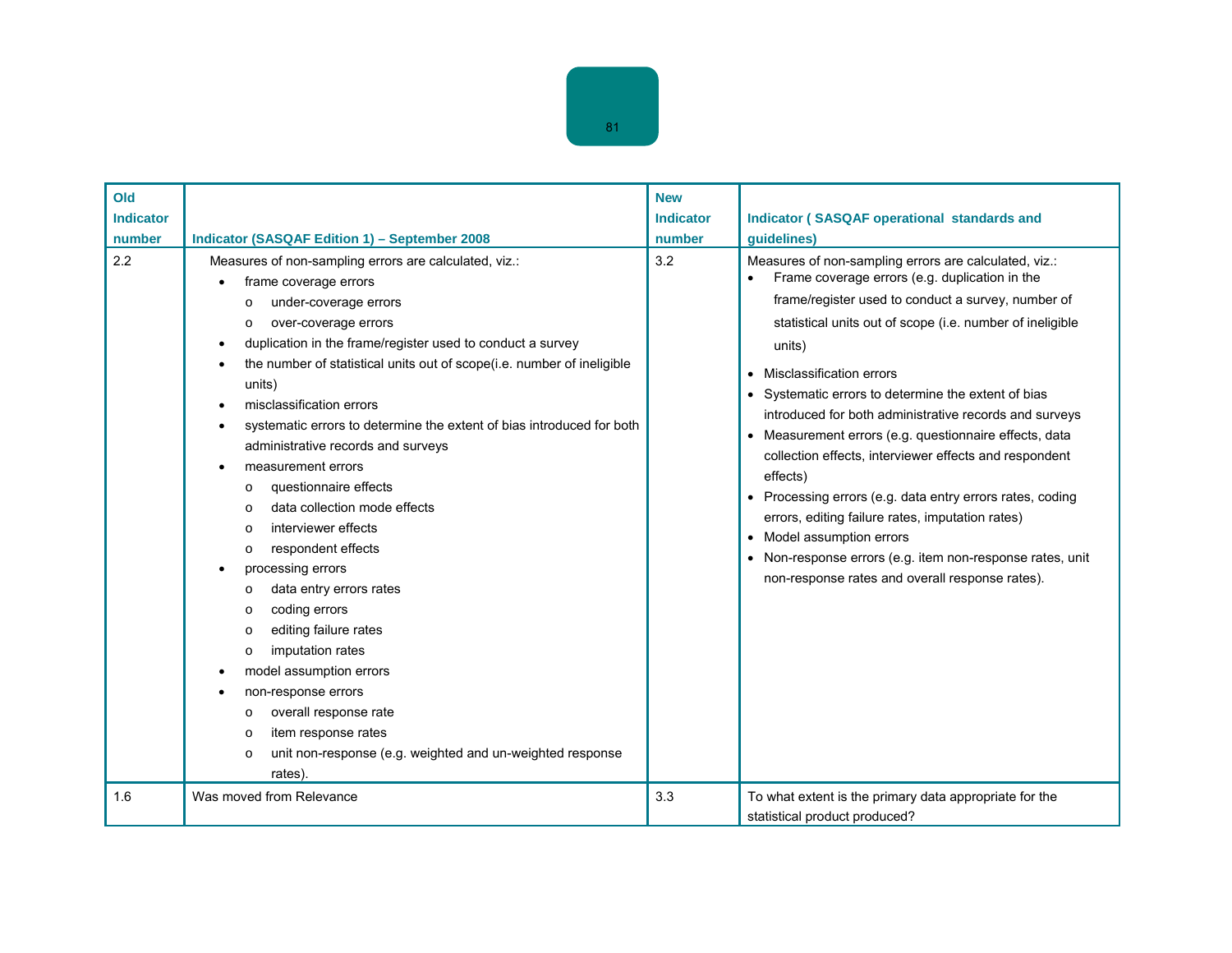| Old<br><b>Indicator</b><br>number | <b>Indicator (SASQAF Edition 1) - September 2008</b>                                                                                                                                                                                                                                                                                                   | <b>New</b><br><b>Indicator</b><br>number | <b>Indicator (SASQAF operational standards and</b><br>guidelines)                                                                                                                                                                                                                               |
|-----------------------------------|--------------------------------------------------------------------------------------------------------------------------------------------------------------------------------------------------------------------------------------------------------------------------------------------------------------------------------------------------------|------------------------------------------|-------------------------------------------------------------------------------------------------------------------------------------------------------------------------------------------------------------------------------------------------------------------------------------------------|
| 2.3                               | Data from the primary source have been quality assessed<br>accuracy.<br>$\bullet$<br>timeliness.<br>$\bullet$<br>coherence.                                                                                                                                                                                                                            | 3.4                                      | Data from the primary source have been quality assessed.                                                                                                                                                                                                                                        |
| 2.4                               | Does an agreement for relevant deadlines for transfer of data from the<br>primary source exist and are they adhered to?                                                                                                                                                                                                                                |                                          | Deleted                                                                                                                                                                                                                                                                                         |
| 2.6                               | Are data collection systems sufficiently open and flexible to cater for new<br>developments (e.g., changes in definitions, classifications, etc.)?                                                                                                                                                                                                     | 3.6                                      | Are data collection systems sufficiently open and flexible to<br>cater for new developments?                                                                                                                                                                                                    |
| 2.7                               | Description of record-matching methods and techniques used on the<br>administrative data sources.<br>match rate as a percentage of total records<br>$\bullet$<br>measure of false negative matches (same unit but match was missed)<br>$\bullet$<br>measure of false positive matches (record matched but relate to<br>$\bullet$<br>separate entities) | 3.7                                      | Description of record-matching methods and techniques used<br>on the administrative data sources.<br>match rate as a percentage of total records<br>$\bullet$<br>measure of false negative matches (missed matches)<br>$\bullet$<br>measure of false positive matches (mismatches)<br>$\bullet$ |
| 3.1                               | Average time between the end of reference period and the date of the first<br>results.                                                                                                                                                                                                                                                                 | 4.1                                      | Average time between the end of reference period and the<br>date of the preliminary results.                                                                                                                                                                                                    |
| 3.4                               | Report on the frequency of release.                                                                                                                                                                                                                                                                                                                    | 4.4                                      | Periodicity of release                                                                                                                                                                                                                                                                          |
| 3.5                               | Punctuality of time schedule for publication.                                                                                                                                                                                                                                                                                                          |                                          | Deleted                                                                                                                                                                                                                                                                                         |
| 4.1                               | Are data and information available to the public?                                                                                                                                                                                                                                                                                                      | 5.1                                      | Are statistical products (e.g. data, metadata) available to the<br>public?                                                                                                                                                                                                                      |
| 4.3                               | Legal arrangements are in place to access administrative records via<br>manual/automated/electronic systems.                                                                                                                                                                                                                                           |                                          | Deleted                                                                                                                                                                                                                                                                                         |
| 4.4                               | Types of media/channels used for sharing data amongst stakeholders are<br>adequate and preserve confidentiality.                                                                                                                                                                                                                                       | 5.3                                      | Types of media and/or channels used for sharing data<br>amongst stakeholders are adequate and preserve<br>confidentiality                                                                                                                                                                       |
| 4.7                               | Statistics are made available to all users at the same time.                                                                                                                                                                                                                                                                                           | 5.6                                      | Statistical products are made available to all users at the<br>same time.                                                                                                                                                                                                                       |
| 4.9                               | User support services are widely publicised.                                                                                                                                                                                                                                                                                                           | 5.8                                      | User support services exist and are widely publicised.                                                                                                                                                                                                                                          |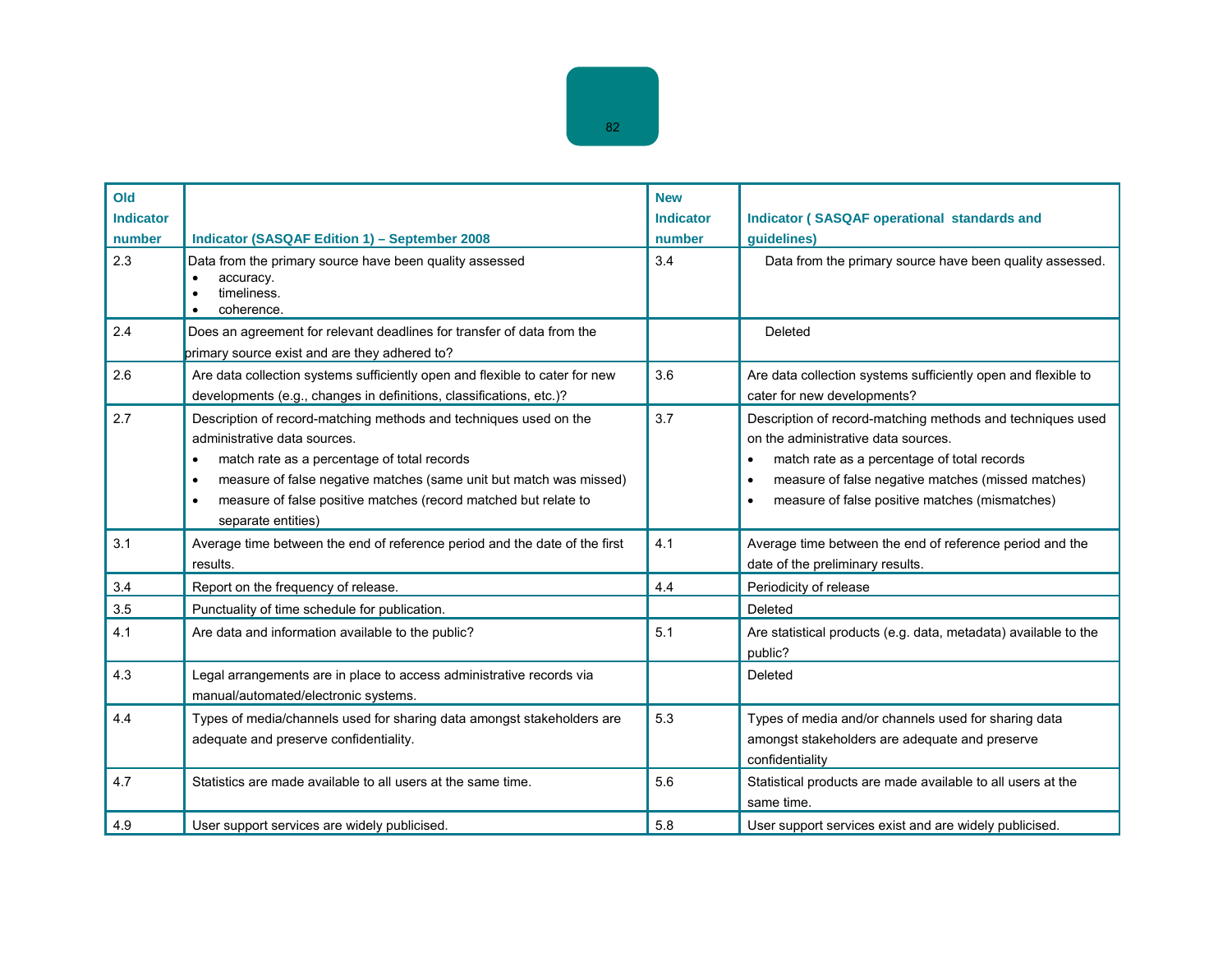| Old<br><b>Indicator</b><br>number | <b>Indicator (SASQAF Edition 1) - September 2008</b>                                                                                                                                                             | <b>New</b><br><b>Indicator</b><br>number | <b>Indicator (SASQAF operational standards and</b><br>guidelines)                                                                                                                                        |
|-----------------------------------|------------------------------------------------------------------------------------------------------------------------------------------------------------------------------------------------------------------|------------------------------------------|----------------------------------------------------------------------------------------------------------------------------------------------------------------------------------------------------------|
| 4.10                              | Does a data dissemination policy exist, and is it maintained and accessible?                                                                                                                                     | 5.9                                      | Does a data dissemination policy exist, and is it accessible?                                                                                                                                            |
| 4.11                              | Does the pricing policy governing dissemination exist, and is it available to<br>users?                                                                                                                          | 5.10                                     | Does the pricing policy governing dissemination exist, and is it<br>accessible?                                                                                                                          |
| 4.12                              | Catalogue systems (for survey, administrative records and other services) to<br>identify information are available to users and are updated regularly.                                                           | 5.11                                     | Catalogues of publications and other services are available to<br>users of statistics.                                                                                                                   |
| 4.13                              | Metadata (a full range of information on underlying concepts, definitions,<br>classifications, methodology, data sources, accuracy, etc.) are documented,<br>available and readily accessible to users           | 5.12                                     | Metadata are readily accessible to users.                                                                                                                                                                |
| 5.1                               | Availability of concepts and definitions, classifications underlying the data<br>(survey and administrative records). Differences from accepted standards,<br>guidelines or good practices are annotated.        | 6.1                                      | Documented metadata (definitional, operational,<br>methodological, system and dataset) are sufficient to<br>understand data.                                                                             |
| 5.2                               | Documents on scope, basis of recording, data sources and statistical<br>techniques (methodology) used are available. Differences from accepted<br>standards, guidelines or good practices are annotated.         |                                          | 5.1 and 5.2 merged                                                                                                                                                                                       |
|                                   | New indicator                                                                                                                                                                                                    | 6.2                                      | Statistics are presented in a clear and understandable manner                                                                                                                                            |
| 5.3                               | All the statistical releases produced are accompanied by primary messages<br>clarifying the key findings.                                                                                                        | 6.3                                      | Statistical releases contain a summary of the key findings.                                                                                                                                              |
| 6.1                               | Data within series and administrative systems are based on common<br>frameworks, such as concepts, definitions, classifications, and<br>methodologies, and departures from these are identified in the metadata. | 7.1                                      | Data within series and administrative systems are based on<br>common concepts and definitions, classifications, and<br>methodology, and departures from these are identified in the<br>metadata.         |
| 6.2                               | Statistics are consistent and reconcilable over time.                                                                                                                                                            | 7.2                                      | Statistics are consistent or reconcilable over time.                                                                                                                                                     |
| 6.3                               | Data across comparable series, or source data are based on common<br>frames, common identifiers, concepts, definitions, and classifications, and<br>departures from these are identified in the metadata.        | 7.3                                      | Data across comparable series, or source data are based on<br>common frames, identifiers, concepts and definitions, and<br>classifications, and departures from these are identified in the<br>metadata. |